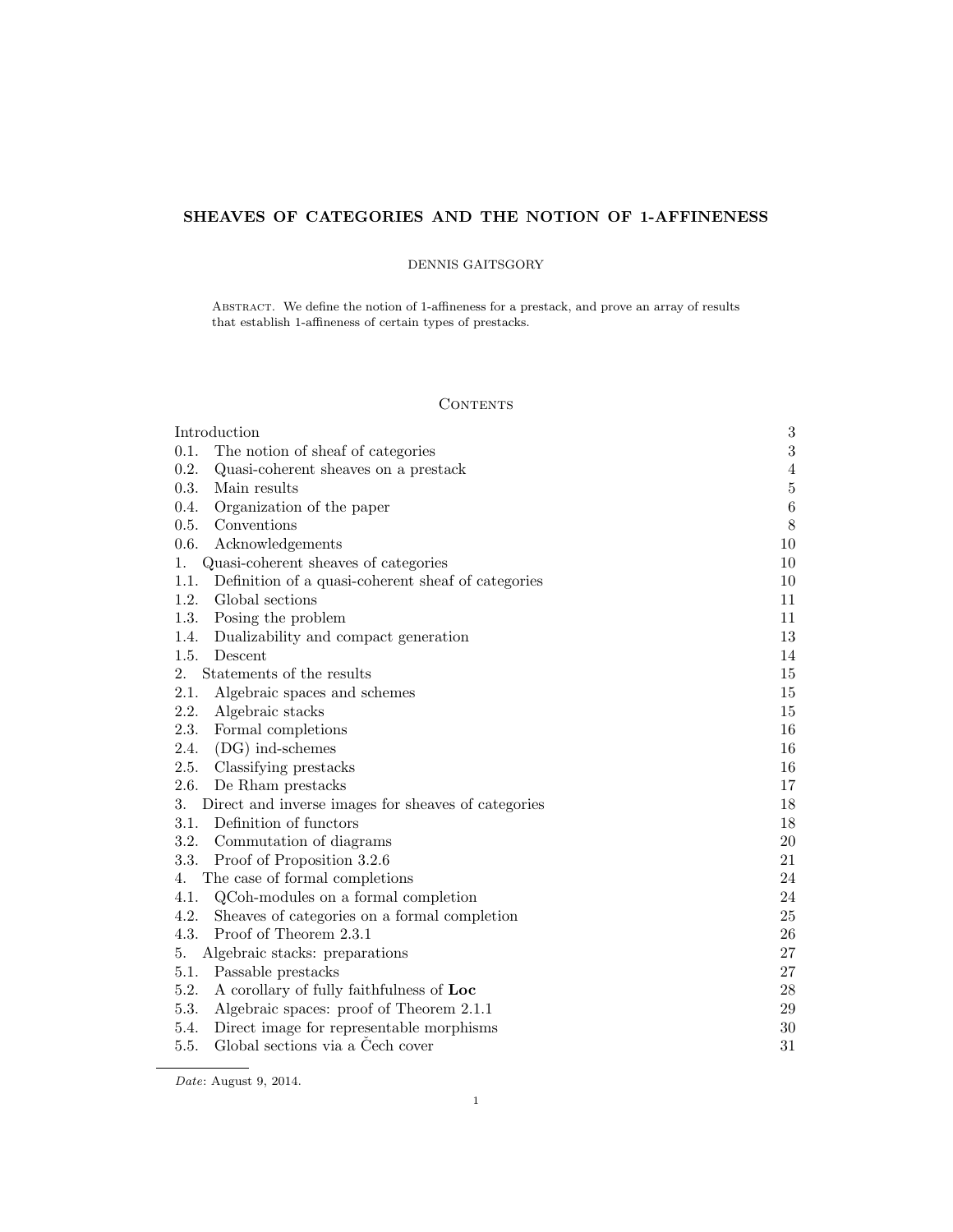| The Cech picture for sheaves of categories<br>5.6.                           | 32     |
|------------------------------------------------------------------------------|--------|
| Algebraic stacks: criteria for 1-affineness<br>6.                            | $33\,$ |
| 6.1.<br>The 1st criterion for 1-affineness                                   | $33\,$ |
| 6.2.<br>The 2nd criterion for 1-affineness                                   | 34     |
| 6.3.<br>The 3rd criterion for 1-affineness                                   | $37\,$ |
| Classifying stacks of algebraic groups<br>7.                                 | $38\,$ |
| Reduction steps<br>7.1.                                                      | 38     |
| 7.2.<br>Proof of Theorem 2.2.2 in the reductive case                         | 39     |
| 7.3.<br>Classifying stacks of group-schemes of infinite type                 | 41     |
| Algebraic stacks: proof of Theorem 2.2.6<br>8.                               | 42     |
| 8.1.<br>Strategy                                                             | 42     |
| 8.2.<br>Proof of Theorem 2.2.6                                               | 42     |
| 8.3.<br>Proof of Proposition 8.1.2                                           | 44     |
| 8.4. Proof of Lemma 8.3.5                                                    | 46     |
| 8.5. Proof of Proposition $8.1.1(a)$                                         | 47     |
| 8.6. Passing from QCoh to IndCoh                                             | $50\,$ |
| Proof of the IndCoh-version of Proposition $8.1.1(b)$<br>8.7.                | $52\,$ |
| DG indschemes<br>9.                                                          | 55     |
| 9.1.<br>A key proposition                                                    | 55     |
| 9.2.<br>Fully faithfulness of Loc                                            | 57     |
| Non 1-affineness of $\mathbb{A}^{\infty}$<br>9.3.                            | 58     |
| Proof of Lemma 9.3.4<br>9.4.                                                 | 59     |
| 10.<br>Classifying prestacks                                                 | 61     |
| Sheaves of categories over classifying prestacks<br>10.1.                    | 61     |
| Categories acted on by 9<br>10.2.                                            | 62     |
| Affine group DG schemes<br>10.3.                                             | 64     |
| A criterion for 1-affineness in the affine case case<br>10.4.                | 64     |
| Groups with a rigid convolution category<br>11.                              | 66     |
| The rigidity condition<br>11.1.                                              | 66     |
| 11.2.                                                                        | 67     |
| A criterion for 1-affineness in the rigid case<br>11.3.                      | 68     |
| Classifying prestacks of formal groups                                       |        |
| 11.4.<br>Computation of the monad                                            | 69     |
| 12.<br>De Rham prestacks                                                     | 71     |
| De Rham prestacks of indschemes<br>12.1.                                     | 71     |
| 12.2.<br>De Rham prestacks of classifying stacks                             | 73     |
| Classifying prestack of a formal completion: Proof of Theorem 2.5.5<br>12.3. | 74     |
| 13.<br>Infinitesimal loop spaces                                             | 74     |
| 13.1.<br>The setting                                                         | $74\,$ |
| 13.2.<br>Consequences of Conjecture 13.1.2                                   | 75     |
| 13.3.<br>Towards Conjecture 13.1.2                                           | 77     |
| 13.4.<br>Shift of grading and proof of Proposition $13.1.3(2)$               | 78     |
| Classifying prestacks of (co)-affine group-prestacks<br>14.                  | 79     |
| 14.1.<br>The iterated classifying prestack                                   | 79     |
| 14.2.<br>Group DG schemes                                                    | 81     |
| Appendix A. Descent theorems                                                 | 81     |
| Descent for module categories<br>A.1.                                        | 81     |
| Descent for sheaves of categories<br>A.2.                                    | 84     |
| Appendix B.<br>Quasi-affine morphisms                                        | 85     |
|                                                                              |        |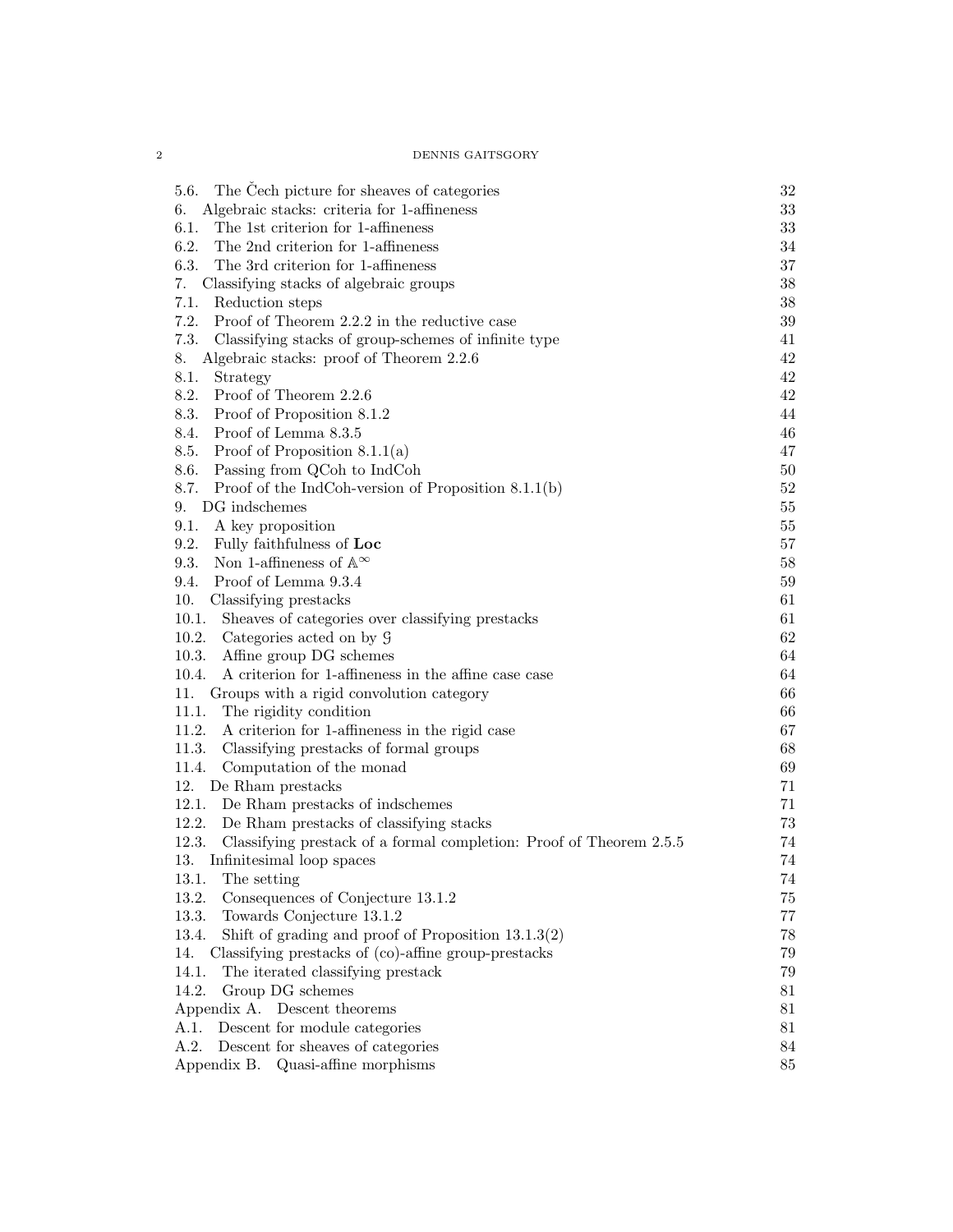| SHEAVES OF CATEGORIES                                                 | 3  |
|-----------------------------------------------------------------------|----|
| Fiber products of prestacks vs. tensor products of categories<br>B.1. | 85 |
| Fiber products of passable prestacks<br>B.2.                          | 86 |
| Appendix C. Beck-Chevalley conditions                                 | 87 |
| C.1. Monadic and co-monadic Beck-Chevalley conditions                 | 87 |
| C.2. Calculating tensor products                                      | 89 |
| Appendix D. Rigid monoidal categories                                 | 90 |
| D.1. The notion of rigidity                                           | 90 |
| D.2. Modules over a rigid category                                    | 91 |
| D.3. The dual co-monoidal category                                    | 92 |
| D.4. Hochschild homology vs cohomology                                | 93 |
| D.5. Dualizability of modules over a rigid category                   | 95 |
| Appendix E. Commutative Hopf algebras                                 | 96 |
| E.1.<br>The setting                                                   | 96 |
| Construction of the functor<br>E.2.                                   | 96 |
| E.3. Proof of the equivalence                                         | 97 |
| References                                                            | 98 |

#### **INTRODUCTION**

# 0.1. The notion of sheaf of categories.

0.1.1. Before we define what we mean by a *sheaf of categories*, let us specify what these are sheaves on: we will consider sheaves of categories over arbitrary prestacks.

In this paper we work in the framework of derived algebraic geometry, as developed by J. Lurie. For a brief summary of our conventions, the reader is referred to the paper [GL:Stacks]. Throughout this paper we will be working over a fixed ground field  $k$  of characteristic 0.

Let DGSch<sup>aff</sup> be the category of affine DG schemes. By definition, a *prestack* is an arbitrary functor <sup>1</sup> of  $\infty$ -categories

$$
\mathcal{Y}: (DGSch^{aff})^{op} \to \infty\text{-Grpd}.
$$

I.e., a prestack is given by its functor of points on affine DG schemes (with the only condition being of set-theoretic nature, referred to in the footnote).

0.1.2. Informally, a sheaf of categories  $C$  over a prestack  $Y$  is a functorial assignment for every affine DG scheme S, mapping to  $\mathcal{Y}$ , of a DG category  $\Gamma(S, \mathcal{C})$ , which is acted on by the monoidal DG category  $\text{QCoh}(S)$  of quasi-coherent sheaves on S. I.e.,

(0.1) 
$$
(S \to \mathcal{Y}) \in \text{DGSch}_{/\mathcal{Y}}^{\text{aff}} \rightsquigarrow \Gamma(S, \mathcal{C}) \in \text{QCoh}(S) \text{-}\text{mod},
$$

where we denote by  $\text{QCoh}(S)$ -mod the  $\infty$ -category of  $\text{QCoh}(S)$ -module categories.

The assignment (0.1) must be functorial in S in the sense that for a map  $f: S_1 \to S_2$  in  $\mathrm{DGSch}_{/\mathcal{Y}}^{\text{aff}}$  we must be given an isomorphism in  $\mathrm{QCoh}(S_1)$  - mod:

$$
\operatorname{QCoh}(S_1) \underset{\operatorname{QCoh}(S_2)}{\otimes} \Gamma(S_2, \mathcal{C}) \to \Gamma(S_1, \mathcal{C}),
$$

together with a homotopy-coherent system of compatibilities for compositions of morphisms.

A precise definition of the  $\infty$ -category ShvCat( $\mathcal{Y}$ ) is given in Sect. 1.1.

<sup>&</sup>lt;sup>1</sup>Technically, we require our prestacks to be accessible as functors.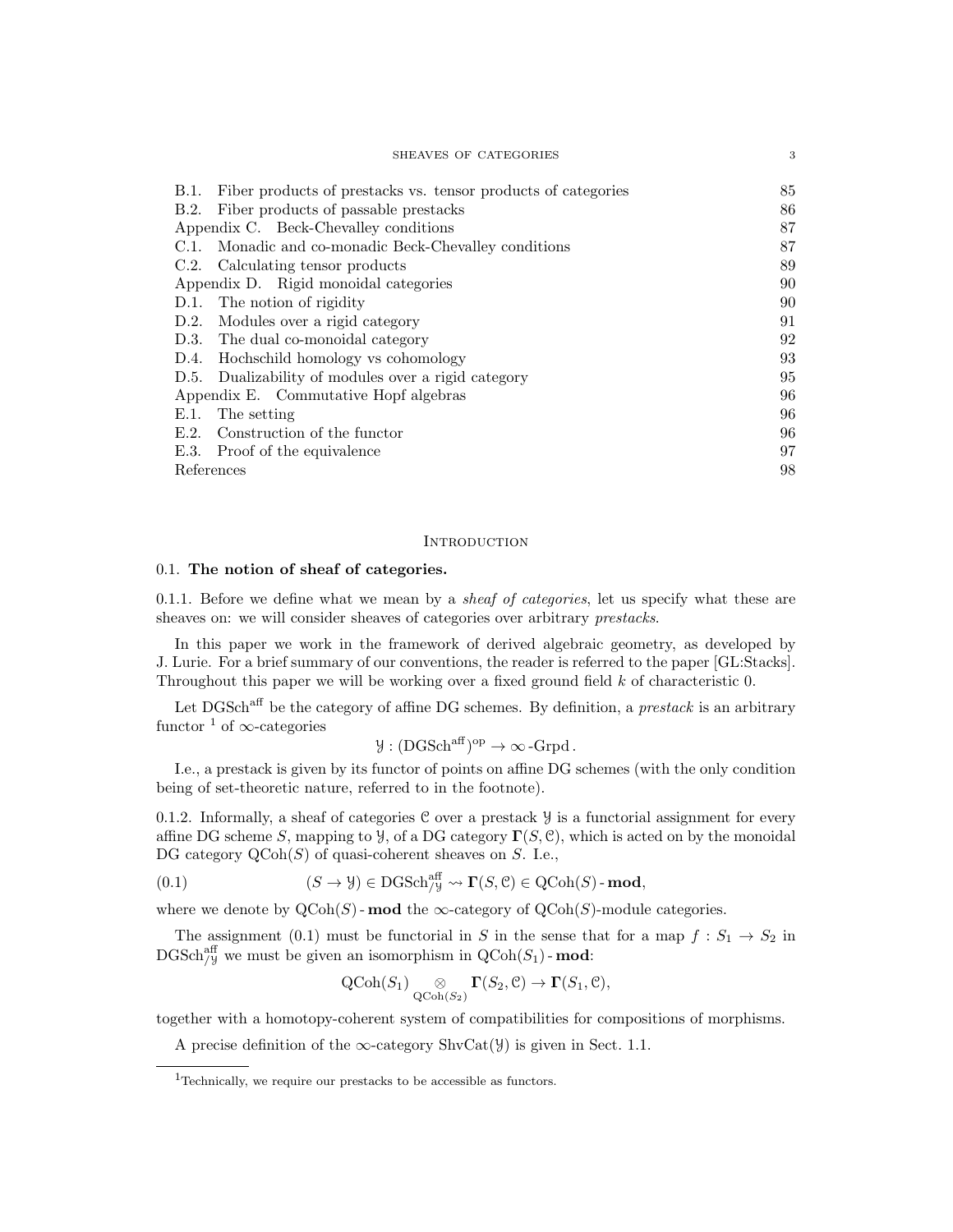0.1.3. As is often the case with subjects such as the present one, a natural question to ask is why we should care about the notion of sheaf of categories, and especially in such generailty.

The author was led to the study of this notion by the (still highly conjectural) local geometric Langlands program. Namely, the object of study of this program is the notion of category, equipped with an action of the loop group  $G(\ell)$ .

Now, the ∞-category of categories acted on by  $G(\ell t)$  is (more or less by definition) the same as  $\text{ShvCat}(\mathcal{Y})$ , for

$$
\mathcal{Y} := B\left(G(\mathcal{U})_{\mathrm{dR}}\right),\,
$$

where  $B(\mathcal{G})$  denotes the classifying prestack of a given group-prestack  $\mathcal{G}$ , and  $(-)_{dR}$  is the de Rham prestack of a given stack.

It turns out that the case of  $B(G(\mathcal{U}))_{\text{dR}}$  contains the complexity of all the examples considered in this paper combined (algebraic stacks, indschemes, classifying stacks of formal groups, de Rham prestacks).

0.2. Quasi-coherent sheaves on a prestack. We shall now take a slightly different approach to what a sheaf of categories over a prestack might mean.

0.2.1. For every prestack  $\mathcal Y$  we have the DG category QCoh( $\mathcal Y$ ). By definition, its objects are assigments

$$
(S \to \mathcal{Y}) \in \mathrm{DGSch}_{/\mathcal{Y}}^{\mathrm{aff}} \rightsquigarrow \mathcal{F}_S \in \mathrm{QCoh}(S),
$$

endowed with the data of

$$
f^*(\mathcal{F}_{S_2}) \simeq \mathcal{F}_{S_1}, \quad (f : S_1 \to S_2) \in \text{DGSch}_{/y}^{\text{aff}},
$$

together with a homotopy-coherent system of compatibilities for compositions of morphisms. I.e., informally, a quasi-coherent sheaf on Y is a compatible family of quasi-coherent sheaves on affine DG schemes mapping to Y.

The DG category  $QCoh(\mathcal{Y})$  has a natural (symmetric) monoidal structure given by term-wise tensor product:

$$
(\mathcal{F}^1\otimes\mathcal{F}^2)_S:=\mathcal{F}^1_S\underset{\mathcal{O}_S}{\otimes}\mathcal{F}^2_S.
$$

0.2.2. Can consider the  $\infty$ -category QCoh(Y) - **mod** of module categories over QCoh(Y). The goal of this paper is to study the connection between the  $\infty$ -categories

 $ShvCat(\mathcal{Y})$  and  $QCoh(\mathcal{Y})$ -mod.

The above two  $\infty$ -categories are tautologically equivalent if  $\mathcal Y$  is an affine DG scheme.

0.2.3. The first observation is that the categories  $\text{ShvCat}(\mathcal{Y})$  and  $\text{QCoh}(\mathcal{Y})$ -mod are related by a pair of adjoint functors:

Given  $\mathcal{C} \in \text{ShvCat}(\mathcal{Y})$ , we can take the DG category  $\Gamma(\mathcal{Y}, \mathcal{C})$  of its global sections over  $\mathcal{Y}$ . It will be naturally acted on by  $QCoh(\mathcal{Y})$ . Thus, we obtain an object

$$
\Gamma^{\text{enh}}(\mathcal{Y}, \mathcal{C}) \in \mathrm{QCoh}(\mathcal{Y})\text{-}\mathbf{mod},
$$

and we obtain a functor

$$
\Gamma^{\mathrm{enh}}_{\mathcal{Y}}:=\Gamma^{\mathrm{enh}}(\mathcal{Y}, -): \mathrm{ShvCat}(\mathcal{Y}) \to \mathrm{QCoh}(\mathcal{Y})\text{-}\mathbf{mod}.
$$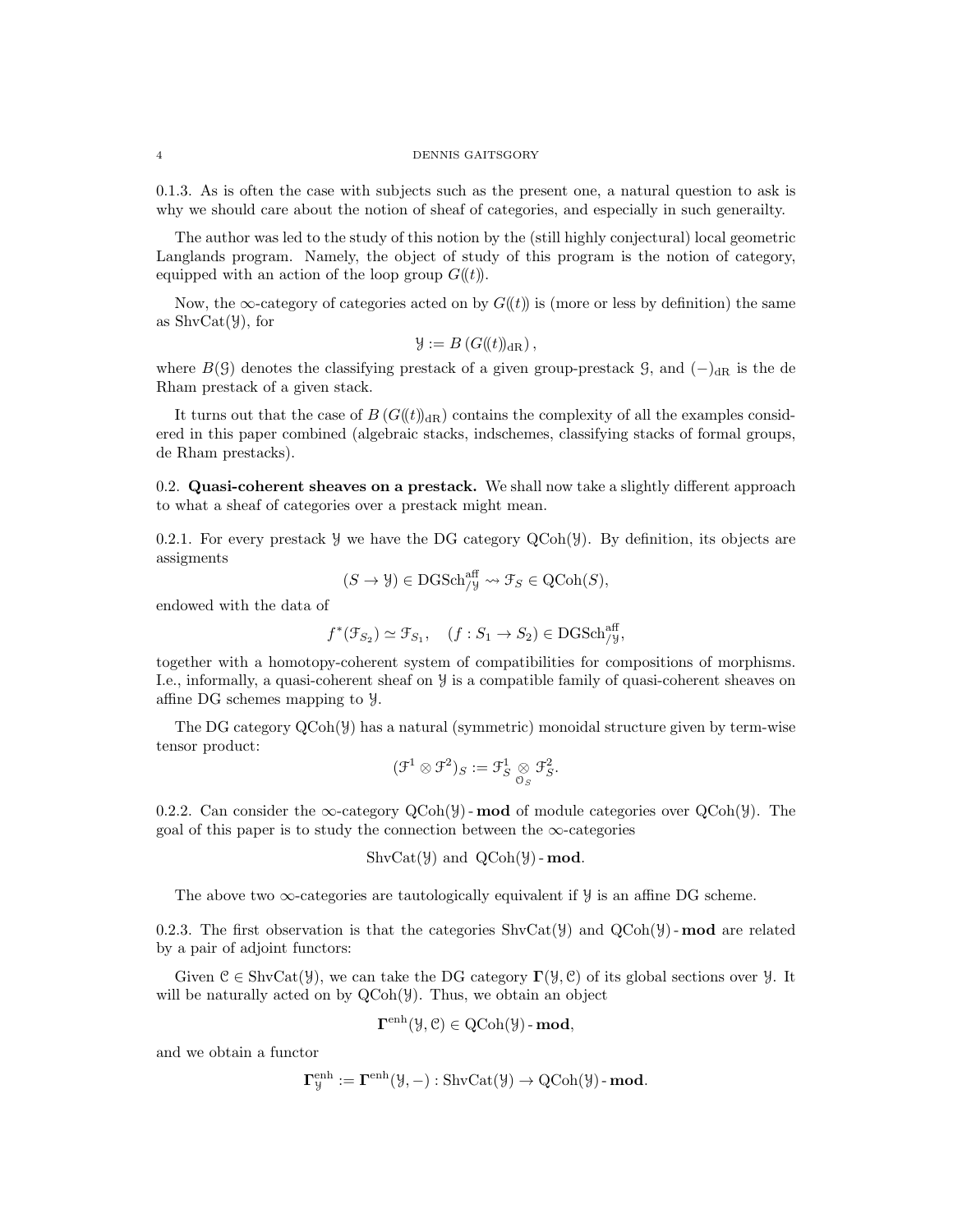The functor  $\Gamma_y^{\text{enh}}$  admits a left adjoint, denoted  $\text{Loc}_y$ , given by tensoring up. Namely, for  $\mathbf{C} \in \mathrm{QCoh}(\mathcal{Y})$ -mod we let  $\mathbf{Loc}_\mathcal{Y}(\mathbf{C})$  be the sheaf of categories, whose value on  $S \in \mathrm{DGSch}^{\mathrm{aff}}_{/\mathcal{Y}}$ is

$$
\operatorname{QCoh}(S) \underset{\operatorname{QCoh}(\mathcal{Y})}{\otimes} \mathbf{C}.
$$

0.2.4. We can now give the definition central for this paper: we shall say that a prestack  $\mathcal Y$  is 1-affine if the functors  $\Gamma^{\text{enh}}_{\mathcal{Y}}$  and  $\text{Loc}_{\mathcal{Y}}$  are (mutually inverse) equivalences of  $\infty$ -categories.

Thus,  $\mathcal Y$  is 1-affine, if and only if the category  $\text{ShvCat}(\mathcal Y)$  can be completely recovered from the monoidal DG category QCoh(Y).

As was mentioned above, an affine DG scheme is tautologically 1-affine.

0.2.5. The origin of the name is the following: let us say that a prestack  $\mathcal Y$  is weakly 0-affine if the functor

$$
\Gamma(\mathcal{Y}, -): \mathrm{QCoh}(\mathcal{Y}) \to \Gamma(\mathcal{Y}, \mathcal{O}_{\mathcal{Y}}) \text{-mod}
$$

is an equivalence of categories. Here  $\Gamma(\mathcal{Y}, \mathcal{O}_{\mathcal{Y}})$  is the (DG) algebra of global sections of  $\mathcal{O}_{\mathcal{Y}}$ , and Γ( $\mathcal{Y}, \mathcal{O}_{\mathcal{Y}}$ )-mod is DG category of its modules.

Tautologically, an affine DG scheme is weakly 0-affine. However, the class of weakly 0-affine prestacks is much larger than just affine DG schemes. For example, any quasi-affine DG scheme is weakly 0-affine. In addition, the algebraic stack pt  $/\mathbb{G}_a$  is also weakly 0-affine.

The notion of 1-affineness is a higher-categorical analog, where instead of modules over DG algebras, we consider module categories over monoidal DG categories.

0.3. Main results. This paper aims to determine which prestacks are 1-affine.

Remark 0.3.1. Let us say right away that it is "much easier" for a prestack to be 1-affine than weakly 0-affine. We shall see multiple manifestations of this phenomenon below (however, it is not true that every weakly 0-affine prestack is 1-affine).

0.3.2. First, one shows that any (quasi-compact, quasi-separated) DG scheme is 1-affine (Theorem 2.1.1).

Furthermore, we show that algebraic stacks (under some not too restrictive technical conditions) are also 1-affine (Theorem 2.2.6).  $^2$ 

One of the technical conditions for 1-affineness of algebraic stacks is that the inertia group of points be of finite type. This condition turns out to be necessary. Namely, we show (Theorem 2.2.3) that the classifying stack of a group-scheme of infinite type is typically not 1-affine.

0.3.3. One can wonder whether it is reasonable to expect higher Artin stacks to be 1-affine. Unfortunately, we did not find a principle that governs the answer:

Consider the iterated classifying spaces  $B\mathbb{G}_a$ ,  $B^2\mathbb{G}_a$ ,  $B^3\mathbb{G}_a$ . We prove (Theorem 2.5.7) that they are all 1-affine. However, we also prove that  $B^4\mathbb{G}_a$  is not 1-affine.

0.3.4. Another class of prestacks of interest for us is  $(DG)$  indschemes. These turn out not to be 1-affine, even in the nicest cases, such as  $\mathbb{A}^{\infty}$ .

<sup>2</sup>Unfortunately, the only proof of this result that we could come up with for arbitrary algebraic stacks is rather complicated. On the other hand, a much simpler proof can be given for algebraic stacks that are global quotients (Theorem 2.2.4). The core idea of both proofs is due to J. Lurie.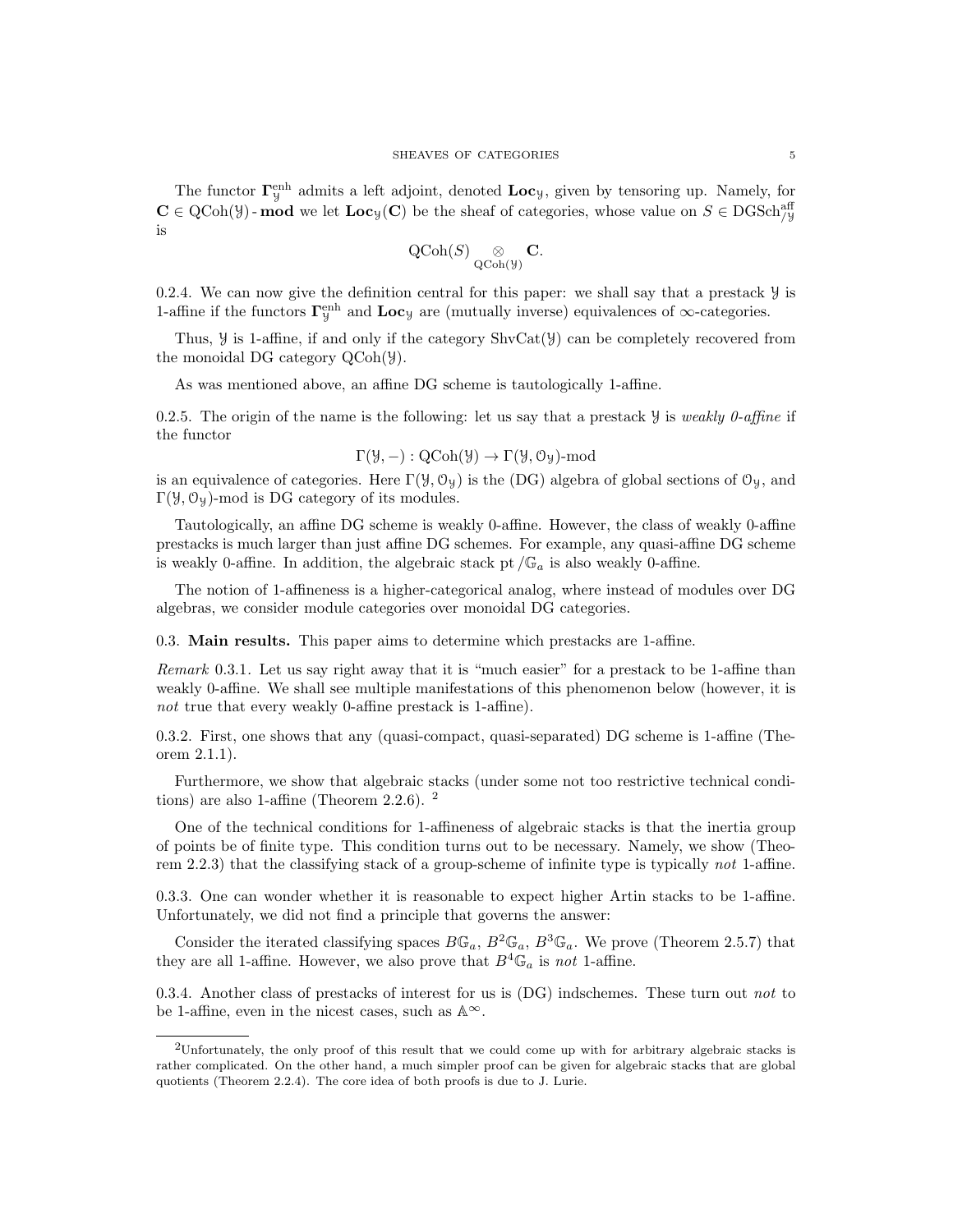0.3.5. A third class of primary interest is prestacks of the form  $Z_{\rm dR}$ , where Z is a scheme of finite type. We can think of  $\text{ShvCat}(Z_{\text{dR}})$  as the category of *crystals of categories* over Z.

We prove (Theorem 2.6.3) that  $Z_{\text{dR}}$  is 1-affine.

Note, however, that if Z is not a scheme but an algebraic stack, then  $Z_{\text{dR}}$  is no longer 1-affine.

0.3.6. Methods. Let us say a few words about what goes into proving that a given class of prestacks is or is not 1-affine. Invariably, this question reduces to that of whether a certain functor between two very concrete DG categories is *monadic* (see Sect. 0.5.1 for what this means).

Usually, the monadicity of a functor is established using the Barr-Beck-Lurie theorem ([Lu2, Theorem 6.2.2.5]). In order to apply this theorem, one needs to check two conditions. One is that the functor in question is conservative (usually, this is fairly easy). The second condition is that the functor commutes with certain geometric realizations. This condition is much harder to check in practice, unless our functor happens to commute with all colimits (i.e., is continuous), while the latter is not always the case.

Verifying this second condition constitutes the bulk of the technical work in this paper. Let us emphasize again that, although our main assertions are initially about continuous functors between DG categories (i.e., functors that commute with all colimits), the core of the proofs involves non-continuous functors.

So, one can say that at the end of the day, the proofs consist of showing that certain colimits commute with certain limits, i.e., we deal with convergence problems. In this sense, what we do in this paper can be called "functional analysis within homological algebra."

0.4. Organization of the paper. The paper can be loosely divided into three parts.

0.4.1. In Part I we give the definitions and discuss some general constructions.

In Sect. 1 we define sheaves of categories, the property of 1-affineness, and discuss some basic results.

In Sect. 2 we state the main results of this paper pertaining to 1-affineness and non 1 affineness of certain classes of prestacks.

In Sect. 3 we discuss the functors of direct and inverse image of sheaves of categories, and study how these functors interact with the functors  $\Gamma^{\text{enh}}$  and  $\text{Loc}$  mentioned earlier.

In Sect. 4 we show that the property of 1-affineness survives the operation of taking the formal completion of a prestack along a closed subset.

0.4.2. In Part II we consider the question of 1-affineness of algebraic spaces and algebraic stacks.

In Sect. 5 we prove that (quasi-compact, quasi-separated) algebraic spaces are 1-affine. In addition, we single out a class of prestacks (we call them passable; this class includes algebraic stacks satisfying certain technical hypotheses) for which the functor  $\Gamma^{\text{enh}}$  is fully faithful.

In Sect. 6 we give several equivalent conditions for a (passable) algebraic stack to be 1-affine. Essentially, these conditions reduce the verification of 1-affineness of a given algebraic stack to the question of monadicity of a certain very concrete functor.

In Sect. 7 we show that the classifying stack of a (classical) algebraic group of finite type is 1-affine. The proof is based on the criterion of 1-affineness developed in Sect. 6. The idea of the proof belongs to J. Lurie. From the 1-affineness of the classifying stack we (easily) deduce the 1-affineness of algebraic stacks that are global quotients.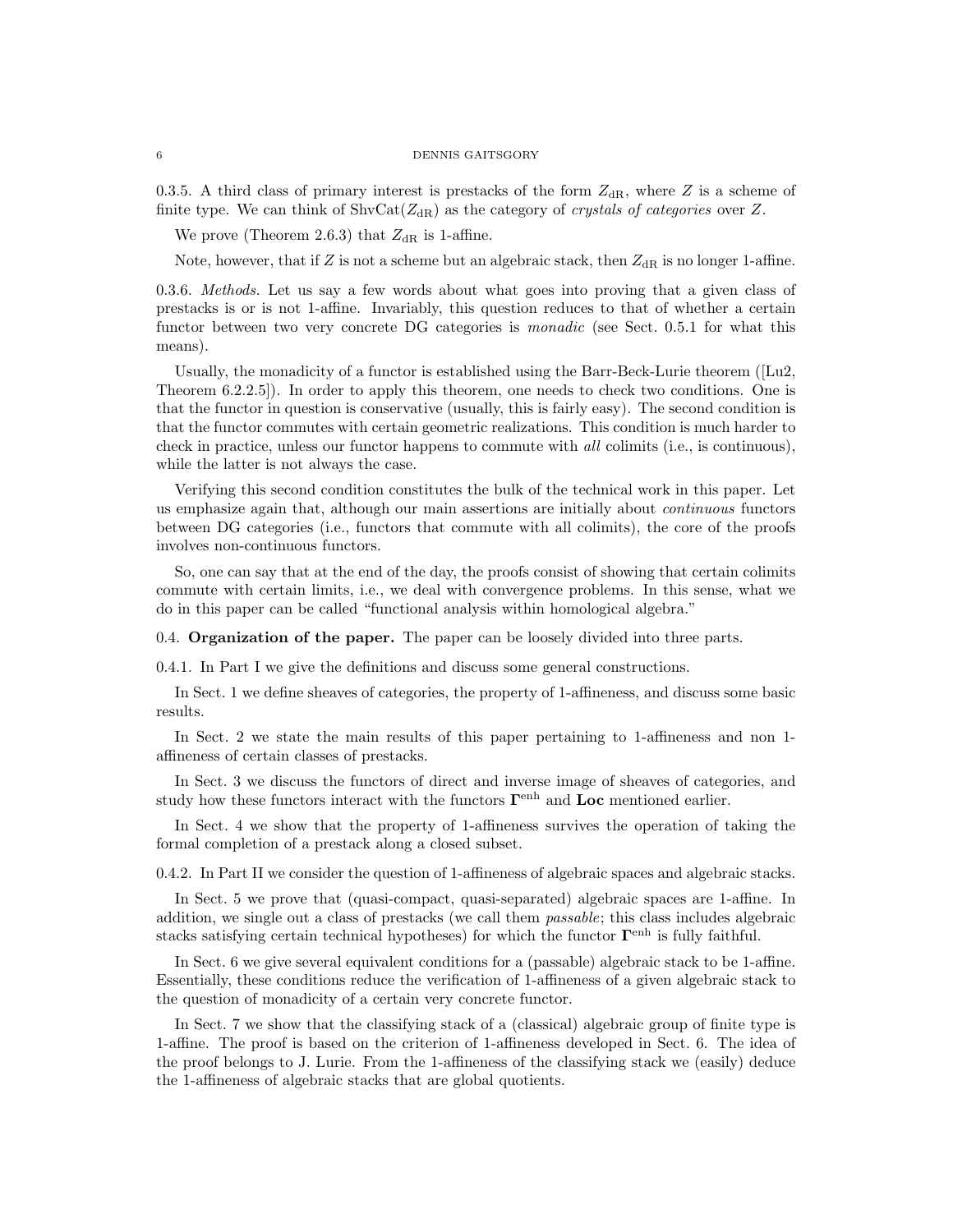Finallly, in Sect. 8 we prove that algebraic stacks (under certain technical hypotheses) are 1 affine. As was mentioned above, the proof is rather long. It consists of checking the monadacity of a functor when the conditions of the Barr-Beck-Lurie theorem could not be checked directly (or, rather, the author did not find a way to do so).

0.4.3. In Part III we treat the question of 1-affineness of a host of cases: (DG) indschemes, classifying prestacks of general group-prestacks, classifying prestacks of formal groups, de Rham prestacks, and other related types of prestacks.

In Sect. 9 we specify a class of (DG) indschemes, for which the functor Loc is fully faithful. This class includes formally smooth indcshemes locally almost of finite type. We also show that (DG) indschemes are typically not 1-affine.

In Sect. 10 we study sheaves of categories over prestacks of the form  $B\mathcal{G}$ , where  $\mathcal{G}$  is a groupobject in the category of prestacks. We explain how the theory of sheaves of categories over such prestacks can be viewed as "higher representation theory," i.e., as the theory of categories acted on by G.

In Sect. 11 we show that prestacks of the form  $B\mathcal{G}$ , where  $\mathcal{G}$  is a formal group, which as a formal scheme is isomorphic to  $Spf(k[t_1, ..., t_n])$ , is 1-affine.

In Sect. 12 we study the question of 1-affineness of prestacks of the form  $Z_{\rm dR}$ , where Z is a scheme or algebraic stack. The proof of 1-affineness in the case of schemes relies on 1-affineness of formal classifying spaces, developed in the previous section.

In Sect. 13 we study the following problem: we start with a DG scheme Z with a point  $z \in Z(k)$ , and consider the (derived) inertia group  $\Omega(Z, z)$  (a.k.a. the infinitesimal loop group of Z at z). We study the connection between sheaves of categories on the prestack  $B(\Omega(Z, z))$ and sheaves of categories on the formal completion of Z at z.

In Sect. 14 we study the question of 1-affineness of iterated classifying prestacks of the form  $B^k(\mathbb{G}_a)$ , and of classifying prestacks of iterated loop groups  $\Omega^k(Z, z)$ .

0.4.4. This paper contains several appendices, included for the reader's convenience in order to make the exposition more self-contained.

In Sect. A we reproduce the proof of the result of J. Lurie that the assigment

 $\mathcal{Y} \rightsquigarrow \text{ShvCat}(\mathcal{Y})$ 

is itself a sheaf in the fppf topology.

In Sect. B we reproduce proofs of several statements from [GL:QCoh] pertaining to the behavior of quasi-affine morphisms from the point of view of tensor products of categories.

In Sect. C we review the (monadic and co-monadic) Beck-Chevalley conditions for cosimplicial categories. These conditions make the totalization of the given co-simplicial category calculable: namely the forgetful functor of evaluation on 0-simplices turns out to be monadic (resp., co-monadic), and the corresponding monad (resp., co-monad) can be described explicitly.

In Sect. D we review the notion of rigidity for a monoidal DG category. <sup>3</sup> This notion turns out to be very convenient, as it allows for explicit control of the operation of tensor product of module categories over our monoidal DG category.

<sup>3</sup>For compactly generated monoidal DG categories, the condition of rigidity is equivalent to requiring that every compact object admit a left and right monoidal duals.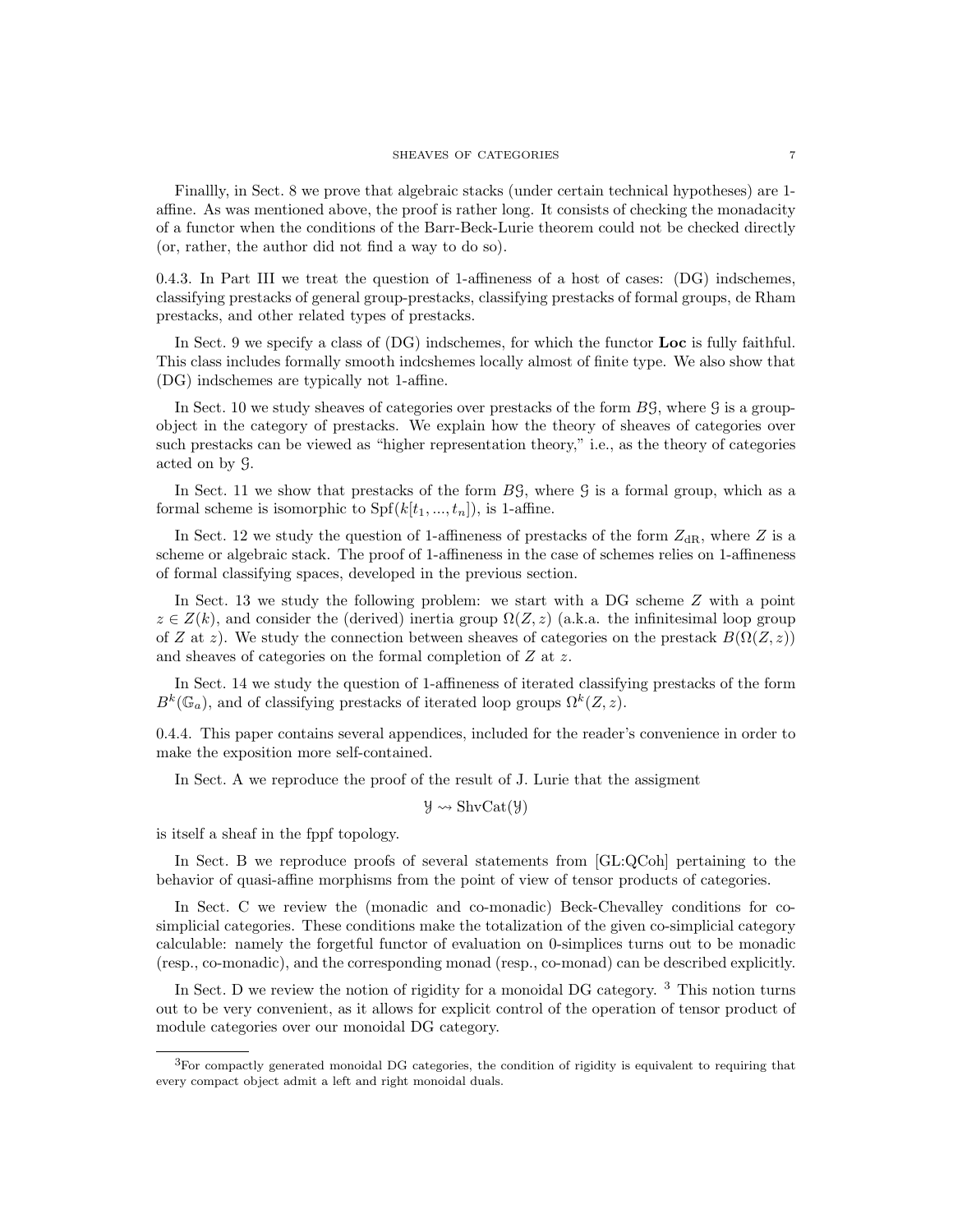In Sect. E we prove a certain basic result about commutative Hopf algebras in symmetric monoidal ∞-categories (its version in ordinary categories is easy to prove by hand, and so is often passed by, without being stated explicitly).

# 0.5. Conventions.

0.5.1. This paper relies on the theory of  $\infty$ -categories as developed by J. Lurie in [Lu1] and [Lu2]. By a slight abuse of terminology we shall sometimes say "category", when we actually mean ∞-category.

0.5.2. The following terminology is used throughout the paper. If M is a monad acting on an  $\infty$ -category C, we let M-mod(C) denote the category of M-modules (sometimes also called M-algebras) in C. We let

$$
\mathrm{ind}_M: \mathbf{C} \rightleftarrows M\text{-}\mathrm{mod}(\mathbf{C}): \mathrm{oblv}_M
$$

the resulting adjoint pair of functors ("oblv" stands for the forgetful functor, and "ind" for the induction functor).

Let

 $C \leftarrow D : G$ 

be a functor between  $\infty$ -categories. We shall say that G is *monadic* if it admits a left adjoint, denoted F, and when we view the composition  $G \circ F$  as a monad acting on C, the resulting functor

$$
(\mathsf{G}\circ\mathsf{F})\text{-}\mathrm{mod}(\mathbf{C})\leftarrow\mathbf{D}:\mathsf{G}^{\mathrm{enh}}
$$

is an equivalence.

Replacing "left" by "right", we obtain the notion of co-monadic functor.

0.5.3. Our conventions regarding DG categories follow those adopted in [GL:DG].

We let Vect denote the DG category of chain complexes of  $k$ -vector spaces.<sup>4</sup> In this paper all DG categories will be assumed presentable (in particular, cocomplete, i.e., closed under arbitrary direct sums).

We let DGCat denote the  $\infty$ -category of DG categories and accessible exact functors. We let  $DGCat_{cont}$  denote the category with the same objects, but where we restrict 1-morphisms to be continuous (i.e., commuting with all direct sums, equivalently, with all colimits).

In multiple places of the paper we will use the result of [Lu1, Corollary 5.5.3.3] that says the colimit of a diagram in DGCatcont, can be computed as a DG category, as the limit in DGCat of the diagram obtained by passage to right adjoint functors. For a sktech of the proof of this result the reader is referred to [GL:DG, Lemma 1.3.3].

<sup>4</sup>The reader can substitute the notion of DG category by a better documented notion of presentable stable ∞-category, tensored over Vect.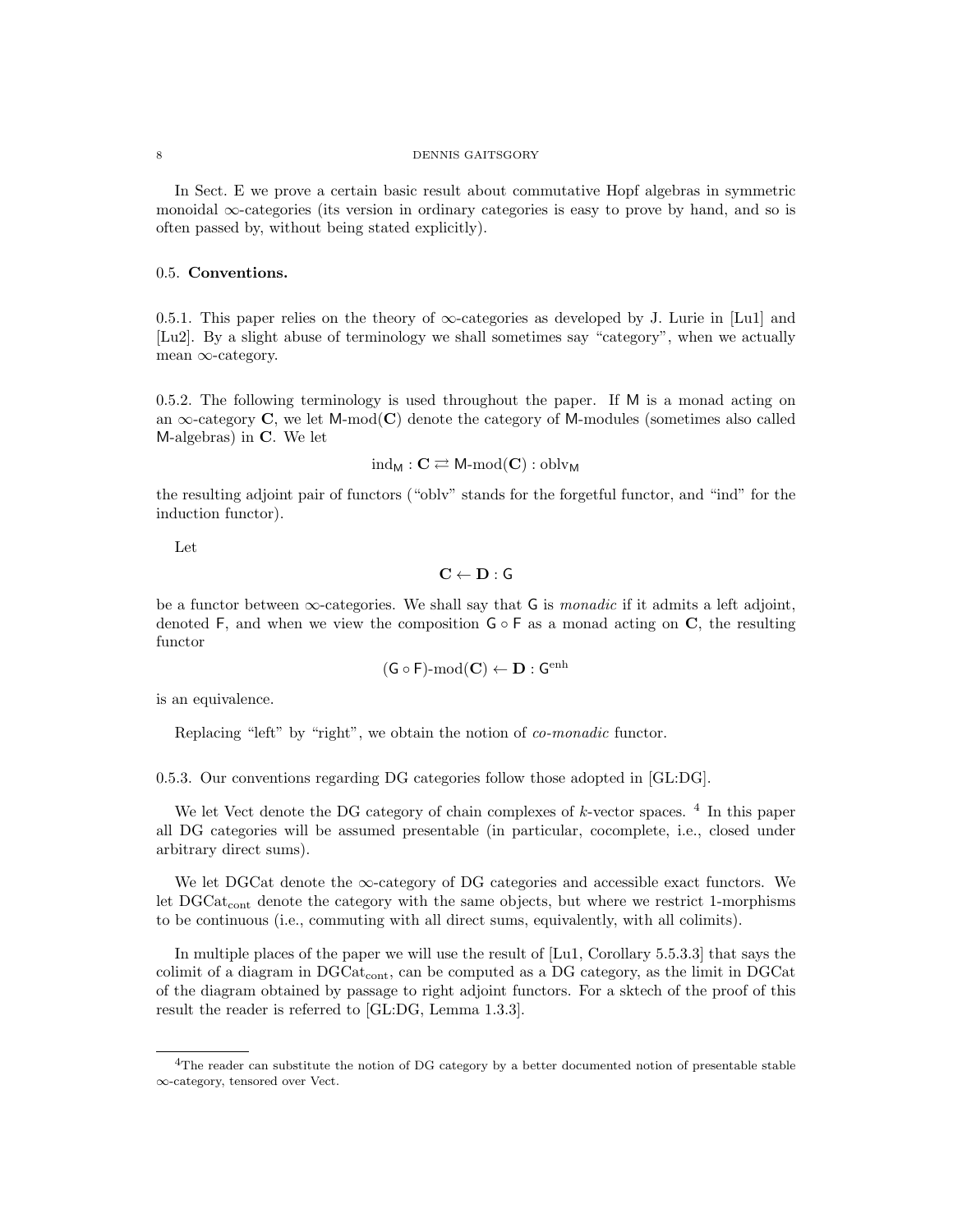0.5.4. The  $\infty$ -category DGCat<sub>cont</sub> carries a natural symmetric monoidal structure given by tensor product of DG categories. (We emphasize that we live in the world of cocomplete DG categories and continuous functors.)

If  $O$  is an algebra object in DGCat<sub>cont</sub>, i.e., a monoidal DG category, we let  $O$ -mod denote the category of  $O$ -modules in DGC $at_{cont}$ , i.e., the  $\infty$ -category of  $O$ -module categories.

In general, throughout the paper, we use boldface symbols for "higher" objects and functors. E.g., if  $\mathcal G$  is an affine DG group-scheme, we use  $inv^{\mathcal G}$  to denote the functor

$$
Rep(\mathcal{G}) \to Vect,
$$

of invariants on the category of G-representations, and we use  $inv<sup>G</sup>$  to denote the functor

$$
\texttt{G-mod} \rightarrow \mathrm{DGCat}_\mathrm{cont}
$$

that sends a DG category acted on by G to the category of G-equivariant objects.

For a pair of DG categories  $D_1, D_2$ , we let  $\underline{\text{Hom}}(D_1, D_2)$  denote their "internal Hom", i.e., the DG category of continuous functors  $D_1 \rightarrow D_2$ . Similarly, for  $D_1, D_2 \in \mathbf{O}$  - mod we will use the notation  $\underline{\text{Hom}}_{\text{O}}(D_1, D_2)$  for the DG category of functors compatible with the **O**-module structure.

0.5.5. Our conventions regarding derived algebraic geometry follow those of [GL:Stacks]. We let DGSch<sup>aff</sup> denote the  $\infty$ -category of affine DG schemes, which is by definition the opposite category to that of connective k-algebras.

We let PreStk denote the ∞-category of all prestacks, i.e., the category of accessible functors

$$
(\mathrm{DGSch}^{\mathrm{aff}})^{\mathrm{op}}\to\infty\,\mathrm{-Grpd},
$$

where  $\infty$ -Grpd is the  $\infty$ -ategory of  $\infty$ -groupoids (a.k.a., spaces).

In the main body of the paper, we will need the notion of fppf morphism between DG schemes, for which the reader is referred to  $[GL:Stacks, Sect. 2.1]$ <sup>5</sup>.

We will need the notion of what it means for a DG scheme or Artin stack to be classical (resp., eventually coconnective). By definition, an affine DG scheme is classical (resp., eventually coconnective) if its DG ring of functions has no (resp., finitely many) non-zero cohomology groups. An Artin stack is classical (resp., eventually coconnective) if it admits an fppf cover by an affine DG scheme which is classical (resp., eventually coconnective). For further details see [GL:Stacks, Sects. 1.1, 2.4 and 4.6].

We let PreStk<sub>laft</sub> denote the full subcategory of PreStk formed by prestacks that are *locally* almost of finite type, see [GL:Stacks, Sect. 1.3.9].

0.5.6. In some proofs, we will need to use the category of *ind-coherent sheaves*, developed in [Ga]. This category is defined on prestacks that belong to  $PreStk<sub>left</sub>$ .

<sup>&</sup>lt;sup>5</sup>In this paper we use the more common "fppf" rather than "fpppf."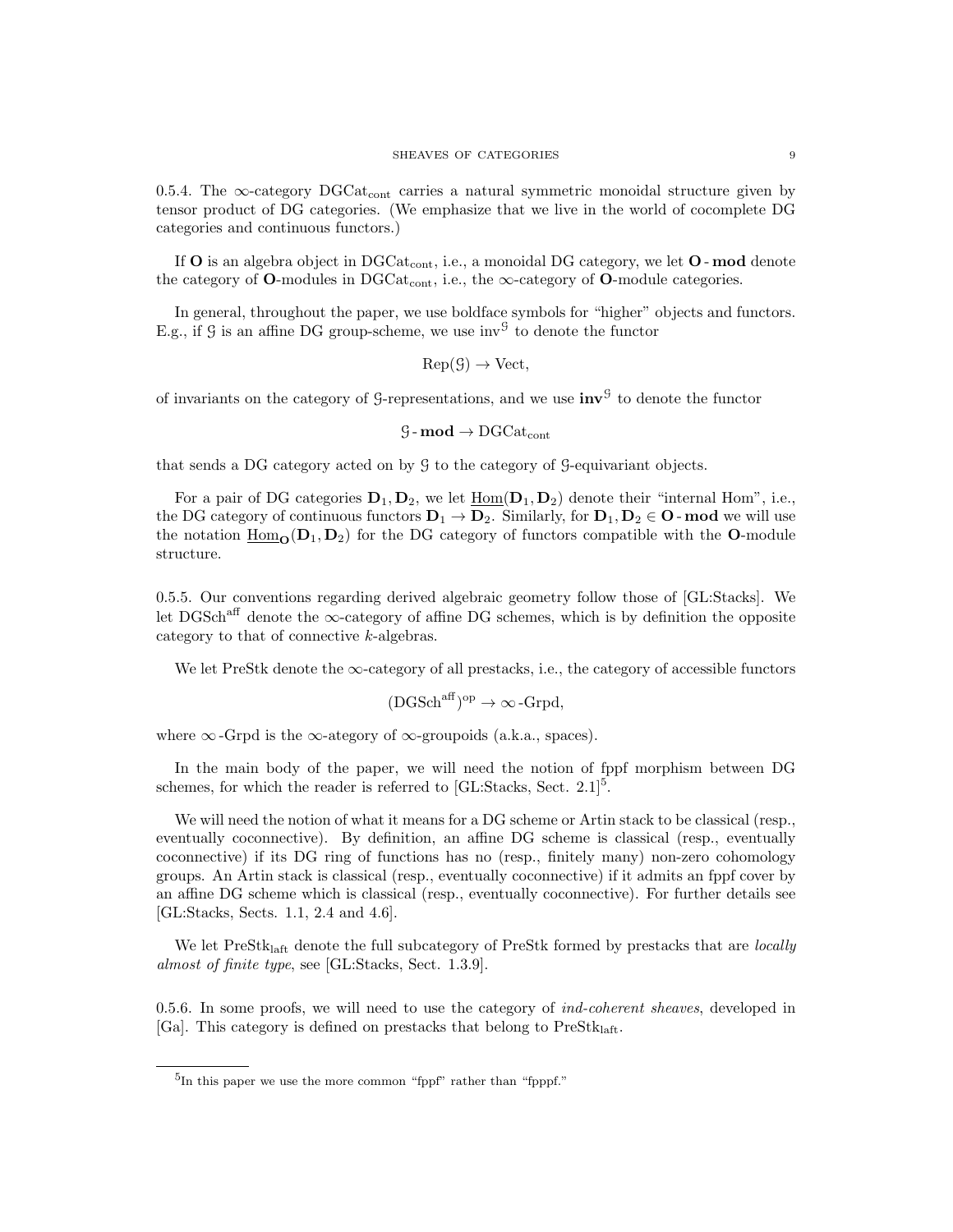0.6. Acknowledgements. The problems such as those addressed in this paper were brought to the author's awareness by J. Lurie, so this paper can be regarded as a research project carried out under his guidance, and the influence of his ideas is evident everywhere in the text.

The author is grateful to V. Drinfeld for collaboration on [DrGa], which supplied the key ideas for our main result on algebraic stacks, Theorem 2.2.6.

The author is grateful to N. Rozenblyum and S. Raskin for numerous helpful discussions of various topics related to the contents of this paper.

The author is grateful to D. Beraldo for posing the question of 1-affineneness of de Rham prestacks, which prompted the writing of this paper.

The author is supported by NSF grant DMS-1063470.

# Part I: Generalities

# 1. Quasi-coherent sheaves of categories

# 1.1. Definition of a quasi-coherent sheaf of categories.

1.1.1. Consider the functor

 $\text{ShvCat}_{\text{DGSch}^{\text{aff}}} : (\text{DGSch}^{\text{aff}})^{\text{op}} \to \infty\text{-}\text{Cat}, \quad S \mapsto \text{QCoh}(S) \text{-}\text{mod},$ 

that assigns to an affine DG scheme the  $\infty$ -category of module categories over the monoidal DG category  $\mathrm{QCoh}(S)$ .

Let

$$
ShvCat_{\text{PreStk}} : (\text{PreStk})^{\text{op}} \to \infty \text{-Cat}
$$

be the right Kan extension of  $\text{ShvCat}_{\text{DGSch}^\text{aff}}$  along the Yoneda embedding

 $(DGSch<sup>aff</sup>)<sup>op</sup> \hookrightarrow PreStk<sup>op</sup>$ .

For a prestack Y, we let

$$
ShvCat(\mathcal{Y}) \in \infty\text{-Cat}
$$

denote the value of ShvCat<sub>PreStk</sub> on  $\mathcal{Y} \in \text{PreStk.}$ 

```
We shall refer to objects of \text{ShvCat}(\mathcal{Y}) as a "quasi-coherent sheaves of DG categories on \mathcal{Y}."
```
1.1.2. In other words, for  $\mathcal{Y} \in \text{PreStk}$ , an object  $\mathcal{C} \in \text{ShvCat}(\mathcal{Y})$  is an assignment

$$
S \in \mathrm{DGSch}_{/\mathcal{Y}}^{\mathrm{aff}} \leadsto \Gamma(S, \mathcal{C}) \in \mathrm{QCoh}(S) \text{-}\mathbf{mod},
$$

and for an arrow  $g: S_1 \to S_2$  in DGSch<sup>aff</sup> of an equivalence

$$
\operatorname{QCoh}(S_1) \underset{\operatorname{QCoh}(S_2)}{\otimes} \Gamma(S_2, \mathcal{C}) \simeq \Gamma(S_1, \mathcal{C}),
$$

along with a homotopy-coherent system of compatibilities.

Morphisms between sheaves of categories are defined naturally.

From the definition of  $\text{ShvCat}(-)$  as the right Kan extension we obtain:

**Lemma 1.1.3.** The functor ShvCat(−) takes colimits in PreStk to limits in  $\infty$ -Cat.

1.1.4. The basic example of an object of ShvCat( $\mathcal{Y}$ ) is QCoh<sub>/ $\mathcal{Y}$ </sub>, whose value on  $S \in \text{DGSch}_{\mathcal{Y}}^{\text{aff}}$ is  $\text{QCoh}(S)$ .

The category  $\text{ShvCat}(\mathcal{Y})$  carries a symmetric monoidal structure given by component-wise tensor product, and  $QCoh_{/Y}$  is its unit object.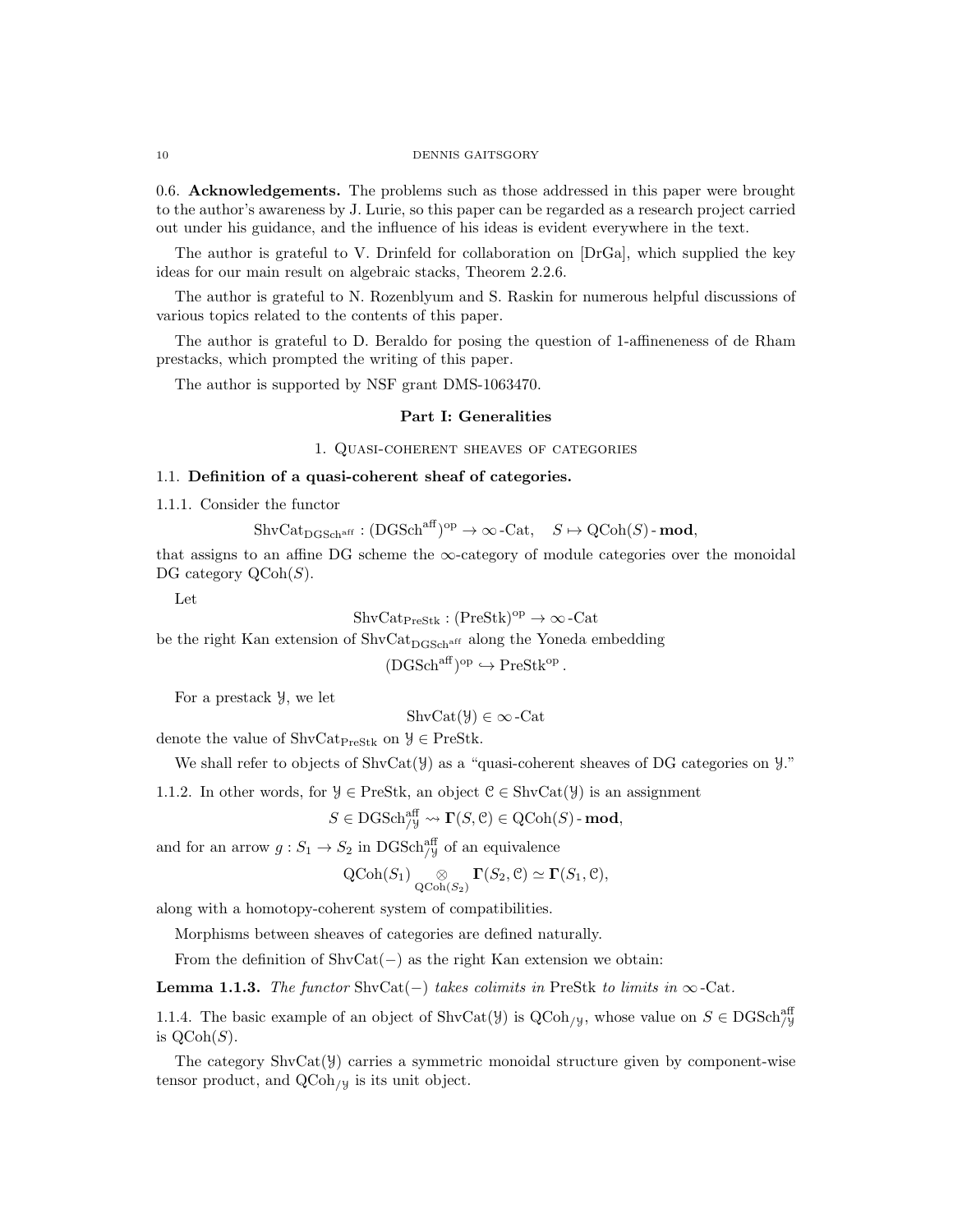The category  $\text{ShvCat}(\mathcal{Y})$  contains limits, which are computed by

$$
\Gamma\left(S,\varprojlim_{i}\left(\mathcal{C}_{i}\right)\right)\simeq \varprojlim_{i}\Gamma(S,\mathcal{C}_{i}).
$$

Indeed, this follows from the fact that for a morphism  $f: S_1 \to S_2$  in DGSch<sup>aff</sup>, the functor

$$
\operatorname{QCoh}(S_1) \underset{\operatorname{QCoh}(S_2)}{\otimes} - : \operatorname{QCoh}(S_2) \text{-}\mathbf{mod} \to \operatorname{QCoh}(S_1) \text{-}\mathbf{mod}
$$

commutes with *limits*, which in turn follows from the fact that the category  $QCoh(S_1)$  is dualizable as an object of  $\text{QCoh}(S_2)$  - mod, see Lemma 1.4.7.

## 1.2. Global sections.

1.2.1. For a given  $\mathcal{Y}$  and  $\mathcal{C} \in \text{ShvCat}(\mathcal{Y})$ , we can right-Kan-extend the functor

$$
\Gamma(-, \mathcal{C}): ({\rm DGSch}_{/\mathcal{Y}}^{{\rm aff}})^{\rm op} \to {\rm DGCat_{\rm cont}}
$$

to a functor

$$
(\mathrm{PreStk}_{/\mathcal{Y}})^{\mathrm{op}} \to \mathrm{DGCat}_{\mathrm{cont}}; \quad \mathcal{Z} \mapsto \Gamma(\mathcal{Z}, \mathcal{C}).
$$

I.e.,

$$
\Gamma(\mathcal{Z},\mathcal{C}):=\lim_{\substack{\longleftarrow \\ S\in \text{DGSch}^{\text{aff}}_{/ \mathcal{Z}}}} \Gamma(S,\mathcal{C}).
$$

For example, it is clear that

 $\Gamma(\mathcal{Z}, \mathrm{QCoh}_{/\mathcal{Y}}) \simeq \mathrm{QCoh}(\mathcal{Z}).$ 

In particular, we obtain a DG category  $\Gamma(\mathcal{Y}, \mathcal{C})$ .

1.2.2. It is clear that the functor

 $\mathcal{Z} \mapsto \Gamma(\mathcal{Z}, \mathcal{C})$ 

takes colimits in  $PreStk_{/y}$  to limits in DGCat<sub>cont</sub>.

1.2.3. The functor

 $\Gamma(\mathcal{Z},-) : \text{ShvCat}(\mathcal{Y}) \to \text{DGCat}_{\text{cont}}$ 

is lax symmetric monoidal.

In particular, we obtain that it natually upgrades to a functor

$$
\mathrm{ShvCat}(\mathcal{Y}) \to \Gamma(\mathcal{Z}, \mathrm{QCoh}_{/\mathcal{Y}}) \text{-}\operatorname{\mathbf{mod}} \simeq \mathrm{QCoh}(\mathcal{Z}) \text{-}\operatorname{\mathbf{mod}}.
$$

We shall denote the resulting functor

 $\text{ShvCat}(\mathcal{Y}) \to \text{QCoh}(\mathcal{Z})$  - mod

by  $\mathbf{\Gamma}^{\text{enh}}(\mathcal{Z},-)$ .

When  $\mathcal{Z} = \mathcal{Y}$ , we shall sometimes write

 $\mathbf{\Gamma}^{\text{enh}}_{\mathcal{Y}} : \text{ShvCat}(\mathcal{Y}) \to \text{QCoh}(\mathcal{Y})$  -  $\mathbf{mod}$ 

instead of  $\mathbf{\Gamma}^{\text{enh}}(\mathcal{Y},-)$ .

1.3. Posing the problem.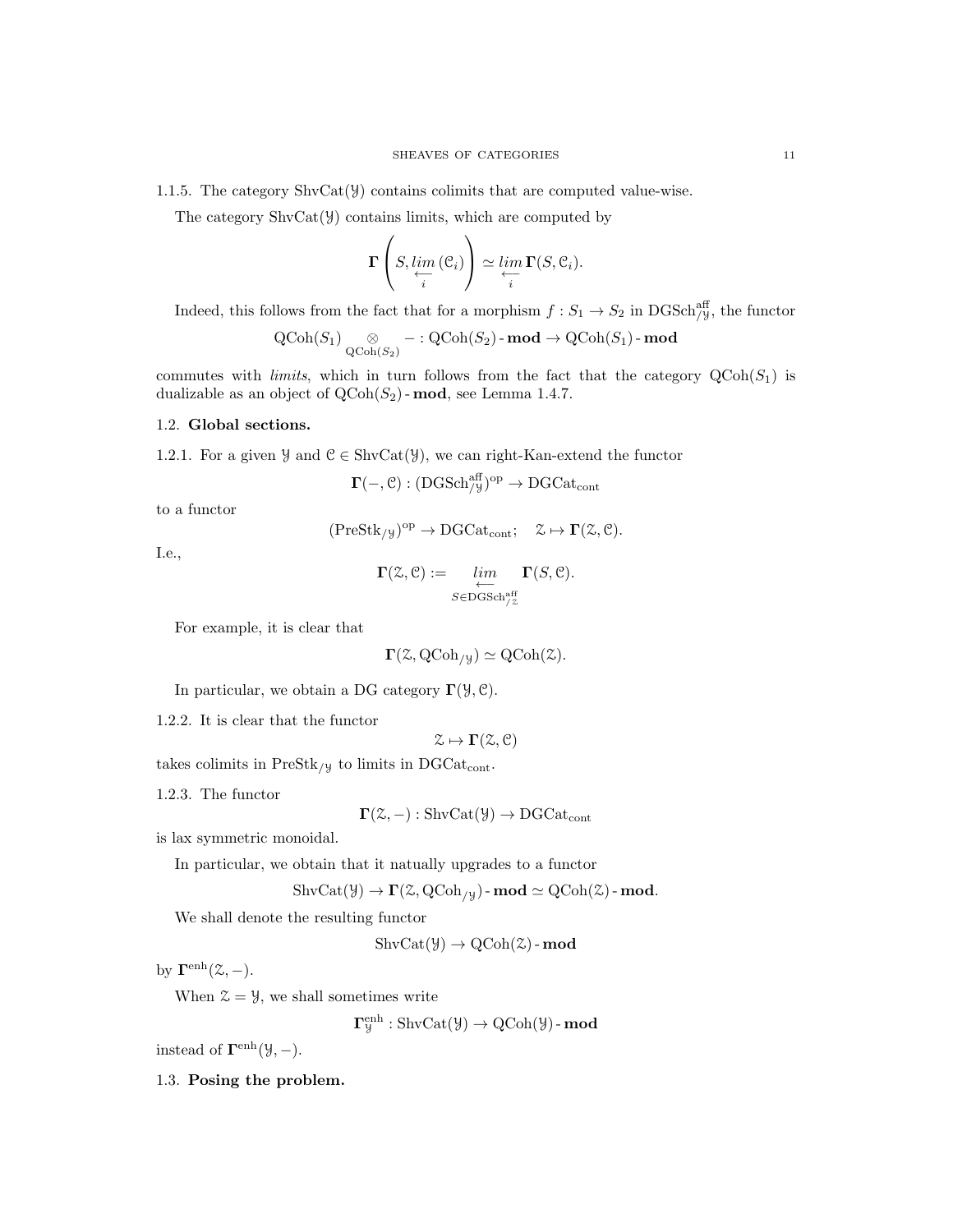1.3.1. We note that the functor

 $\mathbf{\Gamma}^{\text{enh}}_{\mathcal{Y}} : \text{ShvCat}(\mathcal{Y}) \to \text{QCoh}(\mathcal{Y})$  -  $\mathbf{mod}$ 

admits a left adjoint; we denote it by  $Loc<sub>y</sub>$ .

Namely, for  $C \in \mathrm{QCoh}(\mathcal{Y})$  - mod we have

$$
\boldsymbol{\Gamma}(S,\mathbf{Loc}_\mathcal{Y}(\mathbf{C})) = \mathrm{QCoh}(S) \underset{\mathrm{QCoh}(\mathcal{Y})}{\otimes} \mathbf{C}, \quad S \in \mathrm{DGSch}^{\mathrm{aff}}_{/\mathcal{Y}}.
$$

It clear from the construction that the functor

 $Loc_y : QCoh(y)$  -  $mod \rightarrow ShvCat(y)$ 

is symmetric monoidal.

1.3.2. The questions that we want to address in this paper are the following:

# Question 1.3.3.

(1) Under what conditions, for  $\mathcal{C} \in \text{ShvCat}(\mathcal{Y})$  is the co-unit map

(1.1) 
$$
\mathbf{Loc}_{\mathcal{Y}}\left(\mathbf{\Gamma}^{\text{enh}}(\mathcal{Y}, \mathcal{C})\right) \to \mathcal{C}
$$

an equivalence?

- (2) Under what conditions on  $\mathcal Y$  is (1.1) an equivalence for all  $\mathcal C \in \text{ShvCat}(\mathcal Y)$ ? I.e., when is  $\Gamma^{\text{enh}}_{\mathcal{Y}}$  fully faithful?
- (3) Under what conditions, for  $C \in \text{QCoh}(\mathcal{Y})$ -mod is the unit map

(1.2) 
$$
\mathbf{C} \to \mathbf{\Gamma}^{\text{enh}}(\mathcal{Y}, \mathbf{Loc}_{\mathcal{Y}}(\mathbf{C}))
$$

an equivalence?

(4) Under what conditions on  $\mathcal{Y}$  is (1.2) an equivalence for all  $\mathbf{C} \in \text{QCoh}(\mathcal{Y})$ -mod? I.e., when is  $Loc_y$  fully faithful?

1.3.4. In some cases, the answer is very easy:

**Lemma 1.3.5.** Suppose that  $C$  is dualizable as an object of  $QCoh(\mathcal{Y})$ -mod. Then the adjunction map

$$
\mathbf{C} \to \Gamma^{\mathrm{enh}}(\mathcal{Y},\mathbf{Loc}_{\mathcal{Y}}(\mathbf{C}))
$$

is an equivalence.

*Proof.* This follows from the fact that for  $C \in \text{QCoh}(\mathcal{Y})$  - mod dualizable, the functor

$$
-\underset{\mathrm{QCoh}(\mathcal{Y})}{\otimes} \mathbf{C}: \mathrm{QCoh}(\mathcal{Y})\text{-}\mathbf{mod} \to \mathrm{DGCat}_{\mathrm{cont}}
$$

commutes with limits. Indeed,

$$
\Gamma(\mathcal{Y}, \mathbf{Loc}_{\mathcal{Y}}(\mathbf{C})) \simeq \varprojlim_{S \in \mathbf{DGSch}_{\mathcal{Y}}^{\mathrm{aff}}} (\mathbf{QCoh}(S) \underset{\mathbf{QCoh}(\mathcal{Y})}{\otimes} \mathbf{C}) \simeq
$$

$$
\left(\varprojlim_{S \in \mathbf{DGSch}_{\mathcal{Y}}^{\mathrm{aff}}} \mathbf{QCoh}(S)\right) \underset{\mathbf{QCoh}(\mathcal{Y})}{\otimes} \mathbf{C} \simeq \mathbf{QCoh}(\mathcal{Y}) \underset{\mathbf{QCoh}(\mathcal{Y})}{\otimes} \mathbf{C} \simeq \mathbf{C}.
$$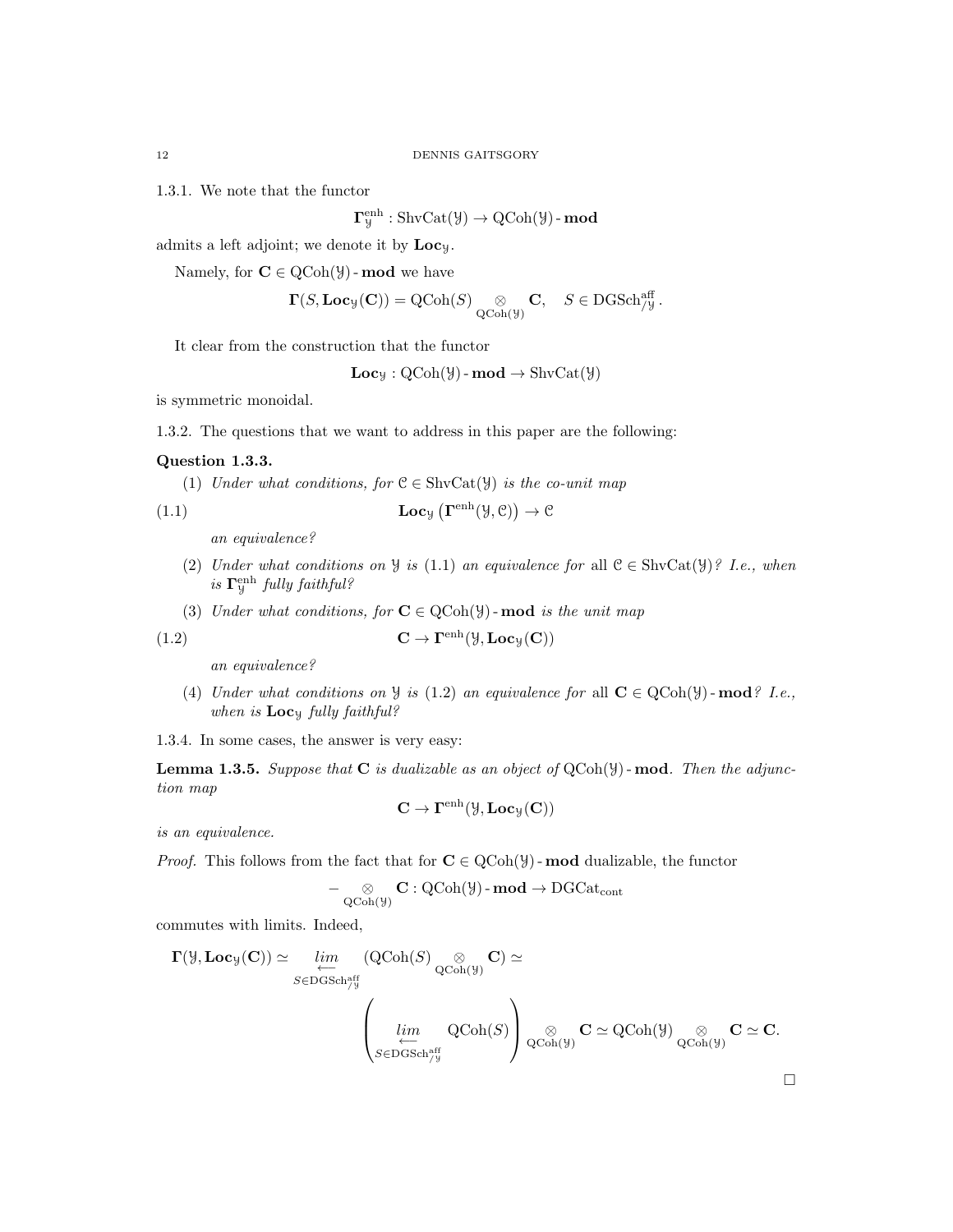1.3.6. We give the following definition:

**Definition 1.3.7.** We shall say that  $\mathcal{Y}$  is 1-affine if the functors  $\mathbf{\Gamma}_{\mathcal{Y}}^{\text{enh}}$  and  $\mathbf{Loc}_{\mathcal{Y}}$  are mutually inverse equivalences.

The main results of this paper will amount to saying that certain classes of prestacks are (or are not) 1-affine.

## 1.4. Dualizability and compact generation.

1.4.1. Recall that in any symmetric monoidal  $\infty$ -category we can talk about the property of an object to be dualizable.

Since the functor  $\text{Loc}_y$  is symmetric monoidal, it automatically sends dualizable objects in  $QCoh(\mathcal{Y})$  - **mod** to dualizable objects in ShvCat $(\mathcal{Y})$ .

The following is also tautological:

**Lemma 1.4.2.** If  $\mathcal{Y}$  is 1-affine, then the lax symmetric monoidal structure on  $\mathbf{\Gamma}_{\mathcal{Y}}^{\text{enh}}$  is strict  $(i.e., non-lax).$ 

From here we obtain:

Corollary 1.4.3. If  $\mathcal{Y}$  is 1-affine, and  $\mathcal{C} \in \text{ShvCat}(\mathcal{Y})$  is dualiable, then  $\Gamma(\mathcal{Y}, \mathcal{C})$  is dualizable as an object of  $QCoh(\mathcal{Y})$  - mod.

1.4.4. Let us make the notion of being dualizable as an object of  $\text{ShvCat}(\mathcal{Y})$  more explicit:

**Proposition 1.4.5.** An object  $C \in ShvCat(\mathcal{Y})$  is dualizable if and only if for every  $S \in$  $\mathrm{DGSch}_{/Y}^{\mathrm{aff}},$  the category  $\Gamma(S,\mathcal{C})$  is dualizable as a plain DG category.

Proof. The proof follows from the combination of the following two lemmas:

**Lemma 1.4.6** (Lurie). Let a symmetric monoidal category  $O$  be equal to the limit

$$
\lim_{\substack{\longleftarrow \\ \alpha}} \mathbf{O}_{\alpha}
$$

of a diagram  $\alpha \mapsto \mathbf{O}_{\alpha}$  of symmetric monoidal categories. Then an object  $\mathbf{o} \in \mathbf{O}$  is dualizable if and only if its projection  $\mathbf{o}_{\alpha} \in \mathbf{O}_{\alpha}$  is dualizable for every index  $\alpha$ .

For the next lemma recall the notion of rigid monoidal DG category, see Sect. D.1. For example, for an affine DG scheme S, the monoidal DG category  $\mathrm{QCoh}(S)$  is rigid (this is the trivial case of Lemma B.2.3).

We have (see Sect. D.5.3):

**Lemma 1.4.7.** Let  $A$  is a symmetric monoidal DG category, which is rigid as a monoidal DG category. Then  $C \in A$ -mod is dualizable as an object of the symmetric monoidal category **A**-mod if and only if **C** is dualizable as a plain DG category (i.e., as an object of DGCat<sub>cont</sub>).

 $\Box$ 

We also notice the following corollary of Lemma 1.4.7:

Corollary 1.4.8. Let  $\mathcal Y$  be such that  $QCoh(\mathcal Y)$  is rigid. Then:

(a) An object  $C \in \text{QCoh}(\mathcal{Y})$  - mod is dualizable if and only if it is dualizable as a plain category.

(b) Then the functor  $Loc<sub>y</sub>$  commutes with limits.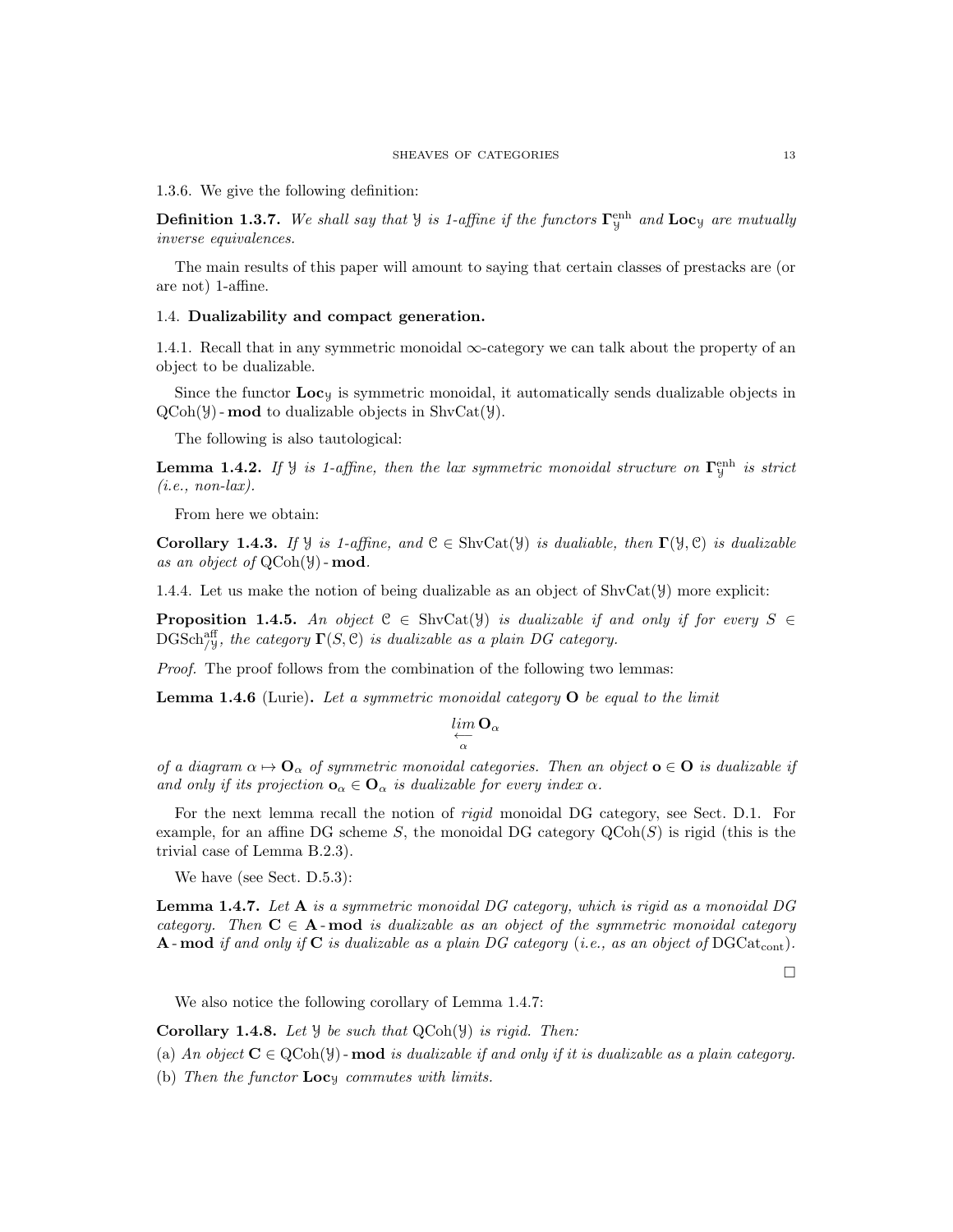1.4.9. One can also ask the following questions:

# Question 1.4.10.

- (1) Suppose that  $\mathcal{C} \in \text{ShvCat}(\mathcal{Y})$  is such that for all  $S \in \text{DGSch}_{\mathcal{Y}}^{\text{aff}}$ , the category  $\Gamma(S, \mathcal{C})$  is compactly generated. When can we guarantee that  $\Gamma(\mathcal{Y}, \mathcal{C})$  is compactly generated as a plain category?
- (2) Let  $C \in \text{QCoh}(\mathcal{Y})$ -mod be compactly generated as a plain DG category. When can we guarantee that  $\text{QCoh}(S) \underset{\text{QCoh}(\mathcal{Y})}{\otimes} \mathbf{C}$  is compactly generated for any  $S \in \text{DGSch}_{\mathcal{Y}}^{\text{aff}}$ .

These questions appear to be more subtle. For example, to the best of our knowledge, it is not known whether the category  $QCoh(\mathcal{Y})$  is compactly generated when  $\mathcal Y$  is an algebraic stack (when Y is neither smooth nor a global quotient).

1.5. Descent. Before we proceed to the discussion of main results of this paper, let us remark that the questions such as those in Question 1.3.3 are insensitive to fppf sheafification:

1.5.1. First, we recall that following result, which is essentially established in [Lu3, Theorem 5.4]:

**Theorem 1.5.2.** Let Y be an affine DG scheme, and let  $C$  be an object  $QCoh(Y)$ -mod. Then the functor

 $(\mathrm{DGSch}_{/Y}^{\mathrm{aff}})^{\mathrm{op}} \to \mathrm{DGCat}_{\mathrm{cont}}, \quad S \leadsto \Gamma(S,\mathbf{Loc}_Y(\mathbf{C})) = \mathrm{QCoh}(S) \underset{\mathrm{QCoh}(Y)}{\otimes} \mathbf{C}$ 

satisfies fppf descent.

This theorem is proved in  $[Lu3]$  when instead of the fppf topology one considers the étale topology. The remanining step is easy (and well-known), since

"fppf descent"="Nisnevich descent"+"finite flat descent."

For the sake of completeness, we will prove Theorem 1.5.2 in Appendix A.

1.5.3. As a formal consequence, we obtain:

**Corollary 1.5.4.** For a prestack  $\mathcal{Y}$  and  $\mathcal{C} \in \text{ShvCat}(\mathcal{Y})$ , the functor

 $(\text{DGSch}_{/\text{y}}^{\text{aff}})^{\text{op}} \to \text{DGCat}_{\text{cont}}, \quad S \leadsto \Gamma(S, \mathcal{C})$ 

satisfies fppf descent.

From here:

**Corollary 1.5.5.** Let  $C$  be an object of ShvCat( $Y$ ).

(a) If  $\mathcal{Z} \to \mathcal{W}$  is an fppf surjection in PreStk<sub>/y</sub>, then the pullback functor

$$
\Gamma(\mathcal{W}, \mathcal{C}) \to \mathrm{Tot}(\Gamma(\mathcal{Z}^{\bullet}/\mathcal{W}, \mathcal{C}))
$$

is an equivalence, where  $\mathfrak{L}^{\bullet}/\mathfrak{W}$  is the Čech nerve of the map  $\mathfrak{L} \to \mathfrak{W}$ .

(b) For  $\mathcal{Z} \in \text{PreStk}_{/\mathcal{Y}}$ , the pullback functor

$$
\Gamma(L_{/\mathcal{Y}}(\mathcal{Z}), \mathcal{C}) \to \Gamma(\mathcal{Z}, \mathcal{C})
$$

is an equivalence, where  $L_{/\mathcal{Y}}(-)$  is fppf sheafification in the category PreStk<sub>/Y</sub>.

(b') If  $\mathcal{Y}$  is an fippf stack, then for  $\mathcal{Z} \in \text{PreStk}_{\mathcal{Y}}$ , the pullback functor

$$
\Gamma(L(\mathcal{Z}), \mathcal{C}) \to \Gamma(\mathcal{Z}, \mathcal{C})
$$

is an equivalence, where  $L(-)$  is fppf sheafification in the category PreStk.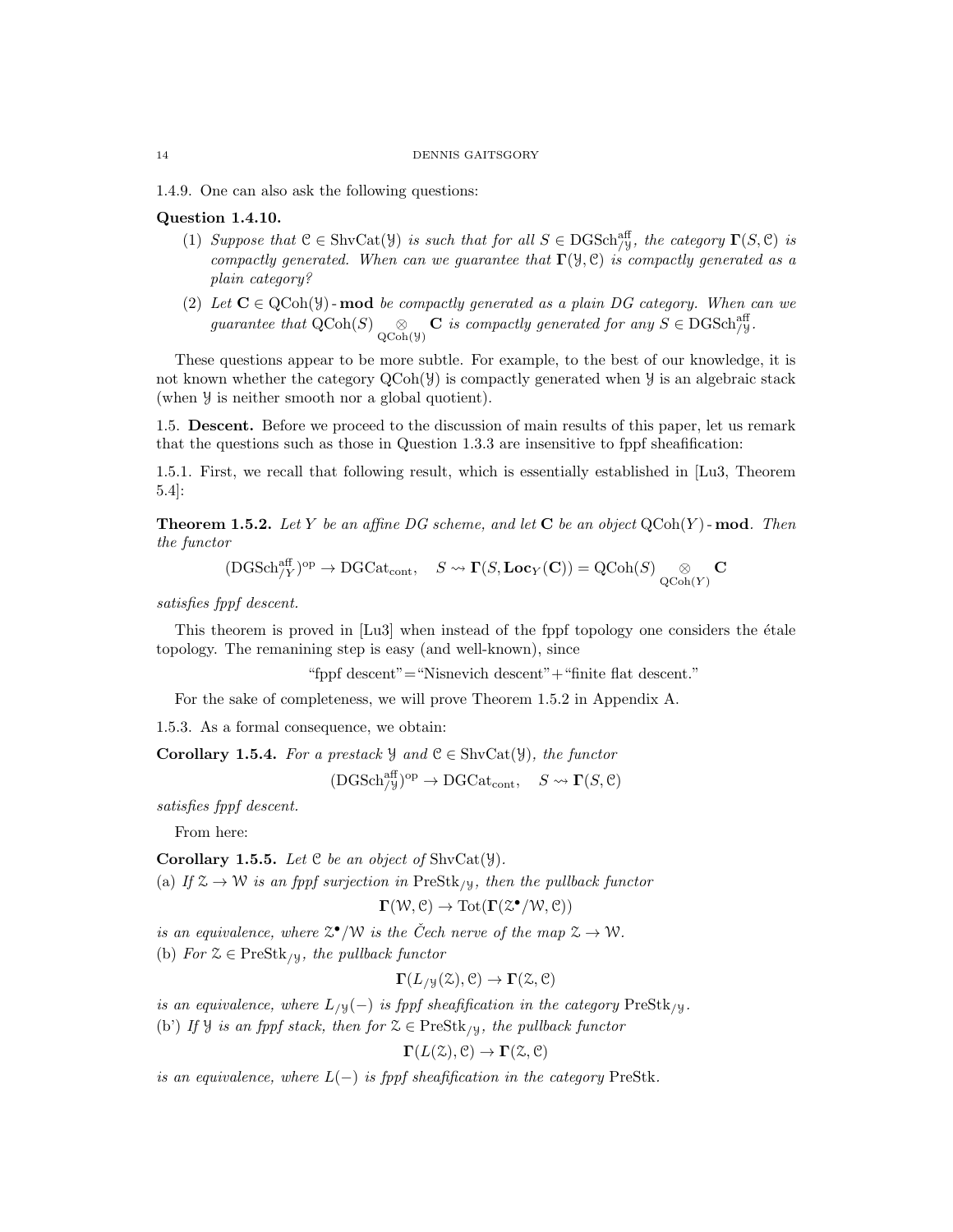1.5.6. Next, from Theorem 1.5.2, one formally deduces the next result (this is [Lu3, Theorem 5.13]):

**Theorem 1.5.7.** The functor ShvCat<sub>PreStk</sub> : (PreStk)<sup>op</sup>  $\rightarrow \infty$ -Cat satisfies fppf descent.

For the reader's convenience, we will supply the derivation Theorem 1.5.2  $\Rightarrow$  Theorem 1.5.7 in Appendix A.

As a formal consequence of Theorem 1.5.7, we obtain:

#### Corollary 1.5.8.

(a) If  $\mathcal{Z} \to \mathcal{Y}$  is an fppf surjection in PreStk, the pullback functor

 $\text{ShvCat}(\mathcal{Y}) \to \text{Tot}(\text{ShvCat}(\mathcal{Z}^{\bullet}/\mathcal{Y}))$ 

is an equivalence, where  $\mathbb{Z}^{\bullet}/\mathcal{Y}$  is the Čech nerve of the map  $\mathcal{Z} \to \mathcal{Y}$ .

(b) For  $\mathcal{Y} \in \text{PreStk}$ , the pullback functor

$$
ShvCat(L(\mathcal{Y})) \to ShvCat(\mathcal{Y})
$$

is an equivalence, where  $L(-)$  is fppf sheafification.

#### 2. STATEMENTS OF THE RESULTS

2.1. Algebraic spaces and schemes. The following will not be difficult (see Sect. 5.3):

**Theorem 2.1.1.** Let  $\mathcal{Y}$  be a quasi-compact quasi-separated algebraic space. Then  $\mathcal{Y}$  is 1-affine.

2.2. Algebraic stacks. Our conventions regarding algebraic stacks follow those of [DrGa, Sect.] 1.3.3]. In particular, we assume that the diagonal morphism is representable, quasi-compact and quasi-separated.

2.2.1. In Sect. 7 we will prove:

**Theorem 2.2.2.** The stack pt  $/G$ , where G is a classical affine algebraic group of finite type, is 1-affine.

The assumption that the group G be of finite type is important. Namely, in Sect. 7.3 we will prove:

**Theorem 2.2.3.** The stack pt  $/G$  for  $G = \lim_{n \to \infty}$  $(\mathbb{G}_a)^{\times n}$  is not 1-affine.

In Sect. 7.1.1, from Theorem 2.2.2 we will deduce:

**Theorem 2.2.4.** An algebraic stack that can be realized as  $Z/G$ , where Z is a quasi-compact quasi-separated algebraic space and  $G$  is a classical affine algebraic group of finite type, is 1affine.

2.2.5. Finally, in Sect. 8 we will prove:

Theorem 2.2.6. An eventually coconnective quasi-compact algebraic stack locally almost of finite type with an affine diagonal is 1-affine.

We conjecture that in Theorem 2.2.6, the assumption that  $\mathcal Y$  be eventually coconnective is superfluous.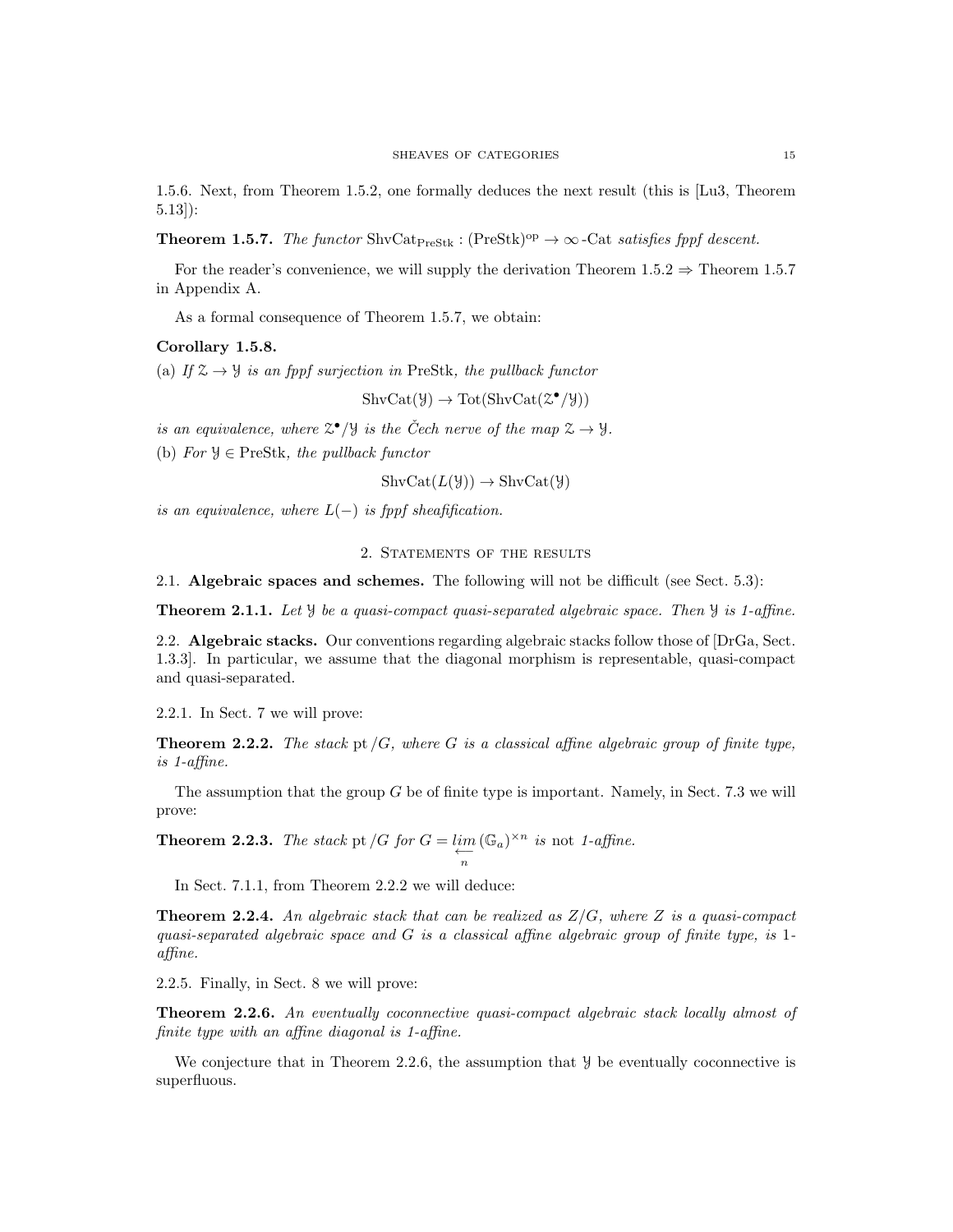2.3. Formal completions. In Sect. 4 we will prove:

**Theorem 2.3.1.** Suppose that  $\mathcal{Y}$  is obtained as a formal completion  $^6$  of a 1-affine prestack along a closed subfunctor such that the embedding of its complement is quasi-compact. Then Y is 1-affine.

In particular, combining with Theorem 2.1.1, we obtain:

Corollary 2.3.2. Let Y be the formal completion of a quasi-compact quasi-separated algebraic space, along a closed subset whose complement is quasi-compact. Then  $\mathcal{Y}$  is 1-affine.

2.4. (DG) ind-schemes. We refer the reader to [GR1] for our conventions regarding DG indschemes. In particular, we will need the notions of a *weakly*  $\aleph_0$  DG indscheme (see [GR1, 1.4.11]) and of formally smooth DG indscheme (see [GR1, 8.1.3]).

2.4.1. In Sect. 9.2 we will prove:

**Theorem 2.4.2.** Let  $\mathcal{Y}$  be a weakly  $\aleph_0$  formally smooth DG indscheme localy almost of finite type. Then the functor  $Loc_{y}$  is fully faithful.

From here in Sect. 9.2.2 we will deduce:

**Theorem 2.4.3.** Let  $G$  be a classical affine algebraic group of finite type. Then for the DG indscheme  $G((t))$ , the functor  $\text{Loc}_{G((t))}$  is fully faithful.

2.4.4. We should note that even the "nicest" DG indschemes are typically not 1-affine. As a manifestation of this, in Sect. 9.3 we will prove:

**Theorem 2.4.5.** Let  $\mathcal{Y} = \mathbb{A}^{\infty} := \operatornamewithlimits{colim}_{\longrightarrow} \mathbb{A}^n$ . Then  $\mathcal{Y}$  is not 1-affine. n

2.4.6. We do not know whether the functor  $Loc_{y}$  is fully faithful for more general DG indschemes. For example, we do not know this in the example of

$$
\mathcal{Y}:=\mathrm{pt}\underset{\mathbb{A}^{\infty}}{\times}\mathrm{pt}\,.
$$

# 2.5. Classifying prestacks.

2.5.1. Let G be a group-object in PreStk. We let  $B^{\bullet}$ G denote the standard simplicial object of PreStk associated with  $\mathcal{G}$ , i.e., the usual simplicial model for the classifying space.

We let  $B\mathcal{G}$  denote the geometric realization,

$$
B\mathcal{G} := |B^{\bullet}\mathcal{G}| \in \text{PreStk}.
$$

We remark that if G is an algebraic group, then the algebraic stack pt  $/G$ , mentioned earlier, is by definition the fppf sheafification of BG.

If G is such that  $\text{Loc}_G$  is fully faithful, the category  $\text{ShvCat}(BG)$  can be described more explicitly, see Sect. 10.1.

*Remark* 2.5.2. Note that Theorem 2.2.2 (combined with Corollary 1.5.8(b)) implies that if G is a classical an affine algebraic group of finite type, then BG is 1-affine. Note also that according to Theorem 2.2.3, if G is an affine group-scheme of infinite type, then BG is typically not 1-affine. Below we will discuss several more cases when BG is (or is not) 1-affine.

 ${}^{6}$ The definition of formal completion will be recalled in Sect. 4.1.2.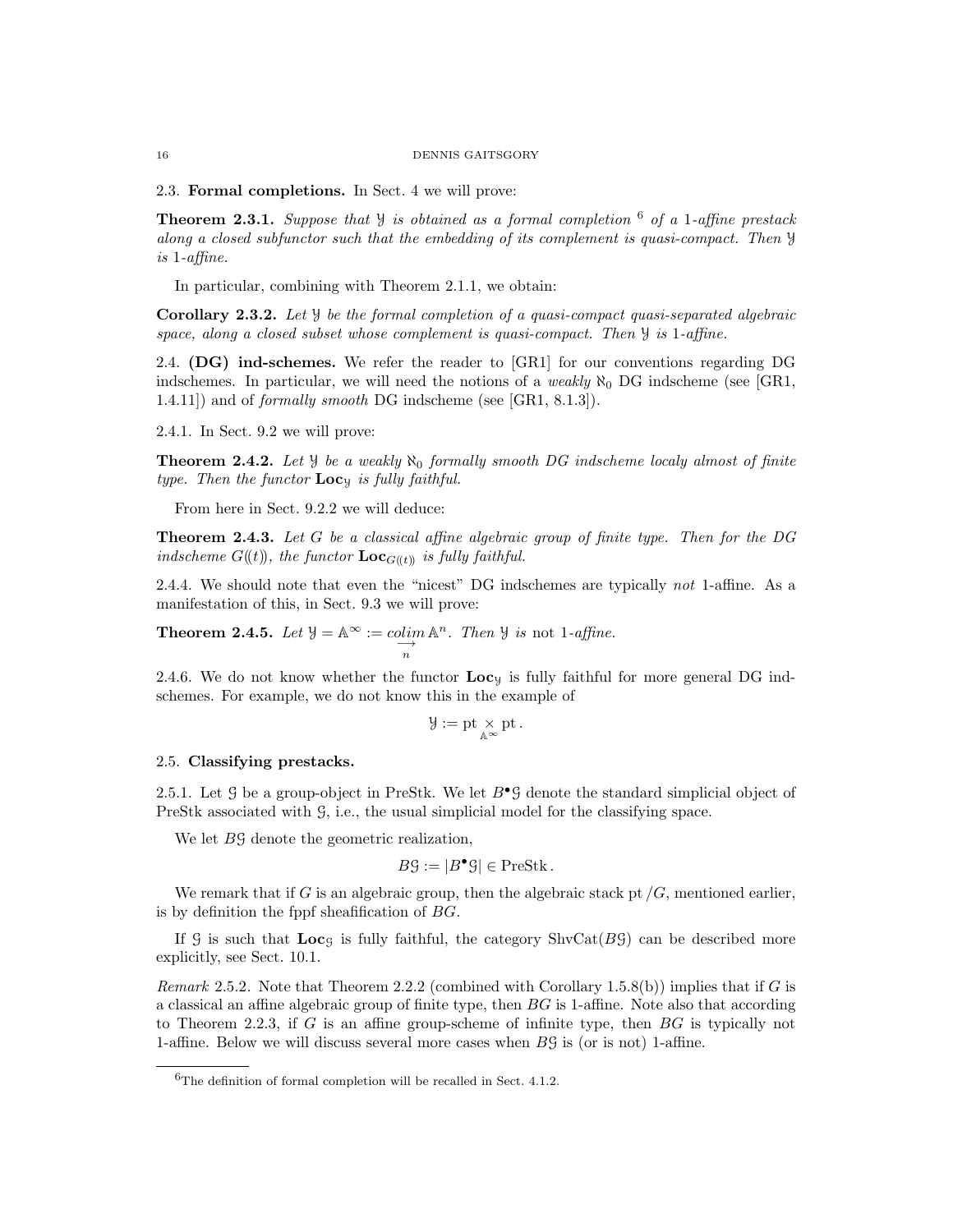2.5.3. In Sect. 11.3 we will prove:

**Theorem 2.5.4.** Let G be a group-object in PreStk, which as a prestack is a weakly  $\aleph_0$  formally smooth DG indscheme locally almost of finite type with  $({}^{cl}S)_{red} =$  pt. In this case:

(a) The functor  $\mathbf{Loc}_{B}$  is fully faithful.

(b) The prestack BG is 1-affine if and only if the tangent space of G at the origin is finitedimensional.

In addition, in Sect. 12.3, we will prove:

**Theorem 2.5.5.** Let G be a classical affine algebraic group of finite type, and  $H \subset G$  a subgroup. Let G be the formal completion of G along H. Then BG is 1-affine.

2.5.6. Let  $0 \neq V \in \text{Vect}^{\heartsuit}$  be finite-dimensional, regarded as a commutative (i.e.,  $E_{\infty}$ ) groupobject of PreStk.

Recall that by Remark 2.5.2, the prestack  $BV$  is 1-affine. As another series of examples of group-objects  $\hat{G}$  for which  $\hat{B}\hat{G}$  is (or is not) 1-affine, in Sect. 14 we will prove:

#### Theorem 2.5.7.

(a) The prestack  $B^2(V)$  is 1-affine.

(b) The prestack  $B^3(V)$  is 1-affine.

(c) The prestack  $B^4(V)$  is not 1-affine.

(d) The prestack  $B^2(V_0^{\wedge})$  is not 1-affine, where  $V_0^{\wedge}$  is the completion of V at the origin, regarded as a commutative group-object of PreStk.

2.5.8. Let now  $\mathcal G$  be a group-object of DGSch<sub>aft</sub>. (Note that the fppf sheafification of  $B\mathcal G$  is not an algebraic stack, so the discussion in Sect. 2.2 is not applicable to it.)

We propose the following conjecture:

Conjecture 2.5.9. The classifying prestack BG is 1-affine.

As a piece of evidence toward this conjecture, in Sect. 14.2 we will prove:

**Theorem 2.5.10.** Let  $V \in \text{Vect}^{\heartsuit}$  be finite-dimensional, and for  $n \in \mathbb{Z}^+$  let us view  $\mathcal{G} =$  $Spec(Sym(V[n]))$  as a group-object of DGSchaff. Then B9 is 1-affine.

2.5.11. Finally, let us take

$$
\mathcal{G} = \underset{n}{\text{colim}} \left( \mathbb{G}_a \right)^{\times n}.
$$

In Sect. 12.1.5 we will show that  $B\mathcal{G}$  is not 1-affine. In this example, the functor  $\Gamma_{B\mathcal{G}}^{\text{enh}}$  fails to be fully faithful. We do not know whether  $Loc_{B9}$  is fully faithful.

## 2.6. De Rham prestacks.

2.6.1. Let  $\mathcal Z$  be a prestack. Recall that the prestack  $\mathcal Z_{\text{dR}}$  is defined by

$$
Maps(S, \mathcal{Z}_{dR}) := Maps((^{cl}S)_{red}, \mathcal{Z}).
$$

2.6.2. In Sect. 12.1 we will prove:

**Theorem 2.6.3.** Let  $\mathcal{Y}$  be of the form  $\mathcal{Z}_{dR}$ , where  $\mathcal{Z}$  is an indscheme  $\mathcal{Y}$  locally of finite type. Then Y is 1-affine.

<sup>&</sup>lt;sup>7</sup>We say "indscheme" instead of "DG indscheme", because for a prestack  $\mathcal{Z}_{\text{dR}}$  only depends on the underlying classical prestack.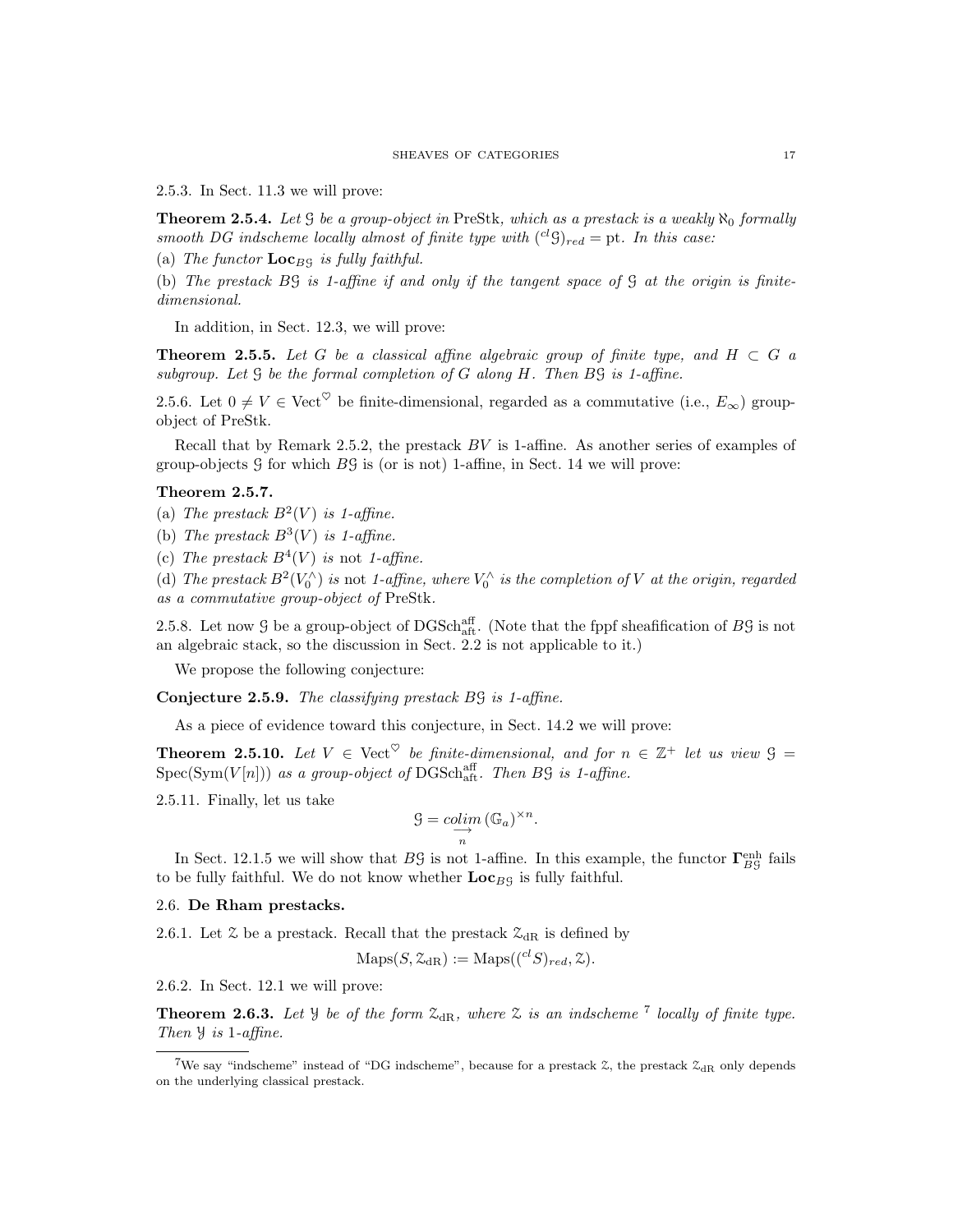2.6.4. However, in Sect. 12.2 we will show:

**Proposition 2.6.5.** Let  $\mathcal{Y} = \mathcal{Z}_{dR}$ , where  $\mathcal{Z} = pt/\mathbb{G}_a$ . Then  $\mathcal{Y}$  is not 1-affine.

Hence, if  $\mathcal{Y} = \mathcal{Z}_{dR}$ , where  $\mathcal{Z}$  is quasi-compact algebraic stack locally of finite type with an affine diagonal, it is not in general true that Y is 1-affine.

However, we propose:

**Conjecture 2.6.6.** Let  $\mathcal{Z}$  is quasi-compact algebraic stack locally of finite type with an affine diagonal. Then the functor  $\mathbf{Loc}_{\mathcal{Z}_{dR}}$  is fully faithful.

In fact, we conjecture that in the situation of Conjecture 2.6.6 it should be possible to describe the essential image of the functor  $\text{Loc}_{\mathcal{Z}_{dR}}$  in terms of the groups of automorphisms of geometric points of Z.

3. Direct and inverse images for sheaves of categories

3.1. **Definition of functors.** Let  $f : \mathcal{Y}_1 \to \mathcal{Y}_2$  be a morphism between prestacks.

3.1.1. The monoidal functor

$$
f^*: \mathrm{QCoh}(\mathcal{Y}_2) \to \mathrm{QCoh}(\mathcal{Y}_1)
$$

defines a forgetful functor

$$
\mathbf{res}_f: \mathrm{QCoh}(\mathcal{Y}_1)\text{-}\mathbf{mod} \to \mathrm{QCoh}(\mathcal{Y}_2)\text{-}\mathbf{mod}.
$$

It has a left adjoint, denoted  $\text{ind}_f$ , given by

$$
\mathbf{C}_2 \mapsto \mathrm{QCoh}(\mathcal{Y}_1) \underset{\mathrm{QCoh}(\mathcal{Y}_2)}{\otimes} \mathbf{C}_2.
$$

3.1.2. We also have a tautological functor

$$
cores_f : \mathrm{ShvCat}(\mathcal{Y}_2) \to \mathrm{ShvCat}(\mathcal{Y}_1).
$$

Namely, for  $\mathcal{C}_2 \in \text{ShvCat}(\mathcal{Y}_2)$ , we restrict the assignment  $S \mapsto \Gamma(S, \mathcal{C}_2)$  from  $\text{DGSch}_{/\mathcal{Y}_2}^{\text{aff}}$  to  $\mathrm{DGSch}_{/\mathcal{Y}_1}^{\mathrm{aff}}.$ 

We shall sometimes denote this functor by

$$
\mathcal{C}_2 \in \operatorname{ShvCat}(\mathcal{Y}_2) \mapsto \mathcal{C}_2|_{\mathcal{Y}_1} \in \operatorname{ShvCat}(\mathcal{Y}_1).
$$

3.1.3. We claim that the functor  $\mathbf{cores}_f$  admits a right adjoint (to be denoted  $\mathbf{coind}_f$ ). Namely, for  $\mathcal{C}_1 \in \text{ShvCat}(\mathcal{Y}_2)$  and  $S \in \text{DGSch}_{/\mathcal{Y}_2}^{\text{aff}}$  we set

$$
\Gamma(S,\mathbf{coind}_f(\mathcal{C}_1)) := \Gamma(S \underset{\mathcal{Y}_2}{\times} \mathcal{Y}_1,\mathcal{C}_1).
$$

The fact that this is indeed a quasi-coherent sheaf of categories follows from the next lemma:

**Lemma 3.1.4.** For a map  $S' \to S$  in DGSch<sup>aff</sup><sub>/ $\frac{1}{2}$ </sub>, the functor

$$
\operatorname{QCoh}(S') \underset{\operatorname{QCoh}(S)}{\otimes} \Gamma(S \underset{\mathcal{Y}_2}{\times} \mathcal{Y}_1, \mathcal{C}_1) \to \Gamma(S' \underset{\mathcal{Y}_2}{\times} \mathcal{Y}_1, \mathcal{C}_1)
$$

is an equivalence.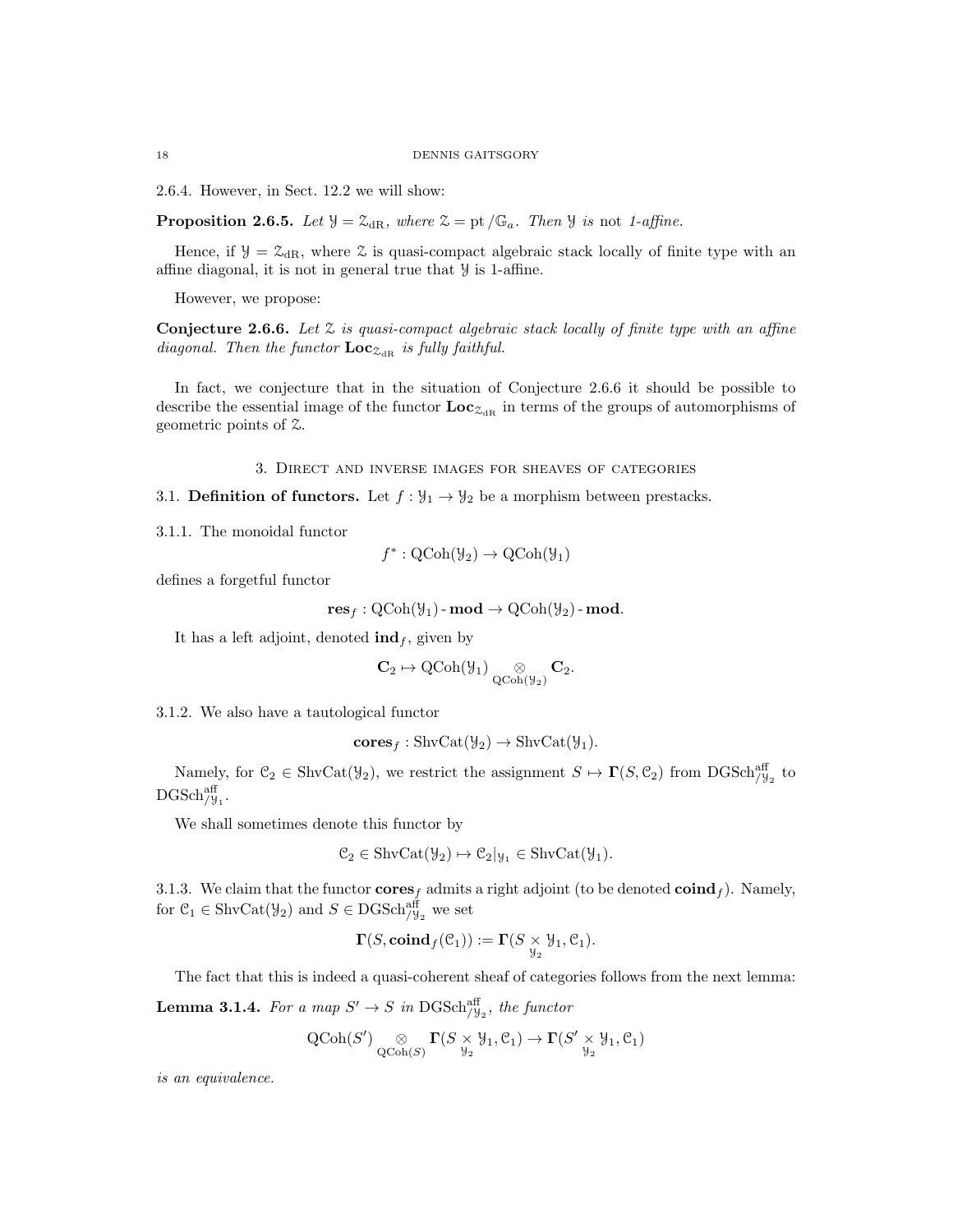*Proof.* By definition, we calculate  $\Gamma(S \times \mathcal{Y}_1, \mathcal{C}_1)$  as

$$
\lim_{\substack{\longleftarrow \\ T \in \text{DGSch}_{/S_{\times^y_{y_1}}}^{\text{aff}}}} \Gamma(T, \mathcal{C}_1).
$$

Since  $\mathrm{QCoh}(S')$  is dualizable as a  $\mathrm{QCoh}(S)$ -module (by Lemma 1.4.7), tensoring with it commutes with limits in the category  $Q\text{Coh}(S)$ -mod. Hence, we obtain:

 $\overline{ }$ 

$$
\operatorname{QCoh}(S') \underset{\operatorname{QCoh}(S)}{\otimes} \Gamma(S \underset{\mathcal{Y}_2}{\times} \mathcal{Y}_1, \mathcal{C}_1) \simeq \varprojlim_{T \in \operatorname{DGSch}^{\operatorname{aff}}_{/S} \underset{\mathcal{Y}_2}{\times} \mathcal{Y}_1} \left( \operatorname{QCoh}(S') \underset{\operatorname{QCoh}(S)}{\otimes} \Gamma(T, \mathcal{C}_1) \right).
$$

Note that the functor

$$
\textrm{DGSch}_{/S}^{\textrm{aff}}_{/S\times \mathcal{Y}_1} \to \textrm{DGSch}_{/S'}^{\textrm{aff}}_{/S'\times \mathcal{Y}_1}, \quad T\mapsto T\times S' \\ S
$$

is cofinal. Hence, we can calculate  $\Gamma(S' \underset{y_1}{\times} y_1, \mathcal{C}_1)$  as

$$
\lim_{\substack{\longleftarrow \\ T \in \mathrm{DGSch}^{\mathrm{aff}}_{/S} \times \mathcal{Y}_1}} \left( \mathbf{\Gamma}(S' \underset{S}{\times} T, \mathcal{C}_1) \right),
$$

and the two expressions are manifestly isomorphic.

3.1.5. Let

$$
\mathcal{Y}_1 \xrightarrow{f_{1,2}} \mathcal{Y}_2 \xrightarrow{f_{2,3}} \mathcal{Y}_3
$$

be a pair of morphisms. We have an obvious isomorphism

$$
\mathbf{cores}_{f_{1,2}} \circ \mathbf{cores}_{f_{2,3}} \simeq \mathbf{cores}_{f_{1,3}}.
$$

By passing to right adjoints we obtain a canonical isomorphism

$$
{\rm\bf coind}_{f_{2,3}}\circ {\rm\bf coind}_{f_{1,2}}\simeq {\rm\bf coind}_{f_{1,3}}.
$$

3.1.6. We note that the functor

$$
\Gamma(\mathcal{Y},-): \mathrm{ShvCat}(\mathcal{Y}) \to \mathrm{DGCat}_{\mathrm{cont}}
$$

is a particular case of **coind**, namely, for for the morphism  $p_y : \mathcal{Y} \to \text{pt}$ .

In particular, we obtain:

**Lemma 3.1.7.** For a morphism  $f: \mathcal{Y}_1 \to \mathcal{Y}_2$  and  $\mathcal{C} \in \text{ShvCat}(\mathcal{Y}_1)$  there is a canonical isomorphism

$$
\Gamma(\mathcal{Y}_2, \mathbf{coind}_f(\mathcal{C})) \simeq \Gamma(\mathcal{Y}_1, \mathcal{C}).
$$

 $\Box$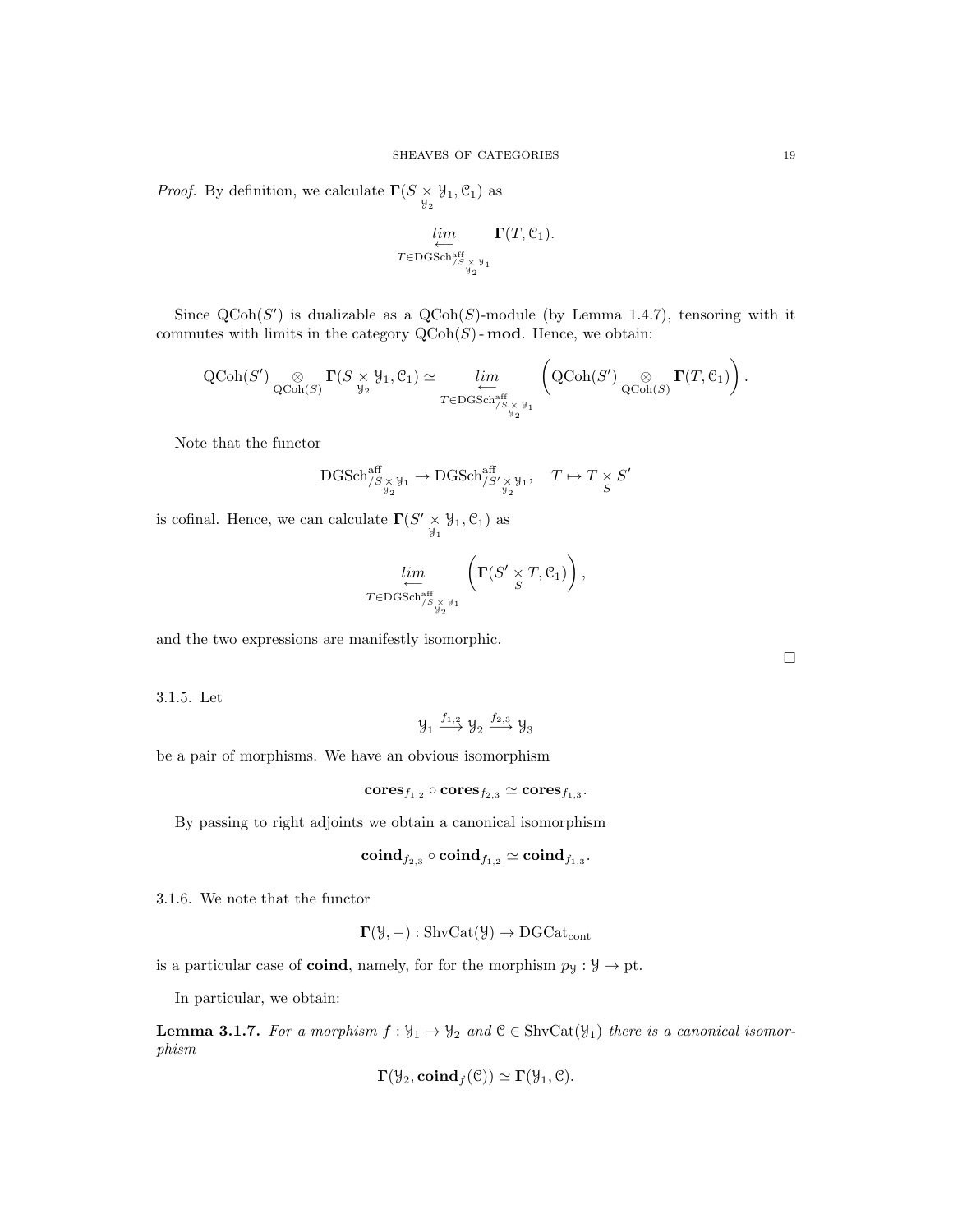3.1.8. Let us note the following property of prestacks for which  $\Gamma_y^{\text{enh}}$  is fully faithful:

**Proposition 3.1.9.** Suppose  $\mathcal{Y}$  is such that  $\Gamma_{\mathcal{Y}}^{\text{enh}}$  is fully faithful. Then for  $S \in \text{DGSch}_{/\mathcal{Y}}^{\text{aff}}$  and  $f: \mathcal{Y}' \to \mathcal{Y}$ , the map

$$
\operatorname{QCoh}(S) \underset{\operatorname{QCoh}(\mathcal{Y})}{\otimes} \operatorname{QCoh}(\mathcal{Y}') \to \operatorname{QCoh}(S \underset{\mathcal{Y}}{\times} \mathcal{Y}')
$$

is an equivalence.

Proof. Consider the object

$$
\mathcal{C} := \mathbf{coind}_f(\mathrm{QCoh}_{/y'}) \in \mathrm{ShvCat}(\mathcal{Y}).
$$

Now, the two sides in the proposition are obtained by evaluation the two sides in

$$
\mathbf{Loc}_{\mathcal{Y}}(\mathbf{\Gamma}^{\text{enh}}(\mathcal{Y}, \mathcal{C})) \to \mathcal{C}
$$

on  $S \in \text{DGSch}_{/\mathcal{Y}}^{\text{aff}}$ . aff  $/y$ .

3.2. **Commutation of diagrams.** Let 
$$
f : \mathcal{Y}_1 \to \mathcal{Y}_2
$$
 be a morphism of presracks.

3.2.1. We note that the following diagram is commutative by construction

(3.1)  
\n
$$
\begin{array}{c}\n\text{QCoh}(\mathcal{Y}_1) - \text{mod} \xrightarrow{\text{Loc}_{\mathcal{Y}_1}} \text{ShvCat}(\mathcal{Y}_1) \\
\text{ind}_f \uparrow \qquad \qquad \uparrow \text{cores}_f \\
\text{QCoh}(\mathcal{Y}_2) - \text{mod} \xrightarrow{\text{Loc}_{\mathcal{Y}_2}} \text{ShvCat}(\mathcal{Y}_2).\n\end{array}
$$

By adjunction, the following diagram is commutative as well:

(3.2)  
\n
$$
\operatorname{QCoh}(\mathcal{Y}_1) \text{-}\operatorname{mod} \stackrel{\mathbf{f}_{\mathcal{Y}_1}^{\text{enh}}}{\longleftarrow} \text{ShvCat}(\mathcal{Y}_1)
$$
\n
$$
\operatorname{res}_f \downarrow \qquad \qquad \downarrow \operatorname{coind}_f
$$
\n
$$
\operatorname{QCoh}(\mathcal{Y}_2) \text{-}\operatorname{mod} \stackrel{\mathbf{f}_{\mathcal{Y}_2}^{\text{enh}}}{\longleftarrow} \text{ShvCat}(\mathcal{Y}_2).
$$

3.2.2. Hence, each of the following two diagrams

(3.3) 
$$
\operatorname{QCoh}(\mathcal{Y}_1) \text{-}\operatorname{mod} \xrightarrow{\operatorname{Loc}_{\mathcal{Y}_1}} \operatorname{ShvCat}(\mathcal{Y}_1)
$$

$$
\operatorname{res}_f \downarrow \qquad \qquad \downarrow \operatorname{coind}_f
$$

$$
\mathrm{QCoh}(\mathcal{Y}_2)\text{-}\mathbf{mod} \xrightarrow{\mathbf{Loc}_{\mathcal{Y}_2}} \mathrm{ShvCat}(\mathcal{Y}_2)
$$

and

(3.4) 
$$
\operatorname{QCoh}(\mathcal{Y}_1) \text{-}\operatorname{mod} \leftarrow^{\Gamma_{\mathcal{Y}_1}^{\text{enh}}} \operatorname{ShvCat}(\mathcal{Y}_1)
$$
\n
$$
\operatorname{ind}_f \uparrow \qquad \qquad \uparrow^{\text{cores}_f}
$$

 $\operatorname{QCoh}(\mathcal{Y}_2)$ - mod  $\stackrel{\Gamma^{\text{enh}}_{\mathcal{Y}_2}}{\longleftarrow}$  ShvCat $(\mathcal{Y}_2)$ 

commutes up to a natural transformation.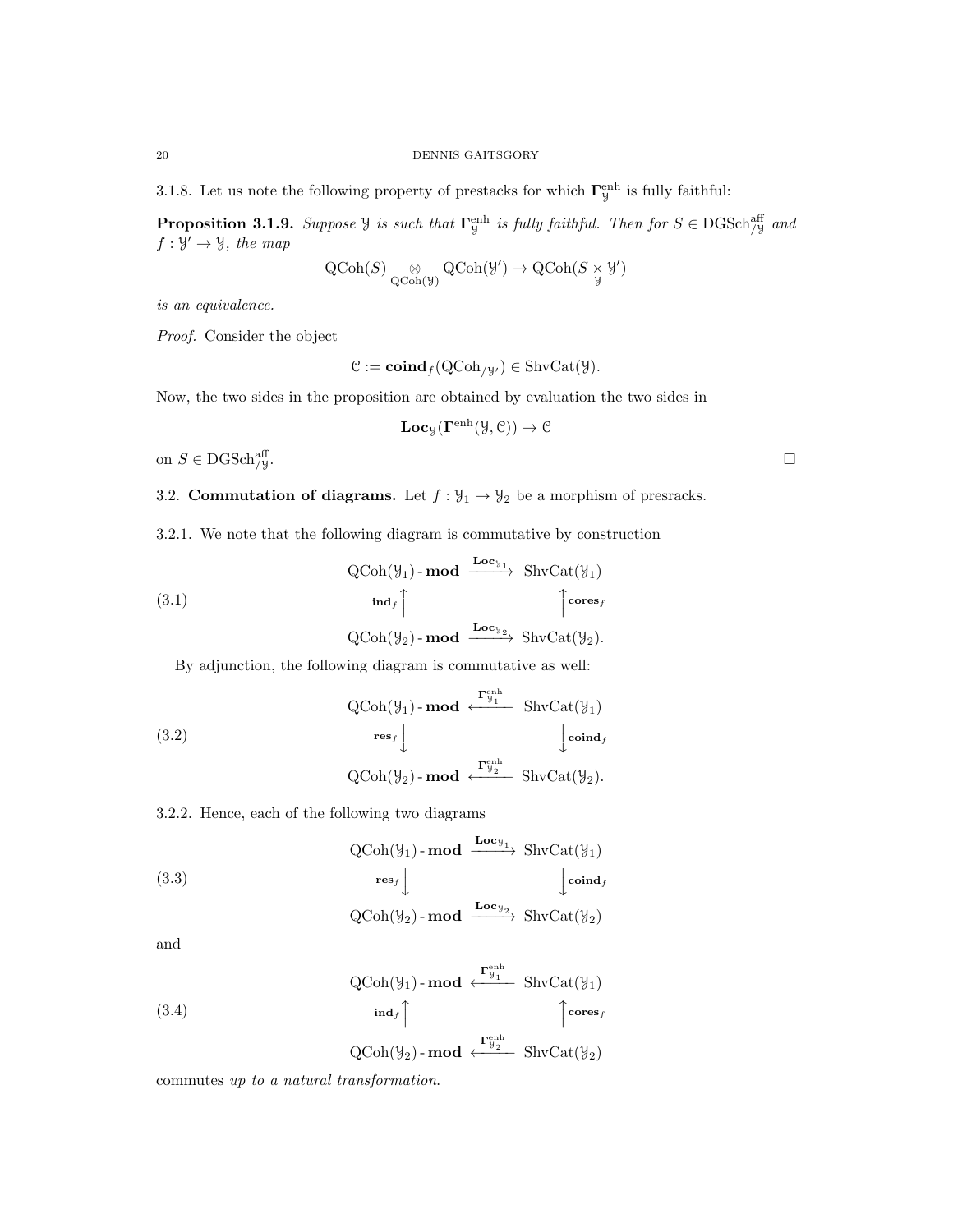3.2.3. For future use, let us record the following:

**Lemma 3.2.4.** Let  $f : \mathcal{Y}_1 \to \mathcal{Y}_2$  be a morphism between 1-affine prestacks. Then for  $\mathcal{C} \in$  $ShvCat(\mathcal{Y}_2)$ , the functor

$$
\operatorname{QCoh}(\mathcal{Y}_{1}) \underset{\operatorname{QCoh}(\mathcal{Y}_{2})}{\otimes} \Gamma^{\text{enh}}(\mathcal{Y}_{2}, \mathcal{C}) \to \Gamma^{\text{enh}}(\mathcal{Y}_{1}, \mathbf{cores}_f(\mathcal{C}))
$$

is an equivalence, i.e., the natural transformation in the diagram (3.4) is an isomorphism.

*Proof.* Follows from the commutation of (3.1), as the horizontal arrows are equivalences.  $\square$ 

3.2.5. The following assertion will be a key tool for many proofs:

**Proposition 3.2.6.** Assume that for any  $S \in \text{DGSch}_{\mathcal{Y}_2}^{\text{aff}}$  the map

$$
\operatorname{QCoh}(S) \underset{\operatorname{QCoh}(\mathcal{Y}_2)}{\otimes} \operatorname{QCoh}(\mathcal{Y}_1) \to \operatorname{QCoh}(S \underset{\mathcal{Y}_2}{\times} \mathcal{Y}_1)
$$

is an equivalence.

(a) Suppose that f is such that its base change by every affine DG scheme yields a prestack for which  $Loc$  is fully faithful. Then:

(i) The diagram (3.3) commutes, i.e., the natural transformation is an isomorphism.

(ii) If  $QCoh(\mathcal{Y}_1)$  is dualizable as an object of  $QCoh(\mathcal{Y}_2)$  - mod, then the diagram (3.4) commutes, i.e., the natural transformation is an isomorphism.

(iii) If  $\mathbf{Loc}_{\mathcal{Y}_2}$  is fully faithful, then so is  $\mathbf{Loc}_{\mathcal{Y}_1}$ .

(b) Suppose that f is such that its base change by every affine DG scheme yields a 1-affine prestack. Then if  $\Gamma^{\text{enh}}_{\mathcal{Y}_2}$  is fully faithful, then so is  $\Gamma^{\text{enh}}_{\mathcal{Y}_1}$ .

**Corollary 3.2.7.** Let  $f : \mathcal{Y}_1 \to \mathcal{Y}_2$  be a map, where  $\mathcal{Y}_2$  is 1-affine, and the base change of f by an affine DG scheme yields a 1-affine prestack. Then  $\mathcal{Y}_1$  is 1-affine.

Proof. Follows from Proposition 3.2.6, points (a,iii) and (b). The condition of the proposition holds because of Proposition 3.1.9.

Corollary 3.2.8. The product of two 1-affine prestacks is 1-affine.

#### 3.3. Proof of Proposition 3.2.6.

3.3.1. Proof of point  $(a,i)$ .

Fix  $C_1 \in \text{QCoh}(\mathcal{Y}_1)$ -mod and  $S \in \text{DGSch}^{\text{aff}}_{/\mathcal{Y}_2}$ . By definition:

$$
\begin{aligned} \Gamma(S,\mathbf{Loc}_{\mathcal{Y}_2}\circ\mathbf{res}_f(\mathbf{C}_1))&=\mathrm{QCoh}(S)\underset{\mathrm{QCoh}(\mathcal{Y}_2)}{\otimes}\mathbf{C}_1\simeq\\ &\simeq \left(\mathrm{QCoh}(S)\underset{\mathrm{QCoh}(\mathcal{Y}_2)}{\otimes}\mathrm{QCoh}(\mathcal{Y}_1)\right)\underset{\mathrm{QCoh}(\mathcal{Y}_1)}{\otimes}\mathbf{C}_1, \end{aligned}
$$

while the latter maps isomorphically to

$$
\operatorname{QCoh}(S \underset{\mathcal{Y}_2}{\times} \mathcal{Y}_1) \underset{\operatorname{QCoh}(\mathcal{Y}_1)}{\otimes} \mathbf{C}_1,
$$

by the assumption of the proposition.

Also,

$$
\Gamma(S,\mathbf{coind}_f\circ \mathbf{Loc}_{\mathcal{Y}_1}(\mathbf{C}_1)) \simeq \Gamma(S \underset{\mathcal{Y}_2}{\times} \mathcal{Y}_1, \mathbf{Loc}_{\mathcal{Y}_1}(\mathbf{C}_1)).
$$

Set

$$
\mathbf{C} := \mathrm{QCoh}(S \underset{\mathcal{Y}_2}{\times} \mathcal{Y}_1) \underset{\mathrm{QCoh}(\mathcal{Y}_1)}{\otimes} \mathbf{C}_1 \in \mathrm{QCoh}(S \underset{\mathcal{Y}_2}{\times} \mathcal{Y}_1) \text{-}\mathbf{mod}.
$$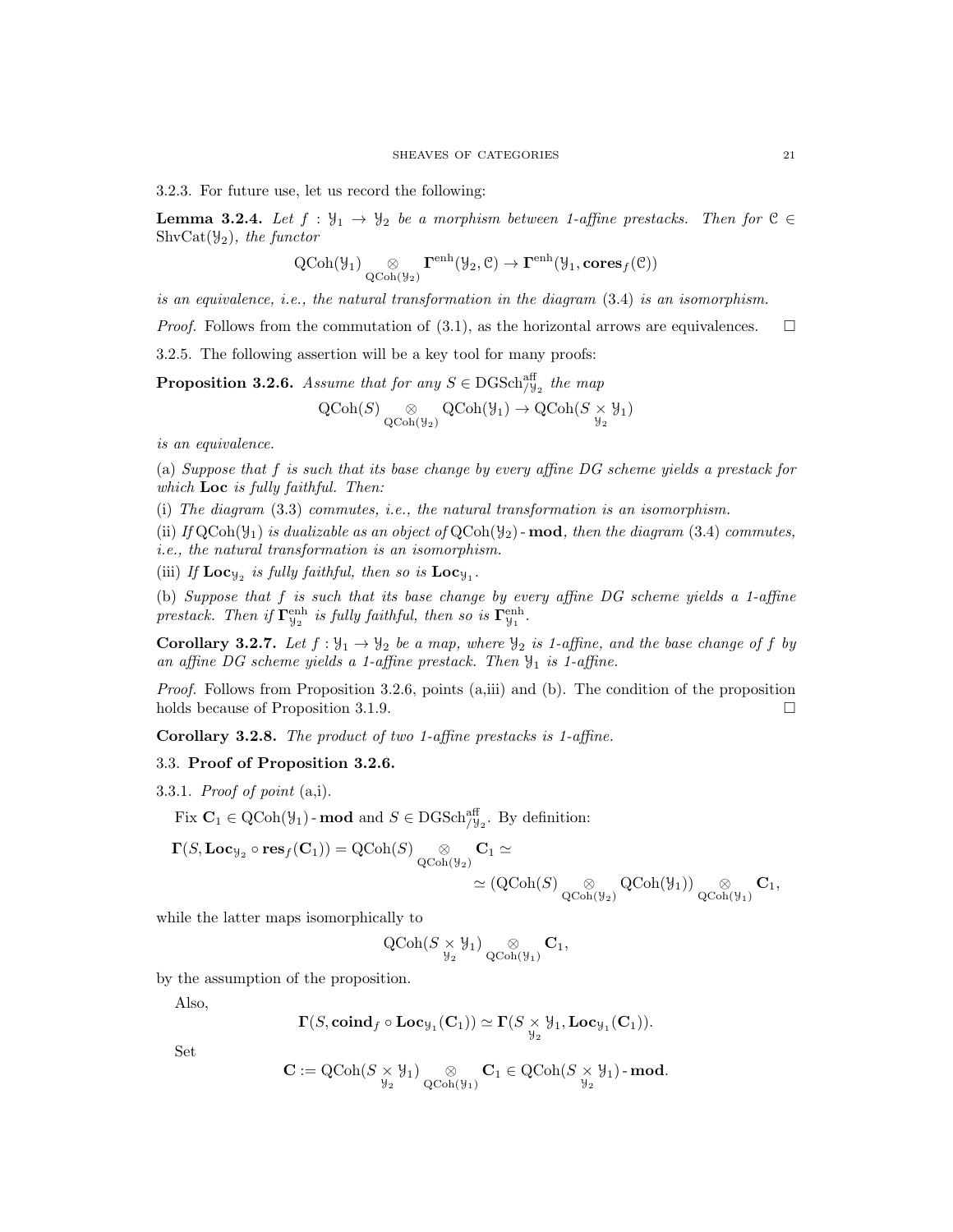We have

$$
\mathbf{Loc}_{\mathcal{Y}_1}(\mathbf{C}_1)|_{S \underset{\mathcal{Y}_2}{\times} \mathcal{Y}_1} \simeq \mathbf{Loc}_{S \underset{\mathcal{Y}_2}{\times} \mathcal{Y}_1}(\mathbf{C}),
$$

and hence

$$
\mathbf{\Gamma}(S\times \mathcal{Y}_1, \mathbf{Loc}_{\mathcal{Y}_1}(\mathbf{C}_1)) \simeq \mathbf{\Gamma}(S\times \mathcal{Y}_1, \mathbf{Loc}_{S\times \mathcal{Y}_1}(\mathbf{C})).
$$

Now, the assumtion in (a) implies that the latter is isomorphic to C itself, as desired.

 $\Box$ 

3.3.2. For the proof of point (a,ii) we will need the following assertion:

**Lemma 3.3.3.** Under the assumption of (a) for  $S \in \text{DGSch}_{y_2}^{\text{aff}}$  we have: (1) For  $C \in \text{QCoh}(S)$ -mod, the natural map

(3.5) 
$$
\operatorname{QCoh}(\mathcal{Y}_1) \underset{\operatorname{QCoh}(\mathcal{Y}_2)}{\otimes} \mathbf{C} \to \Gamma(S \underset{\mathcal{Y}_2}{\times} \mathcal{Y}_1, \mathbf{Loc}_S(\mathbf{C}))
$$

is an isomorphism.

(2) For  $\mathfrak{C}_2 \in \text{ShvCat}(\mathcal{Y}_2)$ , the natural map

(3.6) 
$$
\operatorname{QCoh}(\mathcal{Y}_1) \underset{\operatorname{QCoh}(\mathcal{Y}_2)}{\otimes} \Gamma(S, \mathcal{C}_2) \to \Gamma(S \underset{\mathcal{Y}_2}{\times} \mathcal{Y}_1, \mathcal{C}_2)
$$

is an isomorphism.

Proof. We rewrite the left-hand side in (3.5) as

$$
\left(\operatorname{QCoh}(\mathcal{Y}_1)\underset{\operatorname{QCoh}(\mathcal{Y}_2)}{\otimes} \operatorname{QCoh}(S)\right) \underset{\operatorname{QCoh}(S)}{\otimes} \mathbf{C},
$$

which by the assumption of the proposition maps isomorphically to

$$
\operatorname{QCoh}(S \underset{\mathcal{Y}_1}{\times} \mathcal{Y}_2) \underset{\operatorname{QCoh}(S)}{\otimes} \mathbf{C}.
$$

So, in order to prove that (3.5) is an isomorphism, we have to show that the natural map

(3.7) 
$$
\operatorname{QCoh}(S \underset{\mathcal{Y}_1}{\times} \mathcal{Y}_2) \underset{\operatorname{QCoh}(S)}{\otimes} \mathbf{C} \to \Gamma(S \underset{\mathcal{Y}_2}{\times} \mathcal{Y}_1, \mathbf{Loc}_S(\mathbf{C}))
$$

is an isomorphism.

Set

$$
\mathbf{C}':=\operatorname{QCoh}(S\times \mathcal{Y}_2) \underset{\operatorname{QCoh}(S)}{\otimes} \mathbf{C} \in \operatorname{QCoh}(S\times \mathcal{Y}_2)\operatorname{-\textbf{mod}}.
$$

We have:

$$
\mathbf{Loc}_S(\mathbf{C})|_{S\times\mathcal{Y}_1}\simeq \mathbf{Loc}_{S\times\mathcal{Y}_1}(\mathbf{C}'),
$$

and the map in (3.7) identifies with

$$
\mathbf{C}' \to \mathbf{\Gamma}(S \underset{\mathcal{Y}_2}{\times} \mathcal{Y}_1, \mathbf{Loc}_{S \underset{\mathcal{Y}_2}{\times} \mathcal{Y}_1}(\mathbf{C}')),
$$

which is an isomorphism by the assumption in  $(a)$ . This shows that  $(3.5)$  is an isomorphism.

To prove that (3.6) is an isomorphism, we note that the two sides identify with the corresponding sides in (3.5) for

$$
\mathbf{C} := \mathbf{\Gamma}(S, \mathcal{C}_2),
$$

using the fact that

$$
\mathcal{C}_2|_S \simeq \mathbf{Loc}_S(\mathbf{\Gamma}(S, \mathcal{C}_2)).
$$

 $\Box$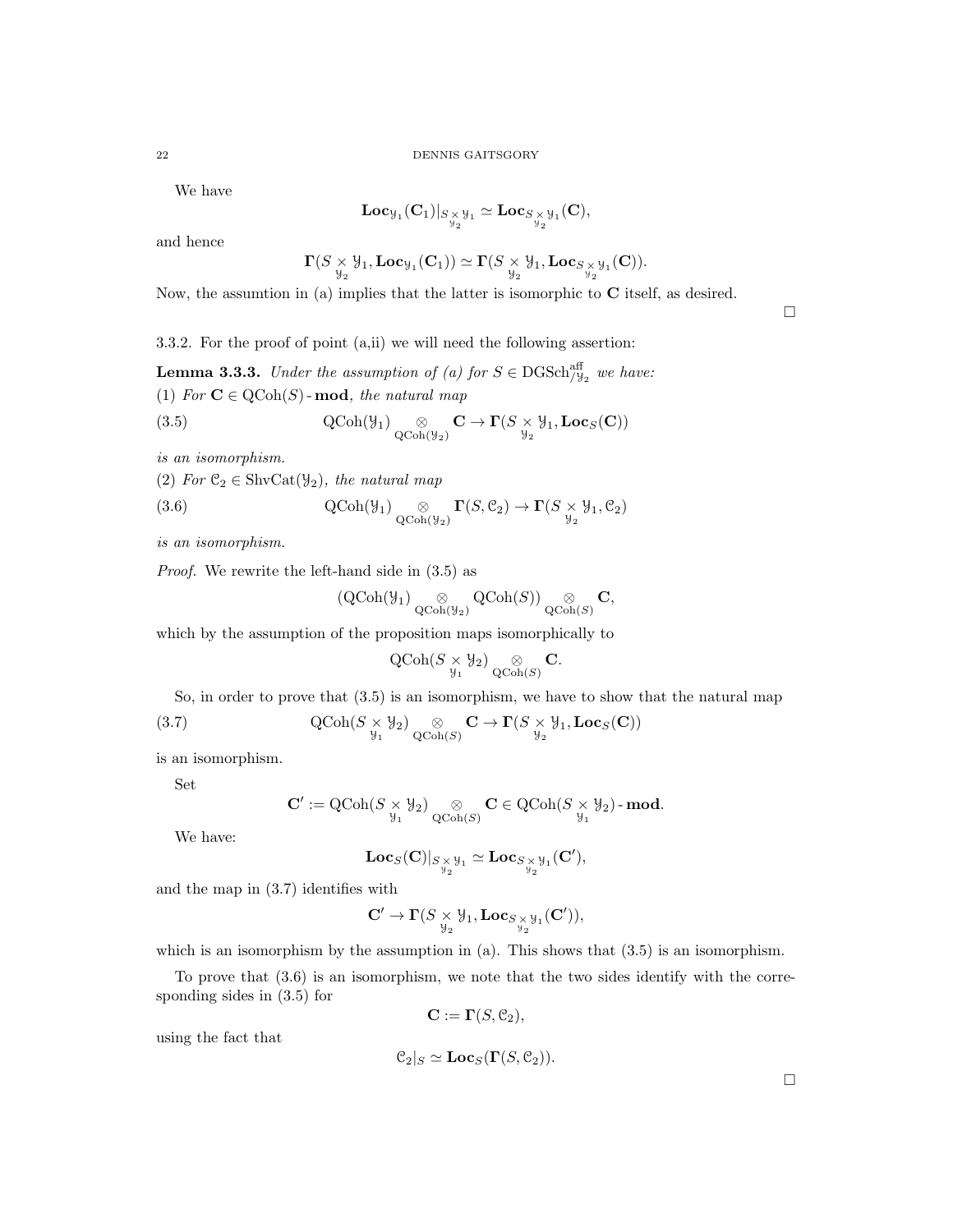3.3.4. Proof of point (a,ii). For  $\mathcal{C}_2 \in \text{ShvCat}(\mathcal{Y}_2)$ , we have

(3.8) 
$$
\Gamma(\mathcal{Y}_1, \text{cores}_f(\mathcal{C}_2)) \simeq \Gamma(\mathcal{Y}_2, \text{coind}_f \circ \text{cores}_f(\mathcal{C}_2)) \simeq \lim_{\substack{\longleftarrow \\ S \in \text{DGSch}_{\mathcal{Y}_2}^{\text{aff}}}} \Gamma(S \times \mathcal{Y}_1, \mathcal{C}_2).
$$

By Lemma  $3.3.3(2)$ , we have

$$
\Gamma(S \underset{\mathcal{Y}_2}{\times} \mathcal{Y}_1, \mathcal{C}_2) \simeq \text{QCoh}(\mathcal{Y}_1) \underset{\text{QCoh}(\mathcal{Y}_2)}{\otimes} \Gamma(S, \mathcal{C}_2).
$$

Hence, the expression in (3.8) identifies with

(3.9) 
$$
\lim_{\substack{\longleftarrow \\ S \in \text{DGSch}\right)^{\text{aff}}_{y_2}}} \text{QCoh}(\mathcal{Y}_1) \underset{\text{QCoh}(\mathcal{Y}_2)}{\otimes} \Gamma(S, \mathcal{C}_2).
$$

Now, the assumption that  $\text{QCoh}(\mathcal{Y}_1)$  is dualizable as an object of  $\text{QCoh}(\mathcal{Y}_2)$ -mod implies that

$$
\operatorname{QCoh}(\mathcal{Y}_1) \underset{\operatorname{QCoh}(\mathcal{Y}_2)}{\otimes} - : \operatorname{QCoh}(\mathcal{Y}_2) \text{-}\mathbf{mod} \to \operatorname{DGCat}_{\operatorname{cont}}
$$

commutes with limits, so we can rewrite the expression in (3.9) as

 $\overline{ }$ 

$$
\operatorname{QCoh}(\mathcal{Y}_1) \underset{\operatorname{QCoh}(\mathcal{Y}_2)}{\otimes} \left( \lim_{\substack{\longleftarrow \\ S \in \operatorname{DGSch}_{/\mathcal{Y}_2}^{\text{aff}}}} \Gamma(S, \mathcal{C}_2) \right) \simeq \operatorname{QCoh}(\mathcal{Y}_1) \underset{\operatorname{QCoh}(\mathcal{Y}_2)}{\otimes} \Gamma(\mathcal{Y}_2, \mathcal{C}_2),
$$

 $\lambda$ 

as desired.

3.3.5. Proof of point (a,iii). We need to show that the unit map

$$
\mathbf{C}_1 \to \Gamma^{\mathrm{enh}}(\mathcal{Y}_1, \mathbf{Loc}_{\mathcal{Y}_1}(\mathbf{C}_1))
$$

is an isomorphism. Note that the functor  $res<sub>f</sub>$  is conservative. Hence, it suffices to show that

$$
\mathbf{res}_f(\mathbf{C}_1) \rightarrow \mathbf{res}_f\left(\mathbf{\Gamma}^{\mathrm{enh}}(\mathcal{Y}_1,\mathbf{Loc}_{\mathcal{Y}_1}(\mathbf{C}_1))\right)
$$

is an isomorphism. However, we have a commutative diagram

$$
\begin{array}{ccc}\operatorname{res}_f\big(\Gamma^{\operatorname{enh}}(\mathcal{Y}_1, \operatorname{Loc}_{\mathcal{Y}_1}(\mathbf{C}_1))\big)&\xrightarrow{\;\sim\;} & \Gamma^{\operatorname{enh}}\left(\mathcal{Y}_2, \operatorname{coind}_f(\operatorname{Loc}_{\mathcal{Y}_1}(\mathbf{C}_1))\right)\\ & & \uparrow & & \uparrow\\ & & \operatorname{res}_f(\mathbf{C}_1) & \xrightarrow{\;\sim\;} & \Gamma^{\operatorname{enh}}\left(\mathcal{Y}_2, \operatorname{Loc}_{\mathcal{Y}_2}(\operatorname{res}_f(\mathbf{C}_1))\right),\end{array}
$$

where the right vertical arrow is an isomorphism by point (a,i). Hence, if  $Loc_{y_2}$  is fully faithful, the bottom horizontal arrow is an isomorphism, and hence so is the left vertical arrow.

3.3.6. Proof of point (b). By an argument similar that in point (a,iii), it suffices to show that under the assumption of point (b), the functor  $\operatorname{coind}_f$  is conservative.

Let  $\phi: \mathcal{C}'_1 \to \mathcal{C}''_1$  be a morphism in ShvCat( $\mathcal{Y}_1$ ), such that  $\text{coind}_f(\phi)$  is an isomorphism. We need to show that for every  $T \in \text{DGSch}_{\mathcal{Y}_1}^{\text{aff}}$ , the resulting map

(3.10) 
$$
\Gamma(T, \mathcal{C}'_1) \to \Gamma(T, \mathcal{C}''_1)
$$

is an isomorphism (under the assumption of the proposition).

Set  $\mathcal{Z} := T \times \mathcal{Y}_1$ , considered as a prestack over  $\mathcal{Y}_1$ . Consider the corresponding map

$$
\mathcal{C}'_1|_{\mathcal{Z}} \to \mathcal{C}''_1|_{\mathcal{Z}}.
$$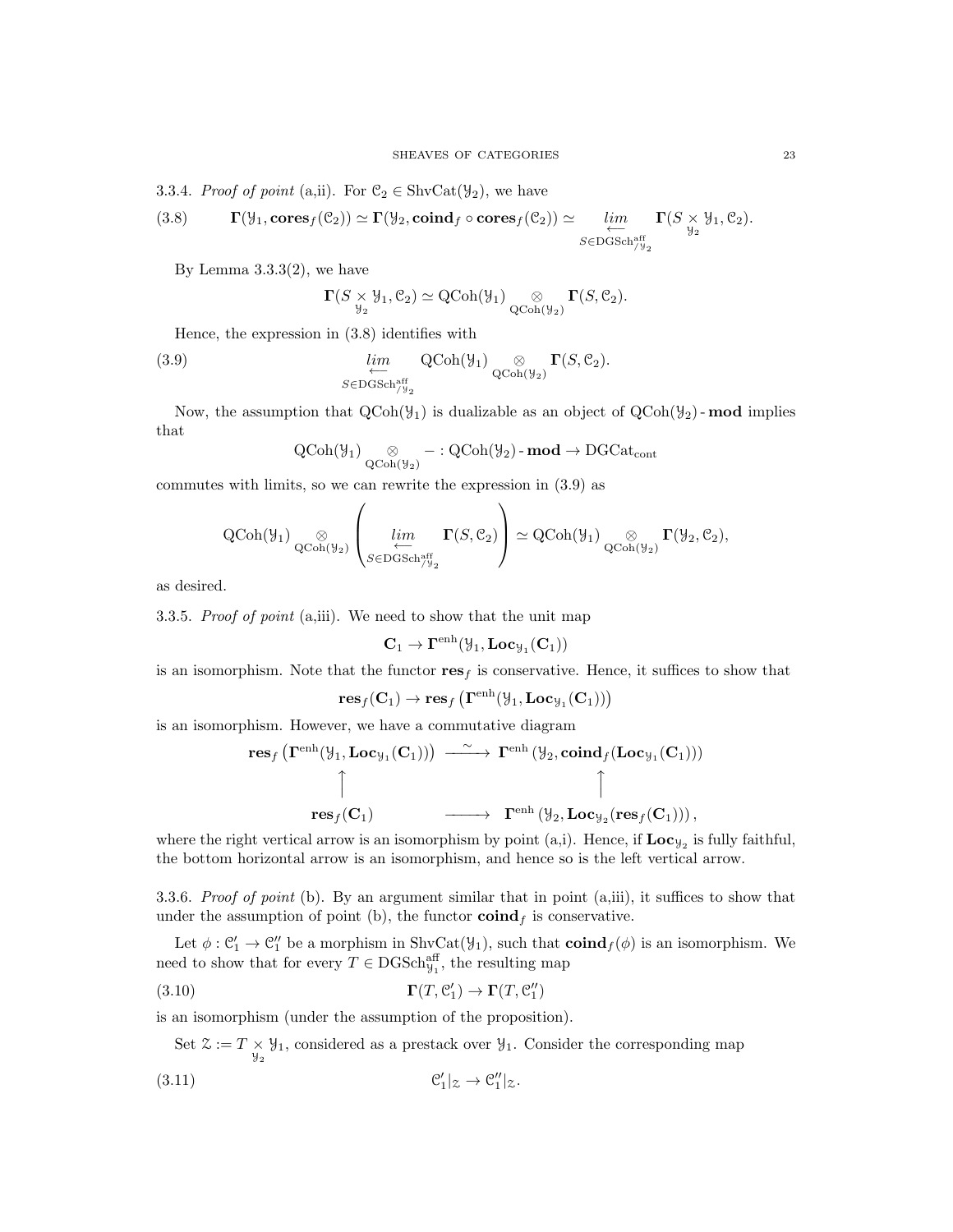The assumption that  $\text{coind}_f(\phi)$  is an isomorphism implies that the induced map

$$
\Gamma(\mathcal{Z},\mathcal{C}'_1|_{\mathcal{Z}}) \to \Gamma(\mathcal{Z},\mathcal{C}''_1|_{\mathcal{Z}})
$$

is an isomorphism. Now, the fact that  $\mathfrak L$  is 1-affine implies that  $(3.11)$  is an isomorphism as well.

Evaluating (3.11) on  $T \in \text{DGSch}_{/z}^{\text{aff}}$ , we obtain that (3.10) is an isomorphism, as required.

 $\Box$ 

4. The case of formal completions

Let *y* be a 1-affine prestack,  $y' \stackrel{\iota}{\rightarrow} y$  a closed embedding, and let  $y_0 \stackrel{\jmath}{\rightarrow} y$  be the complementary open. Throughout this section, we will be assuming that  $j$  is quasi-compact.

#### 4.1. QCoh-modules on a formal completion.

4.1.1. We have an adjoint pair of functors

$$
\jmath^* : \mathrm{QCoh}(\mathcal{Y}) \rightleftarrows \mathrm{QCoh}(\mathcal{Y}_0) : \jmath_*.
$$

The assumption that j is quasi-compact implies that  $j_*$  is continuous (see, e.g., [GL:QCoh, Proposition 2.1.1]).

Let  $QCoh(\mathcal{Y})_{\mathcal{Y}}$  be the full subcategory of  $QCoh(\mathcal{Y})$  consisting of objects set-theoretically supported on  $\mathcal{Y}'$ , i.e.,  $\text{QCoh}(\mathcal{Y})_{\mathcal{Y}'} = \text{ker}(j^*).$ 

Let

$$
\widehat{i_!}^{\operatorname{QCoh}}:\operatorname{QCoh}(\mathcal{Y})_{\mathcal{Y}'}\hookrightarrow \operatorname{QCoh}(\mathcal{Y})
$$

denote the tautological embedding.

The functor  $\hat{i}_1^{\text{QCoh}}$  admits a continuous right adjoint, denoted by  $\hat{i}_1^{\text{QCoh},!}$ , and given by

$$
\mathcal{F} \mapsto \text{Cone}(\mathcal{F} \to \jmath_* \circ \jmath^*(\mathcal{F}))[-1].
$$

We obtain a localization sequence:

(4.1) 
$$
\operatorname{QCoh}(\mathcal{Y})_{\mathcal{Y}'} \underset{\widehat{\tau}^{\operatorname{QCoh},!}}{\overset{\widehat{\tau}^{\operatorname{QCoh}}_!}{\rightleftarrows}} \operatorname{QCoh}(\mathcal{Y}) \underset{\jmath_{*}}{\overset{\jmath^{*}}{\rightleftarrows}} \operatorname{QCoh}(\mathcal{Y}_{0}).
$$

4.1.2. Let  $\mathcal{Y}_{\mathcal{Y}'}^{\wedge}$  the formal completion of  $\mathcal{Y}$  along  $\mathcal{Y}'$ , see [GR1, Defn. 6.1.2]. I.e.,  $\mathcal{Y}_{\mathcal{Y}'}^{\wedge}$  is the prestack defined by

$$
\mathrm{Maps}(S, \mathcal{Y}_{\mathcal{Y}'}^{\wedge}) := \mathrm{Maps}(S, \mathcal{Y}) \underset{\mathrm{Maps}((^{cl}S)_{red}, \mathcal{Y})}{\times} \mathrm{Maps}((^{cl}S)_{red}, \mathcal{Y}').
$$

Let  $\hat{i}: \mathcal{Y}_{\mathcal{Y}}^{\wedge} \to \mathcal{Y}$  denote the tautological map.

The following results from [Ga, Proposition 7.1.3] by base change:

Proposition 4.1.3. The functor

$$
\widehat{\imath}^* : \mathrm{QCoh}(\mathcal{Y}) \to \mathrm{QCoh}(\mathcal{Y}_{\mathcal{Y}'}^{\wedge})
$$

factors as

$$
\operatorname{QCoh}(\mathcal{Y}) \stackrel{\widehat{\tau}^{\operatorname{QCoh},!}}{\longrightarrow} \operatorname{QCoh}(\mathcal{Y})_{\mathcal{Y}'} \to \operatorname{QCoh}(\mathcal{Y}_{\mathcal{Y}'}^{\wedge}),
$$

where the second arrow is an equivalence.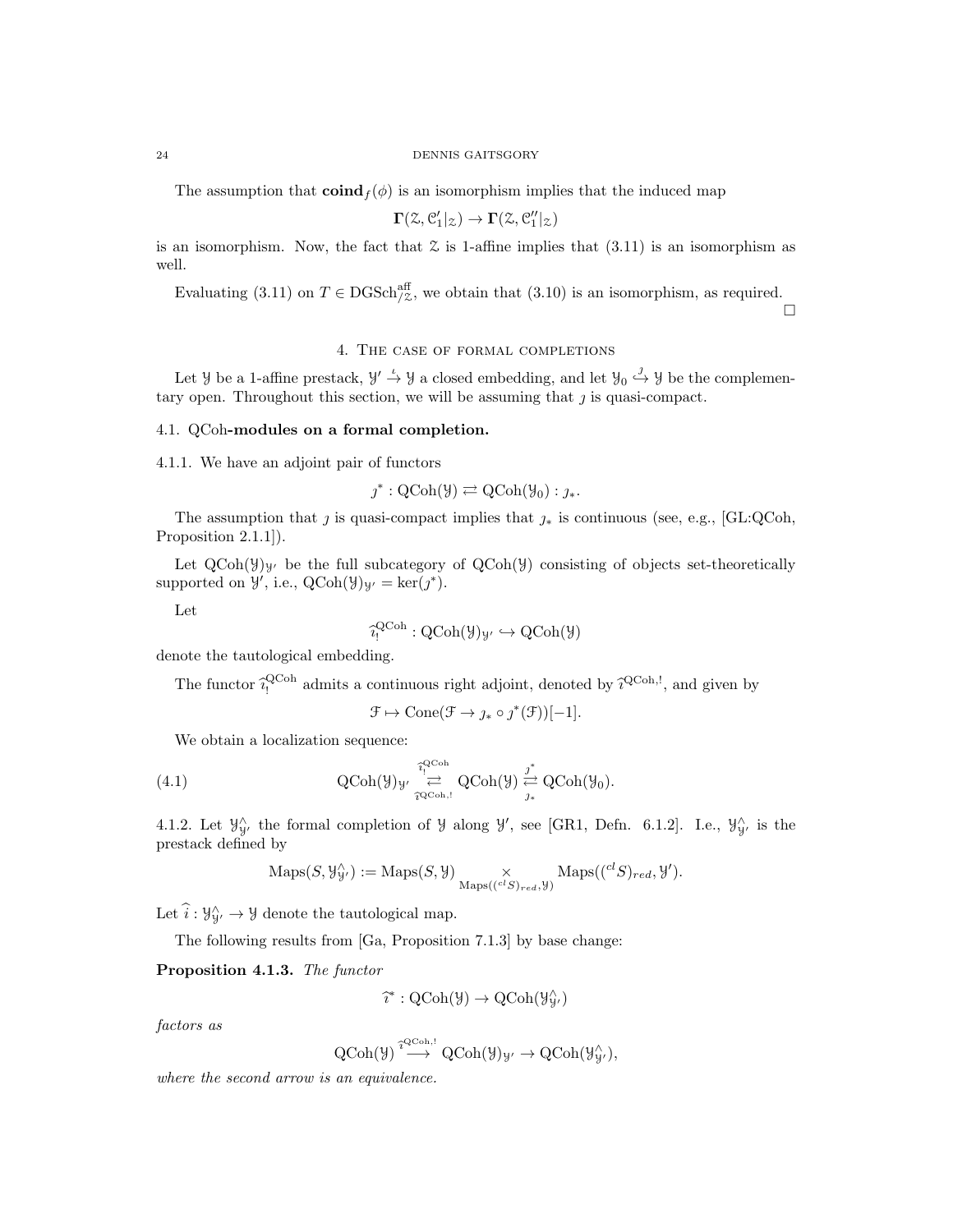4.1.4. Consider now the adjoint functors

$$
\mathbf{ind}_{\widehat{i}}: \text{QCoh}(\mathcal{Y})\text{-}\mathbf{mod} \rightleftarrows \text{QCoh}(\mathcal{Y}_{\mathcal{Y}'}^{\wedge})\text{-}\mathbf{mod}:\mathbf{res}_{\widehat{i}}.
$$

**Proposition 4.1.5.** The functor  $res_{\hat{i}}$  is fully faithful; its essential image consists of those  $\mathbf{C}_{\mathcal{Y}} \in \text{QCoh}(\mathcal{Y})$ -mod, on which ker $(\hat{i}^*) = \text{Im}(j_*) \subset \text{QCoh}(\mathcal{Y})$  acts trivially (i.e., by zero).

The assertion of the proposition follows from Proposition 4.1.3 and the next general assertion:

Let O be a monoidal DG category, and let  $F: O \to O'$  be a monoidal functor. Let C be an O-module category, on which ker(F) acts by zero.

**Lemma 4.1.6.** Assume that  $F$  admits a fully faithful continuous right or left adjoint, which is a map of right O-module categories. Then the canonical map

$$
C \simeq O \underset{O}{\otimes} C \to O' \underset{O}{\otimes} C
$$

is an equivalence.

Proof. Let F have a fully continuous right adjoint. The assumption on F implies that in the localization sequence

$$
O' \stackrel{F}{\rightleftarrows} O \rightleftarrows \ker(F),
$$

all functors are maps of right  $O$ -module categories. Hence, tensoring up by  $C$  over  $O$  on the right, we obtain a localization sequence of DG categories:

$$
O'\mathop{\otimes}_O C\mathop{\stackrel{\text{\rm F}\otimes {\rm Id}_C}{\rightleftarrows}} C\rightleftarrows \ker(\mathsf{F})\mathop{\otimes}_O C.
$$

However, the assumption on C says that the functor  $C \leftarrow \text{ker}(\mathsf{F}) \underset{\mathbf{O}}{\otimes} \mathbf{C}$  is zero, and since this functor is fully faithful, we obtain that  $\ker(\mathsf{F}) \underset{\mathbf{O}}{\otimes} \mathbf{C} = 0$ . Hence, the functor

$$
O'\underset{O}{\otimes} C \leftarrow C,
$$

is an equivalence, as desired.

The proof when F admits a fully faithful left adjoint is similar.

 $\Box$ 

# 4.2. Sheaves of categories on a formal completion.

4.2.1. Consider now the pair of adjoint functors

$$
\mathbf{cores}_{\widehat{i}}: \mathrm{ShvCat}(\mathcal{Y}) \rightleftarrows \mathrm{ShvCat}(\mathcal{Y}_{\mathcal{Y}'}^{\wedge}): \mathbf{coind}_{\widehat{i}},
$$

see Sect. 3.1.3.

Since  $\mathcal{Y}_{\mathcal{Y}}^{\wedge} \times \mathcal{Y}_{\mathcal{Y}}^{\wedge} \simeq \mathcal{Y}_{\mathcal{Y}}^{\wedge}$ , the adjunction map

$$
\mathbf{cores}_{\widehat{i}} \circ \mathbf{coind}_{\widehat{i}} \to \mathrm{Id}
$$

is an isomorphism. Hence, the functor  $\text{coind}_{\hat{i}}$  is fully faithful. We now claim:

**Proposition 4.2.2.** The essential image of **coind**<sub> $\hat{i}$ </sub> consists of those  $\mathcal{C} \in \text{ShvCat}(\mathcal{Y})$ , for which  $\mathcal{C}|y_0 = 0.$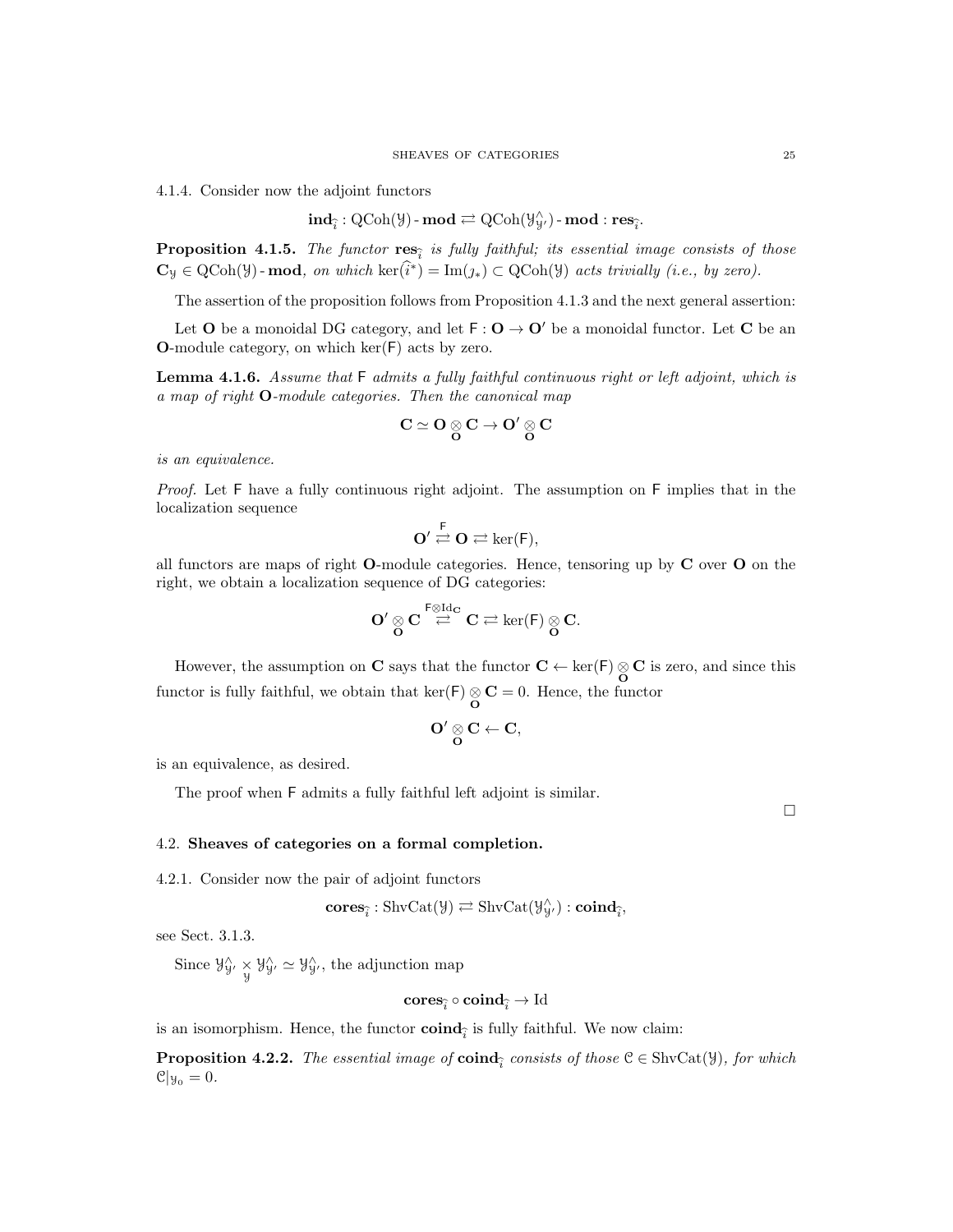*Proof.* The assertion readily reduces to the case when  $\mathcal{Y} = S \in \text{DGSch}^{\text{aff}}$ . Let  $S' \subset S$  be a closed DG subscheme whose complement  $S_0 \stackrel{j}{\hookrightarrow} S$  is quasi-compact. We need to show that for

$$
\mathbf{C} \in \mathrm{QCoh}(S) \text{-}\mathbf{mod},
$$

on which the action of  $\text{QCoh}(S)$  factors through the restriction functor  $\text{QCoh}(S) \to \text{QCoh}(S'_{S'})$ , the map

$$
\mathbf{C} = \mathbf{\Gamma}(S, \mathbf{Loc}_S(\mathbf{C})) \to \mathbf{\Gamma}(S_{S'}^{\wedge}, \mathbf{Loc}_S(\mathbf{C}))
$$

is an equivalence.

By [GR1, Proposition 6.7.4], we can exhibit  $S_{S'}^{\wedge}$  as

$$
\varinjlim_{n} S_{n},
$$

where  $S_n$  are closed subschemes of S, and the transition maps  $\iota_{n_1,n_2}: S_{n_1} \to S_{n_2}$  are such that the functors  $\iota_{n_1,n_2}^*$  admit *left* adjoints.

In this case, by [GL:DG, Lemma 1.3.3], we calculate

$$
\text{QCoh}(S_{S'}^{\wedge}) := \varprojlim_{n} \text{QCoh}(S_{n}) \simeq \operatorname{colim}_{n} \text{QCoh}(S_{n}),
$$

where the *limit* is taken with respect to the transition functors  $\iota^*_{n_1,n_2}$ , and the *colimit* is taken with respect to the transition functors  $(\iota_{n_1,n_2}^*)^L$ .

Similarly,

$$
\begin{aligned} \mathbf{\Gamma}(S_{S'}^\wedge,\mathbf{Loc}_S(\mathbf{C})) :=& \lim_{\substack{\longleftarrow \\ n}} \,\,\bigg(\mathbf{C}\underset{\mathbf{QCoh}(S)}{\otimes} \mathrm{QCoh}(S_n)\bigg) \simeq \underset{n}{colim} \,\,\bigg(\mathbf{C}\underset{\mathbf{QCoh}(S)}{\otimes} \mathrm{QCoh}(S_n)\bigg) \simeq \\ &\simeq \mathbf{C}\underset{\mathbf{QCoh}(S)}{\otimes} \,\,\bigg(\underset{n}{colim} \,\, \mathrm{QCoh}(S_n)\bigg) \simeq \mathbf{C}\underset{\mathbf{QCoh}(S)}{\otimes} \,\, \mathrm{QCoh}(S_{S'}^\wedge) \simeq \mathbf{C}, \end{aligned}
$$

where the latter is isomorphism holds by Proposition 4.1.3 and Lemma 4.1.6.

 $\Box$ 

#### 4.3. Proof of Theorem 2.3.1.

4.3.1. Recall the commutative diagram:

$$
\begin{array}{ccc}\n\text{ShvCat}(\mathcal{Y}_{\mathcal{Y}'}^{\wedge}) & \xrightarrow{\mathbf{coind}_{\widehat{\imath}}} & \text{ShvCat}(\mathcal{Y}) \\
\downarrow^{\text{renh}} & & \downarrow^{\text{renh}} \\
\text{QCoh}(\mathcal{Y}_{\mathcal{Y}'}^{\wedge})-\textbf{mod} & \xrightarrow{\mathbf{res}_{\widehat{\imath}}} & \text{QCoh}(\mathcal{Y})-\textbf{mod}.\n\end{array}
$$

By Propositions 4.1.5 and 4.2.2, the horizontal arrows in this diagram are fully faithful. Hence, we obtain that if  $\Gamma^{\text{enh}}_{\mathcal{Y}}$  is fully faithful, then so is  $\Gamma^{\text{enh}}_{\mathcal{Y}_{\mathcal{Y}}}.$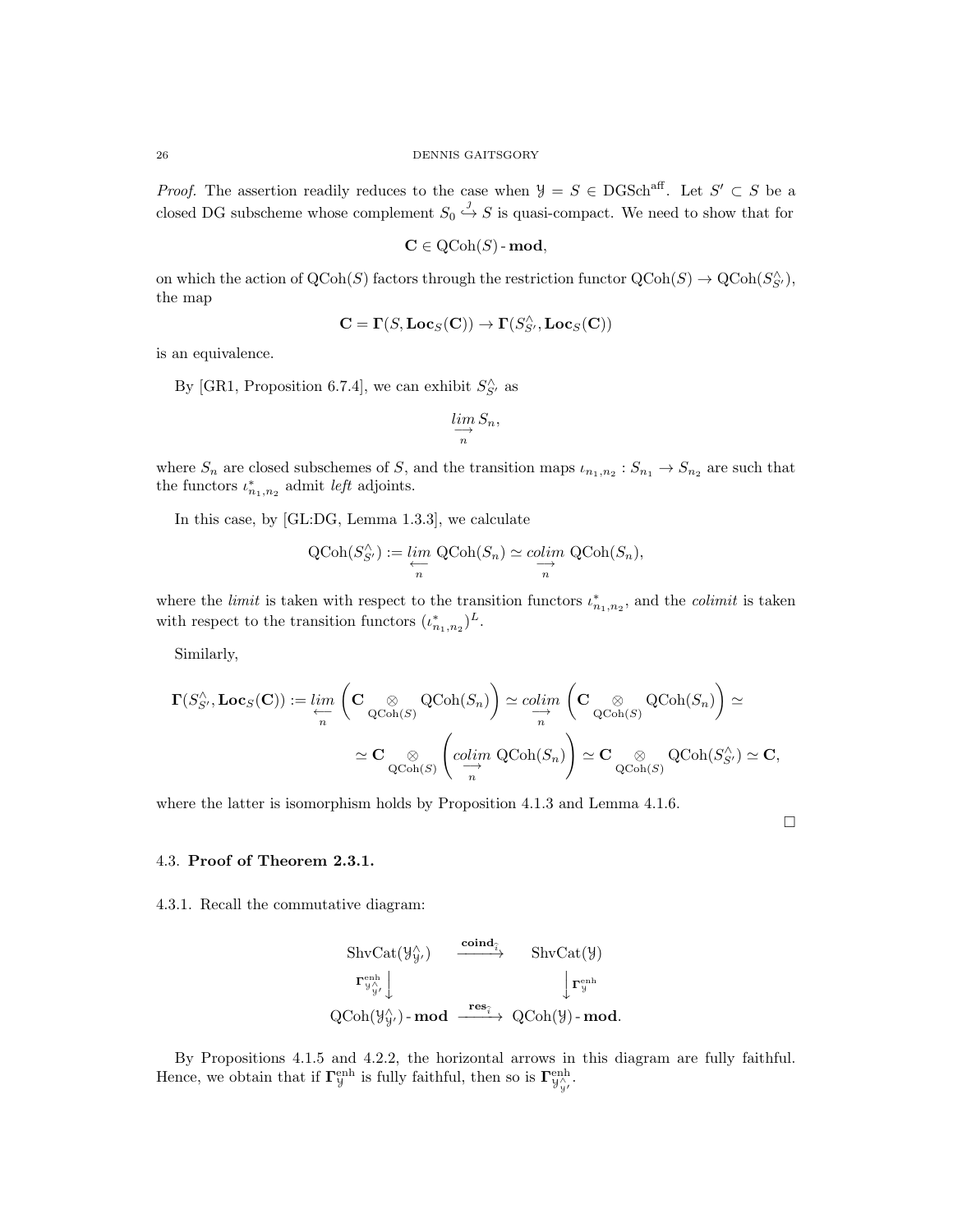4.3.2. We now claim that the map

$$
\widehat{i}:\mathcal{Y}_{\mathcal{Y}'}^{\wedge}\rightarrow \mathcal{Y}
$$

satisfies the conditions of Proposition 3.2.6(a).

Indeed, the assumption of Proposition 3.2.6 is satisfied by the localization sequence (4.1) and [GL:QCoh, Proposition 3.2.1], applied to  $\jmath$ . The assumption of Proposition 3.2.6(a) is satisfied by Sect. 4.3.1 above, applied to an affine DG scheme and its formal completion.

Hence, by Proposition 3.2.6(a,i), we obtain that the diagram

$$
\begin{array}{ccc}\n\text{ShvCat}(\mathcal{Y}_{\mathcal{Y}}^{\wedge}) & \xrightarrow{\mathbf{coind}_{\hat{i}}} & \text{ShvCat}(\mathcal{Y}) \\
\downarrow{\mathbf{Loc}_{\mathcal{Y}_{\mathcal{Y}}^{\wedge}}}\n\end{array}
$$
\n
$$
\begin{array}{ccc}\n\text{Loc}_{\mathcal{Y}_{\mathcal{Y}}^{\wedge}} & \uparrow & \uparrow & \text{Loc}_{\mathcal{Y}} \\
\text{QCoh}(\mathcal{Y}_{\mathcal{Y}}^{\wedge})-\mathbf{mod} & \xrightarrow{\mathbf{res}_{\hat{i}}} & \text{QCoh}(\mathcal{Y})-\mathbf{mod}.\n\end{array}
$$

commutes as well.

4.3.3. From the above diagram, we conlcude that if the functor  $\mathbf{Loc}_y$  is fully faithful, then so is  $\mathbf{Loc}_{\mathcal{Y}^\wedge_Y}.$ 

 $\Box$ 

# Part II: 1-Affinness of Algebraic Stacks

5. Algebraic stacks: preparations

# 5.1. Passable prestacks.

5.1.1. We give the following definition, taken from [GL:QCoh, Sect. 3.3]:

**Definition 5.1.2.** A prestack  $\mathcal{Y}$  is called passable if it satisfies:

- The diagonal morphism  $\mathcal{Y} \to \mathcal{Y} \times \mathcal{Y}$  is schematic, quasi-affine and quasi-compact;
- $\mathcal{O}_y \in \text{QCoh}(\mathcal{Y})$  is compact;
- QCoh(Y) is dualizable as a plain DG category.

As our initial observation, we will prove:

**Proposition 5.1.3.** Let  $\mathcal{Y}$  be a passable prestack. Then the functor

$$
\mathbf{\Gamma}^{\mathrm{enh}}_{\mathcal{Y}} : \mathrm{ShvCat}(\mathcal{Y}) \rightarrow \mathrm{QCoh}(\mathcal{Y})\text{-}\mathbf{mod}
$$

is fully faithful.

5.1.4. Many algebraic stacks are passable as prestacks. In particular, any algebraic stack, which in the terminology of [BFN] is perfect, is passable.

The following assertion is proved in [DrGa, Theorems 4.3.1 and 1.4.2]:

**Theorem 5.1.5.** An eventually coconnective QCA  $^8$  algebraic stack locally almost of finite type is passable.

We conjecture that in Theorem 5.1.5 the hypothesis that  $\mathcal Y$  should be eventually coconnective is unnecessary.

<sup>8</sup>Under the "locally almost of finite type" assumption, QCA means "quasi-compact and the automorphism group of every field-valued point is affine."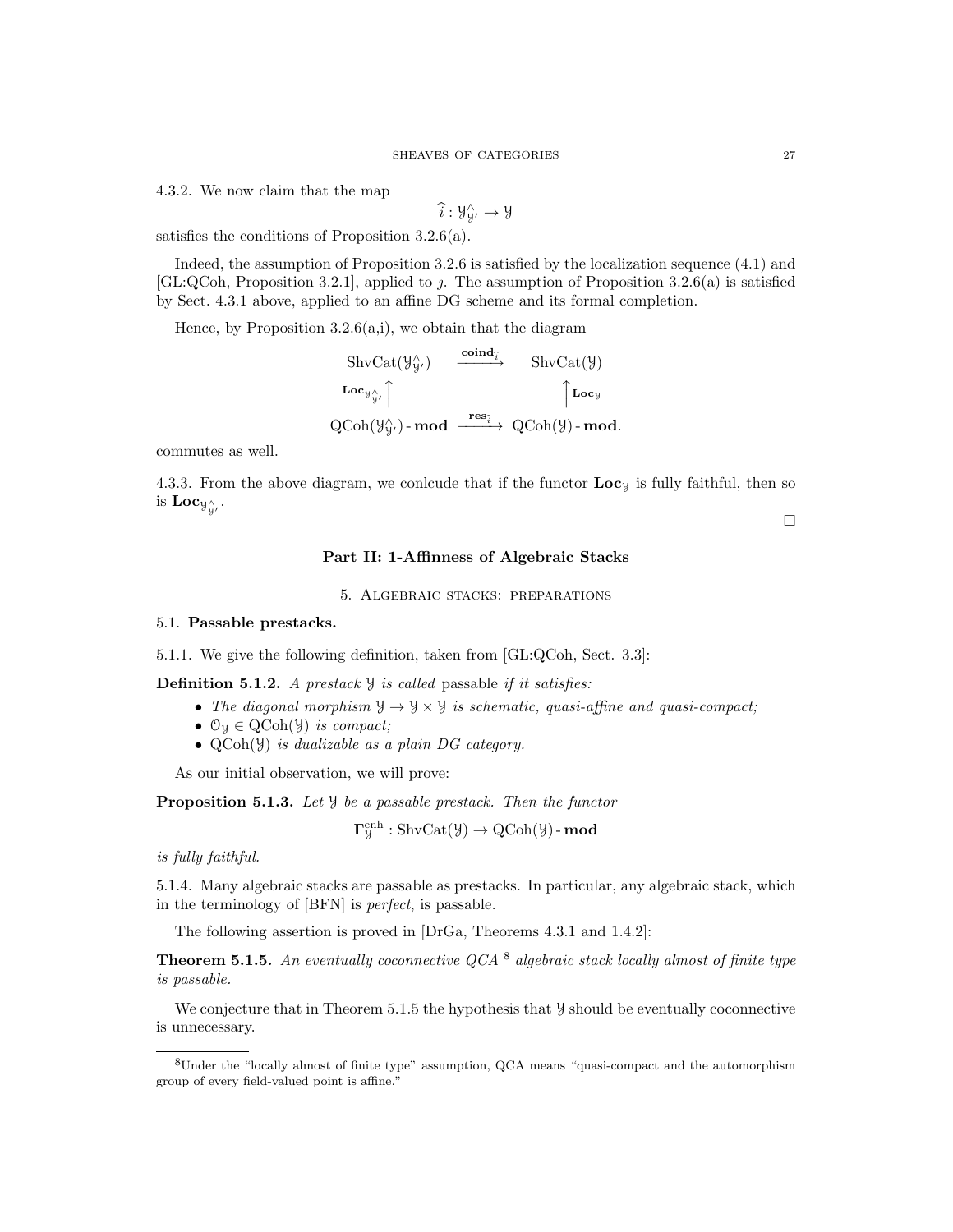5.1.6. The proof of Proposition 5.1.3 will use the following ingredient (see [GL:QCoh, Proposition 2.3.2]; the proof is reproduced in Sect. B.2.4 for the reader's convenience):

**Proposition 5.1.7.** If  $\mathcal{Y}$  is passable, the category QCoh( $\mathcal{Y}$ ) is rigid as a monoidal DG category.

*Proof of Proposition 5.1.3.* We need to show that for  $C \in ShvCat(\mathcal{Y})$  and  $T \in DGSch_{/\mathcal{Y}}^{aff}$ , the canonical map

$$
\operatorname{QCoh}(T) \underset{\operatorname{QCoh}(\mathcal{Y})}{\otimes} \Gamma(\mathcal{Y},\mathcal{C}) \to \Gamma(T,\mathcal{C})
$$

is an isomorphism. We will prove this by applying Proposition  $3.2.6(a,ii)$  to the morphism  $T \rightarrow \mathcal{Y}$ .

The condition of Proposition 3.2.6 holds by [GL:QCoh, Proposition 3.3.3] (for the reader's convenience we will reproduce the proof in Proposition B.2.2).

The condition of Proposition  $3.2.6(a)$  holds by Theorem 2.1.1 in the case of the quasi-affine schemes (which will be proved independently).

The condition of Proposition 3.2.6(a,ii) holds by Lemma 1.4.7, using Proposition 5.1.7.

5.2. A corollary of fully faithfulness of Loc.

5.2.1. Let  $\mathcal{Y}_1, \mathcal{Y}_2$  be two objects of PreStk, and recall that we have a canonically defined (symmetric monoidal) functor

(5.1) 
$$
\mathrm{QCoh}(\mathcal{Y}_1) \otimes \mathrm{QCoh}(\mathcal{Y}_2) \to \mathrm{QCoh}(\mathcal{Y}_1 \times \mathcal{Y}_2).
$$

Recall also that the map (5.1) is an equivalence if for one of the prestacks, the category  $QCoh(\mathcal{Y}_i)$  is dualizable (for the proof see, e.g., [GL:QCoh, Proposition 1.4.4]).

5.2.2. We shall now prove:

**Proposition 5.2.3.** Suppose that  $\mathcal{Y}_1$  is such that  $\text{Loc}_{\mathcal{Y}_1}$  is fully faithful. Then (5.1) is an equivalence.

Proof. Consider

$$
\mathbf{C} := \mathrm{QCoh}(\mathcal{Y}_1) \otimes \mathrm{QCoh}(\mathcal{Y}_2) \in \mathrm{QCoh}(\mathcal{Y}_1) \text{-}\mathbf{mod}.
$$

The value of  $\mathbf{Loc}_{\mathcal{Y}_1}(\mathbf{C})$  on  $S \in \mathrm{DGSch}_{/\mathcal{Y}_1}^{\mathrm{aff}}$  is

$$
\operatorname{QCoh}(S) \underset{\operatorname{QCoh}(\mathcal{Y}_1)}{\otimes} (\operatorname{QCoh}(\mathcal{Y}_1) \otimes \operatorname{QCoh}(\mathcal{Y}_2)) \simeq \operatorname{QCoh}(S) \otimes \operatorname{QCoh}(\mathcal{Y}_2),
$$

and the latter is isomorphic to  $\text{QCoh}(S \times \mathcal{Y}_2)$ , since  $\text{QCoh}(S)$  is dualiazable.

Hence, the category  $\Gamma(\mathcal{Y}_1, \mathbf{Loc}_{\mathcal{Y}_1}(\mathbf{C}))$  is

$$
\lim_{\substack{\longleftarrow \\ S \in \text{DGSch}_{/\mathcal{Y}_1}^{\text{aff}}}} \text{QCoh}(S \times \mathcal{Y}_2),
$$

and the latter is isomorphic to  $\text{QCoh}(\mathcal{Y}_1 \times \mathcal{Y}_2)$ .

Hence, if  $\mathbf{C} \to \Gamma(\mathcal{Y}_1, \mathbf{Loc}_{\mathcal{Y}_1}(\mathbf{C}))$  is an equivalence, then so is

$$
\text{QCoh}(\mathcal{Y}_1) \otimes \text{QCoh}(\mathcal{Y}_2) \to \text{QCoh}(\mathcal{Y}_1 \times \mathcal{Y}_2).
$$

 $\Box$ 

 $\Box$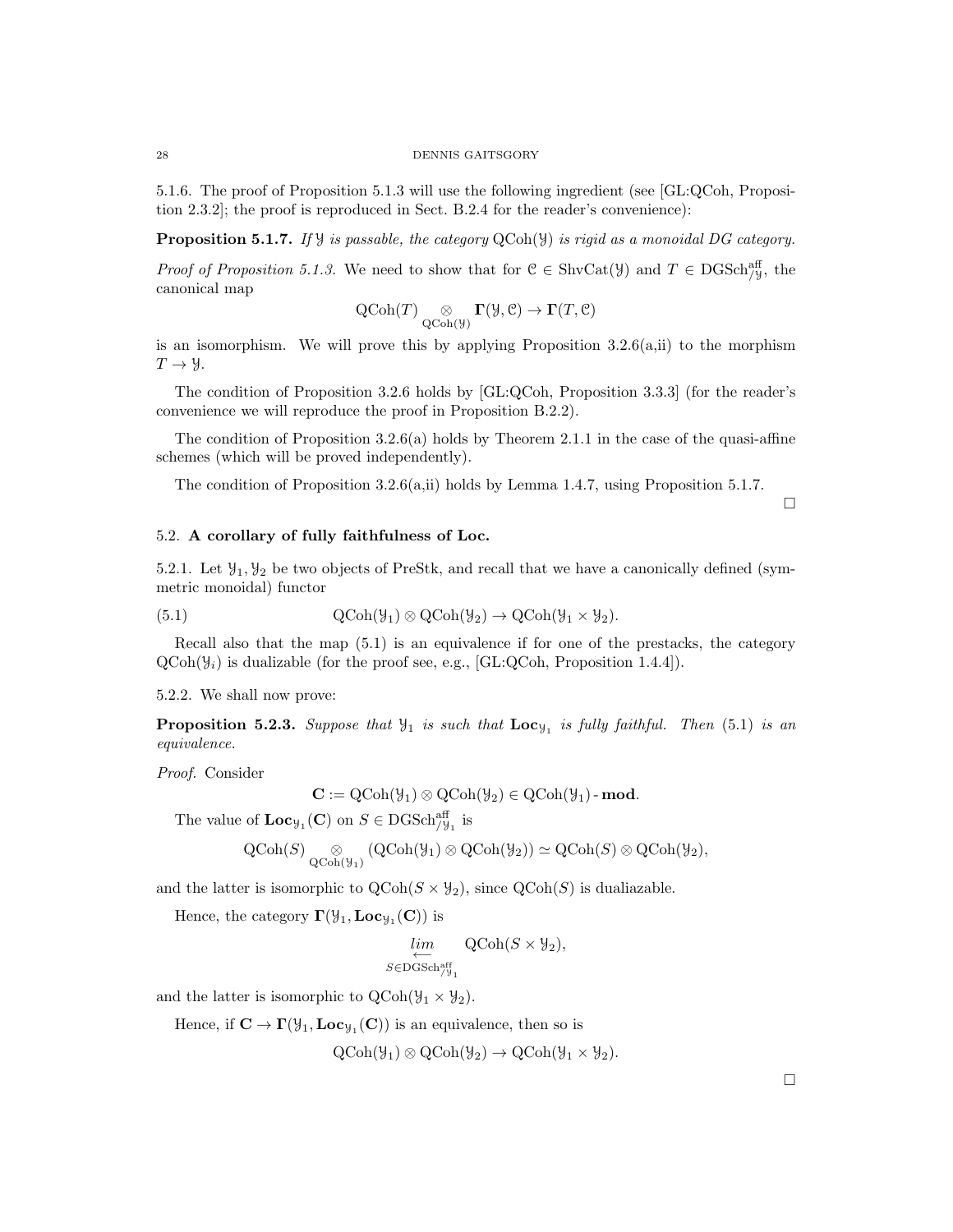5.2.4. As a corollary of Proposition 5.2.3, we obtain:

**Corollary 5.2.5.** Let  $\mathcal{Y}_1, \mathcal{Y}_2 \in \text{PreStk}$  such that the functors  $\text{Loc}_{\mathcal{Y}_i}$   $i = 1, 2$  are fully faithful. Then  $Loc_{\mathcal{Y}_1 \times \mathcal{Y}_2}$  is also fully faithful.

*Proof.* Follows from Proposition 3.2.6(a,iii), applied to the map  $\mathcal{Y}_1 \times \mathcal{Y}_2 \to \mathcal{Y}_1$ .

5.2.6. As another corollary of Proposition 5.2.3, we obtain:

Corollary 5.2.7. Let  $\mathcal{Y}$  be prestack that satisfies:

- The diagonal morphism  $\mathcal{Y} \to \mathcal{Y} \times \mathcal{Y}$  is representable, quasi-compact and quasi-separated;
- $\mathcal{O}_y \in \text{QCoh}(\mathcal{Y})$  is compact;
- Locy is fully faithful.

Then QCoh(Y) is rigid as a monoidal DG category, and in particular, dualizable as a plain DG category.

*Proof.* Follows from [GL:QCoh, Proposition 2.3.2].

5.2.8. Hence, we we obtain:

Corollary 5.2.9. Let  $\mathcal{Y} \in \text{PreStk}$  be such that:

- The diagonal morphism  $\mathcal{Y} \to \mathcal{Y} \times \mathcal{Y}$  is schematic, quasi-affine and quasi-compact;
- $\mathcal{O}_y \in \text{QCoh}(\mathcal{Y})$  is compact.

Then we have the following implications:

**Loc**<sub>y</sub> is fully faithful  $\Rightarrow$   $\forall$  is passable  $\Rightarrow$   $\Gamma_{\mathcal{Y}}^{\text{enh}}$  is fully faithful.

5.3. Algebraic spaces: proof of Theorem 2.1.1. We shall first prove Theorem 2.1.1, assuming its validity in the case of quasi-compact quasi-affine schemes. In particular, we assume the validity of Proposition 5.1.3.

5.3.1. First, we know that any quasi-compact quasi-separated algebraic space Y is passable as a prestack: this is given by [GL:QCoh, Propositions 2.2.2 and 2.3.6]. Hence, the functor  $\Gamma_y^{\text{enh}}$ is fully faithful by Proposition 5.1.3. It remains to show that  $\mathbf{Loc}_y$  is fully faithful.

By  $[GL:QCoh, Lemma 2.2.4]$ , we can exhibit  $\mathcal Y$  is a finite union

$$
\emptyset = \mathcal{Y}_0 \subset \mathcal{Y}_1 \subset \ldots \subset \mathcal{Y}_{k-1} \subset \mathcal{Y}_k = \mathcal{Y}
$$

of open subsets, such that for each  $1 \leq i \leq k$  there exists a quasi-affine quasi-compact scheme  $U_k$  equipped with étale map  $f_k : U_k \to \mathcal{Y}_k$ , which is one-to-one over  $\mathcal{Y}_k - \mathcal{Y}_{k-1}$ .

By induction, we can assume that  $\mathcal{Y}_{k-1}$  is 1-affine. Thus, we can assume having a Cartesian diagram of algebraic spaces

$$
U' \xrightarrow{jU} U
$$
  

$$
f' \downarrow \qquad \qquad \downarrow f
$$
  

$$
y' \xrightarrow{jy} y,
$$

where the horizontal maps are open embeddings, the vertical maps are  $\epsilon$ tale, f is one-to-one over  $\mathcal{Y} - \mathcal{Y}'$ , and U, U',  $\mathcal{Y}'$  are 1-affine. We wish to deduce that the functor  $\mathbf{Loc}_{\mathcal{Y}}$  is fully faithful.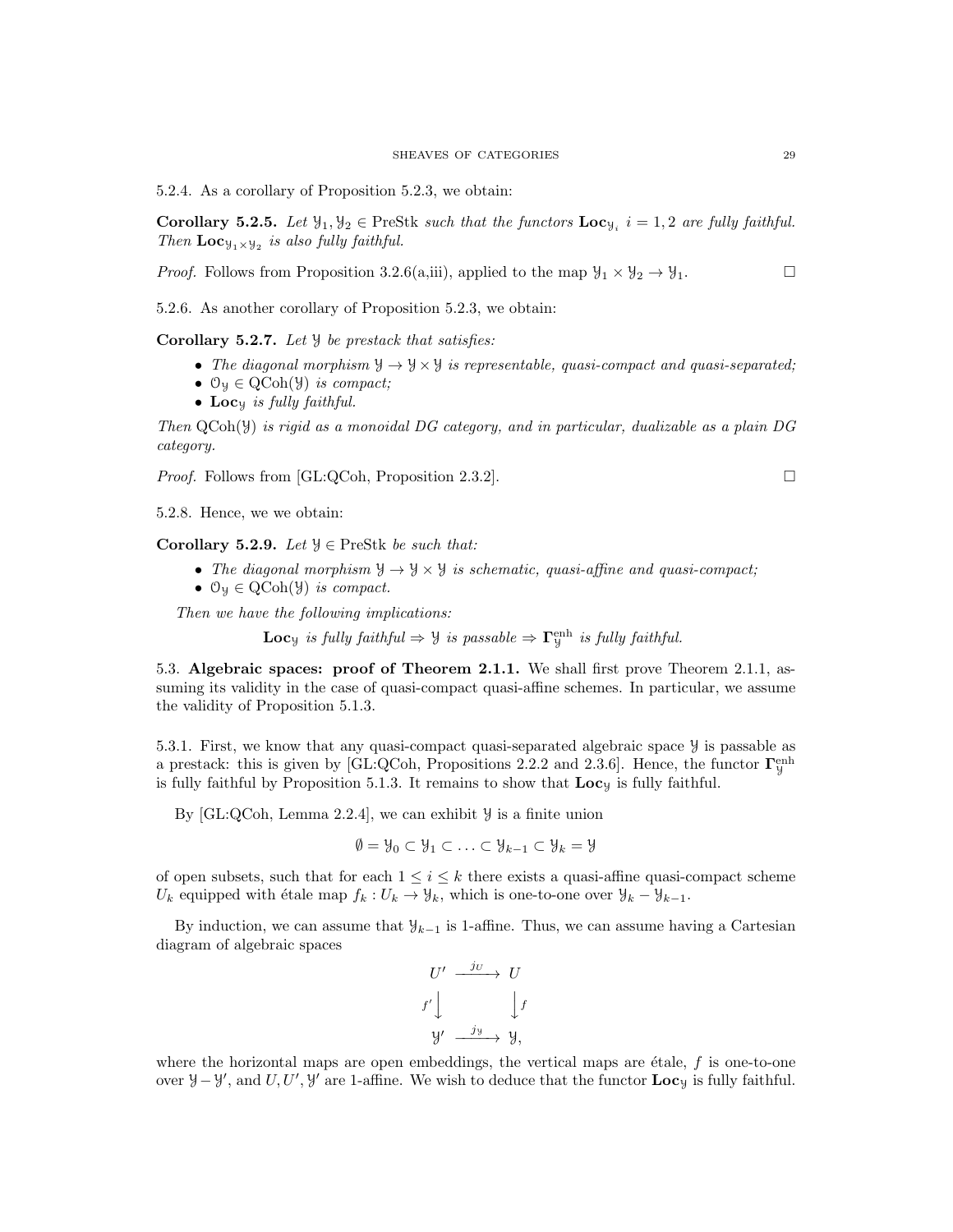5.3.2. In Sect. A.1.2 it is shown that for  $C \in \text{QCoh}(\mathcal{Y})$  - mod the diagram

(5.2) 
$$
\operatorname{QCoh}(U') \underset{\operatorname{QCoh}(\mathcal{Y})}{\otimes} \mathbf{C} \xleftarrow{(j_U)^* \otimes \operatorname{Id}_{\mathbf{C}}} \operatorname{QCoh}(U) \underset{\operatorname{QCoh}(\mathcal{Y})}{\otimes} \mathbf{C}
$$

$$
(f')^* \otimes \operatorname{Id}_{\mathbf{C}} \uparrow
$$

$$
\operatorname{QCoh}(\mathcal{Y}') \underset{\operatorname{QCoh}(\mathcal{Y})}{\otimes} \mathbf{C} \xleftarrow{(j_{\mathcal{Y}})^* \otimes \operatorname{Id}_{\mathbf{C}}} \qquad \qquad \mathbf{C}
$$

is a pull-back diagram of DG categories.

For  $\mathcal{C} \in \text{ShvCat}(\mathcal{Y})$  consider the diagram

(5.3)  
\n
$$
\begin{array}{c}\n \Gamma(U', \mathcal{C}) \xleftarrow{\langle j_U \rangle_{\mathcal{C}}^*} \Gamma(U, \mathcal{C}) \\
 \langle f' \rangle_{\mathcal{C}}^* \Big\uparrow \qquad \qquad \uparrow f_{\mathcal{C}}^* \\
 \Gamma(\mathcal{Y}', \mathcal{C}) \xleftarrow{\langle j_{\mathcal{Y}} \rangle_{\mathcal{C}}^*} \Gamma(\mathcal{Y}, \mathcal{C}),\n \end{array}
$$

which is a pull-back diagram by Corollary 1.5.5(a) (applied to Nisnevich covers).

Taking  $\mathcal{C} := \mathbf{Loc}_\mathcal{Y}(\mathbf{C})$ , and using the fact that  $\mathcal{Y}'$  is 1-affine, we obtain that the map

$$
\operatorname{QCoh}(\mathcal{Y}') \underset{\operatorname{QCoh}(\mathcal{Y})}{\otimes} \mathbf{C} \to \Gamma\left(\mathcal{Y}', \mathbf{Loc}_{\mathcal{Y}'}(\operatorname{QCoh}(\mathcal{Y}') \underset{\operatorname{QCoh}(\mathcal{Y})}{\otimes} \mathbf{C})\right) \simeq \Gamma(\mathcal{Y}', \mathcal{C})
$$

is an equivalence, and the same holds for  $\mathcal{Y}'$  replaced by  $U'$  and  $U$ .

Hence, we obtain a map from the diagram  $(5.2)$  to  $(5.3)$ , which induces equivalences

$$
\operatorname{QCoh}(U) \underset{\operatorname{QCoh}(\mathcal{Y})}{\otimes} \mathbf{C} \to \Gamma(U, \mathbb{C}), \quad \operatorname{QCoh}(\mathcal{Y'}) \underset{\operatorname{QCoh}(\mathcal{Y})}{\otimes} \mathbf{C} \to \Gamma(\mathcal{Y'}, \mathbb{C})
$$

and

$$
\operatorname{QCoh}(U') \underset{\operatorname{QCoh}(\mathcal{Y})}{\otimes} \mathbf{C} \to \Gamma(U', \mathcal{C}).
$$

Hence, the map

 $\mathbf{C} \to \mathbf{\Gamma}(\mathcal{Y}, \mathcal{C})$ 

is also an equivalence, as required.

5.3.3. To finish the proof of Theorem 2.1.1, it remains to give an a priori proof in the case when  $\mathcal Y$  is a quasi-compact quasi-affine scheme. More generally, let us assume that  $\mathcal Y$  is a quasi-compact separated scheme.

Note that Proposition 5.1.3 is valid for  $\mathcal{Y}$ , because the diagonal of  $\mathcal{Y}$  is a closed embedding, and hence is affine (in the proof of Proposition 5.1.3 we used the fact that the base change of the diagonal morphism of Y by an affine scheme yields a prestack which is 1-affine, which is tautological if the diagonal morphism is affine).

The proof proceeds by induction on the number of affine opens by which we can cover Y. Namely, we repeat the proof of Theorem 2.1.1, given above, replacing the word "étale morphism" by "open embedding", and where the schemes  $U_k$  are affine. In the induction step,  $\mathcal{Y}'$  and  $U'$ are both 1-affine by the induction hypothesis.

#### 5.4. Direct image for representable morphisms.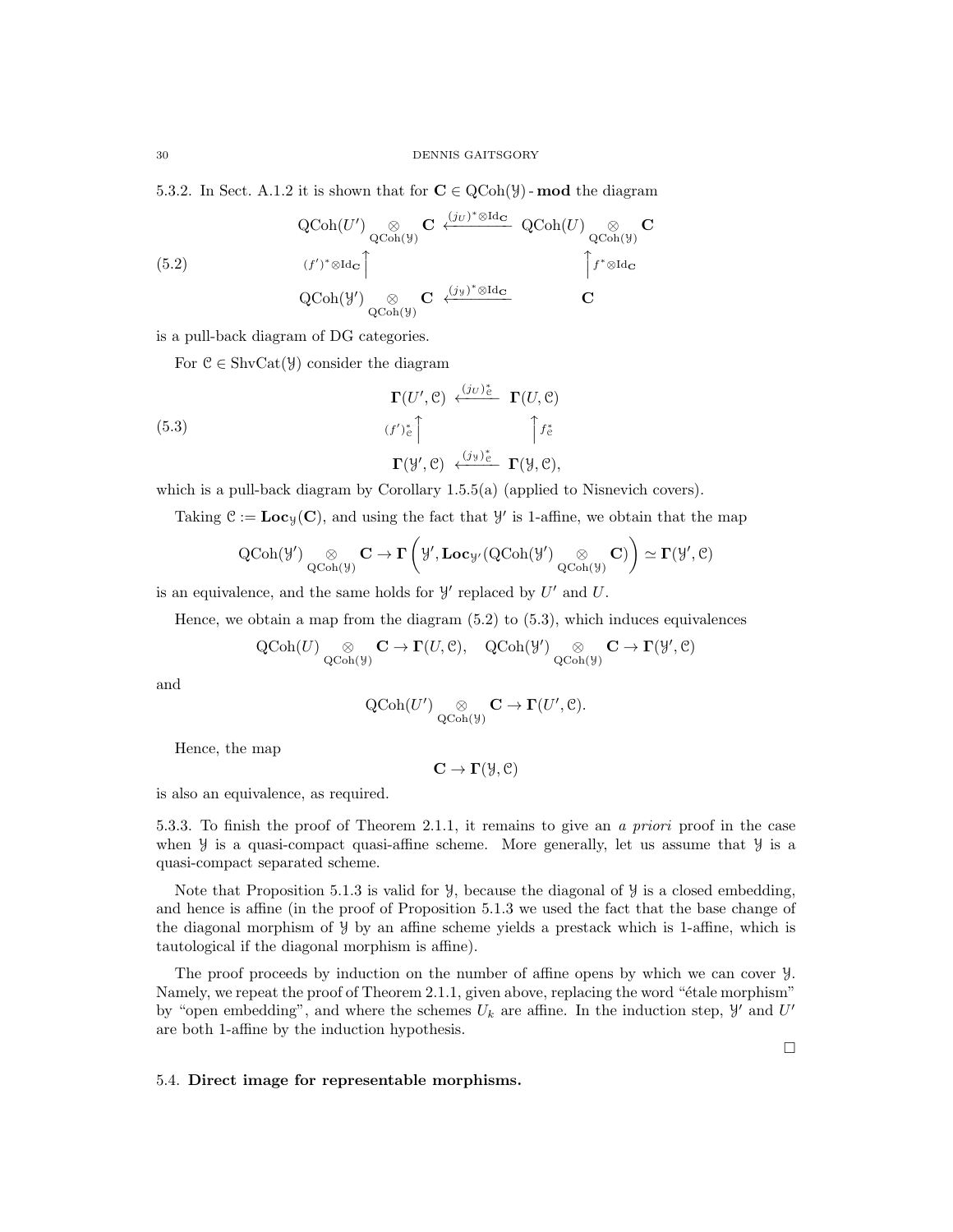5.4.1. Let  $f: \mathcal{Y}_1 \to \mathcal{Y}_2$  be a representable, quasi-compact and quasi-separated morphism between prestacks. For  $\mathcal{C} \in \text{ShvCat}(\mathcal{Y}_2)$ , we have a canonically defined functor

$$
f_{\mathcal{C}}^* : \Gamma(\mathcal{Y}_2, \mathcal{C}) \to \Gamma(\mathcal{Y}_1, \mathcal{C}) = \Gamma(\mathcal{Y}_1, \mathbf{cores}_f(\mathcal{C})).
$$

We claim:

**Proposition 5.4.2.** The above functor  $f^*_{\mathcal{C}} : \Gamma(\mathcal{Y}_2, \mathcal{C}) \to \Gamma(\mathcal{Y}_1, \mathbf{cores}_f(\mathcal{C}))$  admits a continuous right adjoint (to be denoted  $f_{\mathcal{C}, *}$ ). For a Cartesian diagram of prestacks

$$
\begin{array}{ccc}\n\mathcal{Y}'_1 & \xrightarrow{g_1} & \mathcal{Y}_1 \\
f' \downarrow & & \downarrow f \\
\mathcal{Y}'_2 & \xrightarrow{g_2} & \mathcal{Y}_2,\n\end{array}
$$
\n
$$
\Gamma(\mathcal{Y}'_1, \mathcal{C}) \xleftarrow{(g_1)^*_{\mathcal{C}}} \Gamma(\mathcal{Y}_1, \mathcal{C})
$$
\n
$$
f'_{\mathcal{C},*} \downarrow \qquad \qquad \downarrow f_{\mathcal{C},*}
$$

the diagram

$$
\Gamma(\mathcal{Y}_2',\mathcal{C})\ \xleftarrow{(g_2)^*_\mathcal{C}}\ \Gamma(\mathcal{Y}_2,\mathcal{C}),
$$

which a priori commutes up to a natural transformation, actually commutes.

5.4.3. Proof of Proposition 5.4.2, Step 1. Let us first consider the case when  $\mathcal{Y}_2$  is a quasicompact and quasi-separated algebrac space. In this case,  $\mathcal{Y}_1$  has the same properties.

By Lemma 3.2.4, we have

$$
\Gamma(\mathcal{Y}_1, \mathbf{cores}_f(\mathcal{C})) \simeq \mathrm{QCoh}(\mathcal{Y}_1) \underset{\mathrm{QCoh}(\mathcal{Y}_2)}{\otimes} \Gamma(\mathcal{Y}_2, \mathcal{C}).
$$

In this case, the sought-for functor  $f_{\mathcal{C},*}$  identifies with

$$
\operatorname{QCoh}(\mathcal{Y}_{1}) \underset{\operatorname{QCoh}(\mathcal{Y}_{2})}{\otimes} \Gamma(\mathcal{Y}_{2}, \mathcal{C}) \stackrel{f_{*} \otimes {\rm Id}_{\Gamma(\mathcal{Y}_{2}, \mathcal{C})}}{\longrightarrow} \operatorname{QCoh}(\mathcal{Y}_{2}) \underset{\operatorname{QCoh}(\mathcal{Y}_{2})}{\otimes} \Gamma(\mathcal{Y}_{2}, \mathcal{C}) = \Gamma(\mathcal{Y}_{2}, \mathcal{C}).
$$

5.4.4. Proof of Proposition 5.4.2, Step 2. It suffices to show that for any  $S \in \text{DGSch}_{/\mathcal{Y}_2}^{\text{aff}}$ , the functor

$$
\boldsymbol{\Gamma}(S,\mathcal{C})\to \boldsymbol{\Gamma}(S\times_{\mathcal{Y}_2}\mathcal{Y}_1,\mathcal{C})
$$

admits a right adjoint, and that for a map  $g : S' \to S$ , the corresponding diagram

$$
\Gamma(S' \underset{\mathcal{Y}_2}{\times} \mathcal{Y}_1, \mathcal{C}) \longleftarrow \Gamma(S \underset{\mathcal{Y}_2}{\times} \mathcal{Y}_1, \mathcal{C})
$$
  
\n
$$
\downarrow \qquad \qquad \downarrow
$$
  
\n
$$
\Gamma(S', \mathcal{C}) \longleftarrow \Gamma(S, \mathcal{C}),
$$

commutes.

However, this follows from Step 1 using base change for QCoh for maps between quasicompact and quasi-separated algebraic spaces (see, e.g., [DrGa, Corollary 1.4.5] for the latter assertion).

5.5. Global sections via a Čech cover. Let  $\mathcal{Y}$  be a quasi-compact algebraic stack. In this subsection we will describe a more economical way to compute the functor  $\Gamma(\mathcal{Y}, -)$ .

 $\Box$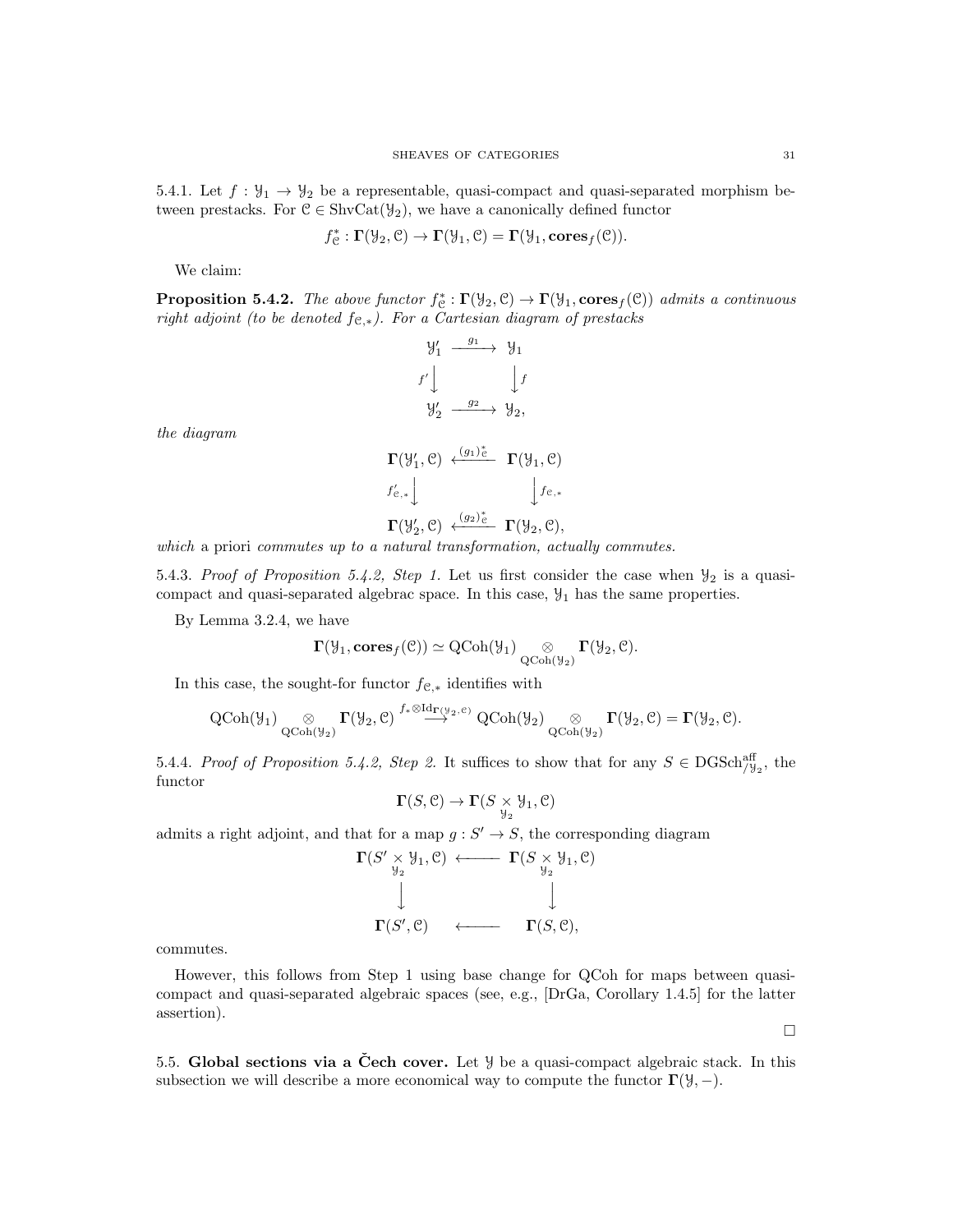5.5.1. Let  $U \rightarrow \mathcal{Y}$  be an fppf cover, where U is a quasi-compact and quasi-separated algebraic space. Note that all the terms of the Čech nerve  $U^{\bullet}/\mathcal{Y}$  are also quasi-compact and quasiseparated algebraic spaces.

Consider the co-simplicial category  $\Gamma(U^{\bullet}/\mathcal{Y}, \mathcal{C})^*$ : for  $[i] \in \Delta$  the category of *i*-th simplices is  $\Gamma(U^i/\mathcal{Y}, \mathcal{C})$ , and for a map  $\alpha : [j] \to [i]$  in  $\Delta$ , and the corresponding map  $f^{\alpha} : U^i/\mathcal{Y} \to U^j/\mathcal{Y}$ , the functor

$$
\Gamma(U^j/\mathcal{Y}, \mathcal{C}) \to \Gamma(U^i/\mathcal{Y}, \mathcal{C})
$$

is  $(f^{\alpha})_{\mathcal{C}}^{*}$ .

The following results from Corollary 1.5.5(a):

**Lemma 5.5.2.** For  $C \in ShvCat(\mathcal{Y})$ , the restriction map

$$
\Gamma(\mathcal{Y}, \mathcal{C}) \to \text{Tot}\left(\Gamma(U^{\bullet}/\mathcal{Y}, \mathcal{C})^*\right)
$$

is an equivalence.

We shall now describe the category  $Tot(\Gamma(U^{\bullet}/\mathcal{Y}, \mathcal{C})^*)$  as co-modules over a co-monad acting on  $\Gamma(U, \mathcal{C})$ .

5.5.3. We claim that the co-simplicial category  $\Gamma(U^{\bullet}/\mathcal{Y}, \mathcal{C})$  satisfies the *co-monadic* Beck-Chevalley condition (see Sect. C.1 for what this means). Indeed, this follows from Proposition 5.4.2.

Hence, from Lemma C.1.9, we obtain:

# Lemma 5.5.4.

(a) The functor of evaluation on 0-simplices

$$
ev^0: \text{Tot}\left(\Gamma(U^{\bullet}/\mathcal{Y}, \mathcal{C})^*\right) \to \Gamma(U, \mathcal{C})
$$

admits a (continuous) right adjoint; to be denoted  $(\mathrm{ev}^0)^R$ .

(b) The co-monad  $Av_*^{U/\mathcal{Y}} := ev^0 \circ (ev^0)^R$ , acting on  $\Gamma(U, \mathcal{C})$ , is isomorphic, as a plain endofunctor, to  $(\text{pr}_2)_{\mathcal{C},*} \circ (\text{pr}_1)_{\mathcal{C}}^*$ , where  $\text{pr}_1, \text{pr}_2$  denote the two projections

$$
U\underset{y}{\times}U\rightrightarrows U.
$$

(c) The functor

$$
ev^0: \text{Tot}\left(\Gamma(U^{\bullet}/\mathcal{Y}, \mathcal{C})^*\right) \to \Gamma(U, \mathcal{C})
$$

is co-monadic, i.e., the natural functor

$$
Tot(\Gamma(U^{\bullet}/\mathcal{Y}, \mathcal{C})) \to Av^{U/\mathcal{Y}}_{*} \text{-comod}(\Gamma(U, \mathcal{C}))
$$

is an equivalence.

Combining with Lemma 5.5.2, we obtain:

Corollary 5.5.5. The functor

$$
f_{\mathcal{C}}^* : \mathbf{\Gamma}(\mathcal{Y}, \mathcal{C}) \to \mathbf{\Gamma}(U, \mathcal{C})
$$

is co-monadic.

5.6. The Cech picture for sheaves of categories. We retain the notations of Sect. 5.5.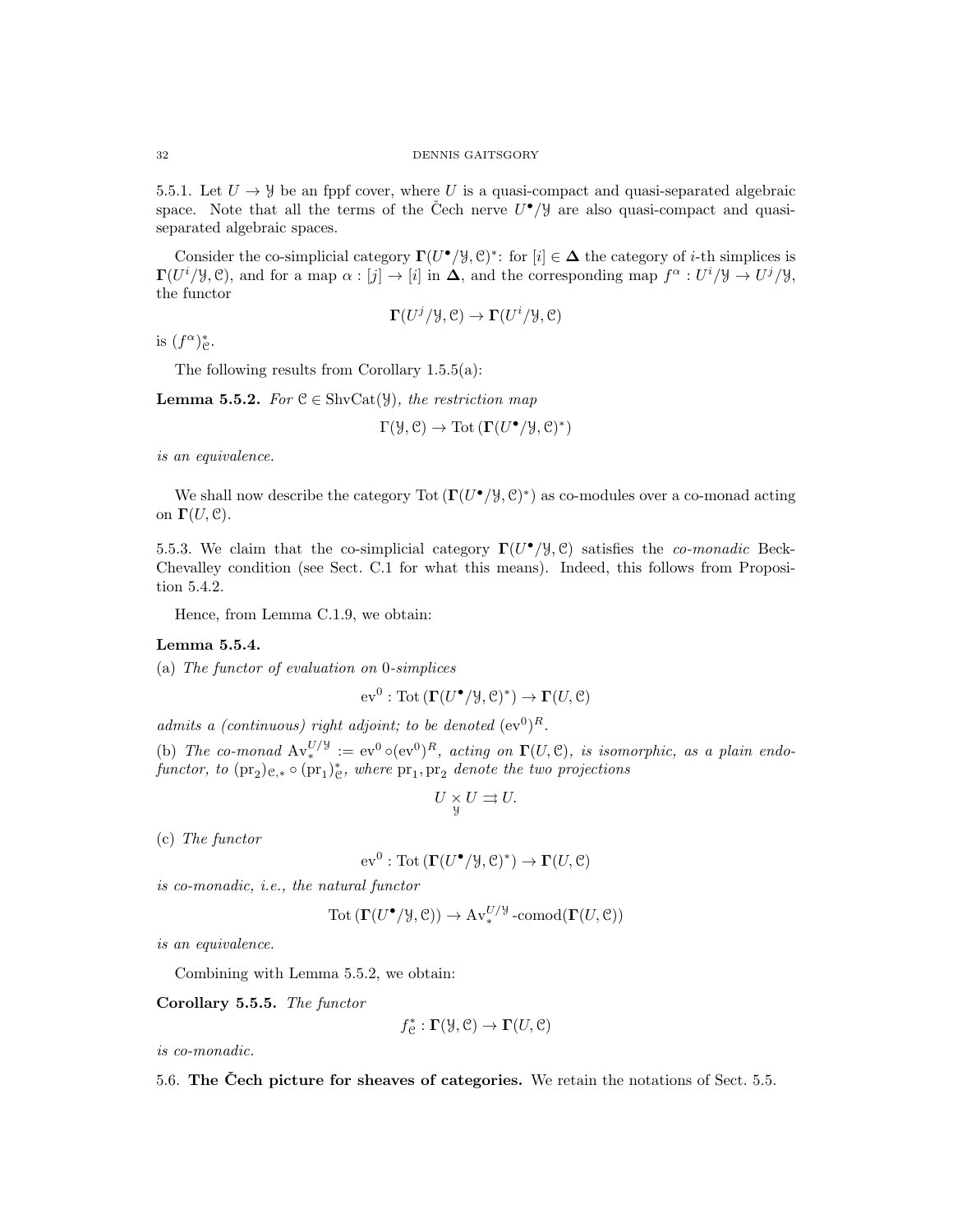5.6.1. Consider the following co-simplicial object of  $\infty$ -Cat, denoted ShvCat $(U^{\bullet}/\mathcal{Y})$ . For  $[i] \in$  $\Delta$ , its category of *i*-simplices is ShvCat $(U^i/\mathcal{Y})$ . For a map  $\alpha : [j] \to [i]$  in  $\Delta$ , the functor

$$
ShvCat(U^i/\mathcal{Y}) \to ShvCat(U^i/\mathcal{Y})
$$

is cores  $f^{\alpha}$ .

The following results from Corollary 1.5.8(a):

Lemma 5.6.2. The pullback functor

$$
ShvCat(\mathcal{Y}) \to Tot(ShvCat(U^{\bullet}/\mathcal{Y}))
$$

is an equivalence.

5.6.3. We now claim that ShvCat $(U^{\bullet}/\mathcal{Y}) \in \infty$ -Cat<sup> $\Delta$ </sup> satsfies the co-monadic Beck-Chevalley condition. This amounts to the fact that the diagram

$$
\begin{aligned}\n\text{ShvCat}(U^{i}/\mathcal{Y}) &\xleftarrow{\text{coind}_{f^{\partial_{i}}}} \text{ShvCat}(U^{i+1}/\mathcal{Y}) \\
\text{cores}_{f^{\alpha}}\bigcap_{\text{cores}_{f^{\alpha+1}}}\text{cores}_{f^{\alpha+1}}\bigcap_{\text{ShvCat}(U^{j+1}/\mathcal{Y})}\n\end{aligned}
$$

being commutative, which follows from the definitions.

Hence, from Lemma C.1.9, we obtain:

# Lemma 5.6.4.

(a) The functor of evaluation on 0-simplices

$$
ev^0: \text{Tot}(\text{ShvCat}(U^{\bullet}/\mathcal{Y})) \to \text{ShvCat}(U)
$$

admits a right adjoint; to be denoted  $(\mathrm{ev}^0)^R$ .

(b) The co-monad  $ev^0 \circ (ev^0)^R$ , acting on ShvCat(U), is isomorphic, as a plain endo-functor,

 $\mathit{to}\ \textbf{coind}_{\text{pr}_2}\circ\textbf{cores}_{\text{pr}_1}.$ 

(c) The functor

 $ev^0 : \text{Tot}(\text{ShvCat}(U^{\bullet}/\mathcal{Y})) \to \text{ShvCat}(U)$ 

is co-monadic, i.e., the natural functor

$$
Tot(ShvCat(U^{\bullet}/\mathcal{Y})) \rightarrow (ev^0 \circ (ev^0)^R) \text{-comod}(ShvCat(U))
$$

is an equivalence.

Combining with Lemma 5.6.2, we obtain:

Corollary 5.6.5. The functor

$$
cores_f : \text{ShvCat}(\mathcal{Y}) \to \text{ShvCat}(U)
$$

is co-monadic.

## 6. Algebraic stacks: criteria for 1-affineness

In this section we let  $\mathcal{Y}$  be a quasi-compact algebraic stack, which is *passable* as a prestack (see Sect. 5.1 for what this means). Note that in view of Corollary 5.2.9, the assumption that Y be passable is not very restrictive.

We will give a series of equivalent conditions for  $\mathcal Y$  to be 1-affine.

# 6.1. The 1st criterion for 1-affineness.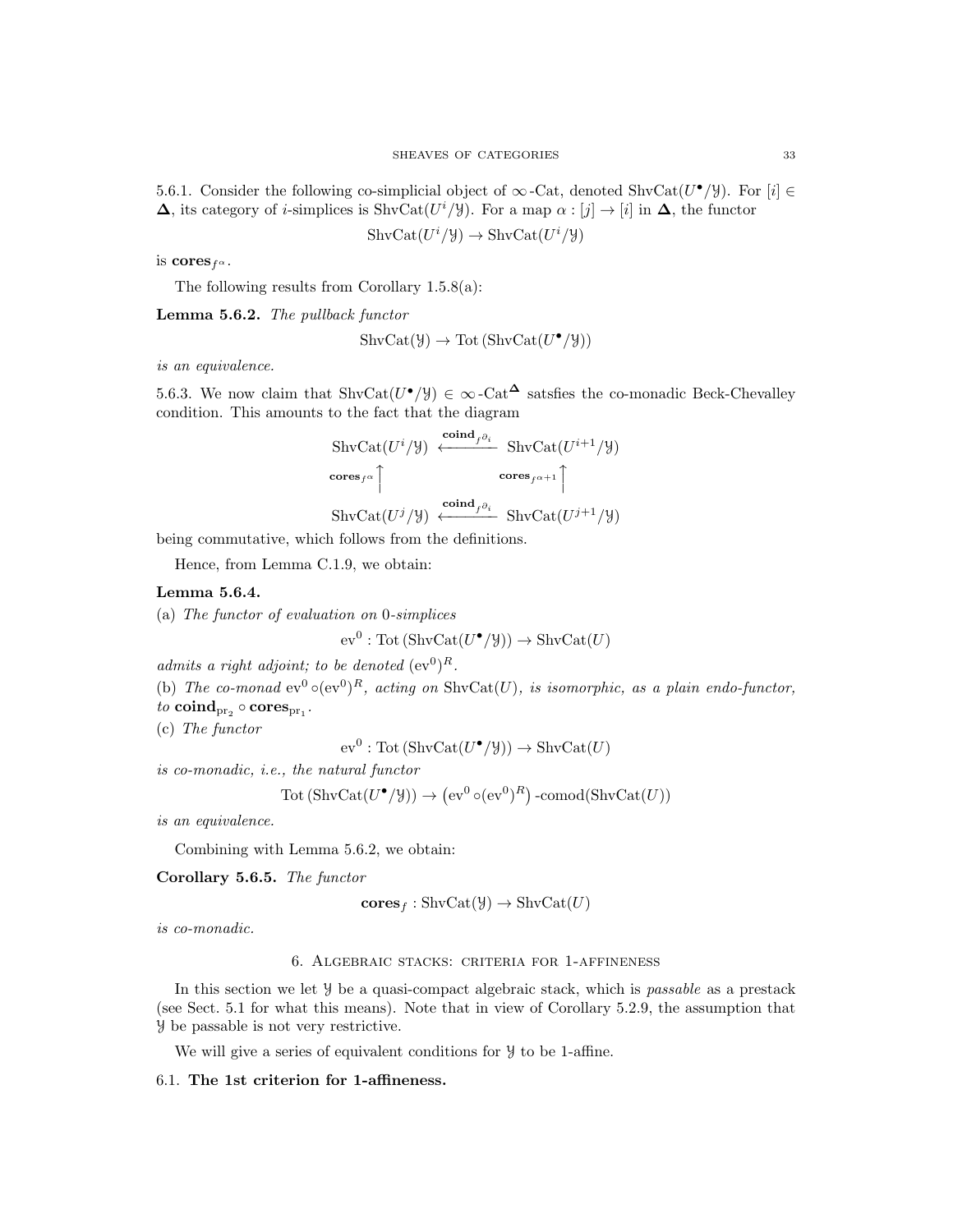6.1.1. Note that under our assumptions on  $\mathcal{Y}$ , the functor  $\mathbf{\Gamma}_{\mathcal{Y}}^{\text{enh}}$  is fully faithful, by Proposition 5.1.3. Hence, the question of 1-affineness for Y is equivalent to that of fully faithfulness of the functor Locy.

We are going to prove:

Proposition 6.1.2. The following conditions are equivalent:

- (i)  $\forall$  is 1-affine.
- (ii) The functor  $Loc_{y}$  is fully faithful;
- (iii) The functor  $Loc_{y}$  is conservative;
- (iv) The functor  $\Gamma^{\text{enh}}_y$  commutes with tensor products by objects of DGCat<sub>cont</sub>.
- (v) The unit morphism  $\mathrm{Id} \to \Gamma^{\text{enh}}(\mathcal{Y}, \mathbf{Loc}_{\mathcal{Y}}(-))$  is an equivalence on objects of the form

 $QCoh(\mathcal{Y}) \otimes \mathbf{D} \in QCoh(\mathcal{Y})$ -mod,  $\mathbf{D} \in DGCat_{cont}$ .

*Proof.* Since  $\Gamma$ <sub>y</sub> is fully faithful, the equivalence of (i), (ii) and (iii) is evident. It is also clear that (i) implies (iv) and that (iv) implies (v).

Let assume (v) and deduce (ii). We need to show that for  $C \in \text{QCoh}(\mathcal{Y})$ -mod, the unit of the adjunction

$$
\mathbf{C} \to \Gamma^{\mathrm{enh}}(\mathcal{Y}, \mathbf{Loc}_{\mathcal{Y}}(\mathbf{C}))
$$

is an equivalence. Since  $QCoh(\mathcal{Y})$  is rigid, an arbitrary object of  $QCoh(\mathcal{Y})$  - **mod** can be written as a *limit* of objects of the form  $QCoh(\mathcal{Y}) \otimes \mathbf{D}$  for  $\mathbf{D} \in DGCat_{cont}$ , see Corollary D.4.7.

Now, the assertion follows from the fact that both  $\Gamma_y^{\text{enh}}$  and  $\text{Loc}_y$  commute with limits: the former because  $\Gamma^{\text{enh}}_{\mathcal{Y}}$  admits a left adjoint, and the latter by Corollary 1.4.8(b).

 $\Box$ 

6.2. The 2nd criterion for 1-affineness. We shall now give another set of criteria for  $\mathcal Y$  to be 1-affine. The idea of this approach goes back to Jacob Lurie.

We shall consider another functor

co-
$$
\mathbf{\Gamma}^{\text{enh}}(\mathcal{Y}, -): \text{ShvCat}(\mathcal{Y}) \to \text{QCoh}(\mathcal{Y})
$$
-**mod**.

6.2.1. Choose a fppf cover  $U \rightarrow \mathcal{Y}$ , where U is a quasi-compact and quasi-separated algebraic space.

For  $\mathcal{C} \in \text{ShvCat}(\mathcal{Y})$  we consider a *simplicial* object

$$
\Gamma(U^{\bullet}/\mathcal{Y}, \mathcal{C})_* \in \mathrm{QCoh}(\mathcal{Y})\text{-}\mathbf{mod}.
$$

Namely, for  $[i] \in \Delta$ , the category of *i*-simplices in  $\Gamma(U^i/\mathcal{Y}, \mathcal{C})$ . For a map  $[j] \to [i]$  in  $\Delta$ , the corresponding functor

$$
\Gamma(U^i/\mathcal{Y}, \mathcal{C}) \to \Gamma(U^j/\mathcal{Y}, \mathcal{C})
$$

is  $(f^{\alpha})_{\mathcal{C},\ast}$ , see Sect. 5.4.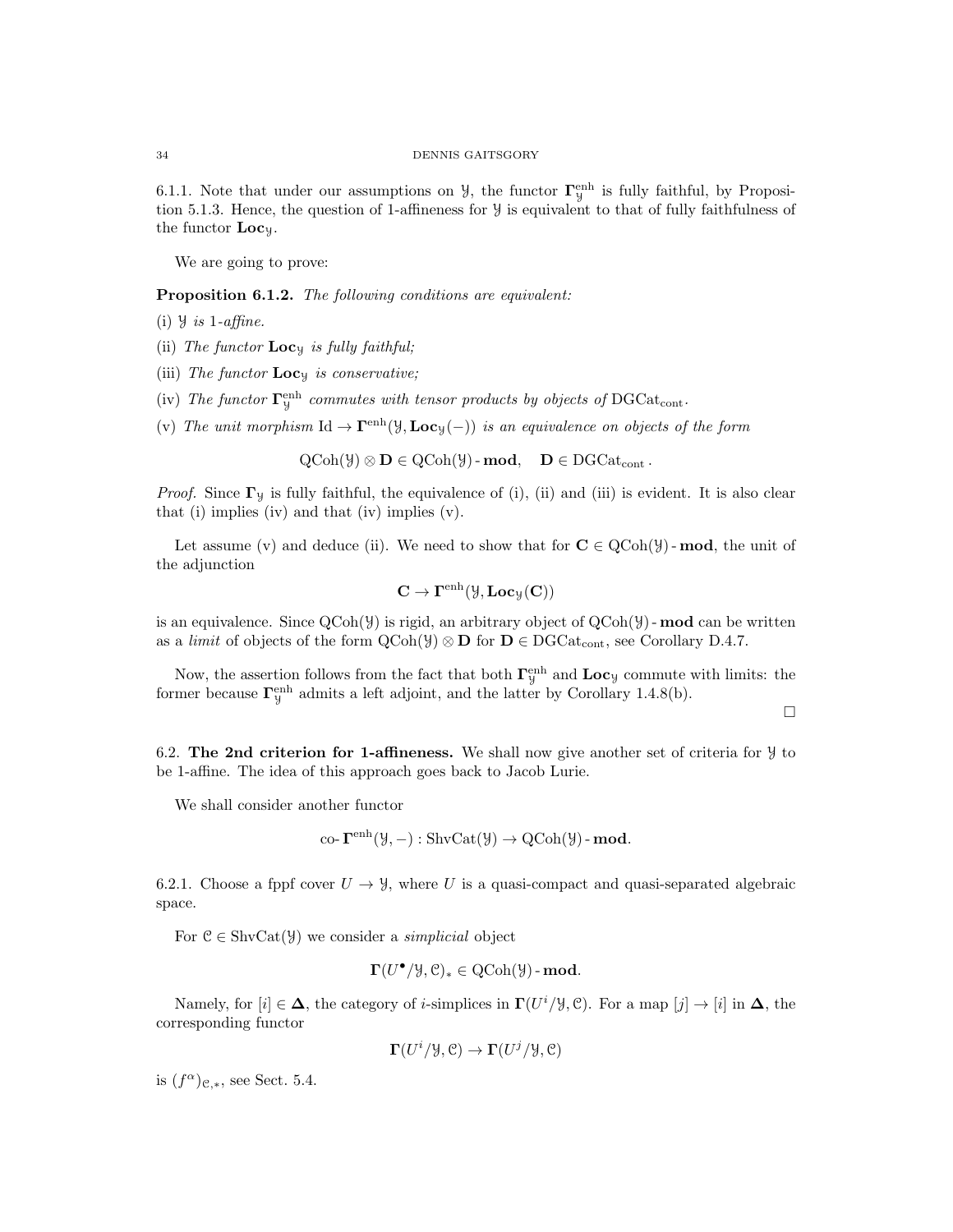6.2.2. We set

$$
\text{co-}\,\mathbf{\Gamma}_U(\mathcal{Y},\mathcal{C}):=|\mathbf{\Gamma}(U^\bullet/\mathcal{Y},\mathcal{C})_*|.
$$

Note that the simplicial object  $\Gamma(U^{\bullet}/\mathcal{Y}, \mathcal{C})_*$  of DGCat<sub>cont</sub> naturally upgrades to one in  $\text{QCoh}(\mathcal{Y})$  - mod; we will denote it by  $\mathbf{\Gamma}^{\text{enh}}(U^{\bullet}/\mathcal{Y}, \mathcal{C})_{*}$ 

We denote the resulting functor  $\text{ShvCat}(\mathcal{Y}) \to \text{QCoh}(\mathcal{Y})$  - **mod** by co- $\Gamma_U^{\text{enh}}(\mathcal{Y}, \mathcal{C})$ .

Note that the functors co- $\Gamma_U(\mathcal{Y}, \mathcal{C})$  and co- $\Gamma_U^{\text{enh}}(\mathcal{Y}, \mathcal{C})$  commute with colimits and tensor products by objects of DGCat<sub>cont</sub>, by construction.

Remark 6.2.3. The functor

$$
\mathcal{C} \mapsto \text{co-}\,\Gamma^{\text{enh}}_U(\mathcal{Y},\mathcal{C})
$$

a priori depends on the choice of the cover. However, it follows from Proposition 6.2.7 below (specifically, from the fact that Proposition 6.2.7(b) holds for quasi-compact quasi-separated algebraic spaces) that this definition can be rewritten invariantly as

$$
\underset{X \in (\text{AlgSpec}_{\text{qc},\text{qs}})/y}{\underset{\longrightarrow}{\longrightarrow}} \Gamma(X,\mathcal{C}) \simeq \underset{S \in \text{DGSch}_{/y}^{\text{aff}}}{\underset{\longrightarrow}{\longrightarrow}} \Gamma(S,\mathcal{C}).
$$

So, in fact, we have a well-defined functor

co-
$$
\Gamma_U^{\text{enh}}(\mathcal{Y}, -): \text{ShvCat}(\mathcal{Y}) \to \text{QCoh}(\mathcal{Y})\text{-mod.}
$$

6.2.4. We claim now that there exists a canonically defined natural transformation

(6.1) 
$$
\operatorname{co-}\Gamma_U(\mathcal{Y},-) \to \Gamma(\mathcal{Y},-).
$$

Indeed, if  $f^i$  denotes the morphism  $U^i \to \mathcal{Y}$ , the corresponding compatible family of functors

 $\Gamma(U^i, \mathcal{C}) \to \Gamma(\mathcal{Y}, \mathcal{C})$ 

is given by  $(f^i)_{\mathcal{C},\ast}$ .

The natural transformation (6.1) can be interpreted in the framework of the following general paradigm (specifically, it is a particular case of the map (6.2) below):

Let  $\mathbb{C}^{\bullet}$  be a co-simplicial category, in which all functors admit right adjoints. Let  $\mathbb{C}^{\bullet}$ ,  $\mathbb{R}$  be the simplicial category obtained by passing to the right adjoint functors. Then each of the evaluation functors

$$
\mathrm{ev}^i:\mathrm{Tot}(\mathbf{C}^\bullet)\to \mathbf{C}^i
$$

admits a right adjoint, and these right adjoints together define a functor

(6.2) 
$$
|\mathbf{C}^{\bullet, R}| \to \text{Tot}(\mathbf{C}^{\bullet}).
$$

Note also that by replacing the word "right" by "left" we obtain a functor

$$
|\mathbf{C}^{\bullet, L}| \to \mathrm{Tot}(\mathbf{C}^\bullet),
$$

which is an equivalence by [GL:DG, Lemma 1.3.3].

In the above constructions, the category of indices  $\Delta$  can be replaced by any other index category.

6.2.5. The natural transformation (6.1) upgrades to

(6.3) 
$$
\operatorname{co-}\nolimits \Gamma^{\operatorname{enh}}_U(\mathcal{Y}, -) \to \Gamma^{\operatorname{enh}}(\mathcal{Y}, -).
$$

In particular, by evaluating on  $C := QCoh_{/y}$ , we obtain a functor

(6.4) 
$$
|\operatorname{QCoh}(U^{\bullet}/\mathcal{Y})_*| \to \operatorname{QCoh}(\mathcal{Y}).
$$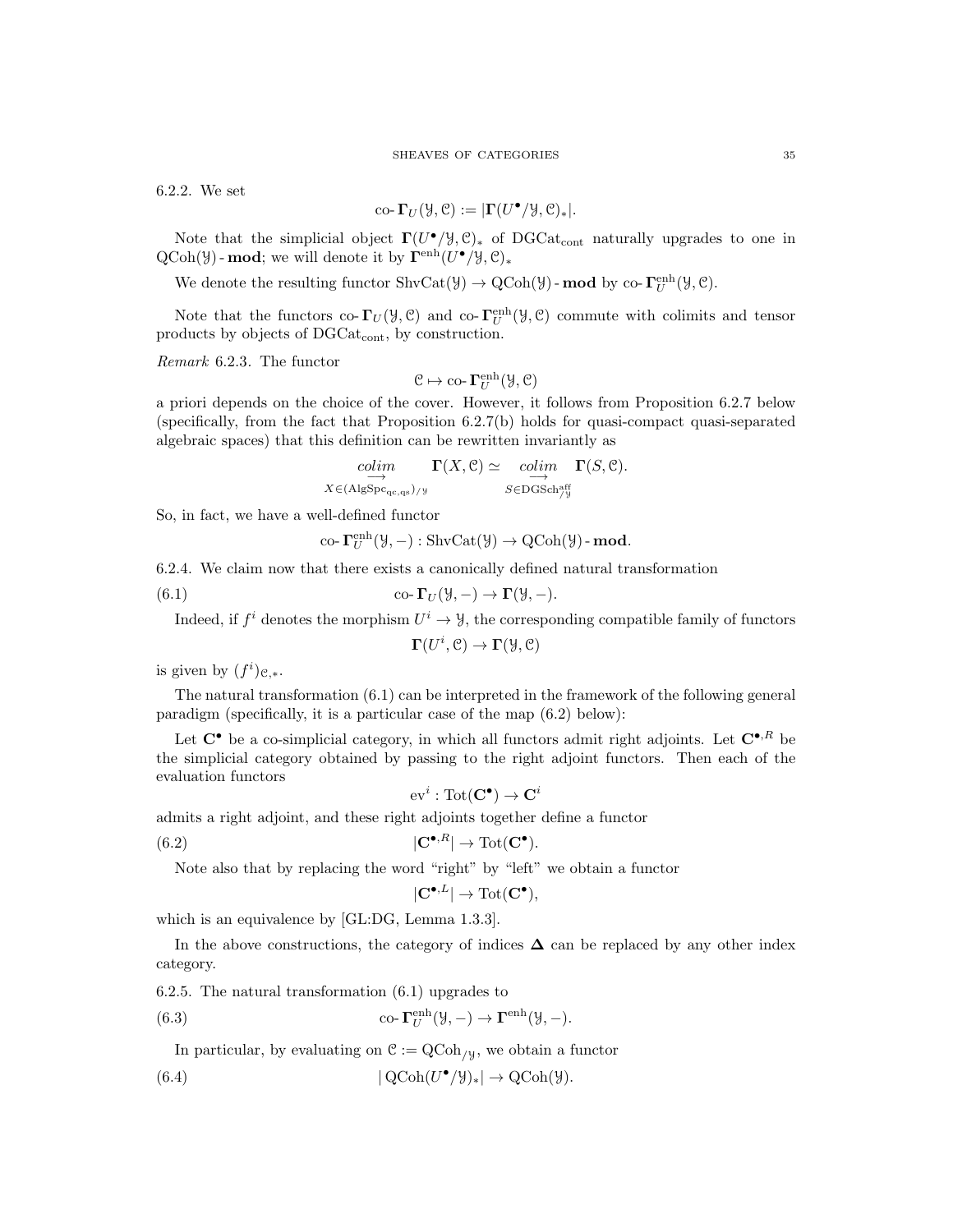6.2.6. We claim:

Proposition 6.2.7. The following conditions are equivalent:

(a)  $\frac{1}{3}$  is 1-affine.

- (b) The natural transformation in (6.1) is an isomorphism.
- (c) The functor co- $\Gamma_U^{\text{enh}}(\mathcal{Y},-)$  is a left inverse of  $\text{Loc}_\mathcal{Y}.$

(d) The functor in (6.4) is an equivalence.

- (e) There exists an isomorphism  $|QCoh(U^{\bullet}/\mathcal{Y})_*| \simeq QCoh(\mathcal{Y})$  as  $QCoh(\mathcal{Y})$ -module categories.
- (f) The category  $|QCoh(U^{\bullet}/\mathcal{Y})_*|$  is dualizable.

*Proof.* First note that following tautological implications: (b)  $\Rightarrow$  (d), (d)  $\Rightarrow$  (e), and (e)  $\Rightarrow$  (f).

The implication (b)  $\Rightarrow$  (a) follows from the implication (iv)  $\Rightarrow$  (i) in Proposition 6.1.2. The implication (c)  $\Rightarrow$  (a) follows from the implication (iii)  $\Rightarrow$  (i) in Proposition 6.1.2. Clearly, (a) and (b) together imply (c); hence (b) implies (c).

Let us show that (e) implies (c). Given  $C \in \text{QCoh}(\mathcal{Y})$ -mod, we have:

co-
$$
\Gamma_U^{\text{enh}}(\mathcal{Y}, \text{Loc}_{\mathcal{Y}}(\mathbf{C})) \simeq \text{co-} \Gamma_U^{\text{enh}}(\mathcal{Y}, \text{QCoh}_{/\mathcal{Y}}) \underset{\text{QCoh}(\mathcal{Y})}{\otimes} \mathbf{C},
$$

which identifies with **C** by assumption.

Let us now show that (a) implies (d). The assumption in (a) implies that  $\mathbf{Loc}_y$  is conservative, i.e., it suffices to show that the map

$$
\mathbf{Loc}_{\mathcal{Y}}\left(\mathrm{co}\text{-}\mathbf{\Gamma}^{\mathrm{enh}}_{U}(\mathcal{Y},\mathrm{QCoh}_{/\mathcal{Y}})\right)\to \mathrm{QCoh}_{/\mathcal{Y}}
$$

is an isomorphism. By Lemma 5.6.2, it suffices to show that the map

$$
\mathbf{Loc}_{\mathcal{Y}}\left(\mathrm{co}\text{-}\mathbf{\Gamma}_U^{\mathrm{enh}}(\mathcal{Y},\mathrm{QCoh}_{/\mathcal{Y}})\right)|_U\to \mathrm{QCoh}_{/U}
$$

is an isomorphism. Since  $U$  is 1-affine, it suffices to show that

$$
\Gamma\left(U, \mathbf{Loc}_\mathcal{Y}\left(\mathrm{co}\text{-}\Gamma^{\mathrm{enh}}_U(\mathcal{Y}, \mathrm{QCoh}_{/\mathcal{Y}})\right)|_U\right) \to \mathrm{QCoh}(U)
$$

is an isomorphism. Using Proposition  $3.2.6(a,ii)$ , we have:

$$
\Gamma\left(U, \mathbf{Loc}_{\mathcal{Y}}\left(\mathrm{co}\text{-}\mathbf{\Gamma}_U^{\mathrm{enh}}(\mathcal{Y}, \mathrm{QCoh}_{/\mathcal{Y}})\right)|_U\right) \simeq \mathrm{QCoh}(U) \underset{\mathrm{QCoh}(\mathcal{Y})}{\otimes} \mathrm{co}\text{-}\mathbf{\Gamma}_U^{\mathrm{enh}}(\mathcal{Y}, \mathrm{QCoh}_{/\mathcal{Y}}),
$$

and the latter identifies with

$$
|\operatorname{QCoh}(U) \operatorname*{\otimes}_{\operatorname{QCoh}(\mathcal{Y})} \operatorname{QCoh}(U^{\bullet}/\mathcal{Y})_*|.
$$

However, the simplicial category  $Q\text{Coh}(U) \underset{Q\text{Coh}(\mathcal{Y})}{\otimes} Q\text{Coh}(U^{\bullet}/\mathcal{Y})_*$  identifies with

$$
\text{QCoh}(U^{\bullet + 1}/\mathcal{Y})_*,
$$

(e.g., because  $\mathcal Y$  is passable), and hence is split by  $QCoh(U)$ . This implies the required assertion.

Thus, we obtain that  $(a) \Leftrightarrow (c) \Leftrightarrow (d) \Leftrightarrow (e)$ . Let us show that these conditions imply (b). It is sufficient to evaluate both sides of (6.1) on objects of the form  $\mathbf{Loc}_y(\mathbf{C})$  for  $\mathbf{C} \in \mathrm{QCoh}(\mathcal{Y})$ -mod. By (a), both sides in  $(6.1)$  commute with colimits and tensor products by objects of DGCat<sub>cont</sub>; hence, we can take  $C = QCoh(y)$ . In this case, the required isomorphism is supplied by (d).

Finally, let us show that (f) implies (e). This follows from the fact that

$$
\mathrm{Funct}_{\mathrm{cont}}(|\mathrm{QCoh}(U^{\bullet}/\mathcal{Y})_{*}|, \mathrm{Vect}) \simeq \mathrm{Tot}(\mathrm{QCoh}(U^{\bullet}/\mathcal{Y})^{*}) \simeq \mathrm{QCoh}(\mathcal{Y}),
$$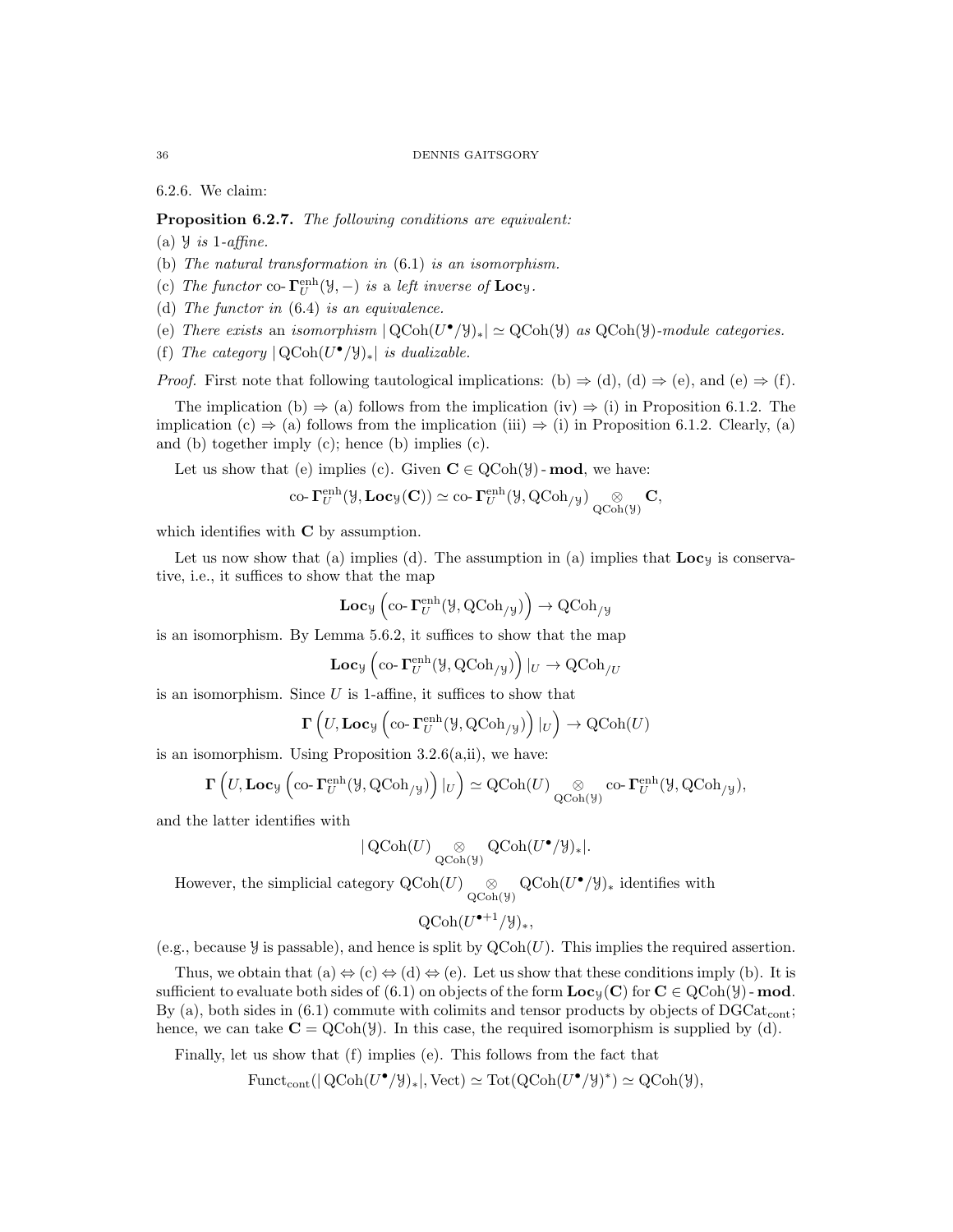while  $QCoh(\mathcal{Y})$  is its own dual.

6.3. The 3rd criterion for 1-affineness. We will now give an explicit criterion for condition (d) of Proposition 6.2.7 to hold. This will provide a 3rd criterion for 1-affiness of an algebraic stack.

6.3.1. We define the *co-simplicial* object of DGCat, denoted  $QCoh(U^{\bullet}/\mathcal{Y})^2$  as follows. For [i] ∈  $\Delta$ , the category of *i*-simplices is  $Q\text{Coh}(U^i/\mathcal{Y})$ . For a map [j]  $\rightarrow$  [i], the corresponding functor

$$
\text{QCoh}(U^j/\mathcal{Y}) \to \text{QCoh}(U^i/\mathcal{Y})
$$

is  $(f^{\alpha})^?$ , right adjoint to  $f_*^{\alpha} : \text{QCoh}(U^i/\mathcal{Y}) \to \text{QCoh}(U^j/\mathcal{Y})$ .

We note that the functors  $(f^{\alpha})^?$  are typically non-continuous, so  $QCoh(U^{\bullet}/\mathcal{Y})^?$  is a cosimplicial object of DGCat, but not in  $DGCat_{cont}$ .

Note that by [GL:DG, Lemma 1.3.3], we have a canonical equivalence

(6.5)  $|\operatorname{QCoh}(U^{\bullet}/\mathcal{Y})_*| \to \operatorname{Tot}(\operatorname{QCoh}(U^{\bullet}/\mathcal{Y})^?).$ 

6.3.2. We now claim that the co-simplicial category  $Q\text{Coh}(U^{\bullet}/\mathcal{Y})^?$  satsifies the *monadic* Beck-Chevalley condition (see Sect. C.1 for what this means). Indeed, this follows by applying Lemma C.1.6 to the simplicial category  $Q\text{Coh}(U^{\bullet}/\mathcal{Y})_*$ .

Hence, from from Lemma C.1.8, we obtain:

# Lemma 6.3.3.

(a) The functor of evaluation on 0-simplices

$$
ev^0: \text{Tot}(\text{QCoh}(U^{\bullet}/\mathcal{Y})^?) \to \text{QCoh}(U)
$$

admits a left adjoint; to be denoted  $(\mathrm{ev}^0)^L$ .

(b) The monad  $Av_?^{U/\frac{1}{\sigma}} := \mathrm{ev}^0 \circ (\mathrm{ev}^0)^L$ , acting on QCoh(U), is isomorphic, as a plain endofunctor, to  $(\text{pr}_2)_* \circ (\text{pr}_1)^?$ .

(c) The functor

$$
ev^0: \text{Tot}(\text{QCoh}(U^{\bullet}/\mathcal{Y})^?) \to \text{QCoh}(U)
$$

is monadic, i.e., the natural functor

$$
Tot(QCoh(U^{\bullet}/\mathcal{Y})^{?}) \to Av_{?}^{U/\mathcal{Y}}\text{-mod}(QCoh(U))
$$

is an equivalence.

6.3.4. Consider now the functor  $f_* : \text{QCoh}(U) \to \text{QCoh}(\mathcal{Y})$ . Let  $f^?$  denote its right adjoint. Consider the monad  $f^? \circ f_*$  acting on  $\mathrm{QCoh}(U)$ , and the corresponding functor

(6.6) 
$$
(f^{?})^{\text{enh}} : \text{QCoh}(\mathcal{Y}) \to (f^{?} \circ f_{*}) \text{-mod}(\text{QCoh}(U)).
$$

Note now that ?-pullback defines a functor

$$
QCoh(\mathcal{Y}) \to Tot(QCoh(U^{\bullet}/\mathcal{Y})^?)
$$
.

which under the equivalence of  $(6.5)$ , identifies with the right adjoint to the functor

 $|\operatorname{QCoh}(U^{\bullet}/\mathcal{Y})_*| \to \operatorname{QCoh}(U)$ 

of (6.4).

 $\Box$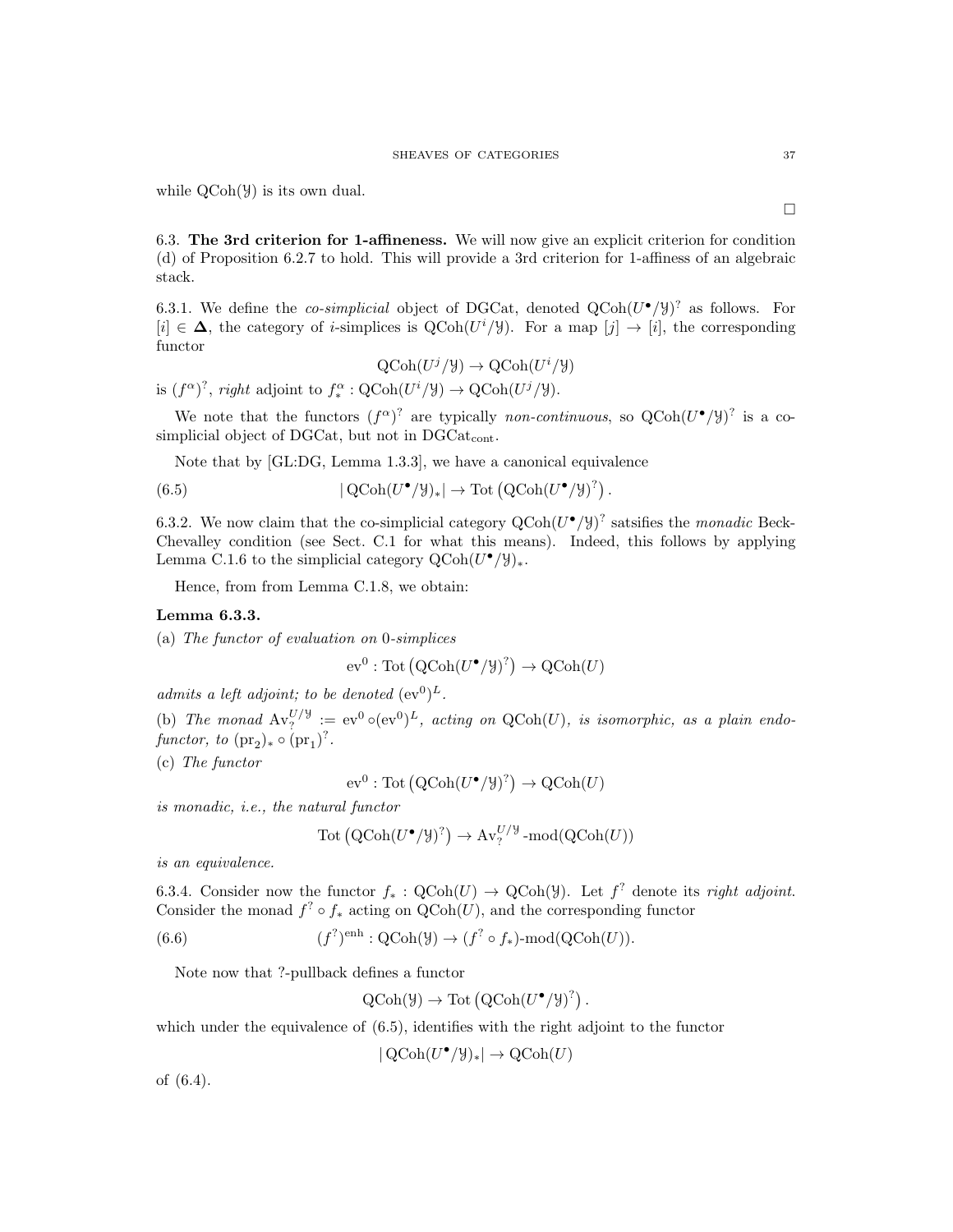Note also that the following diagram tautologically commutes:



Hence, we obtain a homomorphism of monads acting on  $\text{QCoh}(U)$ 

(6.8) 
$$
\mathrm{Av}_{?}^{U/\mathcal{Y}} := ((\mathrm{ev}^{0})^{L} \circ \mathrm{ev}^{0}) \to (f^{?} \circ f_{*}).
$$

**Lemma 6.3.5.** The map  $(6.8)$  is an isomorphism.

Proof. It is enough to show that the map in question is an isomorphism as plain endo-functors. Using Lemma  $6.3.3(b)$ , the map  $(6.8)$  identifies with

$$
(\text{pr}_2)_* \circ (\text{pr}_1)^? \to f^? \circ f_*,
$$

which is obtained by passing to right adjoints from the base change map

 $f^* \circ f_* \to (\text{pr}_1)_* \circ (\text{pr}_2)^*,$ 

while the latter is an isomorphism.

6.3.6. Hence, in view of Lemma  $6.3.3(c)$ , we can identify the diagram  $(6.7)$  with



From here we obtain:

Proposition 6.3.7. The following conditions are equivalent:

- (1)  $\forall$  is 1-affine.
- (2) The functor  $|QCoh(U^{\bullet}/\mathcal{Y})_*| \to QCoh(\mathcal{Y})$  is an equivalence.
- (3) The functor  $\text{QCoh}(\mathcal{Y}) \to \text{Tot}(\text{QCoh}(U^{\bullet}/\mathcal{Y})^?)$  is an equivalence.
- (4) The functor  $f^?$ :  $\text{QCoh}(\mathcal{Y}) \to \text{QCoh}(U)$  is monadic.

# 7. Classifying stacks of algebraic groups

The goal of this section is to prove Theorems 2.2.2, 2.2.4 and 2.2.3.

7.1. **Reduction steps.** Let G be a classical affine algebraic group of finite type.

 $\Box$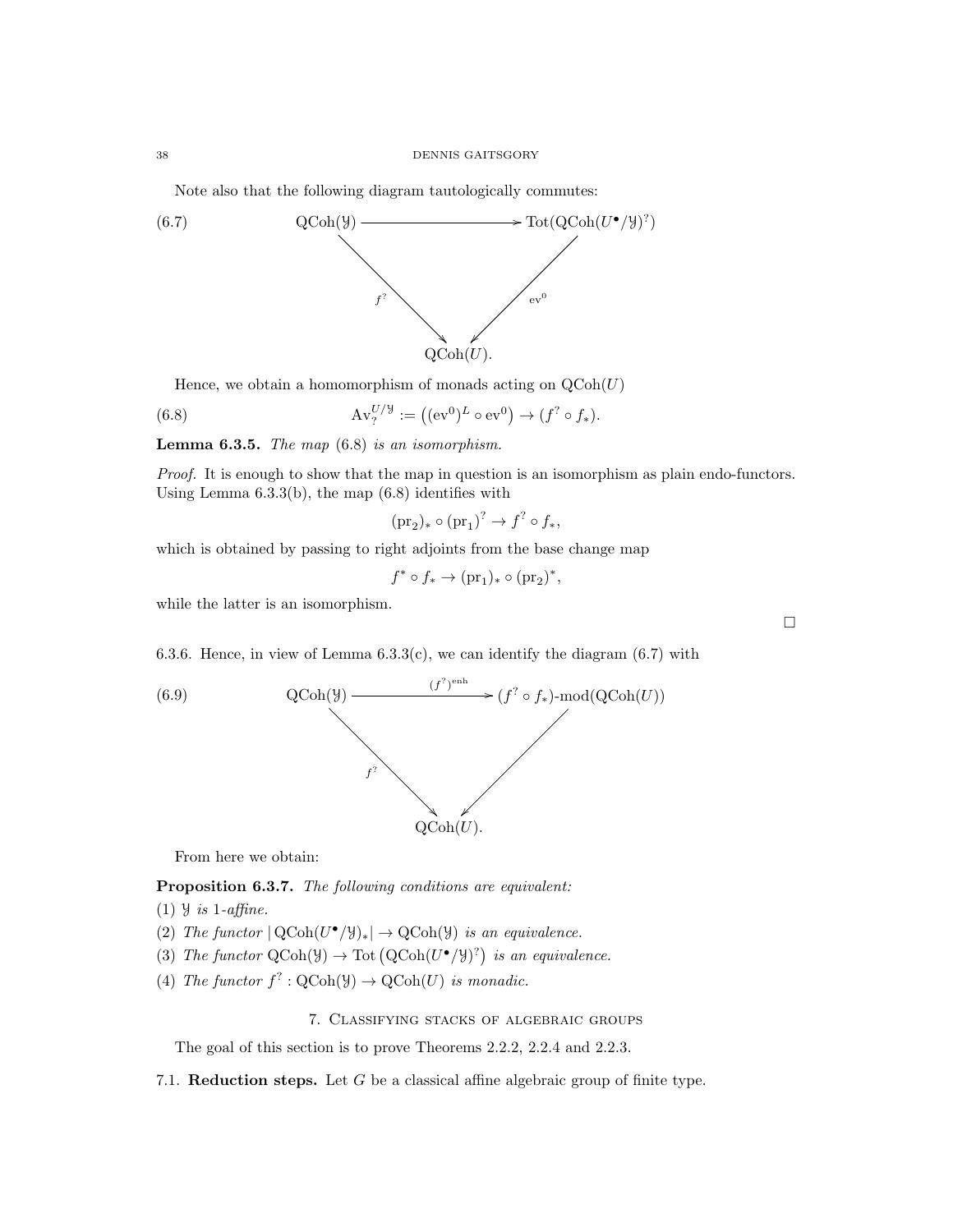7.1.1. First, let us note that Theorem 2.2.2 implies Theorem 2.2.4. Indeed, apply Corollary 3.2.7 to the morphism

$$
Z/G \to \text{pt}/G.
$$

7.1.2. Let  $G_1 \hookrightarrow G_2$  be a closed embedding. Note that the corresponding map

$$
\operatorname{pt}/G_1\to \operatorname{pt}/G_2
$$

is schematic, quasi-compact and quasi-separated.

Hence, by Corollary 3.2.7, if  $G_2$  is such that pt  $/G_2$  is 1-affine, the same will be true for pt  $/G_1$ .

7.1.3. Choose a closed embedding  $G \hookrightarrow GL_n$ . We obtain that in order to prove Theorem 2.2.2, it is enough to consider the case of  $G = GL_n$ . I.e., we can assume that G is reductive.

7.2. Proof of Theorem 2.2.2 in the reductive case. The idea of the proof belongs to Jacob Lurie.

7.2.1. Note that for  $\mathcal{Y} =$  pt /G, the category QCoh( $\mathcal{Y}$ ) identifies with Rep(G), i.e., the category of G-representations. Under this identification, the functor

$$
f^* : \mathrm{QCoh}(\mathrm{pt}/G) \to \mathrm{QCoh}(\mathrm{pt}) \simeq \mathrm{Vect},
$$

corresponding to  $f:$  pt  $\rightarrow$  pt  $/G$ , is the forgetful functor  $oblv_G:$   $Rep(G) \rightarrow$  Vect.

The right adjoint  $f_*$  of  $f^*$  is the (usual) functor of co-induction

$$
\operatorname{coind}_G : \operatorname{Vect} \to \operatorname{Rep}(G),
$$

right adjoint to the forgetful functor obly<sub>G</sub>.

7.2.2. By Proposition 6.3.7, it is enough to show that the functor

$$
(\mathrm{coind}_G)^R : \mathrm{Rep}(G) \to \mathrm{Vect}
$$

is monadic, where  $(\text{coind}_G)^R$  is the (discontinuous) right adjoint of coind<sub>G</sub>.

Remark 7.2.3. Note that, according to Proposition 6.3.7, the assertion of Theorem 2.2.2 is equivalent to the fact that the functor  $(\text{coind}_G)^R$  is monadic for any classical affine algebraic group of finite type (i.e., not necessarily reductive).

7.2.4. Let A be the set of irreducible representations of G. Since G is reductive (and we are over a field of characteristic 0), choosing representatives, we obtain an equivalence

$$
Rep(G) \simeq Vect^A,
$$

where  $Vect<sup>A</sup>$  is the product of copies of Vect, indexed by the set A.

The functor

$$
\text{coind}_G : \text{Vect} \to \text{Rep}(G)
$$

is the functor

$$
S: \text{Vect} \to \text{Vect}^A, \quad V \leadsto V^A \in \text{Vect}^A,
$$

(i.e., V in each component).

The right adjoint functor  $(\text{coind}_G)^R$  is

$$
\mathsf{T}: \mathbf{Vect}^A \to \mathbf{Vect}, \quad \{W_a, a \in A\} \in \mathbf{Vect}^A \leadsto \prod_{a \in A} W_a \in \mathbf{Vect}.
$$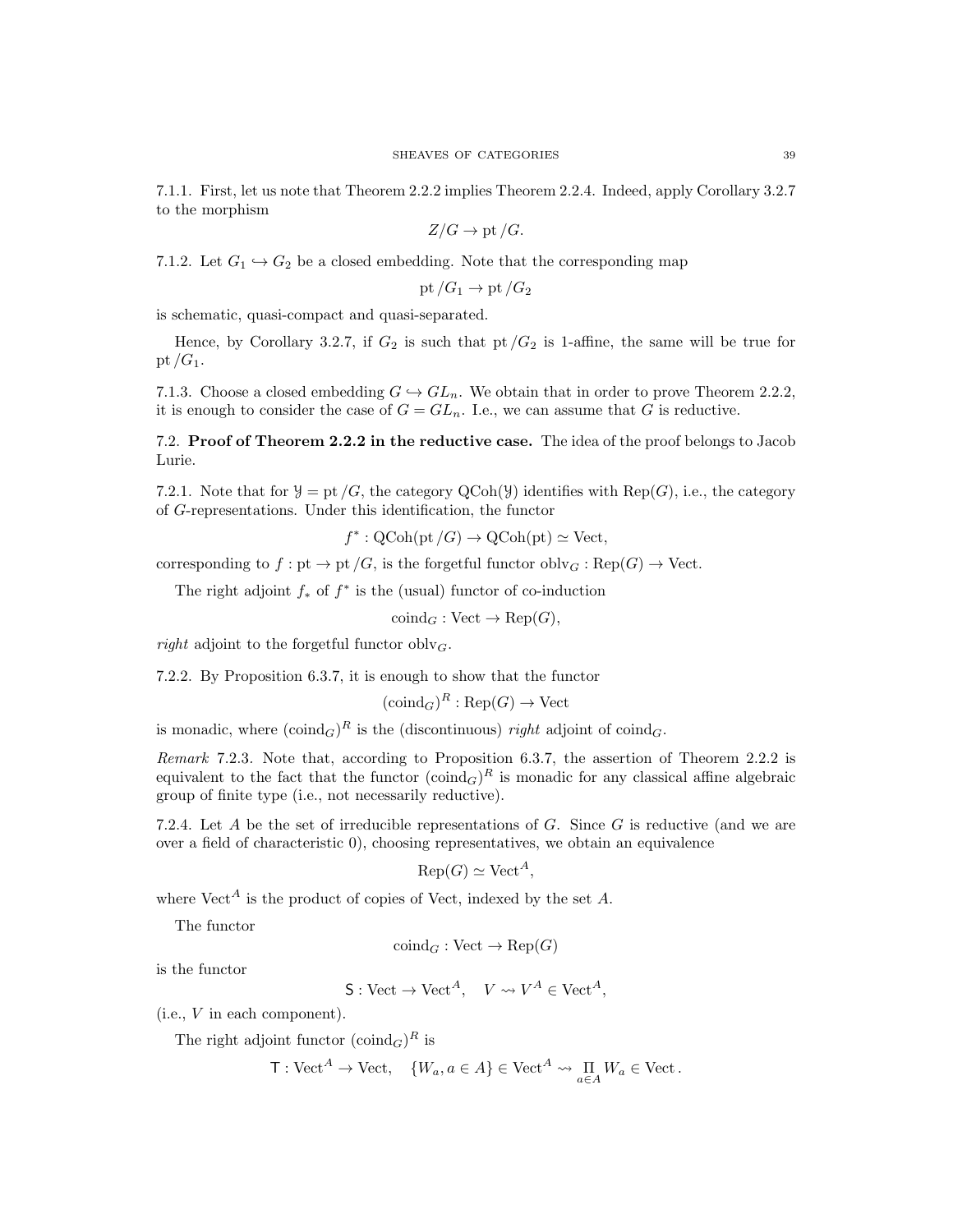7.2.5. We recall that a DG category C equipped with a t-structure is said to be *right-complete* with respect to this t-structure if the functor

$$
\mathbf{C} \to \varprojlim_{n \in \mathbb{Z}^+} \mathbf{C}^{\leq n}, \quad \mathbf{c} \mapsto \{ \tau^{\leq n}(\mathbf{c}) \}
$$

is an equivalence.

If this happens, the inverse equivalence is given by

$$
\{\mathbf c_n\in\mathbf C^{\leq n}\}\mapsto\varinjlim_{n\in\mathbb Z^+}\mathbf c_n.
$$

Recall also  $C$  is said to be *left-complete* with respect to its t-structure if the functor

$$
\mathbf{C} \to \varprojlim_{n \in \mathbb{Z}^+} \mathbf{C}^{\geq -n}, \quad \mathbf{c} \mapsto \{ \tau^{\geq -n}(\mathbf{c}) \}
$$

is an equivalence.

If this happens, the inverse equivalence is given by

$$
\{\mathbf c_n\in \mathbf C^{\geq -n}\}\mapsto \lim_{\substack{\longleftarrow\\n\in \mathbb Z^+}}\mathbf c_n.
$$

7.2.6. Note that both categories Vect and Vect<sup>A</sup> carry t-structures, in which they are both right-complete and left-complete.

The functors S and T are t-exact. In particular, they define a pair of adjoint functors

$$
\mathsf{S}^{\leq n} : \mathsf{Vect}^{\leq n} \rightleftarrows (\mathsf{Vect}^A)^{\leq n} : \mathsf{T}^{\leq n}
$$

for every  $n$ .

7.2.7. Consider the following general paradigm. Let I be an index category, and let

 $i \leadsto \mathbf{C}_i$  and  $i \leadsto \mathbf{D}_i$ 

be two family of categories. Let

$$
\mathbf{C} := \lim_{i \in I} \mathbf{C}_i \text{ and } \mathbf{D} := \lim_{i \in I} \mathbf{D}_i
$$

be the limits.

Let us be given a compatible system of adjoint functors

$$
\mathsf{S}_i: \mathbf{C}_i \rightleftarrows \mathbf{D}_i: \mathsf{T}_i.
$$

Denote by

$$
S: \mathbf{C} \rightleftarrows \mathbf{D}: \mathsf{T}
$$

the resulting adjoint pair.

We have the following general lemma:

**Lemma 7.2.8.** Suppose that for every i, the pair  $S_i: C_i \rightleftarrows D_i: T_i$  is monadic. Then the pair  $S: \mathbf{C} \rightleftarrows \mathbf{D}$ : T is also monadic.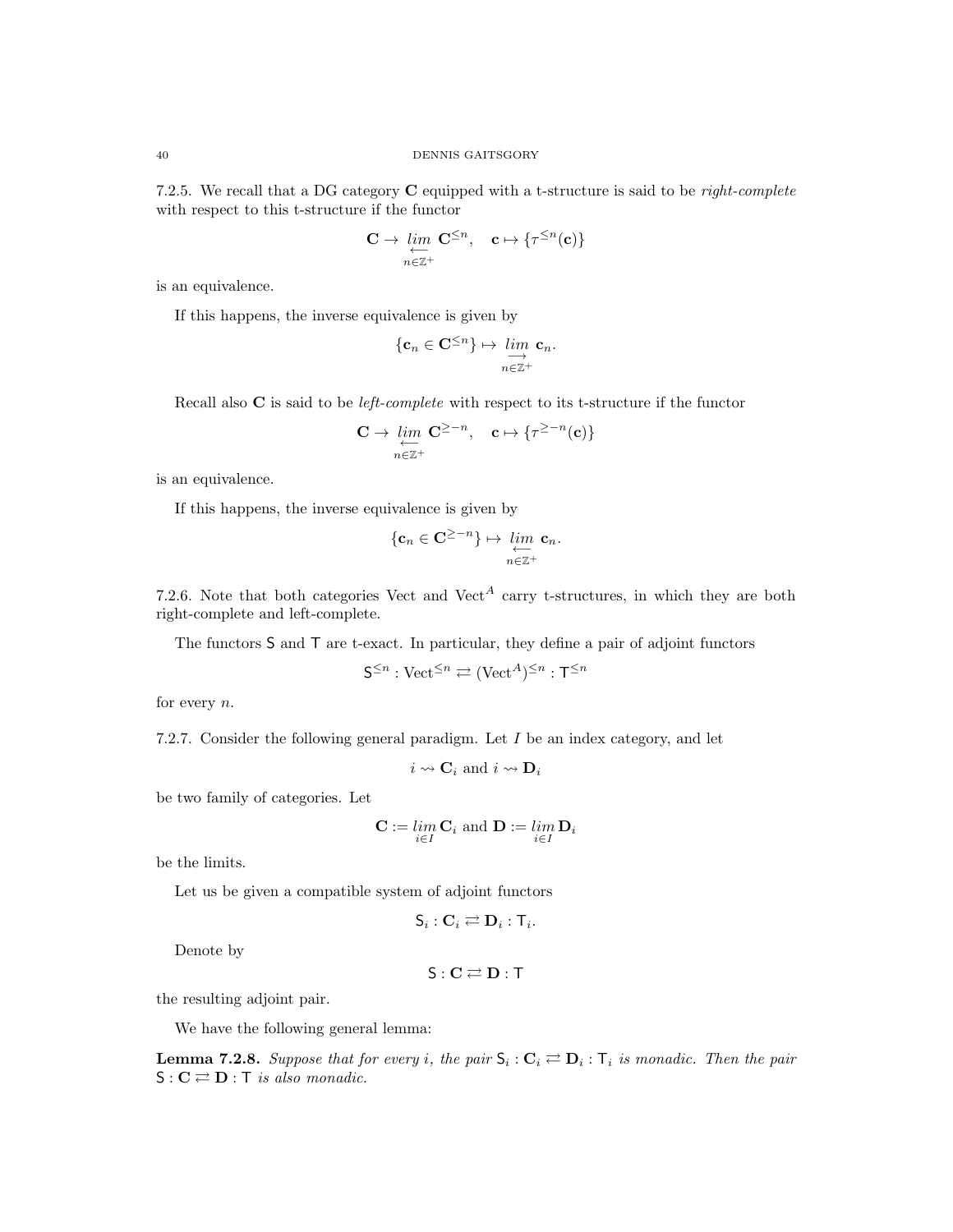7.2.9. Applying Lemma 7.2.8, we obtain that it suffices to show that the pair of adjoint functors

$$
\mathsf{S}^{\leq n}: \mathrm{Vect}^{\leq n} \rightleftarrows (\mathrm{Vect}^A)^{\leq n} : \mathsf{T}^{\leq n}
$$

is monadic. With no restriction of generality, we can assume that  $n = 0$ .

We will prove that the pair

$$
\mathsf{S}^{\leq 0}:\mathrm{Vect}^{\leq 0}\rightleftarrows (\mathrm{Vect}^{A})^{\leq 0}:\mathsf{T}^{\leq 0}
$$

is monadic by verifying that the functor  $T^{\leq 0}$  satsifies the conditions of the Barr-Beck-Lurie theorem ( $[Lu2, Theorem 6.2.2.5]$ ).

The fact that T is conservative is manifest from the explicit description of the functor in question.

The fact that the functor  $\mathsf{T}$ , restricted to  $(\text{Vect}^A)^{\leq 0}$ , commutes with G-split geometric realizations follows from the next general assertion:

**Lemma 7.2.10.** Let  $T : C_1 \rightarrow C_2$  be a functor between DG categories. Assume that both categories are equipped with a t-structure and that  $\mathsf{T}$  sends  $\mathbf{C}_1^{\leq 0}$  to  $\mathbf{C}_2^{\leq k}$  for some k. Assume that  $C_2$  is left-complete in its t-structure. Then  $\top$  commutes with all geometric realizations of *objects in*  $\mathbf{C}_1^{\leq 0}$ .

7.3. Classifying stacks of group-schemes of infinite type. In this subsection we will prove Theorem 2.2.3.

7.3.1. Let G be the affine group-scheme  $\lim_{n \to \infty}$  $(\mathbb{G}_a)^{\times n}$ . Note that the map  $BG \rightarrow \text{pt } /G$ 

is an isomorphism (indeed, on an affine DG scheme S there are no non-trivial G-torsors).

7.3.2. Note that since G is of infinite type, the map pt  $\rightarrow$  pt  $/G$  is not an fppf cover (it is an fpqc cover). However, since (7.1) is an isomorphism, the map

$$
\text{ShvCat}(\text{pt}/G) \to \text{ShvCat}(BG) \simeq \text{Tot}(\text{ShvCat}(B^{\bullet}G) = \text{Tot}(\text{QCoh}(B^{\bullet}G) - \text{mod})
$$

is an equivalence.

Denote

$$
Rep(G) := QCoh(pt/G).
$$

Let f denote the tautological morphism pt  $\rightarrow$  pt /G. Set

$$
oblv_G := f^* : \text{Rep}(G) \to \text{Vect}, \quad \text{coind}_G := f_* : \text{Rep}(G) \to \text{Vect}.
$$

Suppose, for the sake of contradiction that  $pt/G$  was 1-affine. Then by the same logic as in Sect. 7.2.2, we would obtain that the functor  $(\text{coind}_G)^R$ , right adjoint to  $\text{coind}_G$  would be monadic.

However, we claim that  $(\text{coind}_G)^R$  fails to be conservative: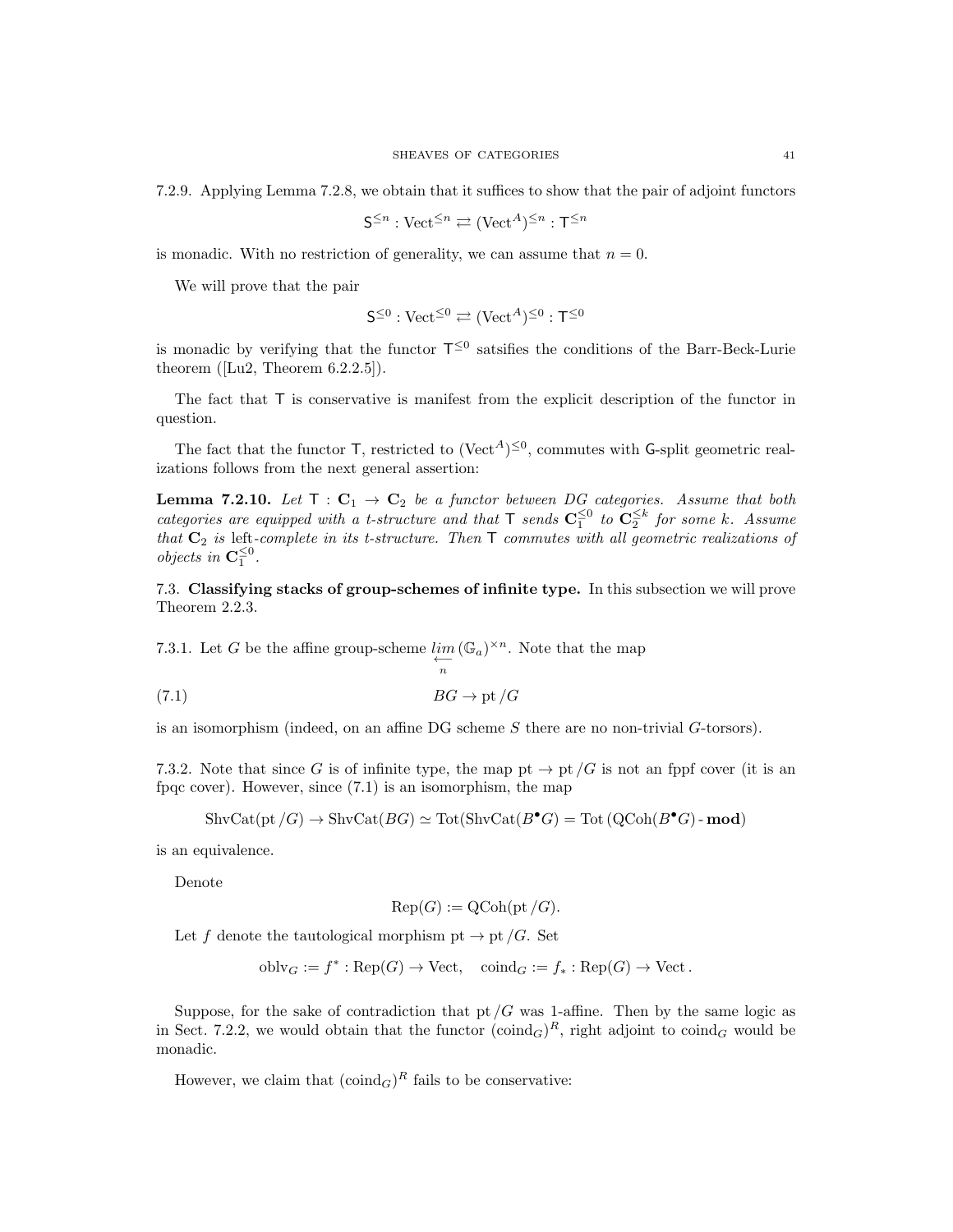7.3.3. Note that the functor  $\operatorname{coind}_G$  sends  $k \in$  Vect to the regular representation  $\mathcal{O}_G \in \operatorname{Rep}(G)$ . We claim that

$$
Maps_{\text{Rep}(G)}(\mathcal{O}_G, k) = 0,
$$

where  $k \in \text{Rep}(G)$  is the trivial representation.

Indeed, if  $G = Spec(Sym(W))$ , where W is a countable-dimensional vector space, then the object  $k \in \text{Rep}(G)$  admits a resolution whose *n*-term is  $\text{coind}_G(\Lambda^n(W))$ .

Hence,  $\mathcal{M}aps_{\text{Rep}(G)}(\mathcal{O}_G, k)$  is computed by the complex whose *n*-th term is

$$
\mathrm{Hom}_{\mathrm{Vect}^{\otimes}}(\mathrm{Sym}(W), \Lambda^n(W)),
$$

which is easily seen to be acyclic.

### 8. Algebraic stacks: proof of Theorem 2.2.6

Let  $\mathcal Y$  be as in Theorem 2.2.6. I.e.,  $\mathcal Y$  is a quasi-compact algebraic stack, locally almost of finite type, which is eventually coconnective and has an affine diagonal.

We know that  $\mathcal Y$  is passable by Theorem 5.1.5. We will prove that  $\mathcal Y$  is 1-affine by verifying condition (4) of Proposition 6.3.7.

8.1. Strategy. Let  $f: U \to \mathcal{Y}$  be an smooth cover, where U is an affine DG scheme. We consider the functor

$$
f^? : \mathrm{QCoh}(\mathcal{Y}) \to \mathrm{QCoh}(U),
$$

and the resulting monad  $f^? \circ f_*$  acting on  $\mathrm{QCoh}(U)$ . We denote the resulting pair of adjoint functors by

$$
(f_*)^{\text{enh}} : (f^? \circ f_*)\text{-mod}(\text{QCoh}(U)) \rightleftarrows \text{QCoh}(\mathcal{Y}) : (f^?)^{\text{enh}}.
$$

We will deduce Theorem 2.2.6 from the combination of the following two statements:

# Proposition 8.1.1.

- (a) The functor  $f^?$  is conservative.
- (b) The functor  $(f_*)^{\text{enh}}$  is conservative.

Proposition 8.1.2. There exists a constant n that depends only on  $\mathcal{Y}$ , such that for any flat map  $f: U \to \mathcal{Y}$  with  $U \in \text{DGSch}^{\text{aff}}$ , the functor

$$
f^? : QCoh(\mathcal{Y}) \to QCoh(U),
$$

right adjoint to  $f_*$ , has a cohomological amplitude bounded on the right by n.

8.2. Proof of Theorem 2.2.6. Let us assume both Propositions 8.1.1 and 8.1.2 and deduce Theorem 2.2.6.

 $\Box$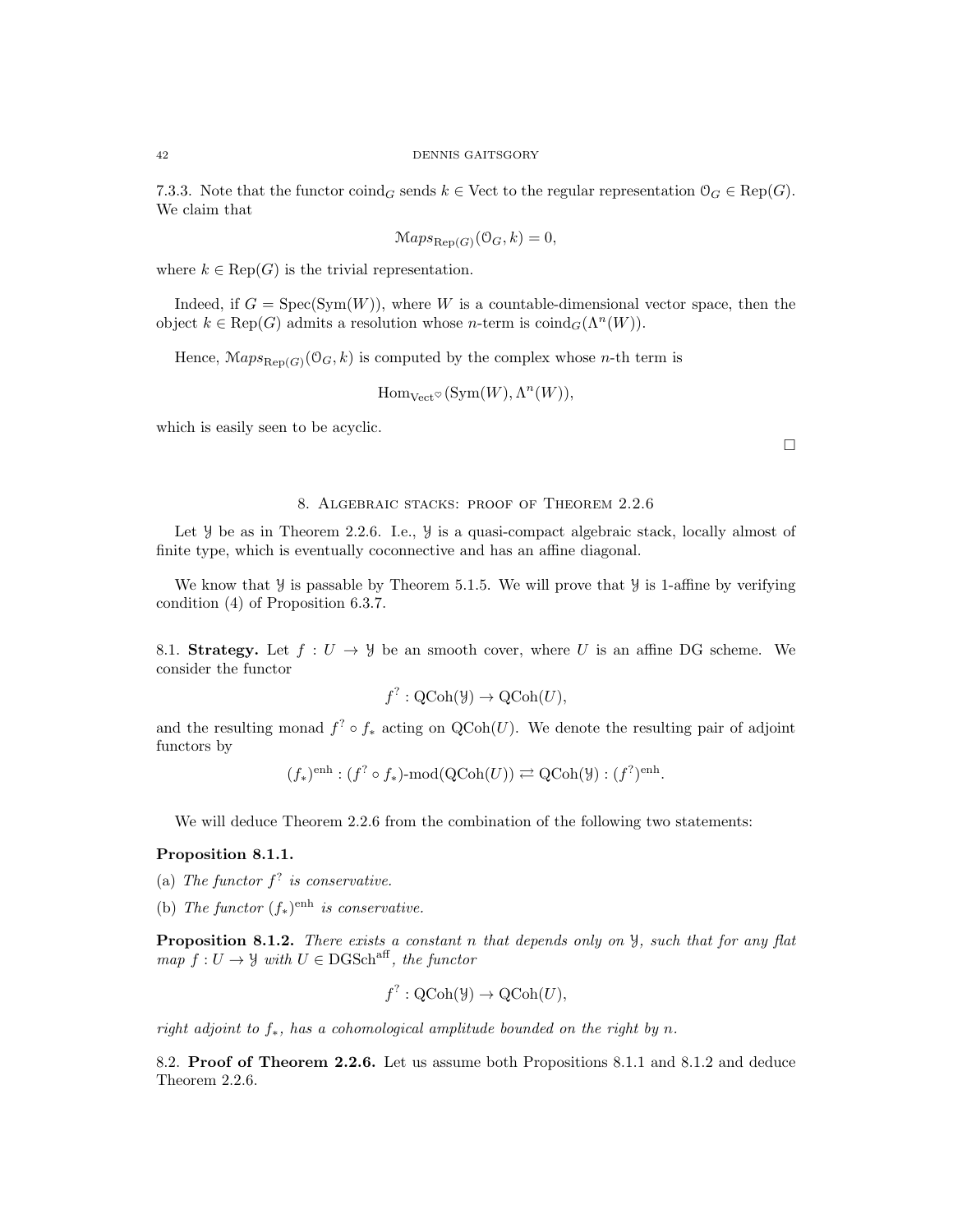8.2.1. Let  $f: U \to \mathcal{Y}$  be an fppf cover, where  $U \in \text{DGSch}^{\text{aff}}$ .

By Proposition 8.1.1(b), we only have to show that co-unit map

$$
(f_*)^{\text{enh}} \circ (f^?)^{\text{enh}} \to \text{Id}_{\text{QCoh}(\mathcal{Y})}
$$

is an isomorphism.

For an object  $\mathcal{F} \in \text{QCoh}(\mathcal{Y})$ , the object  $(f_*)^{\text{enh}} \circ (f^2)^{\text{enh}}(\mathcal{F})$  is the gemetric realization of the simplicial object given by

$$
[i] \mapsto (f^i)_* \circ (f^i)^? (\mathcal{F}),
$$

where  $f^i: U^i \to \mathcal{Y}$ , and where  $U^i$  is the *i*-th term of the Čech nerve of  $f: U \to \mathcal{Y}$ .

The map

$$
|(f^{\bullet})_{*} \circ (f^{\bullet})^{?}(\mathcal{F})| \to \mathcal{F}
$$

is the natural augmentation map.

8.2.2. Step 1. We first consider the case when  $\mathcal F$  is bounded above with respect to the standard t-structure on QCoh(y). With no restriction of generality, let us assume that  $\mathcal{F} \in \text{QCoh}(\mathcal{Y})^{\leq 0}$ .

Since the functor  $f^?$  is conservative (by Proposition 8.1.1(a)), it suffices to show that the map

$$
f^{?} \left( |(f^{\bullet})_{*} \circ (f^{\bullet})^{?}(\mathcal{F})| \right) \to f^{?}(\mathcal{F})
$$

is an isomorphism.

Consider the composition

$$
|f^{?}((f^{\bullet})_{*} \circ (f^{\bullet})^{?}(\mathcal{F}))| \to f^{?} (|(f^{\bullet})_{*} \circ (f^{\bullet})^{?}(\mathcal{F})|) \to f^{?}(\mathcal{F}).
$$

The composed map is an isomorphism, since the simplicial object  $f^?((f^{\bullet})_* \circ (f^{\bullet})^?(\mathcal{F}))$  of  $\text{QCoh}(U)$  is split by  $f^?(\mathcal{F})$ . Hence, it suffices to show that the map

$$
|f^{?}((f^{\bullet})_{*} \circ (f^{\bullet})^{?}(\mathcal{F}))| \to f^{?} (|(f^{\bullet})_{*} \circ (f^{\bullet})^{?}(\mathcal{F}))|
$$

is an isomorphism.

Since the t-structure on  $\text{QCoh}(U)$  is left-complete, it suffices to show that the map

$$
\tau^{\geq -k} \left( |f^{?}((f^{\bullet})_{*} \circ (f^{\bullet})^{?}(\mathcal{F}))| \right) \to \tau^{\geq -k} \left( f^{?} \left( |(f^{\bullet})_{*} \circ (f^{\bullet})^{?}(\mathcal{F})| \right) \right)
$$

is an isomorphism for every  $k \in \mathbb{Z}^{\geq 0}$ .

Let  $n$  be the integer from Proposition 8.1.2. Consider the commutative diagram

$$
\tau^{\geq -k} \left( |f^{?}((f^{\bullet})_{*} \circ (f^{\bullet})^{?}(\mathcal{F}))| \right) \longrightarrow \tau^{\geq -k} \left( f^{?} \left( |(f^{\bullet})_{*} \circ (f^{\bullet})^{?}(\mathcal{F})| \right) \right)
$$
\n
$$
\uparrow
$$
\n
$$
\uparrow
$$
\n
$$
\uparrow
$$
\n
$$
\uparrow
$$
\n
$$
\uparrow
$$
\n
$$
\uparrow
$$
\n
$$
\uparrow
$$
\n
$$
\uparrow
$$
\n
$$
\uparrow
$$
\n
$$
\uparrow
$$
\n
$$
\uparrow
$$
\n
$$
\uparrow
$$
\n
$$
\uparrow
$$
\n
$$
\uparrow
$$
\n
$$
\uparrow
$$
\n
$$
\uparrow
$$
\n
$$
\uparrow
$$
\n
$$
\uparrow
$$
\n
$$
\uparrow
$$
\n
$$
\uparrow
$$
\n
$$
\uparrow
$$
\n
$$
\uparrow
$$
\n
$$
\uparrow
$$
\n
$$
\uparrow
$$
\n
$$
\uparrow
$$
\n
$$
\uparrow
$$
\n
$$
\uparrow
$$
\n
$$
\uparrow
$$
\n
$$
\uparrow
$$
\n
$$
\uparrow
$$
\n
$$
\uparrow
$$
\n
$$
\uparrow
$$
\n
$$
\uparrow
$$
\n
$$
\uparrow
$$
\n
$$
\uparrow
$$
\n
$$
\uparrow
$$
\n
$$
\uparrow
$$
\n
$$
\uparrow
$$
\n
$$
\uparrow
$$
\n
$$
\uparrow
$$
\n
$$
\uparrow
$$
\n
$$
\uparrow
$$
\n
$$
\uparrow
$$
\n
$$
\uparrow
$$
\n
$$
\uparrow
$$
\n
$$
\uparrow
$$
\n
$$
\uparrow
$$
\n
$$
\uparrow
$$
\n
$$
\uparrow
$$
\n
$$
\uparrow
$$
\n
$$
\uparrow
$$
\n
$$
\uparrow
$$
\n
$$
\uparrow
$$
\n
$$
\uparrow
$$
\n
$$
\up
$$

where for  $m \in \mathbb{Z}^{\geq m}$ , we denote by  $|-|_{\leq m}$  the gemetric realization of the *m*-skeleton (i.e., the colimit over the subcategory of  $\Delta^{\rm op}$  corresponding to [i] with  $i \leq m$ ).

We claim that both vertical arrows and the bottom horizontal arrow in the diagram (8.1) are isomorphisms.

The assertion regarding the bottom horizontal arrow follows from the fact that  $|-|_{\leq k+2n}$  is a finite colimit, and hence commutes with  $f^?$ .

Note that since the diagonal of  $\mathcal{Y}$  is affine, all of the maps  $f^i$  are affine. In particular, each of the functors  $(f^i)_*$  is t-exact. Furthermore, by the assumption on n, each of the functors  $(f^i)^2$ has a cohomological amplitude bounded on the right by n.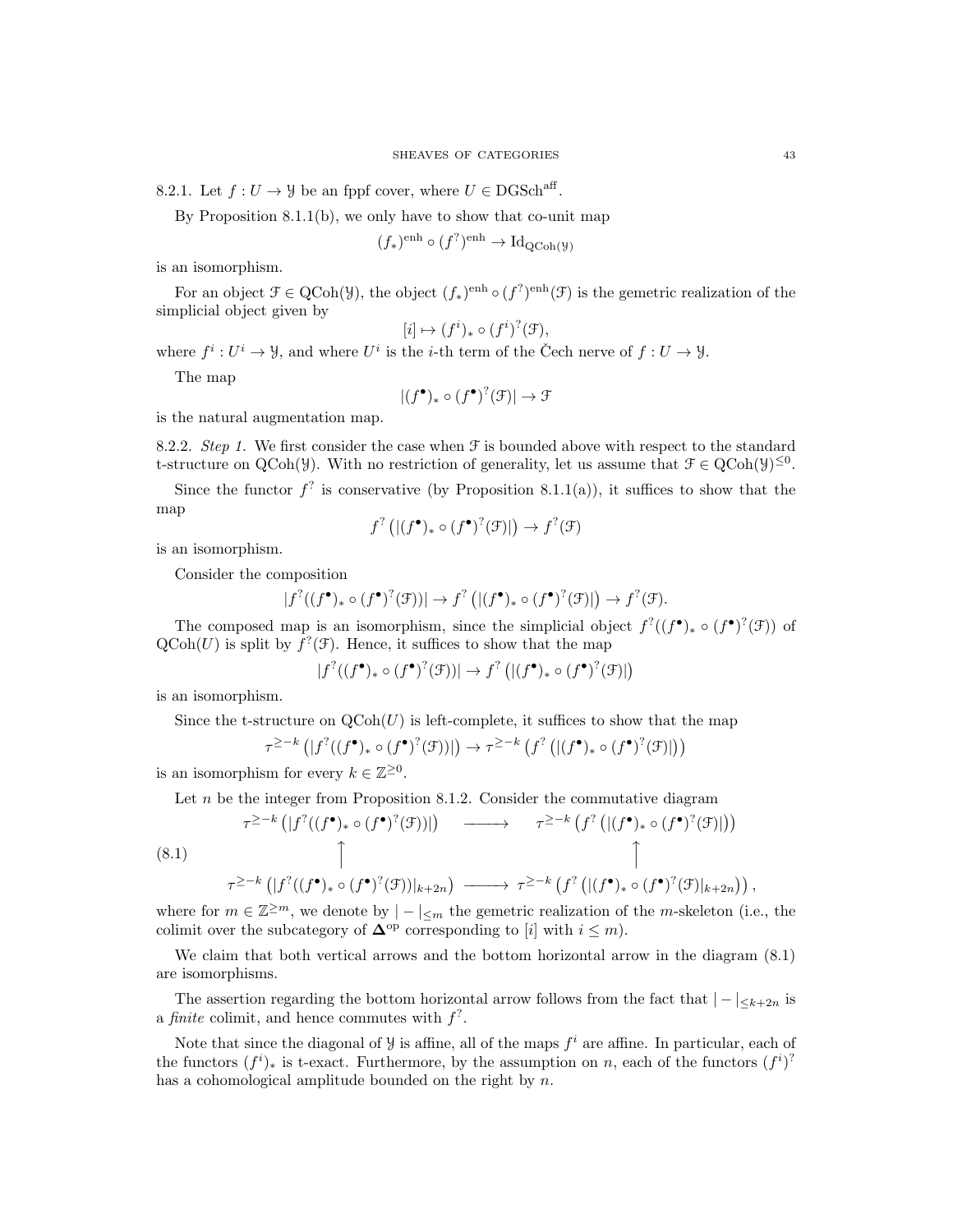#### 44 DENNIS GAITSGORY

In particular, each of the terms  $(f^i)_* \circ (f^i)^?(\mathcal{F})$  lies in  $\text{QCoh}(\mathcal{Y})^{\leq n}$ . Hence, we obtain that for any  $k'$ , the map

$$
\tau^{\geq -k'}\left(|(f^{\bullet})_{*}\circ (f^{\bullet})^?(\mathcal{F})|\right) \to \tau^{\geq -k'}\left(|(f^{\bullet})_{*}\circ (f^{\bullet})^?(\mathcal{F})|_{\leq k'+n}\right)
$$

is an isomorphism.

Taking  $k' = k + n$ , and using the fact that the cohomological amplitude of  $f^?$  is bounded on the right by  $n$ , we obtain that the right vertical arrow in  $(8.1)$  is an isomorphism.

Similarly, the terms of the simplicial object  $f^?((f^{\bullet})_* \circ (f^{\bullet})^?(\mathcal{F}))$  lie in  $QCoh(\mathcal{Y})^{\leq 2n}$ . Hence, the left vertical arrow in (8.1) is an isomorphism, as required.

8.2.3. Step 2. Let now  $\mathcal F$  be arbitrary. Consider the commutative diagram

(8.2)  
\n
$$
|(f^{\bullet})_{*} \circ (f^{\bullet})^{?}(\mathcal{F})| \longrightarrow \mathcal{F}
$$
\n
$$
\uparrow \qquad \qquad \uparrow
$$
\n
$$
\underset{n}{\text{colim }} |(f^{\bullet})_{*} \circ (f^{\bullet})^{?}(\tau^{\leq n}(\mathcal{F}))| \longrightarrow \underset{n}{\text{colim }} \tau^{\leq n}(\mathcal{F}).
$$

We need to show that the top horizontal arrow in  $(8.2)$  is an isomorphism. We will do so by showing that the bottom horizontal arrow, as well as the vertical arrows, are isomorphisms.

The assertion regarding the bottom horizontal arrow follows from Step 1. The assertion regarding the right vertical arrow expresses the fact that the t-structure on  $QCoh(\mathcal{Y})$  is rightcomplete.

To show that the left vertical arrow in (8.2) is an isomorphism, it suffices to show that for every  $i$ , the map

$$
\underset{n}{\underset{n}{colim}} (f^i)_* \circ (f^i)^? (\tau^{\leq n}(\mathcal{F})) \to (f^i)_* \circ (f^i)^? (\mathcal{F})
$$

is an isomorphism.

Since the functor  $(f<sup>i</sup>)_*$  commutes with colimits, it suffices to show that the map

$$
\underset{n}{\underset{n}{colim}} (f^i)^?(\tau^{\leq n}(\mathfrak{F})) \to (f^i)^?(\mathfrak{F})
$$

is an isomorphism in  $\text{QCoh}(U^i)$ . Since the t-structure on  $\text{QCoh}(U^i)$  is right-complete and compatible with filtered colimits, it suffices to show that for every  $k \in \mathbb{Z}^{\geq 0}$ , the map

$$
\underset{n}{\underset{n}{colim}} \tau^{\leq k} \left( (f^i)^?(\tau^{\leq n}(\mathcal{F})) \right) \to \tau^{\leq k} \left( (f^i)^?(\mathcal{F}) \right)
$$

is an isomorphism. However, the map

$$
\tau^{\leq k}\left((f^{i})^{?}(\tau^{\leq n}(\mathfrak{F}))\right) \to \tau^{\leq k}\left((f^{i})^{?}(\mathfrak{F})\right)
$$

is already an isomorphism for any  $n \geq k$ , since the functor  $(f^i)^2$  is left t-exact (the latter is because its left adjoint, namely  $(f<sup>i</sup>)<sub>*</sub>$ , is t-exact, and in particular, right t-exact.)

 $\Box$ 

# 8.3. Proof of Proposition 8.1.2.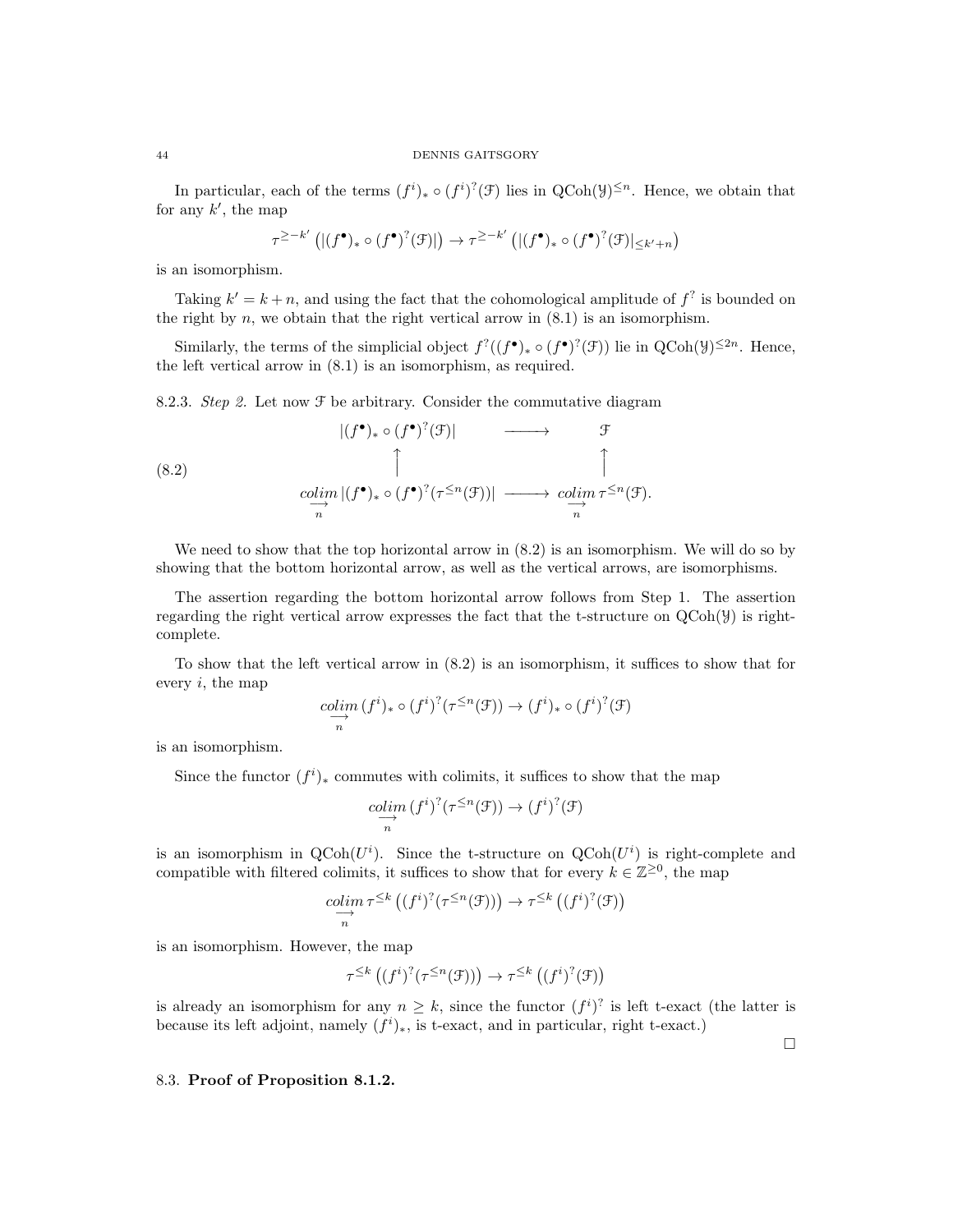8.3.1. Let A be a connective k-algebra. Let us recall that an object  $M \in A$ -mod is said to be flat if

- $M \in A\text{-mod}^{\leq 0}$ ;
- $H^0(M)$  is flat as an  $H^0(A)$ -module;
- the natural maps  $H^{-i}(A) \underset{H^0(A)}{\otimes} H^0(M) \to H^{-i}(M)$  are isomorphisms.

For a prestack  $\mathcal{Y}$  and  $\mathcal{F} \in \text{QCoh}(\mathcal{Y})$ , we shall say that  $\mathcal{F}$  is flat if its pullback to any affine scheme is flat.

Note that the assumption of the proposition implies that the object  $f_*(\mathcal{O}_U) \in \text{QCoh}(\mathcal{Y})$  is flat. Hence, the assertion of Proposition 8.1.2 follows from the next general result:

**Proposition 8.3.2.** Let  $\mathcal{Y}$  be a QCA<sup>9</sup> stack, locally almost of finite type. There exists an integer n, such that for any flat  $\mathcal{E} \in \text{QCoh}(\mathcal{Y})$ , the functor

 $\operatorname{Maps}_{\operatorname{QCoh}(\mathcal{Y})}(\mathcal{E},-) : \operatorname{QCoh}(\mathcal{Y}) \to \operatorname{Vect}$ 

has a cohomological amplitude bounded on the right by n.

The proof of this proposition will occupy the rest of this subsection.

8.3.3. Step 1. We claim that it is sufficient to show that there exists an integer  $n$  such that

 $\text{Hom}_{\text{QCoh}(\mathcal{Y})}(\mathcal{E}, \mathcal{F}[i]) = 0 \text{ for all } i > n \text{ and } \mathcal{F} \in \text{QCoh}(\mathcal{Y})^{\heartsuit}.$ 

The proof is the same as that of [DrGa, Lemma 2.1.3].

As in  $[DrGa, Sect. 2.2.1],$  this allows to assume that  $\mathcal Y$  is classical: if n is the integer that works for  $^{cl}$ *y*, then it also works for *y*.

Since *y* is Noetherian, we can further replace <sup>cl</sup>y by  $({}^{cl}y)_{red}$ : if an integer *n* works for  $({}^{cl}y)_{red}$ , then it works also for  $^{cl}$  *y*.

8.3.4. Step 2. Recall the setting and notations of Sect. 4.1.1.

We consider the (discontinuous) functor

$$
\widehat{\imath}_{?}^{\text{QCoh}} : \text{QCoh}(\mathcal{Y})_{\mathcal{Y}'} \to \text{QCoh}(\mathcal{Y}),
$$

*right* adjoint to  $\hat{i}_1^{\text{QCoh}}$ .

Let

$$
\jmath^? : \mathrm{QCoh}(\mathcal{Y}) \to \mathrm{QCoh}(\mathcal{Y}_0)
$$

denote the (discontinuous) right adjoint of  $j_*$ . For  $\mathcal{F} \in \text{QCoh}(\mathcal{Y})$  we have a distinguished triangle

(8.3) 
$$
j_* \circ j^?(\mathcal{F}) \to \mathcal{F} \to \widehat{i}_?^{\text{QCoh}} \circ \widehat{i}^{\text{QCoh},!}(\mathcal{F}).
$$

We will prove:

Lemma 8.3.5. Let Y satisfy the assumption of Proposition 8.3.2, and assume that Y is classical. (a) The functor  $\hat{i}_{\gamma}^{\text{QCoh}} \circ \hat{i}_{\gamma}^{\text{QCoh}}$ , is right t-exact.

(b) Assume that  $\mathcal{Y}'$  satisfies the conclusion of Proposition 8.3.2 with an integer n'. Then for  $\mathcal{F} \in \mathrm{QCoh}(\mathcal{Y})^{\leq 0}$ , we have

$$
\mathcal{M}aps_{\mathrm{QCoh}(\mathcal{Y})}\left(\mathcal{E}, \widehat{i}_?^{\mathrm{QCoh}} \circ \widehat{i}^{\mathrm{QCoh},!}(\mathcal{F})\right) \in \mathrm{Vect}^{\leq n'+1}.
$$

 $^{9}$ See [DrGa, Definition 1.1.8] for what this means.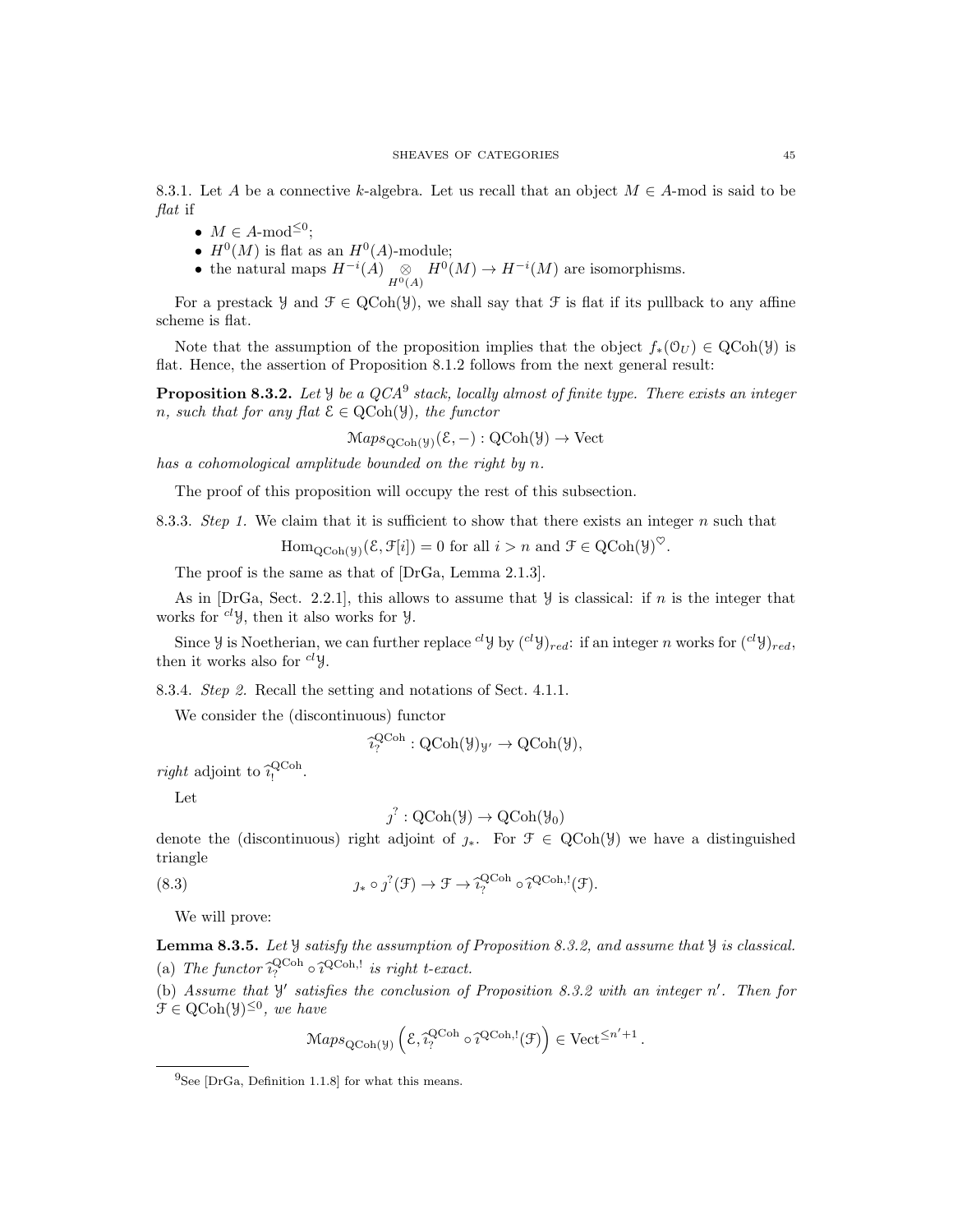8.3.6. Step 3. Let us assume Lemma 8.3.5 and finish the proof of Proposition 8.3.2.

By Step 1, we can assume that  $\mathcal Y$  is classical and reduced. We can choose a closed substack  $\mathcal{Y}' \subset \mathcal{Y}$  such that the complementary open  $\mathcal{Y}_0$  is smooth. In Step 4 we will show that a smooth  $QCA$  stack satisfies the conclusion of Proposition 8.3.2. Let  $n_0$  denote the corresponding integer.

We claim that  $n := \max(n', n_0) + 1$  will work for *Y*. Indeed, let *F* be an object  $QCoh(\mathcal{Y})^{\leq 0}$ , and let us show that

$$
Maps_{QCoh(\mathcal{Y})}(\mathcal{E}, \mathcal{F}) \in Vect^{\leq n+1}.
$$

By  $(8.3)$  and Lemma  $8.3.5(b)$ , it suffices to show that

 $\operatorname{Maps}_{\text{QCoh}(\mathcal{Y})} (\mathcal{E}, j_* \circ j^?(\mathcal{F})) \simeq \operatorname{Maps}_{\text{QCoh}(\mathcal{U})} (j^*(\mathcal{E}), j^?(\mathcal{F})) \in \text{Vect}^{\leq n_0+1}.$ 

By the construction of  $n_0$ , it suffices to show that  $j^2(\mathcal{F}) \in \text{QCoh}(\mathcal{U})^{\leq 1}$ . Since  $j^* \circ j_* \simeq$  $\mathrm{Id}_{\mathrm{QCoh}(\mathcal{U})}$  and  $j^*$  is t-exact, it suffices to show that

$$
* \circ j^{?}(\mathcal{F}) \in \mathrm{QCoh}(\mathcal{Y})^{\leq 1}.
$$

However, the latter follows from Lemma 8.3.5(a).

∴

8.3.7. Step 4. Assume that  $\mathcal Y$  is a smooth QCA stack. Let us prove Proposition 8.3.2 directly in this case. We claim that in this case the category  $\text{QCoh}(\mathcal{Y})$  is of bounded cohomological dimension.

Indeed, as in Step 1, it is sufficient to show that there exists an integer  $n$  such that

 $\text{Hom}_{\text{QCoh}(\mathcal{Y})}(\mathcal{F}', \mathcal{F}[i]) = 0$  for all  $i > n$  and  $\mathcal{F} \in \text{QCoh}(\mathcal{Y})^{\heartsuit}, \mathcal{F}' \in \text{Coh}(\mathcal{Y})^{\heartsuit}.$ 

Since *y* is smooth and quasi-compact, there exists an integer n', such that any  $\mathcal{F}' \in \text{QCoh}(\mathcal{Y})^{\heartsuit}$ admits a resolution of length  $n'$  consisting of locally free  $\mathcal{O}_y$ -modules of finite rank. Hence, it suffices to show that there exists an integer  $n''$  such that

 $\mathrm{Hom}_{\mathrm{QCoh}(\mathcal{Y})}(\mathcal{E}', \mathcal{F}[i]) = 0 \text{ for all } i > n'' \text{ and } \mathcal{F} \in \mathrm{QCoh}(\mathcal{Y})^{\heartsuit}$ 

for  $\mathcal{E}'$  locally free of finite rank (we will then set  $n = n' + n''$ ).

However,

$$
\mathrm{Hom}_{\mathrm{QCoh}(\mathcal{Y})}(\mathcal{E}', \mathcal{F}[i]) \simeq \Gamma(\mathcal{Y}, \mathcal{F}' \otimes (\mathcal{E}')^{\vee}),
$$

and the existence of  $n''$  follows from [DrGa, Theorem 1.4.2(ii)].

 $\Box$ 

# 8.4. Proof of Lemma 8.3.5.

8.4.1. Note that from Proposition 4.1.3 we obtain:

**Corollary 8.4.2.** The endo-functor  $\hat{i}_{7}^{\text{QCoh}} \circ \hat{i}_{7}^{\text{QCoh}}$  is canonically isomorphic to

 $\widehat{i_*} \circ \widehat{i^*},$ 

where

$$
\widehat{\imath}_*: \mathrm{QCoh}(\mathcal{Y}_{\mathcal{Y}'}^{\wedge}) \to \mathrm{QCoh}(\mathcal{Y})
$$

is the right adjoint to  $\hat{\imath}^*$ .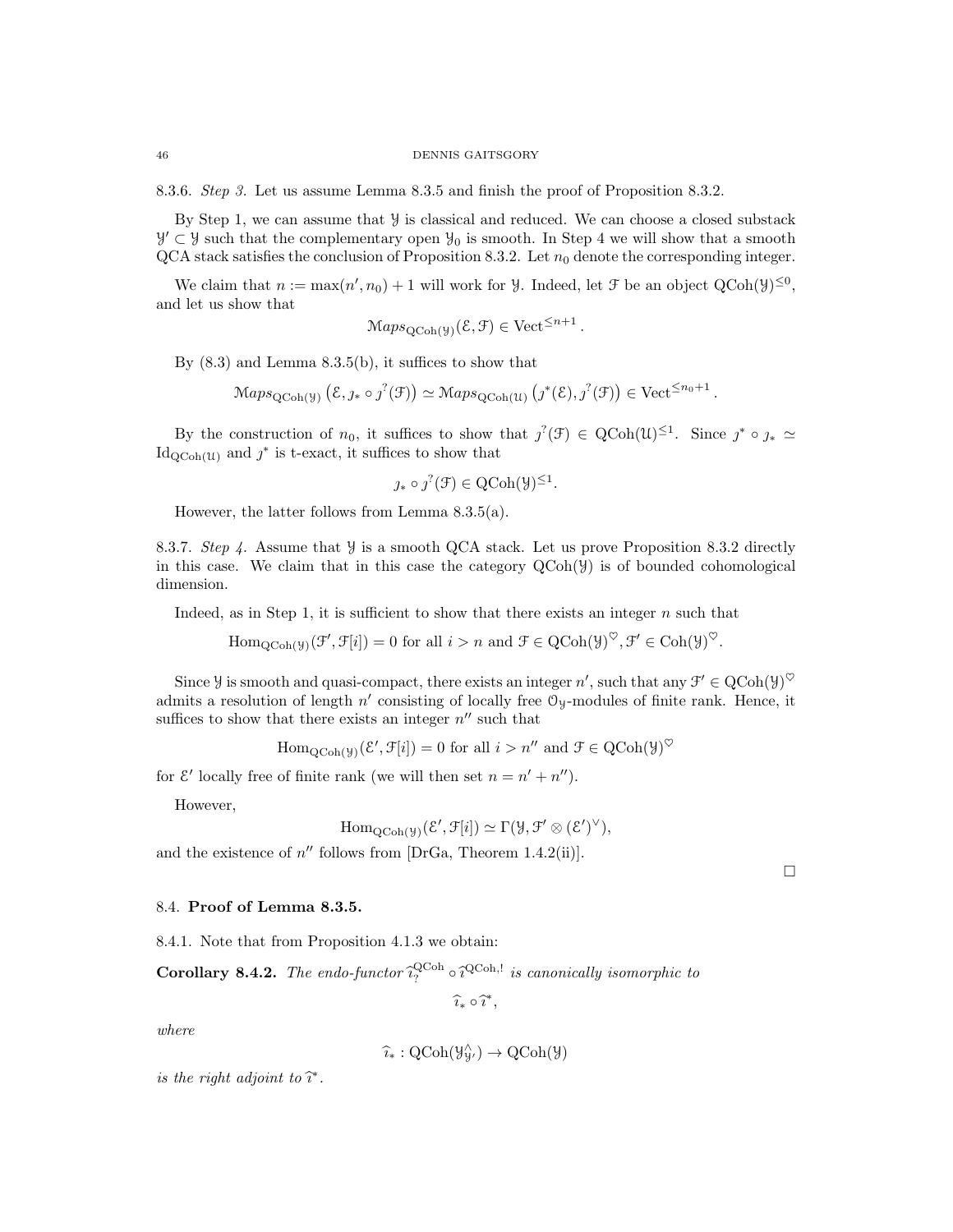8.4.3. Let  $\mathcal{Y}'_k$ <sup>*ik*</sup> y denote the *k*-th *classical* infinitesimal neighborhood of y' inside y. The following results from [GR1, Proposition 6.8.2]:

**Lemma 8.4.4.** The map  $\text{colim } \mathcal{Y}'_k \to \mathcal{Y}'_y$ , becomes an isomorphism after fppf sheafification.

# Corollary 8.4.5.

(a) We have a canonical equivalence

$$
\text{QCoh}(\mathcal{Y}_{\mathcal{Y}}^{\wedge}) \simeq \varprojlim_{k \in \mathbb{Z}^+} \text{QCoh}(\mathcal{Y}_{k}').
$$

(b) The endo-functor  $\widehat{i}_* \circ \widehat{i}^*$  of QCoh(Y) is canonically isomorphic to

$$
\mathcal{F} \mapsto \varprojlim_{k \in \mathbb{Z}^+} (i_k)_* \circ (i_k)^*(\mathcal{F}).
$$

8.4.6. We are now ready to prove Lemma 8.3.5. Point (a) of Lemma 8.3.5. follows immediately from Corollaries 8.4.2 and 8.4.5(b).

To prove point (b) of Lemma 8.3.5, we note by Proposition 4.1.3 and Corollary 8.4.5(a), that for  $\mathcal{E}, \mathcal{F} \in \text{QCoh}(\mathcal{Y})$ , we have:

$$
\mathrm{Maps}_{\mathrm{QCoh}(\mathcal{Y})}\left(\mathcal{E}, \widehat{i}_{?}^{\mathrm{QCoh}} \circ \widehat{i}^{\mathrm{QCoh},!}(\mathcal{F})\right) \simeq \varprojlim_{k \in \mathbb{Z}^+} \mathrm{Maps}_{\mathcal{Y}'_k}(i_k^*(\mathcal{E}), i_k^*(\mathcal{F})).
$$

Since the functor of projective limit over  $\mathbb{Z}^+$  in Vect has cohomological amplitude 1, it is sufficient to show that for  $\mathcal{E}$  flat and  $\mathcal{F} \in \mathrm{QCoh}(\mathcal{Y})^{\leq 0}$ , each term

$$
\mathcal{M}aps_{\mathcal{Y}'_k}(\imath_k^*(\mathcal{E}),\imath_k^*(\mathcal{F}))
$$

belongs to Vect<sup> $\leq n'$ </sup>.

However,  $i_k^*(\mathcal{E})$  is flat on  $\mathcal{Y}'_k$ , and  $i_k^*(\mathcal{F}) \in \mathrm{QCoh}(\mathcal{Y}'_k)^{\leq 0}$ , and the assertion follows from the definition of  $n'$ , combined with Step 1 of the proof of Proposition 8.3.2.

 $\Box$ 

### 8.5. Proof of Proposition 8.1.1(a).

8.5.1. Step 1. Let  $\mathcal{Y}' \stackrel{i}{\hookrightarrow} \mathcal{Y}$  be a closed substack, and let  $\mathcal{Y}_0 \stackrel{j}{\hookrightarrow} \mathcal{Y}$  be a complementary open. Denote  $U' := U \times \mathcal{Y}'$  and  $U_0 := U \times \mathcal{Y}_0$ , and let  $i_U$  and  $j_U$  denote the corresponding maps, and

$$
f': U' \to \mathcal{Y}'
$$
 and  $f_0: U_0 \to \mathcal{Y}_0$ .

Consider the commutative diagrams

$$
\begin{aligned}\n\text{QCoh}(U) & \xrightarrow{(J_U)^*} \text{QCoh}(U_0) \\
f_* \downarrow \qquad \qquad \downarrow (f_0)_* \\
\text{QCoh}(\mathcal{Y}) & \xrightarrow{j^*} \text{QCoh}(\mathcal{Y}_0) \\
\text{QCoh}(U) & \xleftarrow{(J_U)_*} \text{QCoh}(U_0) \\
f_* \downarrow \qquad \qquad \downarrow (f_0)_* \\
\text{QCoh}(\mathcal{Y}) & \xleftarrow{j^*} \text{QCoh}(\mathcal{Y}_0).\n\end{aligned}
$$

and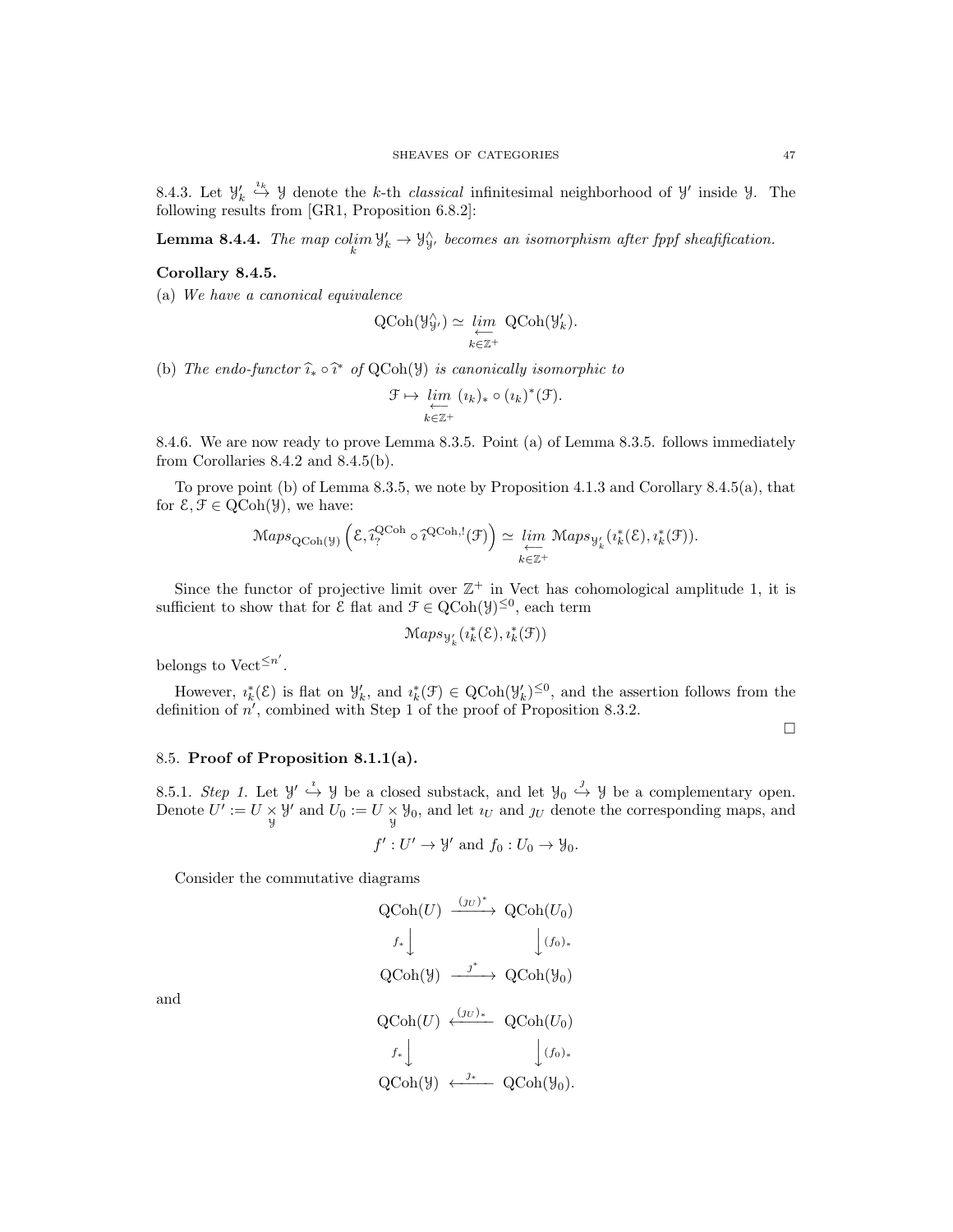By passing to right adjoints we obtain the commutative diagrams

$$
\begin{array}{ccc}\n\text{QCoh}(U) & \xleftarrow{(jU)*} & \text{QCoh}(U_0) \\
\downarrow f^? \uparrow & & \uparrow f_0^? \\
\text{QCoh}(\mathcal{Y}) & \xleftarrow{j*} & \text{QCoh}(\mathcal{Y}_0)\n\end{array}
$$

and

$$
\begin{array}{ccc}\n\text{QCoh}(U) & \xrightarrow{(JU)^2} & \text{QCoh}(U_0) \\
\downarrow f^2 \uparrow & & \uparrow f_0^2 \\
\text{QCoh}(\mathcal{Y}) & \xrightarrow{j^2} & \text{QCoh}(\mathcal{Y}_0).\n\end{array}
$$

Hence, from the exact triangle  $(8.3)$ , we obtain that  $f^?$  defines a functor

 $(\widehat{f}')^? : \text{QCoh}(\mathcal{Y})_{\mathcal{Y}'} \to \text{QCoh}(U)_{U'}$ 

that makes the diagrams

 $\operatorname{QCoh}(U)_{U'} \stackrel{(\widehat{\imath}_U)^{\operatorname{QCoh},!}}{\longleftarrow} \operatorname{QCoh}(U)$  $(\widehat{f}')^?$  $\int f^2$  $\operatorname{QCoh}(\mathcal{Y})_{\mathcal{Y}'} \quad \overbrace{\cdot}^{\widehat{\tau}^{\operatorname{QCoh},!}} \quad \operatorname{QCoh}(\mathcal{Y})$  $\operatorname{QCoh}(U)_{U'} \xrightarrow{(\widehat{\imath}_U)_{?}^{\operatorname{QCoh}}} \operatorname{QCoh}(U)$  $(\widehat{f}')^?$  $\int f^2$  $\mathrm{QCoh}(\mathcal{Y})_{\mathcal{Y}'} \quad \xrightarrow{\widehat{\imath}^{\mathrm{QCoh}}_{\gamma}} \quad \mathrm{QCoh}(\mathcal{Y})$ 

commute.

and

From the exact triangle (8.3), we obtain that if the functors  $f_0^2$  and  $(\hat{f}')^2$  are both conservative, then so is  $f^?$ .

8.5.2. Step 2. We will now show that if the functor  $(f')^? : Q\text{Coh}(\mathcal{Y}') \to Q\text{Coh}(U')$  is conservative, then so is

$$
(\widehat{f}')^? : \mathrm{QCoh}(\mathcal{Y})_{\mathcal{Y}'} \to \mathrm{QCoh}(U)_{U'}.
$$

We note that the functor  $i_* : \text{QCoh}(\mathcal{Y}) \to \text{QCoh}(\mathcal{Y})$  factors canonically as

$$
\operatorname{QCoh}(\mathcal{Y}') \to \operatorname{QCoh}(\mathcal{Y})_{\mathcal{Y}'} \stackrel{\widehat{\iota}_{\mathcal{Y}}^{\operatorname{QCoh}}}{\hookrightarrow} \operatorname{QCoh}(\mathcal{Y}),
$$

and the diagram

$$
\begin{array}{ccc}\n\text{QCoh}(U') & \longrightarrow & \text{QCoh}(U)_{U'} \xrightarrow{\ (\hat{i}_U)_{\mathfrak{l}}^{\text{QCoh}}} \text{QCoh}(U) \\
f'_* \downarrow & & f_* \downarrow \qquad & \downarrow f_* \\
\text{QCoh}(\mathcal{Y}) & \longrightarrow & \text{QCoh}(\mathcal{Y})_{\mathcal{Y}'} \xrightarrow{\ \hat{i}_\mathfrak{l}^{\text{QCoh}}} \text{QCoh}(\mathcal{Y})\n\end{array}
$$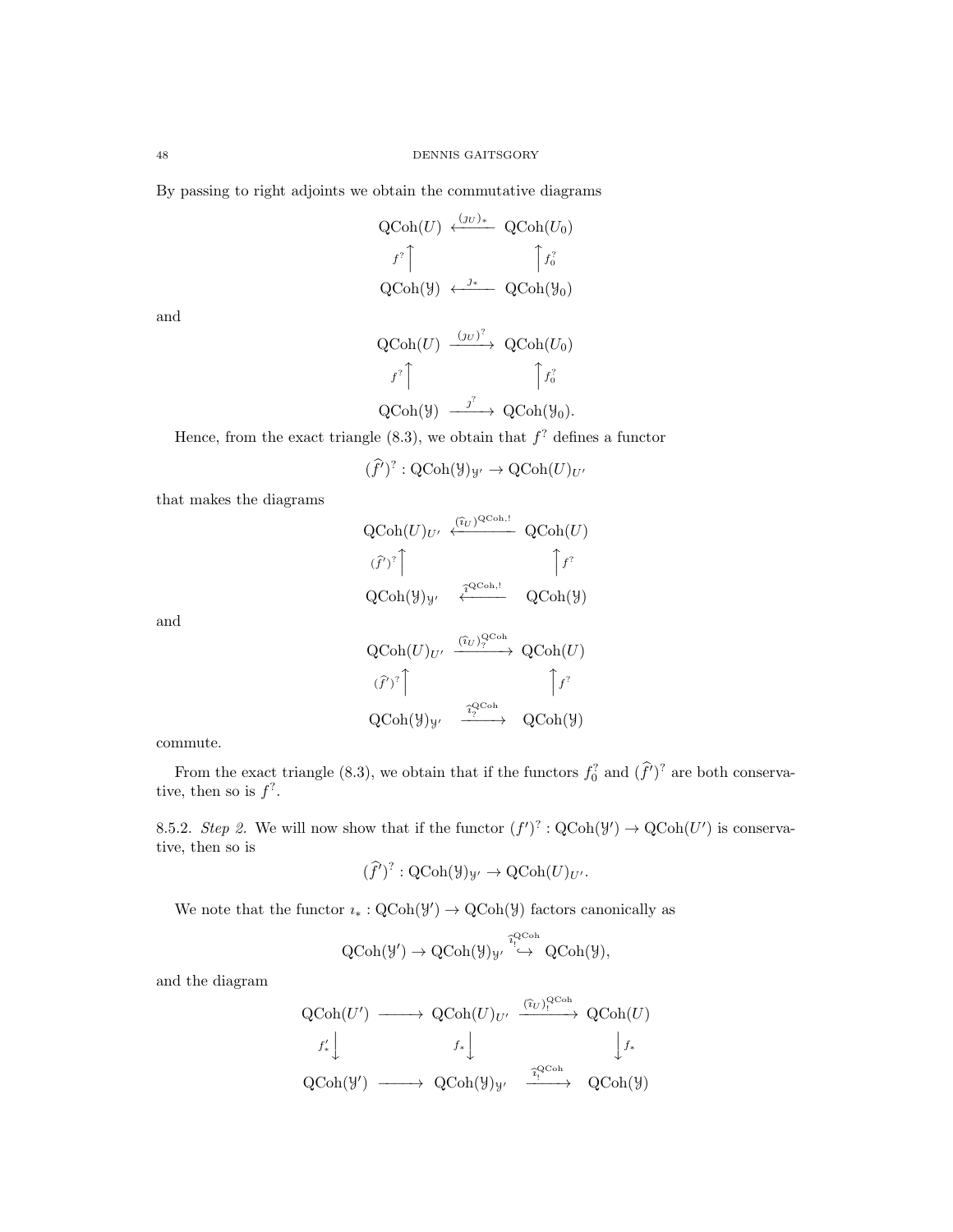commutes. Hence, the diagram

$$
\begin{array}{ccc}\n\text{QCoh}(U') & \longleftarrow & \text{QCoh}(U)_{U'} \xleftarrow{\langle \hat{\imath}_U \rangle^{\text{QCoh},!}} & \text{QCoh}(U) \\
\text{(f')}^{\uparrow} \uparrow & \text{(f')}^{\uparrow} \uparrow & \downarrow \\
\text{QCoh}(Y) & \longleftarrow & \text{QCoh}(\mathcal{Y})_{\mathcal{Y}'} \xleftarrow{\hat{\imath}^{\text{QCoh},!}} & \text{QCoh}(\mathcal{Y})\n\end{array}
$$

commutes, as well, where the left horizontal arrows are obtained by restricting the (discontinuous) functor  $i^{\text{QCoh},!}$  (resp.,  $(i_U)^{\text{QCoh},!}$ ), right adjoint to  $i_*$  (resp.,  $(i_U)_*$ ), to  $\text{QCoh}(\mathcal{Y})_{\mathcal{Y}'} \subset$  $QCoh(\mathcal{Y})$  (resp.,  $QCoh(U)_{U'} \subset QCoh(U)$ ).

Hence, in order to show that  $(\hat{f}')^2$  is conservative, it is sufficient to show that the restriction of the functor

$$
i^{\text{QCoh},!} : \text{QCoh}(\mathcal{Y}) \to \text{QCoh}(\mathcal{Y}')
$$

to  $QCoh(\mathcal{Y})_{\mathcal{Y}'} \subset QCoh(\mathcal{Y})$  is conservative.

I.e., we have to show that the essential image of the functor

$$
\imath_*: \mathrm{QCoh}(\mathcal{Y}') \to \mathrm{QCoh}(\mathcal{Y})
$$

generates  $QCoh(\mathcal{Y})_{\mathcal{Y}}$ .

However, that latter is established in [DrGa, Sect. 2.6.8]. <sup>10</sup>

8.5.3. Step 3. By Step 2, we can assume that  $\mathcal{Y}$  is classical and reduced (take  $\mathcal{Y}' := ({}^{cl}\mathcal{Y})_{red}$ ). By Step 1 and Noetherian induction, it suffices to show that Y contains a non-empty open substack  $\mathcal{Y}_0$ , for which Proposition 8.1.1(a) holds.

Hence, by [DrGa, Proposition 2.3.4], we can assume that  $\mathcal Y$  admits a finite étale cover  $\pi$ :  $\mathcal{Y} \to \mathcal{Y}$ , such that  $\mathcal{Y}$  is isomorphic to the quotient of a quasi-compact quasi-separated classical reduced scheme by an action of a classical affine algebraic group of finite type.

For  $\mathcal Y$  of this form we will establish the assertion of Proposition 8.1.1(a) directly. First, since the right adjoint of  $\pi_*$  is isomorphic to  $\pi^*$ , we can replace  $\mathcal{Y}$  by  $\mathcal{Y}$ . So, we can assume that  $\mathcal{Y}$ itself is of the form  $Y/G$ , where Y is a quasi-compact quasi-separated classical scheme and G is an algebraic group of finite type.

In this case, the assertion of Proposition 8.1.1(a) follows from Theorem 2.2.4 and Proposition 6.3.7. Here is an argument independent of Theorem 2.2.4:

We need to show that the essential image of the functor  $f_* : \text{QCoh}(U) \to \text{QCoh}(\mathcal{Y})$  generates  $QCoh(\mathcal{Y})$ , where  $\mathcal{Y} = Y/G$ .

With no restriction of generality, we can assume that  $G$  is reductive. Let  $p$  denote the projection  $Y \to Y/G$ . Since G is reductive, its regular representation contains the trivial representation as a direct summand. Hence, any  $\mathcal{F} \in \text{QCoh}(Y/G)$  is a direct summand of  $p_* \circ p^*(\mathcal{F})$ . This reduces the assertion to the case when  $Y/G$  is replaced by Y, i.e., we can assume that  $\mathcal Y$  is a quasi-compact quasi-separated classical reduced scheme Y. One further easily reduces to the case when  $Y$  is affine.

Now, for a map  $f: U \to Y$ , where Y is an affine classical reduced scheme, the assertion of Proposition 8.1.1(a) is easy: the full subcategory generated by the essential image of  $f_*$  is a tensor ideal, and since  $f$  is faithfully flat, it contains the structure sheaf of the generic point of any irreducible subscheme of Y, and thus equals all of  $QCoh(Y)$ .

 $10$ Here the assumption that  $\gamma$  be eventually coconnective is crucial.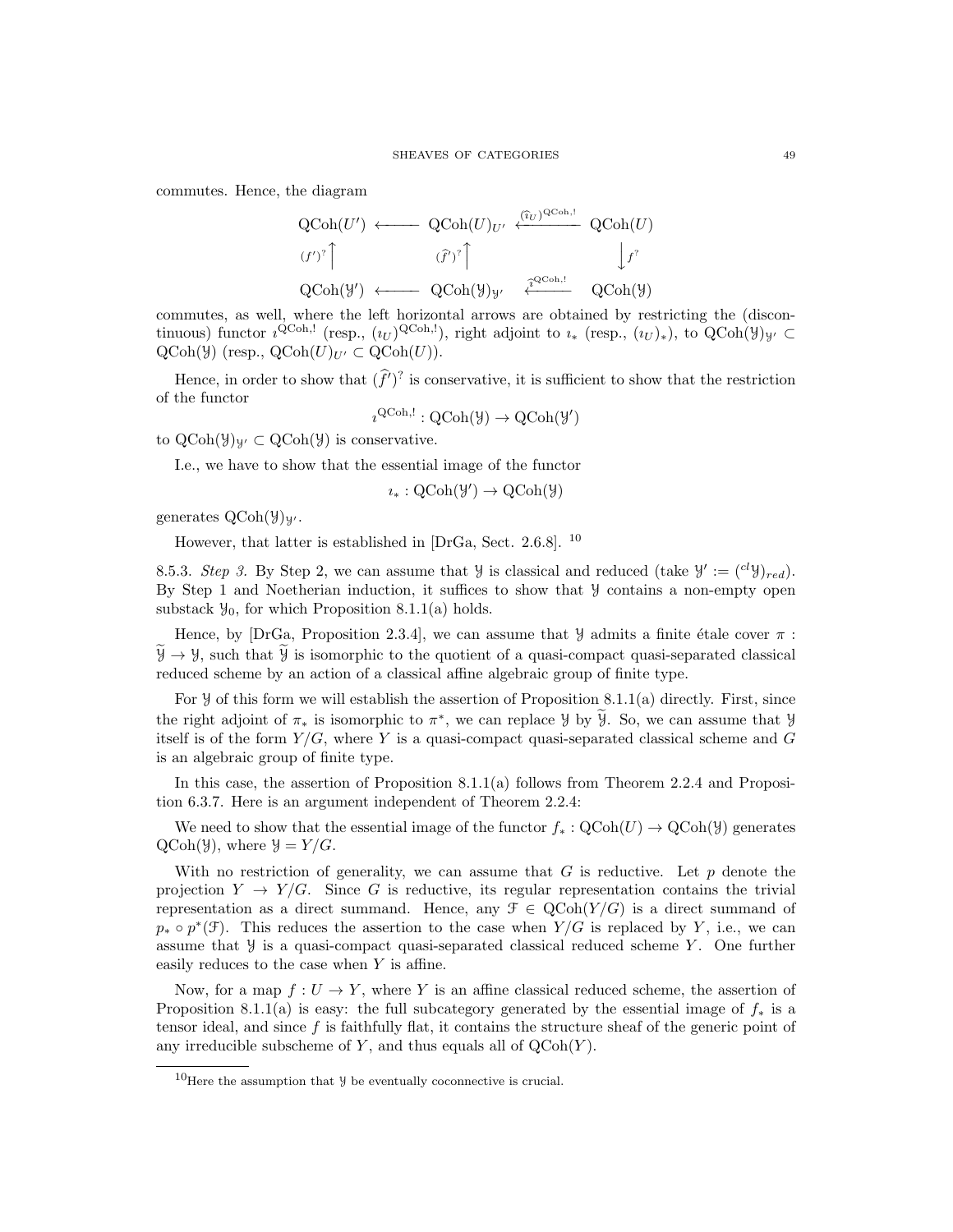Alternatively, the assertion of Proposition 8.1.1(a) for any affine DG scheme follows from Proposition 6.3.7.

8.6. Passing from QCoh to IndCoh. In order to prove Proposition 8.1.1(b), we will need to replace the categories  $\text{QCoh}(\mathcal{Y})$  and  $\text{QCoh}(U)$  by IndCoh( $\mathcal{Y}$ ) and IndCoh( $U$ ), respectively. The reason for this will be explained in Step 2 of the proof of Proposition 8.6.5, which is an IndCoh version of Proposition 8.1.1(b).

8.6.1. Let us recall that for an algebraic stack Y locally almost of finite type, there exists a canonically defined natural transformation

$$
\Psi_{\mathcal{Y}}: \mathrm{IndCoh}(\mathcal{Y}) \to \mathrm{QCoh}(\mathcal{Y}),
$$

see [Ga, Sect. 11.7].

Moreover, when *y* is eventually coconnective, the functor  $\Psi_y$  admits a left adjoint  $\Xi_y$ , see [Ga, Sect. 11.7.3]. The interactions of the pair  $(\Xi_y, \Psi_y)$  with the functors arising from schematic maps between stacks are the same as those for maps between DG schemes, see [Ga, Sect. 3].

8.6.2. Consider the commutative diagram:

(8.4) 
$$
\operatorname{QCoh}(U) \xleftarrow{\Psi_U} \operatorname{IndCoh}(U)
$$

$$
f_* \downarrow \qquad \qquad \downarrow f_*^{\operatorname{IndCoh}} \downarrow
$$

$$
\operatorname{QCoh}(\mathcal{Y}) \xleftarrow{\Psi_{\mathcal{Y}}} \operatorname{IndCoh}(\mathcal{Y}).
$$

According to [Ga, Proposition 3.6.7], since  $f$  is fppf, the diagram

(8.5)  
\n
$$
\begin{array}{c}\n\text{QCoh}(U) \xrightarrow{\Xi_U} \text{IndCoh}(U) \\
f_* \downarrow \qquad \qquad \downarrow f_*^{\text{IndCoh}} \\
\text{QCoh}(\mathcal{Y}) \xrightarrow{\Xi_{\mathcal{Y}}} \text{IndCoh}(\mathcal{Y}),\n\end{array}
$$

obtained from (8.4) by passing to left adjoints along the horizontal arrows is also commutative.

8.6.3. Let  $f^{\text{IndCoh},?}$  denote the (discontinuous) right adjoint to  $f_*^{\text{IndCoh}}$ . By passing to right adjoints along all arrows in (8.5), we obtain a commutative diagram

(8.6) 
$$
QCoh(U) \leftarrow \Psi_U \qquad IndCoh(U)
$$

$$
f^? \qquad \qquad \int f^{\text{Ind}Coh,?}
$$

$$
QCoh(Y) \leftarrow \Psi_Y \qquad IndCoh(Y).
$$

Consider the monad  $\text{Av}_?^{\text{IndCoh},U/\mathcal{Y}} := f^{\text{IndCoh},?} \circ f_*^{\text{IndCoh}}$  acting on  $\text{IndCoh}(U)$ . We obtain that the functor  $\Psi_U$  intertwines the actions of the monads  $Av_?^{\text{IndCoh}}$  on  $\text{IndCoh}(U)$  and  $Av_?^{U/y}$  :=  $f^? \circ f_*$  on IndCoh( $\mathcal{Y}$ ), respectively.

In particular, we obtain commutative diagrams

$$
\mathrm{Av}_{?}^{U/\mathcal{Y}}\text{-mod}(\mathrm{QCoh}(U)) \xleftarrow{\Psi_{U}^{\mathrm{Av}}} \mathrm{Av}_{?}^{\mathrm{IndCoh}, U/\mathcal{Y}}\text{-mod}(\mathrm{IndCoh}(U))
$$
  
ind  $\|\text{oblv}$   

$$
\mathrm{QCoh}(U) \xleftarrow{\Psi_{U}} \mathrm{IndCoh}(U)
$$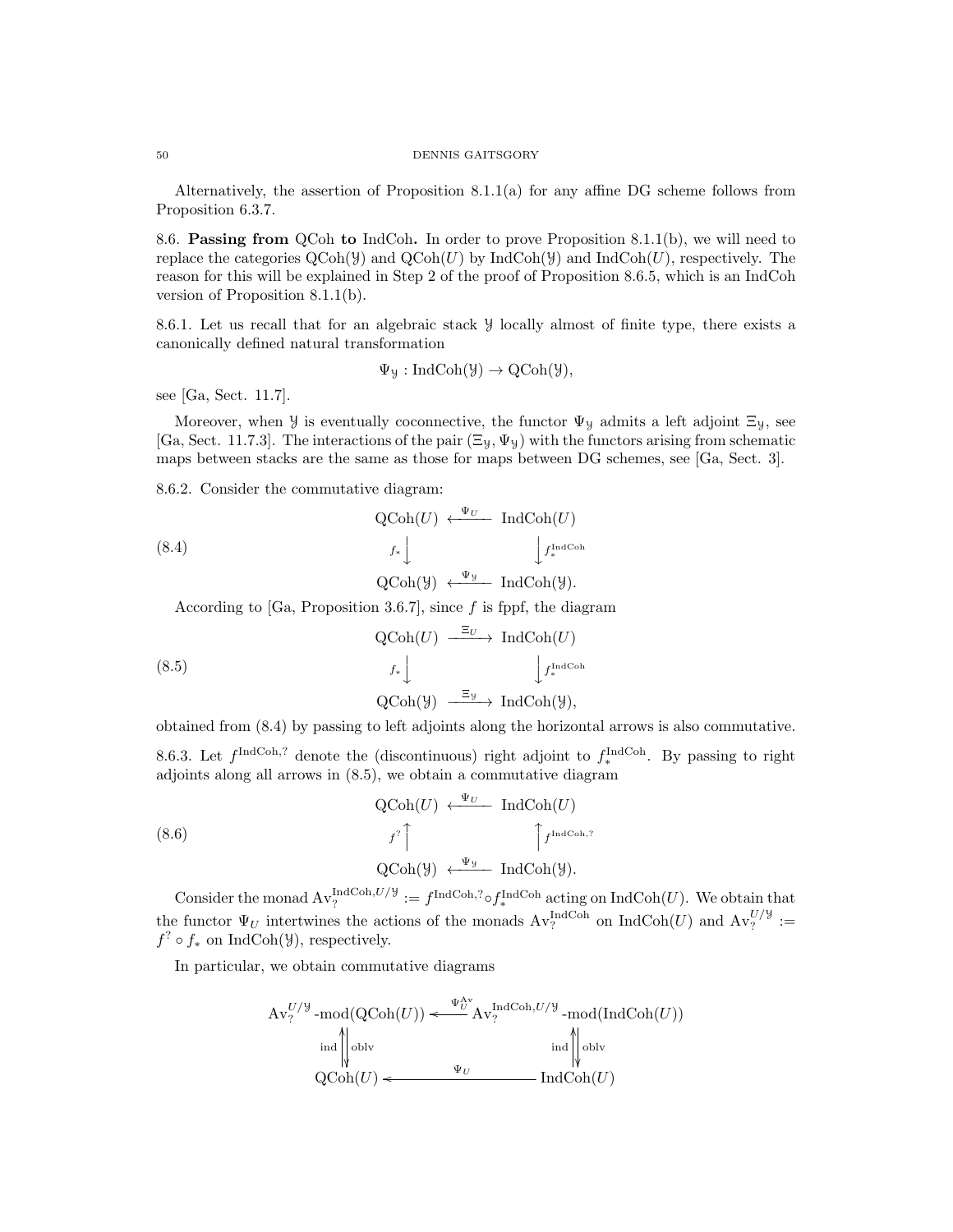$$
\begin{array}{ccc}\n\operatorname{Av}_{?}^{U/\mathcal{Y}}\text{-mod}(\operatorname{QCoh}(U)) & \xleftarrow{\Psi_{U}^{\operatorname{Av}}} & \operatorname{Av}_{?}^{\operatorname{IndCoh}, U/\mathcal{Y}}\text{-mod}(\operatorname{IndCoh}(U)) \\
& (f^{?})^{\operatorname{enh}} \hspace{2.5cm} & \text{QCoh}(\mathcal{Y}) & \xleftarrow{\Psi_{\mathcal{Y}}} & \operatorname{IndCoh}(\mathcal{Y}).\n\end{array}
$$

8.6.4. In Proposition 8.1.1(b) we need to show that the left adjoint  $(f_*)^{\text{enh}}$  of  $(f^?)^{\text{enh}}$  is conservative.

In the remainder of this subsection, we will deduce this assertion from the next one:

Proposition 8.6.5. The functor

$$
(f_*^{\text{IndCoh}})^{\text{enh}}: \mathrm{Av}^{\text{IndCoh}, U/\mathcal{Y}}_? - \text{mod}(\text{IndCoh}(U)) \to \text{IndCoh}(\mathcal{Y}),
$$

left adjoint to  $(f^{\text{IndCoh},?})^{\text{enh}}$ , is conservative.

8.6.6. Proof of Proposition 8.1.1(b). We need to show that the essential image of the functor  $(f<sup>?)</sup>$ <sup>enh</sup> co-generates  $Av<sub>?</sub><sup>U/Y</sup>$ -mod(QCoh(U)), i.e., generates under the operation of taking *limits*.

The assertion of Proposition 8.6.5 is equivalent to the fact that the essential image of the functor  $(f^{\text{IndCoh},?})^{\text{enh}}$  co-generates  $\text{Av}_?^{\text{IndCoh},U/\mathcal{Y}}$ -mod $(\text{IndCoh}(U)).$ 

Hence, it is sufficient to show that the functor  $\Psi_U^{\mathbf{A}\mathbf{v}}$  is essentially surjective. We will show that the functor  $\Psi_U^{\mathbf{A}\mathbf{v}}$  admits a fully faithful *right* adjoint.

First, since the functor  $\Psi_U$  is a co-localization (see [Ga, Proposition 1.5.3]) and is continuous, it admits a right adjoint, denoted  $\Phi_U$ , which is also fully faithful. Hence, it suffices to show that the functor  $\Phi_U$  intertwines the actions of the monads  $Av_?^{U/\mathcal{Y}}$  on  $Q\text{Coh}(U)$  and  $Av_?^{\text{IndCoh},U/\mathcal{Y}}$  on  $IndCoh(U)$ , respectively. For that, it is sufficient to show that the diagrams

$$
\begin{array}{ccc}\n\text{QCoh}(U) & \xrightarrow{\Phi_U} & \text{IndCoh}(U) \\
\downarrow f_* \downarrow & & \downarrow f_*^{\text{IndCoh}} \\
\text{QCoh}(Y) & \xrightarrow{\Phi_y} & \text{IndCoh}(Y) \\
\text{QCoh}(U) & \xrightarrow{\Phi_U} & \text{IndCoh}(U) \\
\downarrow f^? \uparrow & & \uparrow f^{\text{IndCoh},?} \\
\text{QCoh}(Y) & \xrightarrow{\Phi_y} & \text{IndCoh}(Y)\n\end{array}
$$

commute.

and

The commutation of these diagrams is obtained by passing to right adjoints in the diagrams

ντ,

$$
\begin{array}{ccc}\n\text{QCoh}(U) & \xleftarrow{\Psi_U} & \text{IndCoh}(U) \\
\downarrow f^* & \uparrow f^{\text{IndCoh},*} \\
\text{QCoh}(\mathcal{Y}) & \xleftarrow{\Psi_{\mathcal{Y}}} & \text{IndCoh}(\mathcal{Y})\n\end{array}
$$

(see [Ga, Proposition 3.5.4]) and (8.4), respectively.

 $\Box$ 

and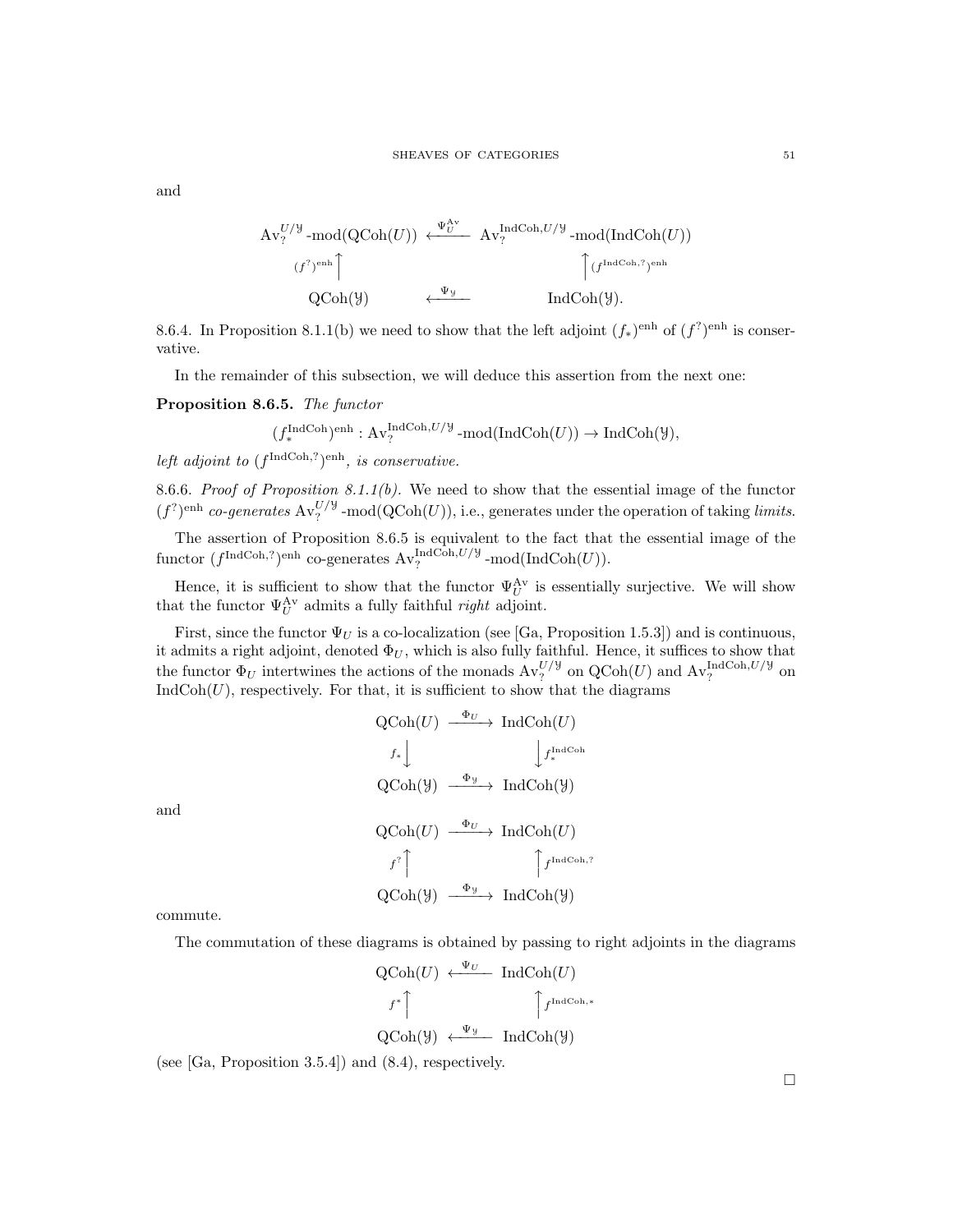8.7. Proof of the IndCoh-version of Proposition 8.1.1(b). In this subsection we will prove Proposition 8.6.5. We need to show that the essential image of the functor  $(f^{\text{IndCoh},?})^{\text{enh}}$  cogenerates  $\operatorname{Av}_?^{\operatorname{IndCoh}, U/\mathcal{Y}}$ -mod $(\operatorname{IndCoh}(U)).$ 

8.7.1. Step 1. Let  $\mathcal{Y}' \stackrel{i}{\hookrightarrow} \mathcal{Y}$  be a closed substack, and let  $\mathcal{Y}_0 \stackrel{j}{\hookrightarrow} \mathcal{Y}$  be the complementary open. Consider the corresponding adjoint pair of functors

$$
j^{\text{IndCoh},*}: \text{IndCoh}(\mathcal{Y}) \rightleftarrows \text{IndCoh}(\mathcal{Y}_0) : j^{\text{IndCoh}}_*
$$

Recall the notation

$$
\operatorname{IndCoh}(\mathcal{Y})_{\mathcal{Y}'} := \ker(\jmath^{\operatorname{IndCoh}, *}),
$$

see [Ga, Sect. 4.1.2]. Let

$$
\widehat{\imath}_! : \mathrm{IndCoh}(\mathcal{Y})_{\mathcal{Y}'} \rightleftarrows \mathrm{IndCoh}(\mathcal{Y}) : \widehat{\imath}^!
$$

be the resulting adjoint pair of functors. Let  $\hat{i}_7$  denote the (discontinuous) right adjoint of  $\hat{i}$ .<br>We will use similar potations for the corresponding objects on  $I$ . We will use similar notations for the corresponding objects on U.

We have a commutative diagram

$$
\begin{array}{c}\n\text{IndCoh}(U_0) \stackrel{(j_U)^{\text{IndCoh},*}}{\underset{(j_U)^{\text{IndCoh}}_*}{\text{IndCoh}}}\n\text{IndCoh}(U) \\
(f_0)^{\text{IndCoh}}_* \downarrow \downarrow^{\text{IndCoh}}\n\text{IndCoh}(y_0) \stackrel{\underset{j_{\text{IndCoh}}}{\text{IndCoh},*}}{\underset{j_{\text{IndCoh}}}{\text{IndCoh}}}\n\text{IndCoh}(y)\n\end{array}
$$

and the diagram

$$
\operatorname{IndCoh}(U_0) \xrightarrow{(jU)_*} \operatorname{IndCoh}(U)
$$
\n
$$
f_0^{\operatorname{IndCoh},*} \uparrow \qquad \qquad \uparrow f^{\operatorname{IndCoh},*}
$$
\n
$$
\operatorname{IndCoh}(\mathcal{Y}_0) \xrightarrow{j_*} \operatorname{IndCoh}(\mathcal{Y})
$$

is also commutative, see [Ga, Lemma 3.6.9].

Hence, by passing to the right adjoint functors, we obtain that both functors  $(y_U)_{*}^{\text{IndCoh}}$  and  $(y_U)^{\text{IndCoh},?}$  intertwine the monads  $\text{Av}_?^{\text{IndCoh},U/\mathcal{Y}}$  and  $\text{Av}_?^{\text{IndCoh},U_0/\mathcal{Y}_0}$  acting on  $\text{IndCoh}(U)$  and  $IndCoh(U_0)$ , respectively.

In addition, we obtain a monad  $\widehat{\text{Av}}_?^{U'/\mathcal{Y}'}$  $\sum_{i=1}^{N}$ , acting on IndCoh $(U)_{U'}$ , such that both functors  $(\hat{i}_U)^!$  and  $(\hat{i}_U)_?$  intertwine the monads  $\text{Av}_?^{\text{IndCoh},U/\mathcal{Y}}$  and  $\widehat{\text{Av}}_?^{\text{IndCoh},U'/\mathcal{Y}'}$  acting on IndCoh(U) and IndCoh $(U)_{U'}$ , respectively.

Thus, we obtain a localization sequence of categories

$$
\mathrm{Av}_{?}^{\mathrm{IndCoh}, U_0/\mathcal{Y}_0} \text{-mod} \Longleftrightarrow \mathrm{Av}_{?}^{\mathrm{IndCoh}, U/\mathcal{Y}} \text{-mod} \Longleftrightarrow \widehat{\mathrm{Av}}_{?}^{\mathrm{IndCoh}, U'/\mathcal{Y}'} \text{-mod},
$$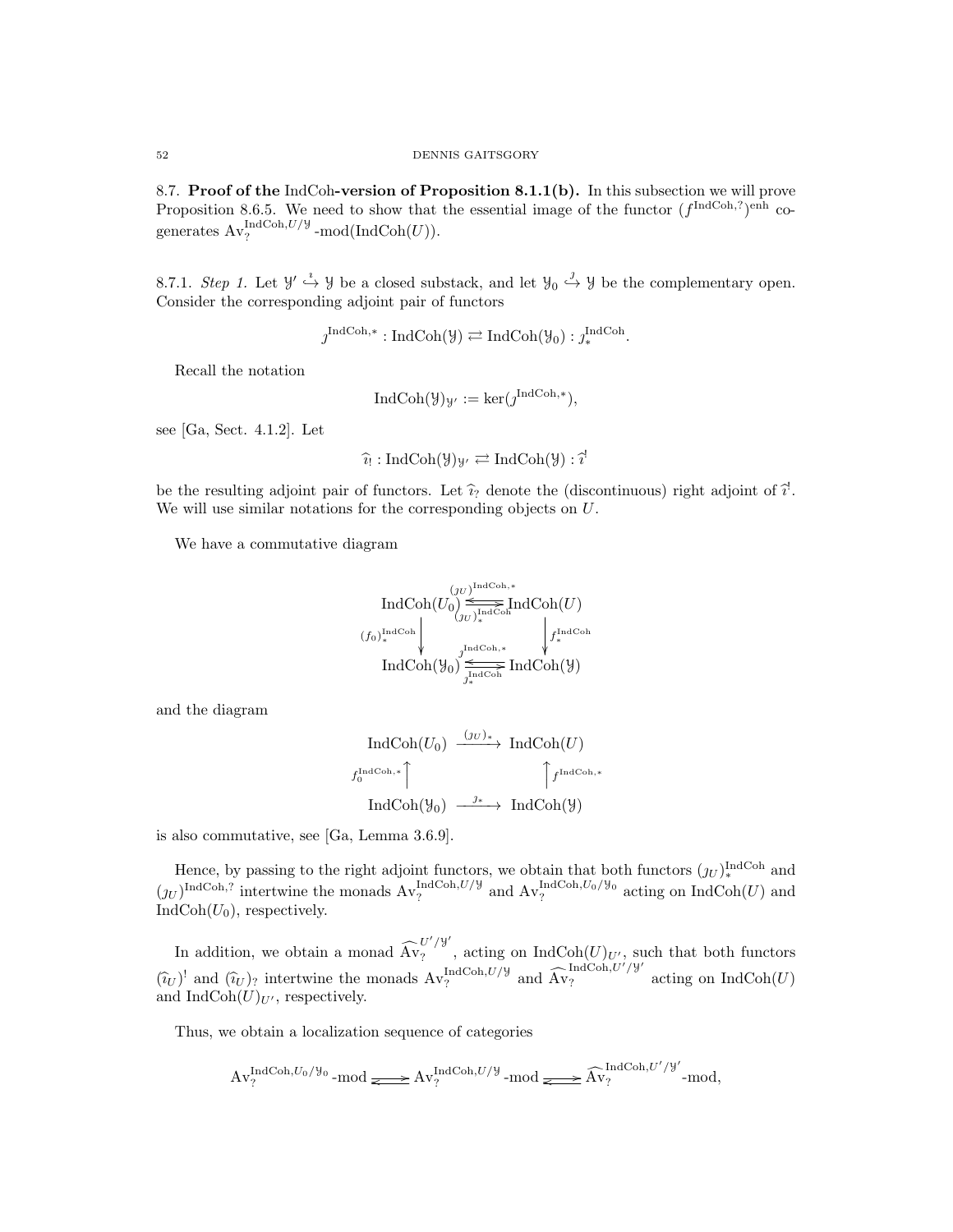which makes the diagram

$$
\text{IndCoh}(\mathcal{Y}_0) \xrightarrow{\mathcal{I}_*^{\text{IndCoh},?}} \text{IndCoh}(\mathcal{Y}) \xrightarrow{\mathcal{I}_*^{\text{IndCoh},?}} \text{IndCoh}(\mathcal{Y}) \xrightarrow{\mathcal{I}_*^{\text{IndCoh},?}} \text{IndCoh}(\mathcal{Y}) \mathcal{Y}
$$
\n
$$
(f_0^{\text{IndCoh},?})^{\text{enh}} \qquad (f^{\text{IndCoh},?})^{\text{enh}} \qquad \qquad \downarrow \qquad \qquad \downarrow \qquad \qquad \downarrow \qquad \qquad \downarrow \qquad \qquad \downarrow \qquad \qquad \downarrow \qquad \qquad \downarrow \qquad \qquad \downarrow \qquad \qquad \downarrow \qquad \qquad \downarrow \qquad \downarrow \qquad \downarrow \qquad \downarrow \qquad \downarrow \qquad \downarrow \qquad \downarrow \qquad \downarrow \qquad \downarrow \qquad \downarrow \qquad \downarrow \qquad \downarrow \qquad \downarrow \qquad \downarrow \qquad \downarrow \qquad \downarrow \qquad \downarrow \qquad \downarrow \qquad \downarrow \qquad \downarrow \qquad \downarrow \qquad \downarrow \qquad \downarrow \qquad \downarrow \qquad \downarrow \qquad \downarrow \qquad \downarrow \qquad \downarrow \qquad \downarrow \qquad \downarrow \qquad \downarrow \qquad \downarrow \qquad \downarrow \qquad \downarrow \qquad \downarrow \qquad \downarrow \qquad \downarrow \qquad \downarrow \qquad \downarrow \qquad \downarrow \qquad \downarrow \qquad \downarrow \qquad \downarrow \qquad \downarrow \qquad \downarrow \qquad \downarrow \qquad \downarrow \qquad \downarrow \qquad \downarrow \qquad \downarrow \qquad \downarrow \qquad \downarrow \qquad \downarrow \qquad \downarrow \qquad \downarrow \qquad \downarrow \qquad \downarrow \qquad \downarrow \qquad \downarrow \qquad \downarrow \qquad \downarrow \qquad \downarrow \qquad \downarrow \qquad \downarrow \qquad \downarrow \qquad \downarrow \qquad \downarrow \qquad \downarrow \qquad \downarrow \qquad \downarrow \qquad \downarrow \qquad \downarrow \qquad \downarrow \qquad \downarrow \qquad \downarrow \qquad \downarrow \qquad \downarrow \qquad \downarrow \qquad \downarrow \qquad \downarrow \qquad \downarrow \qquad \downarrow \qquad \downarrow \qquad \downarrow \qquad
$$

commute.

Therefore we obtain that if the essential image of  $(f_0^{\text{IndCoh},?})^{\text{enh}}$  co-generates the category  $\operatorname{Av}_?^{\operatorname{IndCoh}, U_0/\mathcal{Y}_0}$ -mod(IndCoh( $U_0$ )), and the essential image of  $((\hat{f}')^{\operatorname{IndCoh},?})^{\operatorname{enh}}$  co-generates the category  $\widehat{A}^{IndCoh, U'/y'}$  $\frac{1}{2}$   $\ldots$   $\frac{1}{2}$   $\ldots$   $\ldots$   $\ldots$   $\ldots$   $\ldots$   $\ldots$   $\ldots$   $\ldots$   $\ldots$   $\ldots$   $\ldots$   $\ldots$   $\ldots$   $\ldots$   $\ldots$   $\ldots$   $\ldots$   $\ldots$   $\ldots$   $\ldots$   $\ldots$   $\ldots$   $\ldots$   $\ldots$   $\ldots$   $\ldots$   $\ldots$   $\ldots$   $\ldots$   $\ldots$   $\ldots$   $\ldots$   $\ld$ generates  $\operatorname{Av}_?^{\operatorname{IndCoh}, U/\mathcal{Y}}$ -mod $(\operatorname{IndCoh}(U)).$ 

8.7.2. Step 2. We will now show that if the essential image of

$$
(f')^{\operatorname{IndCoh},?})^{\operatorname{enh}}:\operatorname{IndCoh}(\mathcal{Y'})\rightarrow \operatorname{Av}^{\operatorname{IndCoh},U'/\mathcal{Y'}}_? \operatorname{-mod}(\operatorname{IndCoh}(U'))
$$

co-generates  $Av_2^{\text{IndCoh},U'/\mathcal{Y}'}$  $\frac{\text{IndCoh}, U'/\mathcal{Y}}{2}$  -mod(IndCoh(U')), then the essential image of

$$
((\hat{f}')^{\text{IndCoh},?})^{\text{enh}} : \text{IndCoh}(\mathcal{Y})_{\mathcal{Y}'} \to \widehat{\text{Av}}_?^{\text{IndCoh},U'/\mathcal{Y}'} \text{-mod}(\text{IndCoh}(U)_{U'})
$$
  

$$
\sim \text{IndCoh}, U'/\mathcal{Y}'
$$

co-generates  $\widehat{A}v_?$  $\frac{1}{2}$  -mod(IndCoh(U)<sub>U'</sub>).

We have a commutative diagram

$$
\operatorname{IndCoh}(\mathcal{Y})_{\mathcal{Y}'} \xrightarrow{\quad i' \quad} \operatorname{IndCoh}(\mathcal{Y}')
$$
\n
$$
(\hat{f})_*^{\operatorname{IndCoh}} \uparrow \qquad \qquad \uparrow (f')_*^{\operatorname{IndCoh}}(\mathcal{Y})
$$
\n
$$
\operatorname{IndCoh}(U)_{U'} \xrightarrow{\quad (iv)^!} \operatorname{IndCoh}(U')
$$

(which expresses the base change isomorphism) and the commutative diagram

(8.8)  
\n
$$
\operatorname{IndCoh}(\mathcal{Y})_{\mathcal{Y}'} \xrightarrow{\qquad \qquad \qquad \qquad} \operatorname{IndCoh}(\mathcal{Y}')
$$
\n
$$
\left(\widehat{f'}\right)^{\operatorname{IndCoh},*} \downarrow \qquad \qquad \downarrow \left(f'\right)^{\operatorname{IndCoh},*}
$$
\n
$$
\operatorname{IndCoh}(U)_{U'} \xrightarrow{\qquad \qquad \left(\iota_U\right)^!} \operatorname{IndCoh}(U'),
$$

see [Ga, Proposition 7.1.6].

Note that since the functor  $i^!$  is continuous, it admits a (discontinuous) right adjoint  $1^1$ , denoted  $i_? : \text{IndCoh}(\mathcal{Y})_{\mathcal{Y}'} \to \text{IndCoh}(\mathcal{Y}')$ . By passing to right adjoints in the diagrams (8.7) and

<sup>&</sup>lt;sup>11</sup>This manipulation is the reason for replacing QCoh by IndCoh in the proof of Proposition 8.1.1(b).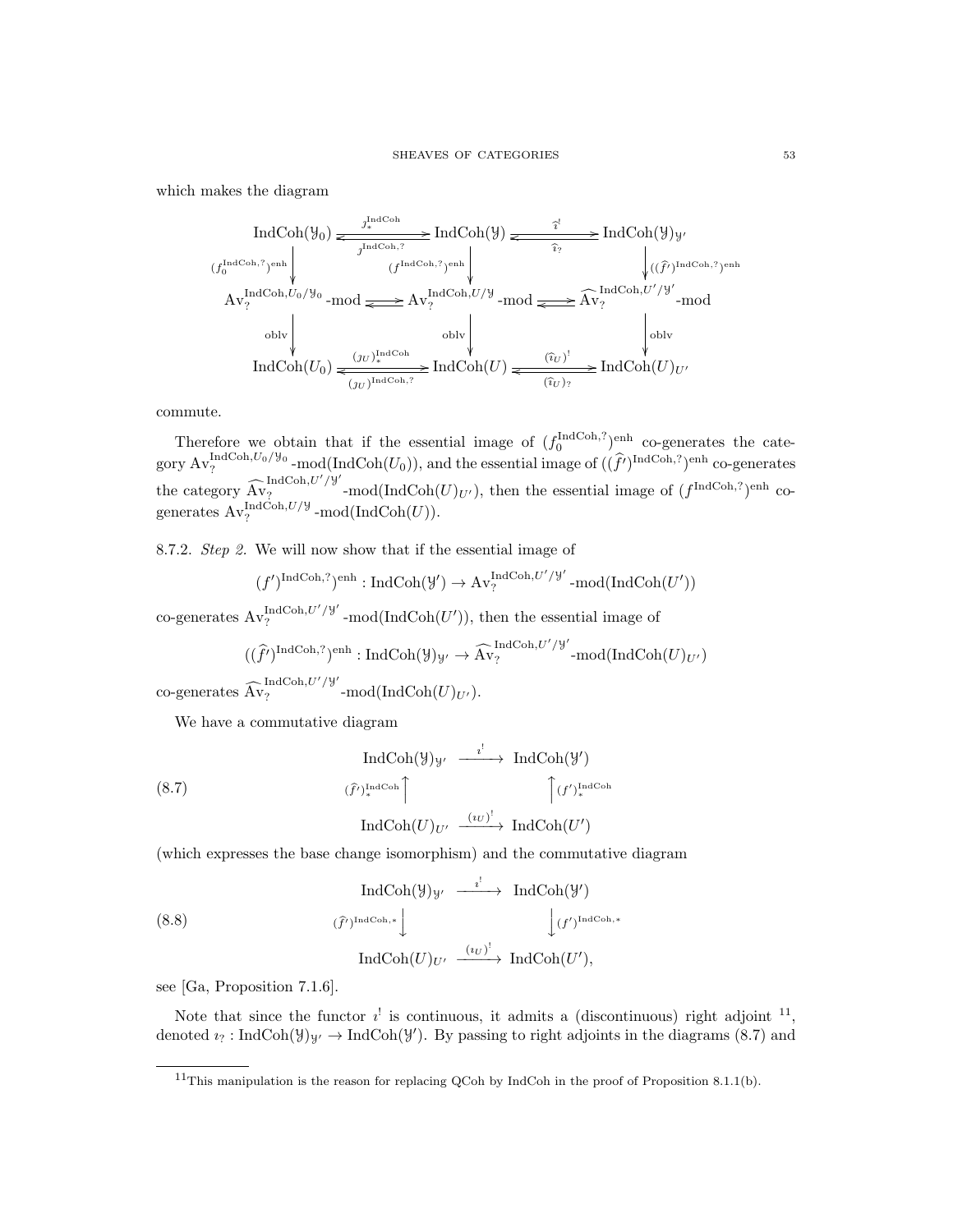(8.8), we obtain commutative diagrams

$$
\begin{array}{ccc}\n\text{IndCoh}(\mathcal{Y})_{\mathcal{Y}'} & \xleftarrow{i?} & \text{IndCoh}(\mathcal{Y}') \\
\text{(f')IndCoh?\n} & & \downarrow \text{(f')IndCoh?\n}\n\end{array}
$$
\n
$$
\text{IndCoh}(U)_{U'} \xleftarrow{\langle i_U \rangle_{?}} \text{IndCoh}(U')
$$

and

$$
\operatorname{IndCoh}(\mathcal{Y})_{\mathcal{Y}'} \leftarrow \mathcal{Y}^{\text{IndCoh}}(\mathcal{Y}')^{\operatorname{IndCoh}}(\mathcal{Y}')
$$
  

$$
(\hat{f}')_*^{\operatorname{IndCoh}} \qquad \qquad \int_{\mathcal{Y}'} (f')_*^{\operatorname{IndCoh}}(\hat{U})_{\mathcal{Y}'} \leftarrow \operatorname{IndCoh}(U').
$$

In particular, we obtain that the functor  $(u_U)$ ? intertwines monads  $Av_?^{\text{IndCoh},U'/\mathcal{Y}'}$  $\int_{?}^{\ln(\text{C} \cup \text{C} \cup \text{C})} e^{-\gamma t}$  acting on IndCoh $(U')$  and  $\widehat{\text{Av}}_?^{\text{IndCoh},U'/Y'}$  acting on IndCoh $(U)_{U'}$ , and we have a commutative diagram

$$
\operatorname{IndCoh}(\mathcal{Y})_{\mathcal{Y}'} \xleftarrow{\iota_{?}} \operatorname{IndCoh}(\mathcal{Y}')
$$
  

$$
((\hat{f'})^{\operatorname{IndCoh},?})^{\operatorname{enh}} \downarrow \qquad \qquad \downarrow ((f')^{\operatorname{IndCoh},?})^{\operatorname{enh}}
$$
  

$$
\widehat{\operatorname{Av}}_{?}^{\operatorname{IndCoh},U'/\mathcal{Y}'} \cdot \operatorname{mod}(\operatorname{IndCoh}(U)_{U'}) \xleftarrow{\iota_{U'}^{\operatorname{Av}})_{?}} \operatorname{Av}_{?}^{\operatorname{IndCoh},U'/\mathcal{Y}'} \cdot \operatorname{mod}(\operatorname{IndCoh}(U')).
$$

Hence, to carry out Step 2, it remains to show that the essential image of  $(i<sub>U</sub><sup>Av</sup>)<sub>?</sub>$  co-generates  $\widehat{\mathrm{Av}}_?^{\mathrm{IndCoh}, U'/\mathcal{Y}'}$  $\int_{R_1}^R$  admits a left adjoint, to be denoted  $(i_U^{\text{Av}})^!$ , which is conservative.

We claim that  $(i_U^{\text{Av}})^!$  exists and makes the diagram

$$
\begin{array}{ccc}\n\widehat{\mathrm{Av}}_{?}^{\mathrm{IndCoh}, U'/\mathcal{Y'}}\text{-mod}(\mathrm{IndCoh}(U)_{U'}) & \xrightarrow{\;\; (i_{U}^{\mathrm{Av}})^{\mathrm{!}}\;}\; \mathrm{Av}_{?}^{\mathrm{IndCoh}, U'/\mathcal{Y'}}\text{-mod}(\mathrm{IndCoh}(U'))\\
&\text{oblv}\downarrow & & \downarrow\n\end{array}
$$
\n
$$
\mathrm{IndCoh}(U)_{U'} \qquad \xrightarrow{\;\; (i_{U})^{\mathrm{!}}\;}\; \mathrm{IndCoh}(U')
$$

commutative. This would also imply that  $({i_U^{\text{Av}}})^!$  is conservative, since  $(u_U)^!$  is conservative, by [Ga, Proposition 4.1.7(a)].

To prove the existence of  $(i_U^{\text{Av}})'$  with the required property, it suffices to show that the functor  $(i_U)^!$  intertwines the monads  $\widehat{\text{Av}}_?^{\text{IndCoh},U'/y'}$  acting on IndCoh $(U)_{U'}$  and  $\text{Av}_?^{\text{IndCoh},U'/y'}$  $i^{\text{naCon}, U \neq \emptyset}$  acting on  $\text{IndCoh}(U')$ .

The latter follows from the commutativity of the diagram (8.8) and the diagram

$$
\text{IndCoh}(\mathcal{Y})_{\mathcal{Y}'} \xrightarrow{\qquad \qquad \qquad} \text{IndCoh}(\mathcal{Y}')
$$
\n
$$
(\hat{f}')^{\text{IndCoh},?} \downarrow \qquad \qquad \downarrow (f')^{\text{IndCoh},?}
$$
\n
$$
\text{IndCoh}(U)_{U'} \xrightarrow{(\iota_U)^!} \text{IndCoh}(U'),
$$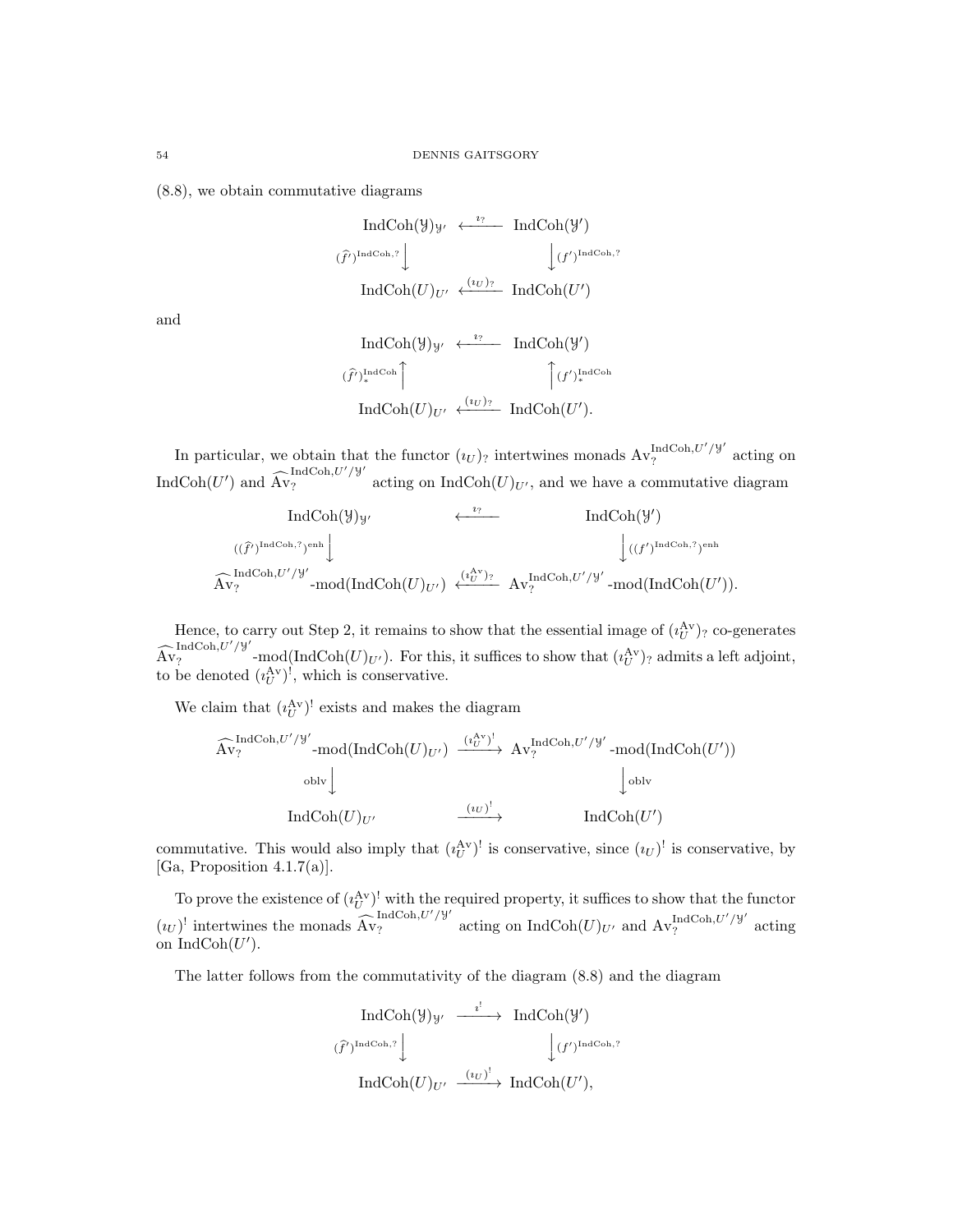which is obtained by passing to right adjoints in the commutative diagram

$$
\text{IndCoh}(\mathcal{Y})_{\mathcal{Y}'} \leftarrow \text{IndCoh}(\mathcal{Y}')
$$
\n
$$
\left(\widehat{f}'\right)_{*}^{\text{IndCoh}} \left( \int_{U} f' \right)_{*}^{\text{IndCoh}} \left( \int_{U} f' \right)_{*}^{\text{IndCoh}} \left( \int_{U} f' \right)_{*}^{\text{IndCoh}} \left( \int_{U} f' \right)_{*}^{\text{IndCoh}} \left( \int_{U} f' \right)_{*}^{\text{IndCoh}} \left( \int_{U} f' \right)_{*}^{\text{IndCoh}} \left( \int_{U} f' \right)_{*}^{\text{IndCoh}} \left( \int_{U} f' \right)_{*}^{\text{IndCoh}} \left( \int_{U} f' \right)_{*}^{\text{IndCoh}} \left( \int_{U} f' \right)_{*}^{\text{IndCoh}} \left( \int_{U} f' \right)_{*}^{\text{IndCoh}} \left( \int_{U} f' \right)_{*}^{\text{IndCoh}} \left( \int_{U} f' \right)_{*}^{\text{IndCoh}} \left( \int_{U} f' \right)_{*}^{\text{IndCoh}} \left( \int_{U} f' \right)_{*}^{\text{IndCoh}} \left( \int_{U} f' \right)_{*}^{\text{IndCoh}} \left( \int_{U} f' \right)_{*}^{\text{IndCoh}} \left( \int_{U} f' \right)_{*}^{\text{IndCoh}} \left( \int_{U} f' \right)_{*}^{\text{IndCoh}} \left( \int_{U} f' \right)_{*}^{\text{IndCoh}} \left( \int_{U} f' \right)_{*}^{\text{IndCoh}} \left( \int_{U} f' \right)_{*}^{\text{IndCoh}} \left( \int_{U} f' \right)_{*}^{\text{IndCoh}} \left( \int_{U} f' \right)_{*}^{\text{IndCoh}} \left( \int_{U} f' \right)_{*}^{\text{IndCoh}} \left( \int_{U} f' \right)_{*}^{\text{IndCoh}} \left( \int_{U} f' \right)_{*}^{\text{IndCoh}} \left( \int_{U} f' \right)_{*}^{\text{IndCoh}} \left( \int_{U} f' \right)_{*}^{\text{
$$

8.7.3. Step 3. By Step 2, we can assume that  $\mathcal{Y}$  is classical and reduced (take  $\mathcal{Y}' := ({}^{cl}\mathcal{Y})_{red}$ ). By Step 1 and Noetherian induction, it suffices to show that Y contains a non-empty open substack  $\mathcal{Y}_0$ , for which Proposition 8.6.5 holds.

In particular, we can replace  $\mathcal{Y}$  by its open substack, which is smooth. By assumption, the morphism  $f: U \to \mathcal{Y}$  is smooth, so U is smooth as well. Now, for smooth schemes, there is no difference between IndCoh and QCoh, and the conclusion of Proposition 8.6.5 is identical to that of Proposition 8.1.1(b).

Thus, it suffices to show that any classical reduced Y contains a non-empty open that satisfies the conclusion of Proposition 8.1.1(b).

The rest of the proof is the same as that of Step 3 in the proof of Proposition 8.1.1(a):

We reduce the assertion to the case when  $\frac{y}{x}$  is of the form  $Y/G$ , where Y is a quasi-compact quasi-separated scheme, and  $G$  is a classical affine algebraic group of finite type. However, Y if this form satisfies the conclusion of Proposition 8.1.1(b) because of Theorem 2.2.4 and Proposition 6.3.7.

# Part III: (DG) Indschemes, Classifying Prestacks and De Rham Prestacks

## 9. DG indschemes

### 9.1. A key proposition.

9.1.1. Recall that  $PreStk<sub>laff</sub>$  denotes the full subcategory of PreStk formed by prestacks *locally* almost of finite type, and that on this category we have a well-defined functor

$$
\text{IndCoh}_{\text{PreStk}_{\text{laft}}} : (\text{PreStk}_{\text{laft}})^{\text{op}} \to \text{DGCat}_{\text{cont}},
$$

 $\alpha = \alpha + \alpha$ 

see [Ga, Sect. 10.1].

In addition, we recall that the functor  $IndCoh<sub>Presk<sub>laff</sub></sub>$ , comes equipped with a natural transformation, denoted

$$
\Upsilon_{\mathrm{PreStk}_{\mathrm{laft}}}: \mathrm{QCoh}_{\mathrm{PreStk}_{\mathrm{laft}}} \to \mathrm{IndCoh}_{\mathrm{PreStk}_{\mathrm{laft}}},
$$

see [Ga, Sect. 10.3].

For an individual object  $\mathcal{Y} \in \text{PreStk}_{\text{left}}$ , the corresponding functor

 $\Upsilon_y : \mathrm{QCoh}(\mathcal{Y}) \to \mathrm{IndCoh}(\mathcal{Y})$ 

is given by

$$
\mathcal{F} \in \mathrm{QCoh}(\mathcal{Y}) \mapsto \mathcal{F} \otimes \omega_{\mathcal{Y}} \in \mathrm{IndCoh}(\mathcal{Y}),
$$

where  $\omega_{\mathcal{Y}} \in \text{IndCoh}(\mathcal{Y})$  is the dualizing object, and where ⊗ is the canonical action on  $\text{QCoh}(\mathcal{Y})$ on IndCoh(Y).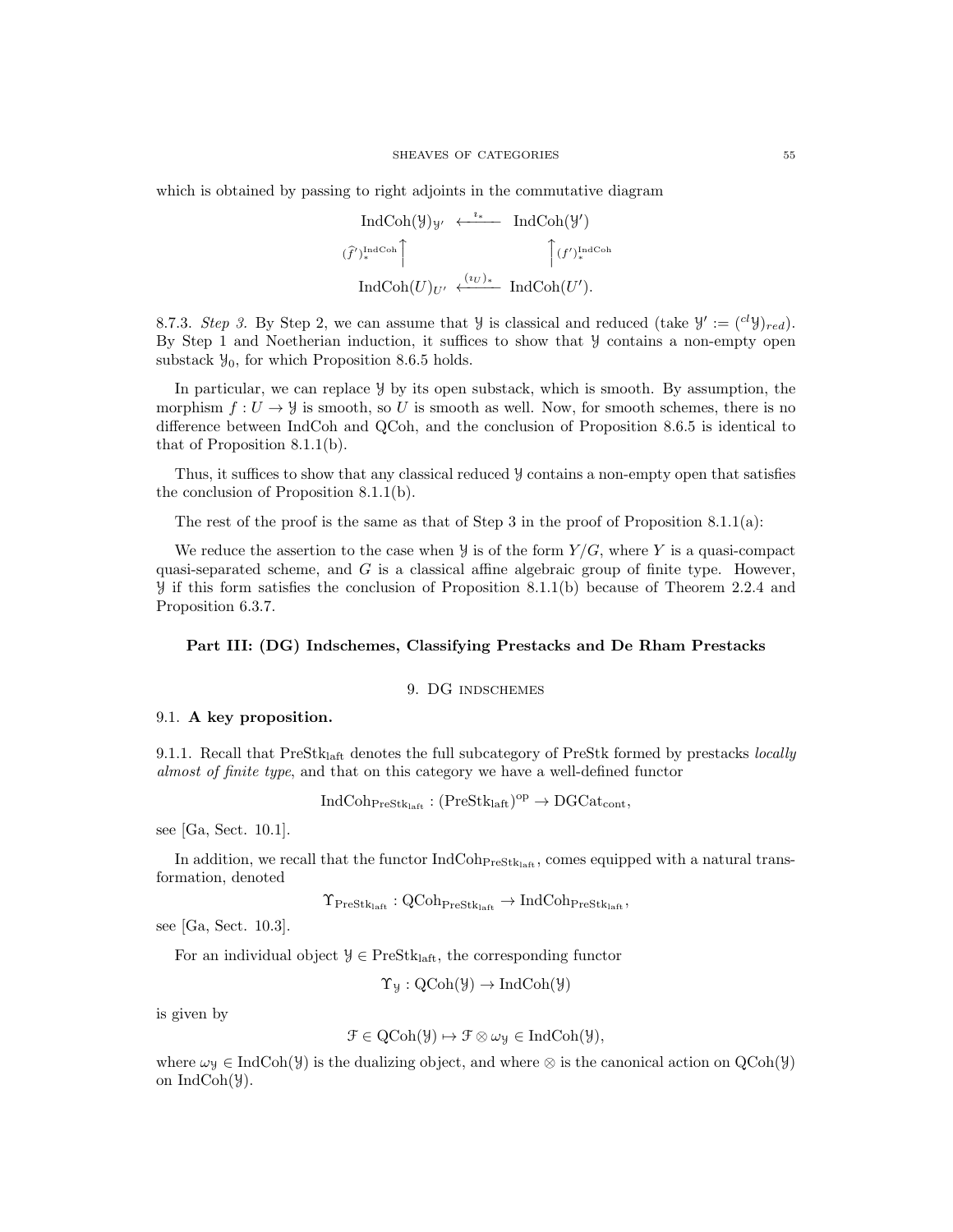#### 56 DENNIS GAITSGORY

9.1.2. A key technical tool that will allow us to establish the results pertaining to 1-affineness of DG indschemes (as well as formal classifying spaces and de Rham prestacks) is the following assetion:

**Proposition 9.1.3.** Let  $\mathcal{Y} \in \text{PreStk}_{\text{laff}}$  be such that the unctor  $\Upsilon_{\mathcal{Y}} : \text{QCoh}(\mathcal{Y}) \to \text{IndCoh}(\mathcal{Y})$  is an equivalence. Suppose also that  $\mathcal{Y}$  can be written as a colimit of colim  $\mathcal{Z}_i$  with  $\mathcal{Z}_i \in \text{PreStk}_{\text{laff}},$ i∈I

where I is some index category, such that:

- (1) For every *i*, the functor  $\text{Loc}_{\mathcal{Z}_i}$  is fully faithful;
- (2) For every i, the functor  $\Upsilon_{\mathcal{Z}_i} : \mathrm{QCoh}(\mathcal{Z}_i) \to \mathrm{IndCoh}(\mathcal{Z}_i)$  is fully faithful and admits a continuous right adjoint, compatible with the action of  $QCoh(\mathcal{Z}_i)$ ;
- (3) For every arrow  $(i \to j) \in I$  and the corresponding map  $f_{i,j} : \mathcal{Z}_i \to \mathcal{Z}_j$ , the functor  $f_{i,j}^!$ : IndCoh $(\mathfrak{Z}_j) \to \text{IndCoh}(\mathfrak{Z}_i)$  admits a left adjoint, compatible with the action of  $QCoh(\mathcal{Z}_i);$

Then the functor  $Loc_{y}$  is fully faithful.

The rest of this subsection is devoted to the proof of Proposition 9.1.3.

9.1.4. Step 1. Let 
$$
\mathcal{Y} \simeq \operatorname{colim}_{i} \mathcal{Z}_{i}
$$
 be a presentation of  $\mathcal{Y}$  as in Proposition 9.1.3.

For  $C \in \mathrm{QCoh}(\mathcal{Y})$  - mod, we have:

$$
\Gamma(\mathcal{Y}, \mathbf{Loc}_{\mathcal{Y}}(\mathbf{C})) \simeq \varprojlim_{i} \Gamma(\mathcal{Z}_i, \mathbf{Loc}_{\mathcal{Y}}(\mathbf{C})).
$$

Note, however, that

$$
\mathbf{Loc}_{\mathcal{Y}}(\mathbf{C})|_{\mathcal{Z}_i} \simeq \mathbf{Loc}_{\mathcal{Z}_i}(\mathrm{QCoh}(\mathcal{Z}_i) \underset{\mathrm{QCoh}(\mathcal{Y})}{\otimes} \mathbf{C}).
$$

Hence, the assumption that the functor  $\text{Loc}_{\mathcal{Z}_i}$  is fully faithful implies that

$$
\Gamma(\mathcal{Z}_i,\mathbf{Loc}_{\mathcal{Y}}(\mathbf{C}))\simeq \operatorname{QCoh}(\mathcal{Z}_i)\underset{\operatorname{QCoh}(\mathcal{Y})}{\otimes}\mathbf{C}.
$$

Hence, we conclude that

$$
\Gamma(\mathcal{Y}, \mathbf{Loc}_{\mathcal{Y}}(\mathbf{C})) \simeq \lim_{\substack{\longleftarrow \\ i}} \left( \mathrm{QCoh}(\mathcal{Z}_i) \underset{\mathrm{QCoh}(\mathcal{Y})}{\otimes} \mathbf{C} \right).
$$

9.1.5. Step 2. Consider also the category

(9.1) 
$$
\mathbf{\Gamma}^!(\mathcal{Y}, \mathbf{Loc}_{\mathcal{Y}}(\mathbf{C})) := \lim_{\substack{\longleftarrow \\ i}} \left( \mathrm{IndCoh}(\mathcal{Z}_i) \underset{\mathrm{QCoh}(\mathcal{Y})}{\otimes} \mathbf{C} \right),
$$

where the functors

$$
\operatorname{IndCoh}(\mathcal{Z}_j) \underset{\operatorname{QCoh}(\mathcal{Y})}{\otimes} \mathbf{C} \to \operatorname{IndCoh}(\mathcal{Z}_i) \underset{\operatorname{QCoh}(\mathcal{Y})}{\otimes} \mathbf{C}
$$

are  $f_{i,j}^{\dagger} \otimes id_{\mathbf{C}}$ , where for an arrow  $(i \to j) \in I$ , we denote by  $f_{i,j}$  the corresponding map  $\mathcal{Z}_i \to \mathcal{Z}_j$ .

Since in the formation of (9.1), the transition functors admit left adjoints, by [GL:DG, Lemma 1.3.3], we can rewrite  $\Gamma^!(\mathcal{Y}, \mathbf{Loc}_{\mathcal{Y}}(\mathbf{C}))$  also as

$$
\underset{i}{\text{colim}} \left( \text{IndCoh}(\mathcal{Z}_i) \underset{\text{QCoh}(\mathcal{Y})}{\otimes} \mathbf{C} \right),
$$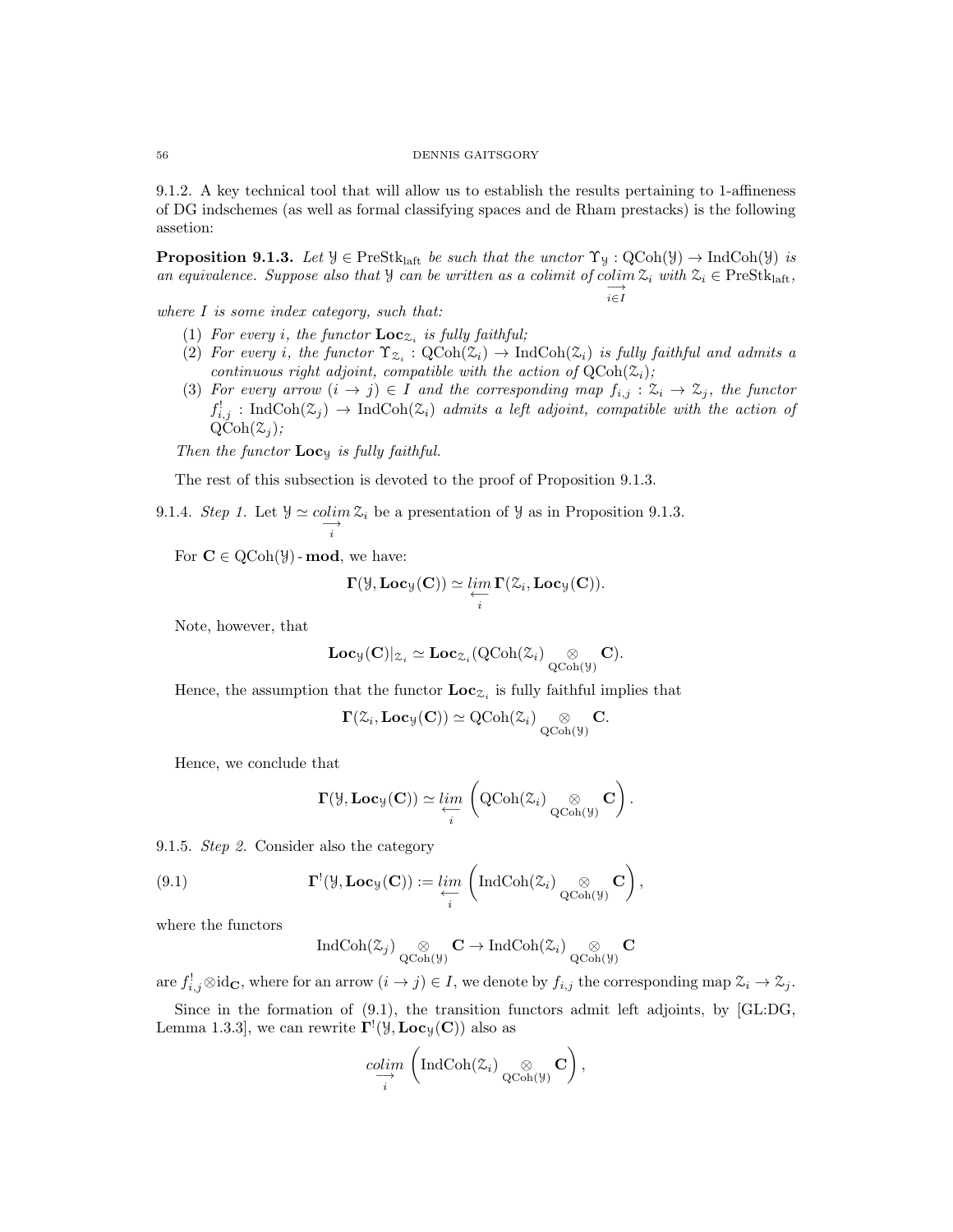where the transition functors

$$
\operatorname{IndCoh}(\mathcal{Z}_i) \underset{\operatorname{QCoh}(\mathcal{Y})}{\otimes} \mathbf{C} \to \operatorname{IndCoh}(\mathcal{Z}_j) \underset{\operatorname{QCoh}(\mathcal{Y})}{\otimes} \mathbf{C}
$$

are now  $(f_{i,j}^!)^L \otimes \mathrm{Id}_{\mathbf{C}}$ .

Commuting the colimit with the tensor product we obtain:

$$
\Gamma^{!}(\mathcal{Y}, \mathbf{Loc}_{\mathcal{Y}}(\mathbf{C})) \simeq \underset{i}{\underset{\longrightarrow}{colim}} \left(\mathrm{IndCoh}(\mathcal{Z}_{i}) \underset{\mathrm{QCoh}(\mathcal{Y})}{\otimes} \mathbf{C}\right) \simeq
$$
\n
$$
\simeq \left(\underset{i}{\underset{\longrightarrow}{colim}} \mathrm{IndCoh}(\mathcal{Z}_{i})\right) \underset{\mathrm{QCoh}(\mathcal{Y})}{\otimes} \mathbf{C} \simeq \left(\underset{i}{\underset{\longrightarrow}{lim}} \mathrm{IndCoh}(\mathcal{Z}_{i})\right) \underset{\mathrm{QCoh}(\mathcal{Y})}{\otimes} \mathbf{C} \simeq \mathrm{IndCoh}(\mathcal{Y}) \underset{\mathrm{QCoh}(\mathcal{Y})}{\otimes} \mathbf{C}.
$$

9.1.6. Step 3. Recall now the natural transformation  $\Upsilon_{\text{PreStk}_{\text{left}}}$ .

For any  $\mathcal{Y} \in \text{PreStk}_{\text{laff}},$  this gives rise to a functor, denoted  $\Upsilon_{\mathcal{Y},\mathbf{C}},$ 

$$
\begin{aligned} \Gamma(\mathcal{Y}, \mathbf{Loc}_{\mathcal{Y}}(\mathbf{C})) &\simeq \varprojlim_i \left( \mathrm{QCoh}(\mathcal{Z}_i) \underset{\mathrm{QCoh}(\mathcal{Y})}{\otimes} \mathbf{C} \right) \to \\ &\to \varprojlim_i \left( \mathrm{IndCoh}(\mathcal{Z}_i) \underset{\mathrm{QCoh}(\mathcal{Y})}{\otimes} \mathbf{C} \right) \simeq \Gamma^!(\mathcal{Y}, \mathbf{Loc}_{\mathcal{Y}}(\mathbf{C})), \end{aligned}
$$

and we have a commutative diagram

(9.2)  
\n
$$
\mathbf{C} \longrightarrow \operatorname{QCoh}(\mathcal{Y}) \underset{\mathbf{QCoh}(\mathcal{Y})}{\otimes} \mathbf{C} \longrightarrow \Gamma(\mathcal{Y}, \mathbf{Loc}_{\mathcal{Y}}(\mathbf{C}))
$$
\n
$$
\uparrow_{\mathcal{Y}, \mathbf{C}} \longrightarrow \Gamma(\mathcal{Y}, \mathbf{Loc}_{\mathcal{Y}}(\mathbf{C}))
$$
\n
$$
\operatorname{IndCoh}(\mathcal{Y}) \underset{\mathbf{QCoh}(\mathcal{Y})}{\otimes} \mathbf{C} \longrightarrow \Gamma^!(\mathcal{Y}, \mathbf{Loc}_{\mathcal{Y}}(\mathbf{C})).
$$

By assumption,  $\Upsilon_y$  is an equivalence, and hence so is the left vertical arrow in diagram (9.2).

Thus, we obtain that **C** is a retract of  $\Gamma(\mathcal{Y}, \mathbf{Loc}_{\mathcal{Y}}(C))$ . To prove the proposition, it remains to show that the functor  $\Upsilon_{\mathcal{Y},\mathbf{C}}$  is fully faithful.

9.1.7. Step 4. To prove that  $\Upsilon_{\mathcal{Y},\mathbf{C}}$  is fully faithful, it is sufficient to show that each of the functors

$$
\Upsilon_{\mathcal{Z}_i} \otimes \mathrm{Id}_{\mathbf{C}}: \mathrm{QCoh}(\mathcal{Z}_i) \underset{\mathrm{QCoh}(\mathcal{Y})}{\otimes} \mathbf{C} \to \mathrm{IndCoh}(\mathcal{Z}_i) \underset{\mathrm{QCoh}(\mathcal{Y})}{\otimes} \mathbf{C}
$$

is fully faithful.

However, this follows from the fact that  $\Upsilon_{\mathcal{Z}_i}$  is fully faithful and admits a continuous right adjoint, compatible with the action of  $QCoh(\mathcal{Z}_i)$ . Indeed, in this case, the functor  $\Upsilon_{\mathcal{Z}_i} \otimes \mathrm{Id}_{\mathbf{C}}$ admits a right adjoint, given by  $({\Upsilon}_{\mathcal{Z}_i})^R \otimes \text{Id}_{\mathbf{C}}$ , and the unit of the adjunction

$$
\mathrm{Id}_{\mathrm{QCoh}(\mathcal{Z}_i)}\underset{\mathrm{QCoh}(\mathcal{Y})}{\otimes} \mathbf{C} \to ((\Upsilon_{\mathcal{Z}_i})^R \otimes \mathrm{Id}_{\mathbf{C}}) \circ (\Upsilon_{\mathcal{Z}_i} \otimes \mathrm{Id}_{\mathbf{C}}) \simeq ((\Upsilon_{\mathcal{Z}_i})^R \circ \Upsilon_{\mathcal{Z}_i}) \otimes \mathrm{Id}_{\mathbf{C}}
$$

is an isomorphism.

9.2. Fully faithfulness of Loc. In this subsection we will prove Theorems 2.4.2 and 2.4.3.

 $\Box$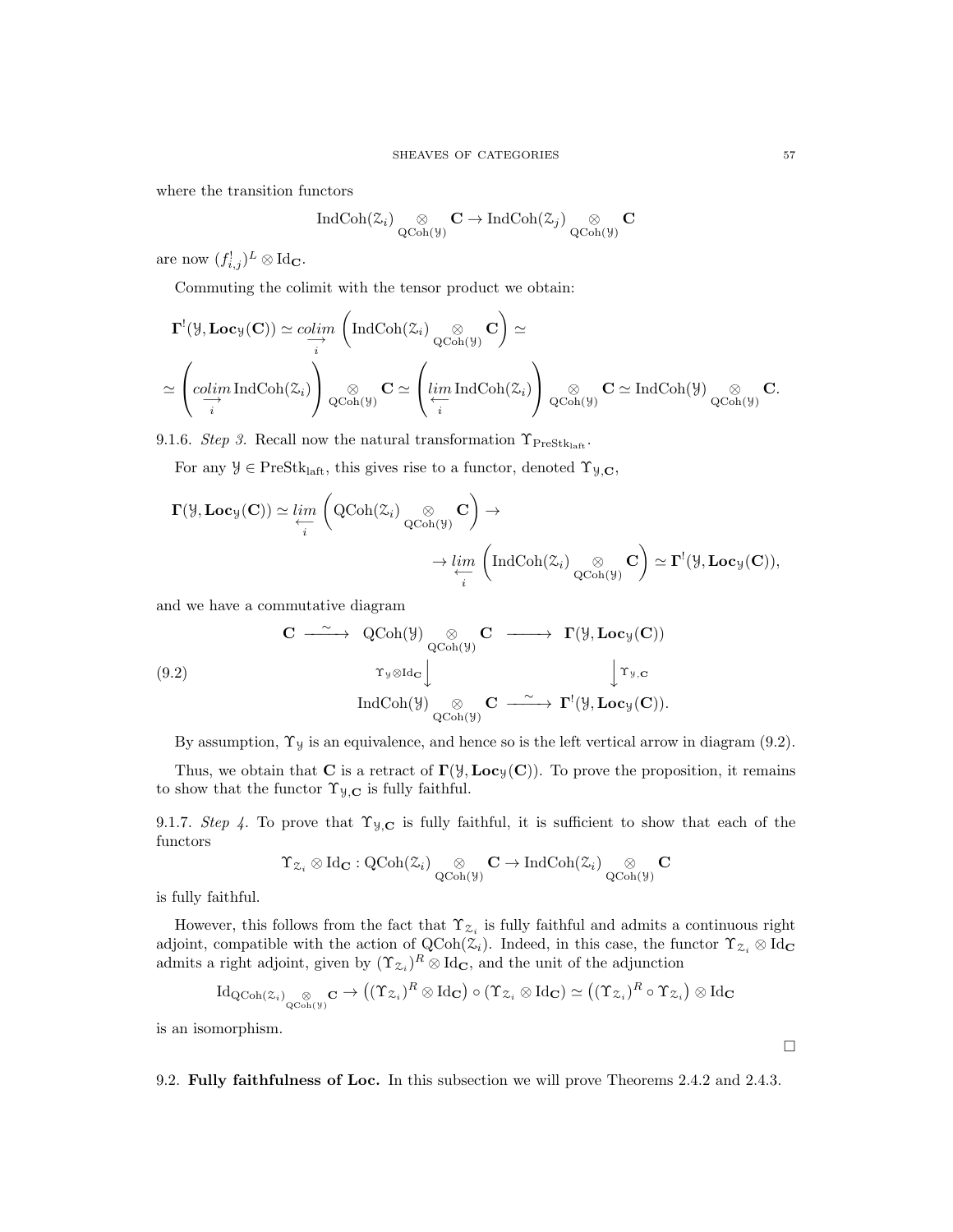9.2.1. Proof of Theorem 2.4.2. Let  $\mathcal{Y}$  be a DG indscheme, which is weakly  $\aleph_0$ , locally almost of finite type and formally smooth. First, by [GR1, Theorem 10.1.1], the functor  $\Psi_y$  is an equivalence.

Next, by [GR1, Theorem 9.1.6], we obtain that  $\mathcal Y$  is *classical*, i.e., it can be written (up to fppf sheafification) as

$$
\lim_{\substack{\longrightarrow \\ \alpha}} Z_{\alpha},
$$

where  $Z_{\alpha}$  are classical schemes of finite type, and the maps  $Z_{\alpha_1} \to Z_{\alpha_2}$  are closed embeddings.

Let us show that this presentation satisfies that conditions of Proposition 9.1.3. Indeed, Condition (1) is satisfied by Theorem 2.1.1. Condition (2) is satisfied by [Ga, Corollary 9.6.3]. Condition (3) is satisfied because the left adjoints are given by  $(f_{i,j})_*^{\text{IndCoh}}$ .

9.2.2. Proof of Theorem 2.4.3. Consider the affine Grassmannian  $Gr_G$  and the canonical projection  $\pi: G(\!(t)\!) \to \mathrm{Gr}_G$ .

By Theorem 2.4.2, the functor  $\mathbf{Loc}_{\text{Gr}_G}$  is fully faithful. Hence, in order to show that  $\mathbf{Loc}_{G(t)}$ is also fully faithful, it suffices to show that  $\pi$  satisfies the assumptions of Proposition 3.2.6(a).

However, since  $\pi$  is affine this follows from [GL:QCoh, Proposition 3.2.1] (reproduced for the reader's convenience in the Appendix as Proposition B.1.3).

9.3. Non 1-affineness of  $\mathbb{A}^{\infty}$ . In this subsection we will prove Theorem 2.4.5. I.e., we will show that the functor  $\boldsymbol{\Gamma}_{\mathbb{A}^\infty}$  fails to be fully faithful.

9.3.1. Let  $\iota$  denote the map  $pt \to \mathbb{A}^{\infty}$  corresponding to  $0 \in \mathbb{A}^{\infty}$ . Consider

$$
\mathcal{C}:=\mathbf{coind}_{\iota}(\text{Vect}).
$$

We will show that the counit map

$$
\Gamma\left(\mathrm{pt},\mathbf{Loc}_{\mathbb{A}^{\infty}}\circ\Gamma^{\mathrm{enh}}_{\mathbb{A}^{\infty}}(\mathcal{C})\right)\rightarrow\Gamma(\mathrm{pt},\mathcal{C})
$$

is not an equivalence.

By definition

$$
\Gamma(\mathrm{pt},\mathcal{C})\simeq \mathrm{QCoh}(\mathrm{pt}\underset{\mathbb{A}^\infty}{\times}\mathrm{pt}),
$$

and

$$
\Gamma\left(\mathrm{pt},\mathbf{Loc}_{\mathbb{A}^{\infty}}\circ\Gamma^{\mathrm{enh}}_{\mathbb{A}^{\infty}}(\mathbb{C})\right)\simeq\mathrm{Vect}_{\underset{\mathrm{QCoh}(\mathbb{A}^{\infty})}{\otimes}}\mathrm{Vect}\,.
$$

Thus, we want to show that the naturally defined functor

(9.3) 
$$
\text{Vect}_{\bigotimes_{\text{QCoh}(\mathbb{A}^{\infty})}} \text{Vect} \to \text{QCoh}(\text{pt} \times_{\mathbb{A}^{\infty}} \text{pt})
$$

is not an equivalence.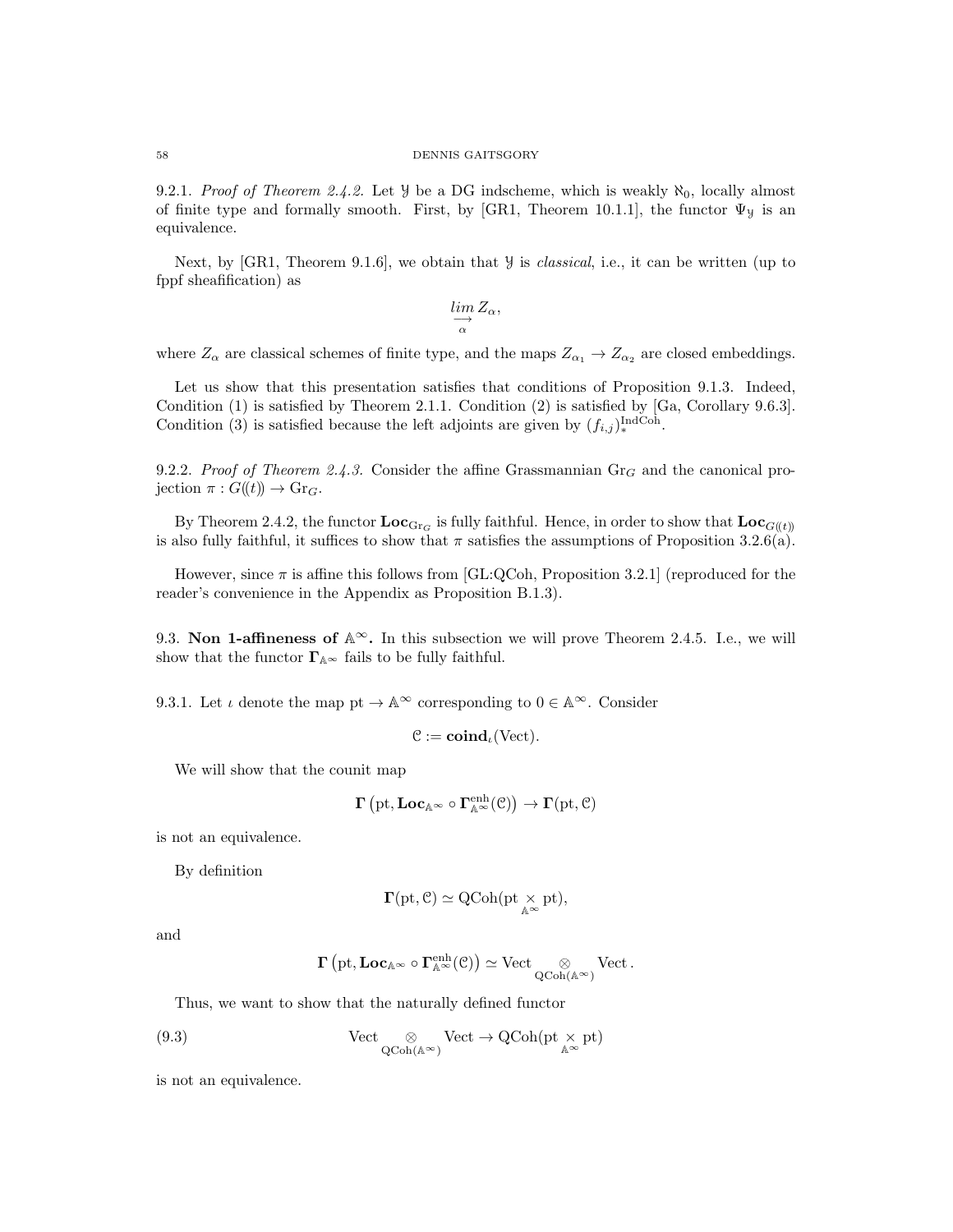9.3.2. Let S denote the tautological functor

$$
\mathrm{Vect}\to\mathrm{Vect}\underset{\mathrm{QCoh}(\mathbb{A}^{\infty})}{\otimes}\mathrm{Vect},
$$

and let T be its (discontinuous) right adjoint.

The composed functor

$$
\mathrm{Vect} \stackrel{S}\to \mathrm{Vect} \underset{\mathrm{QCoh}(\mathbb{A}^{\infty})}\otimes \mathrm{Vect} \to \mathrm{QCoh}(\mathrm{pt} \underset{\mathbb{A}^{\infty}}\times \mathrm{pt})
$$

is the pull-back functor  $p^*$ , where p denotes the map pt  $\times$  pt  $\rightarrow$  pt. The right adjoint of  $p^*$  is the usual direct image functor  $p_*$ .

We will show:

**Lemma 9.3.3.** The functor  $\mathsf{T}$  is monadic.

Lemma 9.3.4. The functor  $p_*$  is not monadic.

Together, these two lemmas imply that (9.3) is not an equivalence.

9.3.5. Proof of Lemma 9.3.3. To analyze  $(S, T)$  we identify  $QCoh(A^{\infty})$  with IndCoh( $A^{\infty}$ ) via the functor  $\Psi_{\mathbb{A}^{\infty}}$ . The usual monoidal structure on  $\text{QCoh}(\mathbb{A}^{\infty})$  goes over to the  $\stackrel{!}{\otimes}$  monoidal structure on IndCoh( $\mathbb{A}^{\infty}$ ). Similarly,  $\iota^* : \mathrm{QCoh}(\mathbb{A}^{\infty}) \to \mathrm{Vect}$  goes over to the functor  $\iota^!$ .

Note in this case the tensor product functor

$$
IndCoh(\mathbb{A}^{\infty}) \otimes IndCoh(\mathbb{A}^{\infty}) \to IndCoh(\mathbb{A}^{\infty})
$$

admits a *left* adjoint, given by  $(\Delta_{\mathbb{A}^{\infty}})^{\text{IndCoh}}$ . Similarly, the functor  $\iota^!$  admits a *left* adjoint given by  $\iota^{\text{IndCoh}}_*$ , which is a map of IndCoh( $\mathbb{A}^{\infty}$ )-module categories.

This implies that T is monadic by Corollary C.2.3.

# 9.4. Proof of Lemma 9.3.4.

9.4.1. By definition:

$$
\operatorname{QCoh}(\operatorname{pt} \mathop{\times}_{\mathbb{A}^{\infty}} \operatorname{pt}) \simeq \varprojlim_{n} \, \operatorname{QCoh}(\operatorname{pt} \mathop{\times}_{V_n} \operatorname{pt}),
$$

where  $V_n = \mathbb{A}^n$ . Set  $V := \lim_{n \to \infty}$  $V_n$ .

For each  $n$ , we have:

$$
\operatorname{QCoh}(\operatorname{pt}\nolimits_{V_n} \times \operatorname{pt}\nolimits) \simeq \operatorname{Sym}\nolimits(V_n^*[1])\text{-mod}.
$$

Hence, the monad  $H := p_* \circ p^*$  is given by

$$
M \mapsto \varprojlim_n \left( \mathrm{Sym}(V_n^*[1]) \otimes M \right).
$$

Consider the corresponding functor

$$
(p_*)^{\text{enh}} : \text{QCoh}(\text{pt} \underset{\mathbb{A}^{\infty}}{\times} \text{pt}) \to \text{H-mod}(\text{Vect}).
$$

We need to show that  $(p_*)^{\text{enh}}$  is not an equivalence. We will do so by showing that it does not send a certain direct sum to the direct sum.

 $\Box$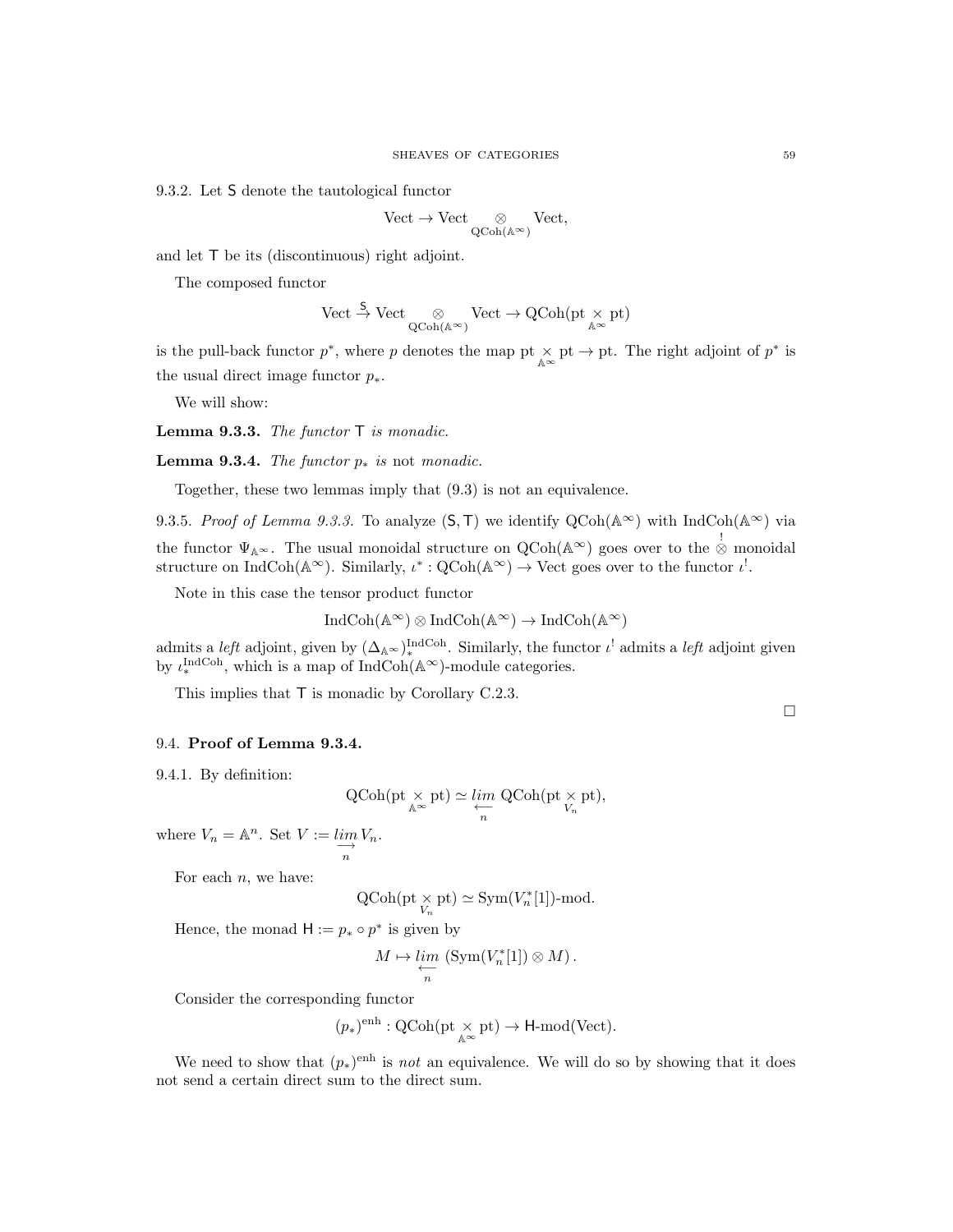9.4.2. Consider the object N of

$$
\operatorname{QCoh}(\operatorname{pt} \underset{\mathbb{A}^{\infty}}{\times} \operatorname{pt}) \simeq \varprojlim_{n} \operatorname{Sym}(V_{n}^{*}[1])\text{-mod},
$$

whose  $n$ -th term is

$$
\lim_{m \ge n} \text{Sym}(\text{ker}(V_m^* \to V_n^*)[2]),
$$

viewed as an object of  $\text{Sym}(V_n^*[1])$ -mod via the trivial action.

We have  $p_*(N) = k \in$  Vect. It is also easy to see that  $(p_*)^{\text{enh}} = k \in \mathsf{H}\text{-mod}$ , where the action of  $H$  on  $k$  is trivial.

Consider now the object  $\bigoplus_i N[-2i] \in \text{QCoh}(\text{pt} \times_{\mathbb{A}^{\infty}} \text{pt})$ . We will show that the map

$$
\bigoplus_i (p_*)^{\text{enh}}(N)[-2i] \to (p_*)^{\text{enh}}\left(\underset{i}{\oplus} N[-2i]\right)
$$

is not an isomorphism.

9.4.3. On the one hand, it is easy to see that the object of Vect, underlying the object

$$
\mathop{\oplus}\limits_i k[-2i] \in {\rm H\text{-}mod}
$$

is isomorphic to  $\bigoplus_i k[-2i]$  (although the forgetful functor H-mod  $\rightarrow$  Vect does not commute with arbitrarty direct sums).

9.4.4. On the other hand, we will show that the object of Vect underlying

$$
(p_*)^{\text{enh}}\left(\underset{i}{\oplus}N[-2i]\right)
$$

has a non-trivial cohomology in degree 1.

Namely, the 1st cohomology in question is equal to  $R<sup>1</sup>(limproj)$  of the following inverse family of vector spaces

$$
n \mapsto \bigoplus_{i} \left( \lim_{\substack{\longleftarrow \\ m \ge n}} \left( \text{Sym}^i(\text{ker}(V_m^* \to V_n^*)) \right) \right).
$$

We compute  $R(limproj)$  of the above family by embedding it into the constant family with value

$$
\bigoplus_i \left(\lim_m {\rm Sym}^i (V_m^*)\right).
$$

To see that  $R^1(limproj) \neq 0$ , we need to show that the map

$$
(9.4) \quad \bigoplus_{i} \underbrace{\lim_{m} \text{Sym}^{i}(V_{m}^{*}) \to}_{n} \longrightarrow \text{Limproj} \left( \bigoplus_{i} \text{coker}\left(\underbrace{\lim_{m \ge n} \text{Sym}^{i}(\ker(V_{m}^{*} \to V_{n}^{*})) \to \lim_{m} \text{Sym}^{i}(V_{m}^{*})}{m}\right) \right)
$$

is not surjective.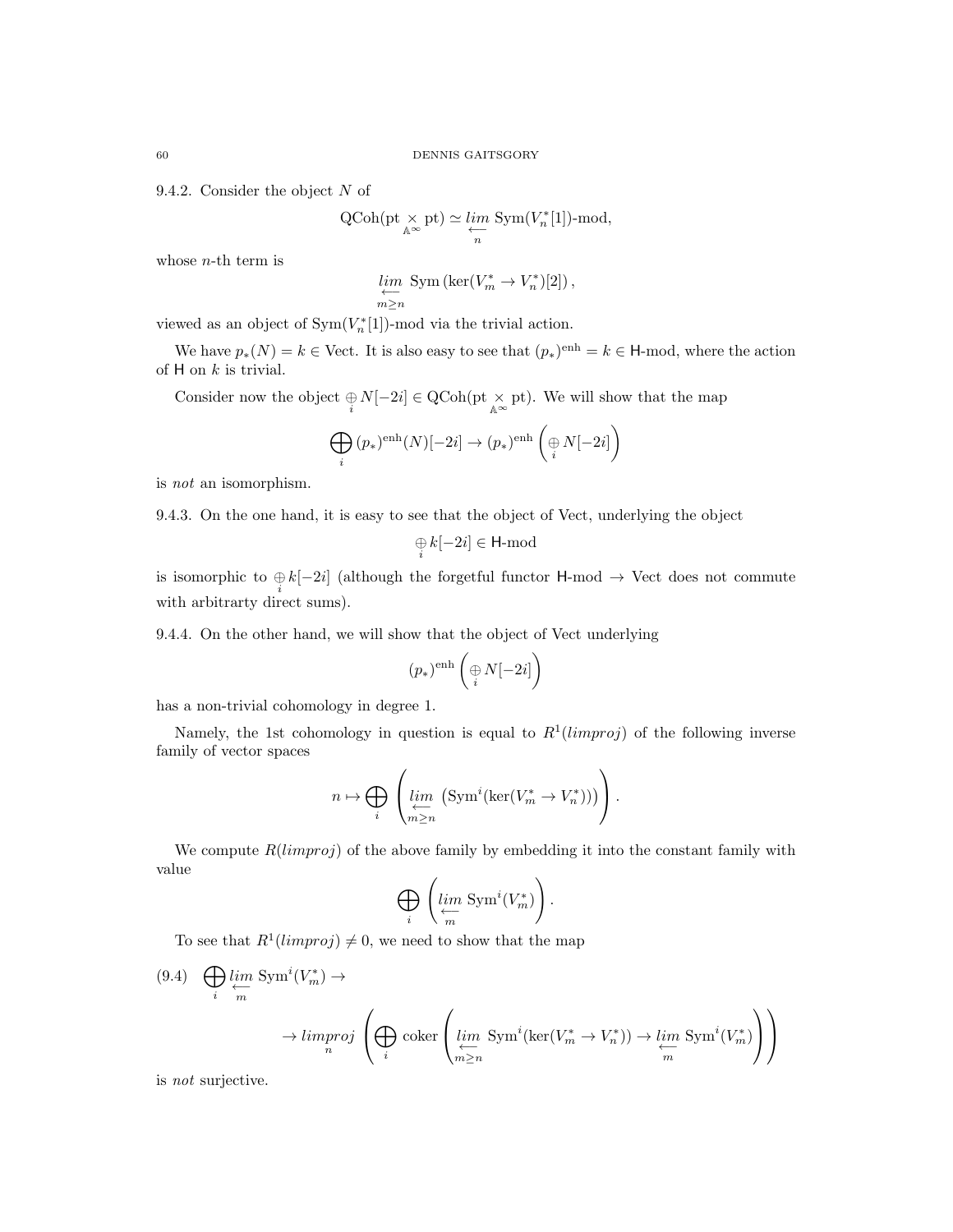9.4.5. Choose a basis  $v_1, v_2, \ldots$  of V so that  $\{v_1, \ldots, v_n\}$  is a basis of  $V_n$ . For every m, let  ${v_{m,1}^*,...,v_{m,m}^*}$  be the corresponding dual basis of  $V_m^*$ .

The following element in the right-hand side of (9.4) does not lie in the image of the left-hand side:

Its n-th component, i.e., the corresponding element of

(9.5) 
$$
\bigoplus_{i} \text{coker}\left(\lim_{\substack{\longleftarrow \\ m \ge n}} \text{Sym}^i(\ker(V_m^* \to V_n^*)) \to \lim_{\substack{\longleftarrow \\ m}} \text{Sym}^i(V_m^*)\right)
$$

equals the sum over  $i = 1, 2, \ldots$  of the elements  $w_{n,i}$ , where each  $w_{n,i}$  is the image under

$$
\lim_{m \to \infty} \text{Sym}^i(V_m^*) \to \text{coker}\left(\lim_{m \ge n} \text{Sym}^i(\text{ker}(V_m^* \to V_n^*)) \to \lim_{m \to \infty} \text{Sym}^i(V_m^*)\right)
$$

of the family of elements

$$
m \mapsto (v_{m,i}^*)^{\otimes i} \in \text{Sym}^i(V_m^*), \quad m \ge i.
$$

Note that  $w_{n,i} = 0$  if  $i \geq n$ , because in this case

$$
(v_{m,i}^*)^{\otimes i}\in \mathrm{Sym}^i(\ker(V_m^*\to V_n^*)).
$$

Hence, the sum  $\sum_i w_{n,i}$  is finite, i.e., gives rise to a well-defined element in (9.5).

# $\Box$

# 10. Classifying prestacks

### 10.1. Sheaves of categories over classifying prestacks.

10.1.1. In this section we let  $G$  be a group-object of PreStk such that the functor  $Loc<sub>G</sub>$  is fully faithful.

Note that by Corollary 5.2.5, the functor  $\mathbf{Loc}_{\mathbf{G}^n}$  is fully faithful for any n.

We will give a more explicit description of the category  $\text{ShvCat}(B\mathcal{G})$  as well as the functors  $\Gamma_{BS}$  and  $\text{Loc}_{BS}$ .

10.1.2. First, by definition, we have:

$$
ShvCat(B\mathcal{G}) \simeq Tot(ShvCat(B^{\bullet}\mathcal{G})).
$$

We now claim:

Proposition 10.1.3. The term-wise Loc functor

$$
Tot(QCoh(B^{\bullet}\mathcal{G}) - \mathbf{mod}) \to Tot(\mathrm{ShvCat}(B^{\bullet}\mathcal{G}))
$$

is an equivalence.

*Proof.* The functor in question is fully faithful since each  $\text{Loc}_{g\times n}$  is fully faithful. To prove that it is essentially surjective, we need to show that for  $C^{\bullet} \in \text{Tot}(\text{ShvCat}(B^{\bullet} \mathcal{G}))$ , each term  $\mathbf{C}^n$  lies in the essential image of the functor  $\mathbf{Loc}_{S^{\times n}}$ .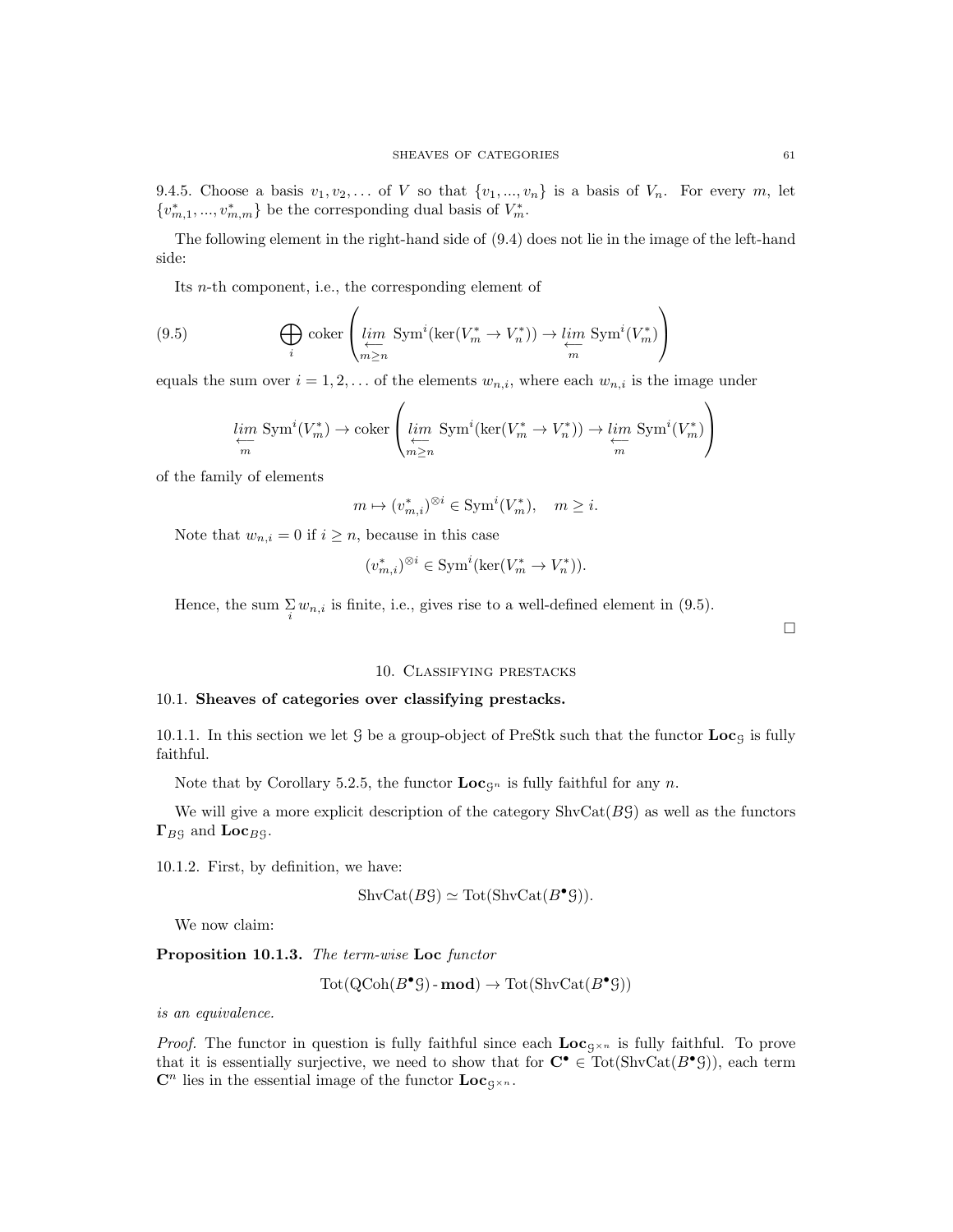#### 62 DENNIS GAITSGORY

Choosing any map  $[0] \rightarrow [n]$  in  $\Delta$ , from the commutative diagram

QCoh(
$$
\mathcal{G}^{\times n}
$$
)-**mod**  $\xrightarrow{\mathbf{Loc}_{\mathcal{G}^{\times n}}} \text{ShvCat}(\mathcal{G}^{\times n})$   
\n
$$
\uparrow \qquad \qquad \uparrow
$$
\nQCoh( $\mathcal{G}^{\times 0}$ )-**mod**  $\xrightarrow{\mathbf{Loc}_{\mathcal{G}^{\times 0}}} \text{ShvCat}(\mathcal{G}^{\times 0}),$ 

we obtain that it is sufficient to consider the case of  $n = 0$ . However, since  $\mathcal{G}^{\times 0} = \text{pt}$ , the latter case is evident.

10.1.4. Note that, by Proposition 5.2.3, the assumption that  $Loc<sub>g</sub>$  be fully faithful implies that for any  $n$ , the functor

$$
\mathrm{QCoh}(\mathcal{G})^{\otimes n} \to \mathrm{QCoh}(\mathcal{G}^{\times n})
$$

is an equivalence.

In particular, the structure on G is group-object of PreStk defines on QCoh(G) a structure of augmented co-monoidal DG category, such that the corresponding co-simplicial category  $\operatorname{co-Bar}^{\bullet}(\operatorname{QCoh}(\mathcal{G}))$  identifies with  $\operatorname{QCoh}(B^{\bullet}\mathcal{G})$ .

We note, however, that the above co-monoidal structure on  $QCoh(\mathcal{G})$  naturally extends to a commutative Hopf algebra structure (see Sect. E for what this means) as an object of  $DGCat_{cont}$ , via *pointwise* (symmetric) monoidal structure. In particular,  $\text{co-Bar}^{\bullet}(\text{QCoh}(\mathcal{G}))$  is naturally a co-simplicial (symmetric) monoidal DG category.

From Proposition E.1.4 we obtain:

Corollary 10.1.5. The category  $\text{Tot}(\text{QCoh}(B^{\bullet} \mathcal{G})$ -mod) is canonically equivalent to the category  $\mathrm{QCoh}(\mathcal{G})$  - comod. Under this identification, for  $\mathbf{D} \in \mathrm{QCoh}(\mathcal{G})$  - comod, the corresponding object of  $\text{Tot}(\text{QCoh}(B^{\bullet} \mathcal{G}) - \text{mod})$  identifies with

 $\operatorname{co-Bar}^{\bullet}(\operatorname{QCoh}(\mathcal{G}), \mathbf{D}) \in \operatorname{co-Bar}^{\bullet}(\operatorname{QCoh}(\mathcal{G}))$  -  $\operatorname{mod} \simeq \operatorname{QCoh}(B^{\bullet} \mathcal{G})$  -  $\operatorname{mod}.$ 

10.2. Categories acted on by G.

10.2.1. Let  $\mathcal G$ -mod denote the category  $\mathrm{QCoh}(\mathcal G)$ -comod.

Combining Corollary 10.1.5 and Proposition 10.1.3, we obtain an equivalence

(10.1) ShvCat( $B\mathcal{G}$ )  $\simeq$   $\mathcal{G}$ -mod.

In what follows we shall refer to objects of G-mod as *categories endowed with an action of* the group-prestack G.

10.2.2. Under the equivalence (10.1) the category  $Q\text{Coh}(B\mathcal{G})$  identifies with

$$
\operatorname{Rep}(\mathcal{G}):=\underline{\operatorname{Hom}}_{\mathcal{G}}(\operatorname{Vect},\operatorname{Vect}).
$$

The functor

 $\Gamma_{B}$ g : ShvCat $(B\mathcal{G}) \rightarrow \text{DGCat}_{cont}$ 

identifies with the functor

 $inv_{\mathcal{G}} : \mathcal{G}\text{-}\textbf{mod} \to \text{DGCat}_{cont}, \quad \mathbf{D} \mapsto \underline{\text{Hom}}_{\mathcal{G}}(\text{Vect}, \mathbf{D}) \simeq \text{Tot}(\text{co-Bar}^{\bullet}(\text{QCoh}(\mathcal{G}), \mathbf{D})).$ 

This functor naturally upgrades to the functor

 $\mathbf{inv}^\mathrm{enh}_\mathcal{G} : \mathcal{G}\text{-}\operatorname{\mathbf{mod}} \to \operatorname{Rep}(\mathcal{G})\text{-}\operatorname{\mathbf{mod}},$ 

and the latter identifies with  $\Gamma_{BG}^{\text{enh}}$ .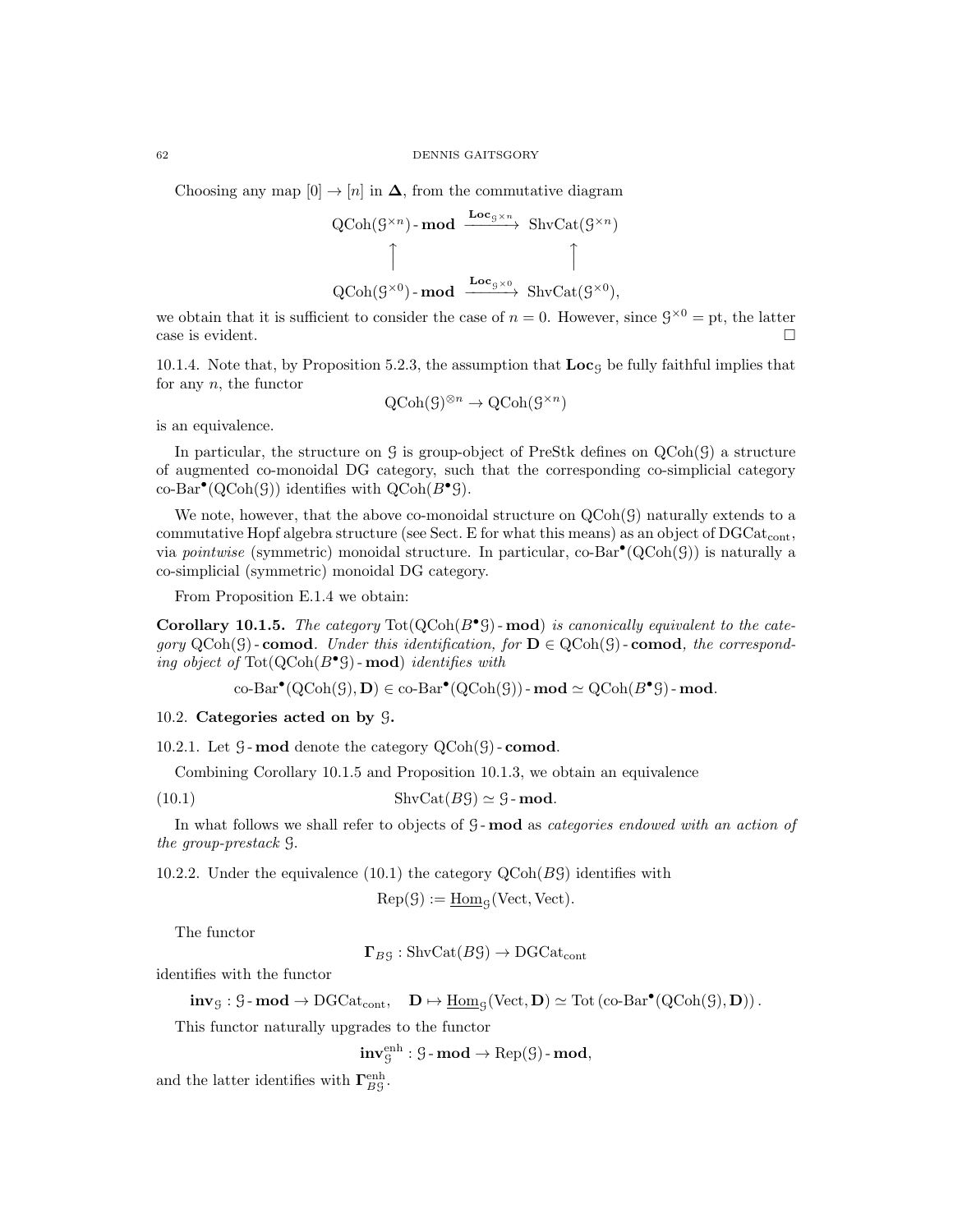Remark 10.2.3. We regard  $Rep(\mathcal{G})$  as being equipped with a monoidal structure resulting from its definition as  $\underline{Hom}_G(Vect, Vect)$ . However, this structure naturally extends to a symmetric (i.e.,  $E_{\infty}$ ) monoidal structure:

The right-lax symmetric monoidal structure on the functor  $\mathbf{inv}_\mathcal{G}$  defines on

$$
\operatorname{Rep}(\mathcal{G}) \simeq \mathbf{inv}_{\mathcal{G}}(\operatorname{Vect})
$$

a structure of unital symmetric monoidal DG category, which is compatible (=distributive) with the monoidal structure given by composition. Hence, by Eckmann-Hilton, the latter structure is induced by the former.

10.2.4. The functor

$$
Loc_{B\mathcal{G}} : \text{Rep}(\mathcal{G})\text{-}\mathbf{mod} \to \text{ShvCat}(B\mathcal{G})
$$

identifies with the functor

$$
\mathbf{rec}^\mathrm{enh}_\mathcal{G} : \mathrm{Rep}(\mathcal{G})\text{-}\mathbf{mod} \to \mathcal{G}\text{-}\mathbf{mod}, \quad \mathbf{C} \mapsto \mathrm{Vect} \underset{\mathrm{Rep}(\mathcal{G})}{\otimes} \mathbf{C},
$$

where  $12$  the right hand side naturally acquires a structure of an object of  $9$ -mod via the commuting  $G$ - and  $Rep(G)$ -actions on Vect.

Here the action of  $Rep(\mathcal{G})$  on Vect is given by the augmentation (forgetful) functor

 $oblvg : Rep(\mathcal{G}) \to Vect, \quad \underline{Hom}_{\mathcal{G}}(Vect, Vect) \to \underline{Hom}(Vect, Vect).$ 

In what follows we shall denote by  $\mathbf{rec}_\mathcal{G}$  the composition of  $\mathbf{rec}_\mathcal{G}^{\text{enh}}$  and the forgetful functor

$$
\mathbf{oblv}_{\mathcal{G}}: \mathcal{G}\text{-}\mathbf{mod} \to \mathrm{DGCat}_{\mathrm{cont}}\,.
$$

I.e.,

$$
\mathbf{rec}_{\mathcal{G}}(\mathbf{C}) = \mathrm{Vect} \underset{\mathrm{Rep}(\mathcal{G})}{\otimes} \mathbf{C} \in \mathrm{DGCat}_{\mathrm{cont}}\,.
$$

10.2.5. It is easy to see that  $inv_{\mathcal{G}}(QCoh(\mathcal{G})) \simeq$  Vect, and moreover, this equivalence extends to an isomorphism

$$
\mathbf{inv}_{\mathcal{G}}^{\mathrm{enh}}(\mathrm{QCoh}(\mathcal{G})) \simeq \mathrm{Vect}
$$

in Rep( $G$ ) - **mod**, where Rep( $G$ ) acts on Vect "trivially", i.e., via the functor oblyg.

In particlar, by adjunction, we obtain a map in  $G$ -mod

(10.2) 
$$
\mathbf{rec}_{\mathcal{G}}^{\text{enh}}(\text{Vect}) \to \text{QCoh}(\mathcal{G}).
$$

At the level of plain DG categories, the map (10.2) identifies with the functor

(10.3) 
$$
p^* : \text{Vect} \underset{\text{Rep}(\mathcal{G})}{\otimes} \text{Vect} \to \text{QCoh}(\mathcal{G}).
$$

 $12$ The symbol  $\mathbf{rec}^{\text{enh}}$  is for "reconstruction."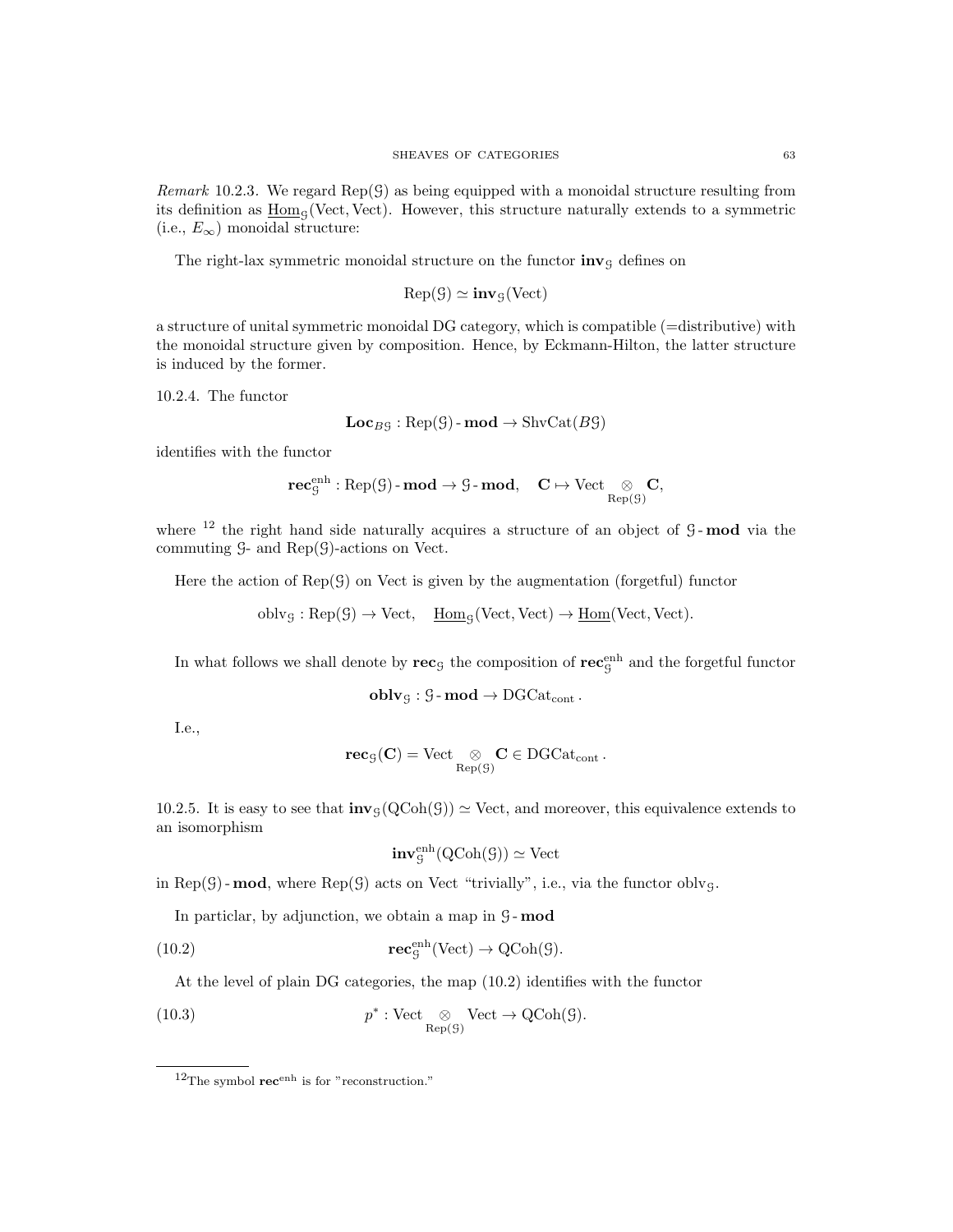10.2.6. Assume for a moment that  $QCoh(\mathcal{G})$  is dualizable as a plain DG category. Consider its dual,  $Q\text{Coh}(G)^{\vee}$ , as a monoidal DG category (the monoidal structure on  $Q\text{Coh}(G)^{\vee}$  is the dual of the co-monoidal structure on  $QCoh(\mathcal{G})$ .

In this case, by taking the dual of the co-action of  $QCoh(\mathcal{G})^{\vee}$ , we can identify

 $\operatorname{QCoh}(\mathcal{G})$  - comod  $\simeq \operatorname{QCoh}(\mathcal{G})^{\vee}$  - mod,

and hence

(10.4) 
$$
\mathcal{G}\text{-}\mathbf{mod}\simeq \mathrm{QCoh}(\mathcal{G})^{\vee}\text{-}\mathbf{mod}.
$$

Let us note that in this case, in addition to the functors  $\text{inv}_{\mathcal{G}}$  and  $\text{inv}_{\mathcal{G}}^{\text{enh}}$  we also have the functor

 $\mathbf{coinv}_{\mathcal{G}} : \mathcal{G}\text{-}\mathbf{mod} \to \text{DGCat}_{\text{cont}} \text{ and } \mathbf{coinv}_{\mathcal{G}}^{\text{enh}} : \mathcal{G}\text{-}\mathbf{mod} \to \text{Rep}(\mathcal{G})\text{-}\mathbf{mod},$ 

defined by

$$
\mathbf{D}\mapsto \mathrm{Vect}\underset{\mathrm{QCoh}(\mathcal{G})^{\vee}}{\otimes}\mathbf{D}\simeq |\operatorname{Bar}^{\bullet}(\mathrm{QCoh}(\mathcal{G})^{\vee},\mathbf{D})|.
$$

10.3. Affine group DG schemes. In this subsection we let  $\mathcal G$  be a group-object of DGSch<sup>aff</sup>.

10.3.1. For  $D \in \mathcal{G}$ -mod we consider the co-simplicial category co-Bar<sup>•</sup>(QCoh( $\mathcal{G}$ ), D). As in Lemma 5.5.4, we note that  $co-Bar^{\bullet}(QCoh(\mathcal{G}), D)$  satisfies the co-monadic Beck-Chevalley condition.

In particular, the forgetful functor

$$
\operatorname{oblv}_{\mathcal{G}}:\mathbf{inv}_{\mathcal{G}}(\mathbf{D})\rightarrow \mathbf{D}
$$

admits a right adjoint, denoted coindg, and the co-monad

$$
\operatorname{oblv}_{\mathcal{G}}\circ \operatorname{coind}_{\mathcal{G}}
$$

identifies, when viewed as a plain endo-functor of D, with the composition

$$
\mathbf{D} \stackrel{\text{co-action}}{\longrightarrow} \mathbf{D} \otimes \operatorname{QCoh}(\mathcal{G}) \stackrel{\text{Id}_{\mathbf{D}} \otimes p_*}{\longrightarrow} \mathbf{D},
$$

where  $p: \mathcal{G} \to \text{pt}$ .

10.3.2. Note that in the affine case we have a canonical identification

(10.5) 
$$
Q\text{Coh}(\mathcal{G})^{\vee} \simeq Q\text{Coh}(\mathcal{G}).
$$

Moreover, we note that the *monoidal* structure on  $QCoh(\mathcal{G})$ , induced by (10.5) and the *co*monoidal structure on  $QCoh(\mathcal{G})$ , is canonically equivalent to that given by the structure on  $\mathcal G$ of an algebra-object in DGSch<sup>aff</sup> (with respect to the monoidal structure on DGSch<sup>aff</sup> given by the Cartesian product) and the monoidal functor

$$
Q\text{Coh}_* : \text{DGSch}^{\text{aff}} \to \text{DGCat}_{\text{cont}}, \quad S \leadsto Q\text{Coh}(S), \quad (f : S_1 \to S_2) \leadsto f_*
$$

We shall denote the resulting monoidal DG category by  $Q\text{Coh}(G)_{\text{conv}}$ .

When we consider  $QCoh(\mathcal{G})$  with the (symmetric) monoidal structure given by the pointwise tensor product, we shall denote it by  $QCoh(\mathcal{G})_{ptw}$ .

10.4. A criterion for 1-affineness in the affine case case. In this subsection we continue to assume that  $\mathcal G$  is an affine group DG scheme.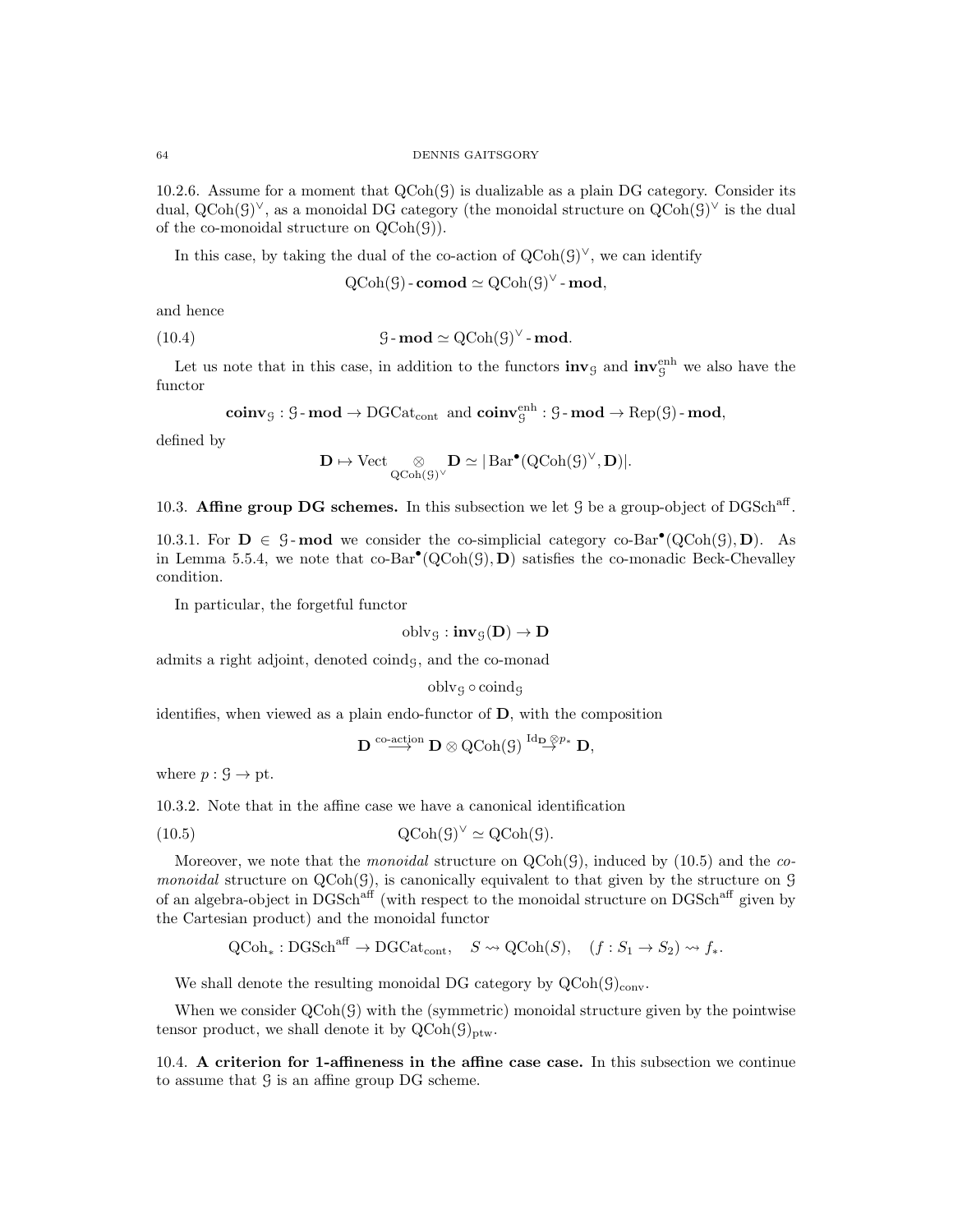10.4.1. Consider the simplicial category  $Bar^{\bullet}(QCoh(\mathcal{G})_{conv})$ . It is obtained by applying the functor  $QCoh_*$  to the simplicial object  $B^{\bullet} \mathcal{G} \in DGSch^{aff}$ . In particular, we have a canonical identification

$$
|\operatorname{QCoh}(B^{\bullet}\mathcal{G})_*|\simeq \operatorname{Vect} \underset{\operatorname{QCoh}(\mathcal{G})_{\operatorname{conv}}}{\otimes} \operatorname{Vect}.
$$

As in Lemma 6.3.3, from Lemma C.1.6 and [GL:DG, Lemma 1.3.3], we obtain:

Lemma 10.4.2. The right adjoint of the tautological functor

$$
\mathrm{Vect}\to\mathrm{Vect}\underset{\mathrm{QCoh}(\mathcal{G})_{\mathrm{conv}}}{\otimes}\mathrm{Vect}
$$

is monadic, and the corresponding monad on Vect, viewed as a plain endo-functor, identifies canonically with  $p_* \circ (p_*)^R$ , where

$$
p: \mathcal{G} \to \mathrm{pt}.
$$

10.4.3. Finally, we note that as in Sect. 6.2.4, from the natural transformation (6.2) we obtain that there exists a canonically defined functor

(10.6) 
$$
\text{coind}_{\mathcal{G}} : \text{Vect} \underset{\text{QCoh}(\mathcal{G})_{\text{conv}}} {\otimes} \text{Vect} \to \text{Rep}(\mathcal{G}),
$$

which lifts to a map

$$
\mathbf{coinv}^\mathrm{enh}_\mathcal{G}(\mathrm{Vect}) \to \mathbf{inv}^\mathrm{enh}_\mathcal{G}(\mathrm{Vect}) = \mathrm{Rep}(\mathcal{G})
$$

in  $Rep(\mathcal{G})$  - mod.

We claim:

# Proposition 10.4.4. The following conditions are equivalent:

- (a)  $BS$  is 1-affine;
- (b) The following two conditions hold:
	- (1) The functor  $(10.6)$  is an equivalence;
	- (2) The functor (10.3) is an equivalence.

(b') The following two conditions hold:

(1) There exists some isomorphism of objects of  $Rep(\mathcal{G})$ -mod

$$
\mathbf{coinv}_{\mathcal{G}}^{\mathrm{enh}}(\mathrm{Vect}) \simeq \mathrm{Rep}(\mathcal{G}).
$$

(2) There exists some isomorphism of objects of objects of  $G$ -mod

$$
\mathbf{rec}_{\mathcal{G}}^{\text{enh}}(\text{Vect}) \simeq \text{QCoh}(\mathcal{G})_{\text{conv}}.
$$

Proof. Let assume (a) and deduce (b). The fact that the map (10.3) is an equivalence holds is the expression of the fact that the functor  $\Gamma_{BS}^{\text{enh}}$  is fully faithful.

Let us view Vect as object of  $G$ -mod, endowed with a commuting action of Rep( $G$ ). Tensoring up the map  $(10.6)$  on the right by Vect over Rep $(\mathcal{G})$ , we obtain a map

(10.7) Vect 
$$
\underset{QCoh(\mathcal{G})_{\text{conv}}}{\otimes} \left( \text{Vect} \underset{Rep(\mathcal{G})}{\otimes} \text{Vect} \right) \simeq
$$
  

$$
\simeq \left( \text{Vect} \underset{QCoh(\mathcal{G})_{\text{conv}}}{\otimes} \text{Vect} \right) \underset{Rep(\mathcal{G})}{\otimes} \text{Vect} \to \text{Rep}(\mathcal{G}) \underset{Rep(\mathcal{G})}{\otimes} \text{Vect},
$$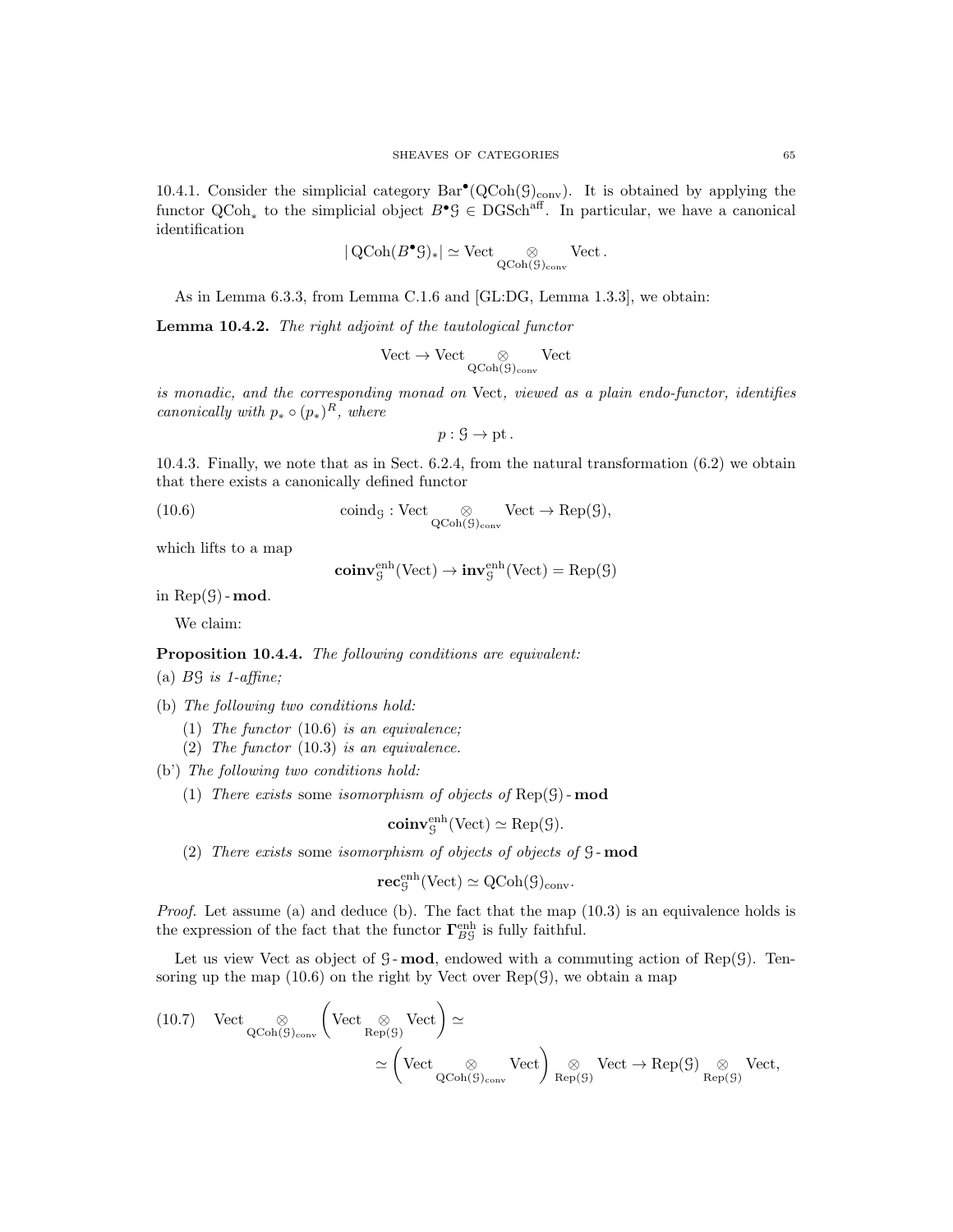so that the diagram

$$
\begin{array}{ccc}\n\text{Vect} & \underset{\mathrm{QCoh}(\mathcal{G})_{\mathrm{conv}}}{\otimes} \left( \text{Vect} & \underset{\mathrm{Rep}(\mathcal{G})}{\otimes} \text{Vect} \right) & \longrightarrow & \text{Rep}(\mathcal{G}) \underset{\mathrm{Rep}(\mathcal{G})}{\otimes} \text{Vect} \\
& \text{Id}_{\text{Vect}} \otimes p^* & & \downarrow \sim \\
& \text{Vect} & \underset{\mathrm{QCoh}(\mathcal{G})_{\mathrm{conv}}}{\otimes} & \text{QCoh}(\mathcal{G})_{\mathrm{conv}} & \xrightarrow{\sim} & \text{Vect}\n\end{array}
$$

commutes. Since the left vertical arrow is an isomorphism (by the above), we obtain that so is the top horizontal map.

Now, since  $\text{rec}_{G}$  is conservative, the fact that (10.7) is an equivalence, implies that so is the map (10.6).

The fact that (b) implies (b') is tautological.

Let us show that (b') implies (a). However, this is obvious: (b') implies that the functors  $\mathbf{coinv}_{\mathcal{G}}^{\text{enh}}$  and  $\mathbf{rec}_{\mathcal{G}}^{\text{enh}}$  are mutually inverse on the nose.

 $\Box$ 

#### 11. Groups with a rigid convolution category

11.1. The rigidity condition. We return to the conext of Sect. 10.2.6. In this subsection we will assume that  $Q\text{Coh}(\mathcal{G})$  is dualizable as a plain category, and, moreover, that the *monoidal* category  $Q\text{Coh}(\mathcal{G})^{\vee}$  is rigid (see Sect. D.1 for what this means).

11.1.1. The self-duality of  $Q\text{Coh}(G)^{\vee}$  induced by its rigid monoidal structure (see Sect. D.1.2) defines, in particular, an identification

$$
\mathrm{QCoh}(\mathcal{G})^{\vee} \simeq \mathrm{QCoh}(\mathcal{G}),
$$

as plain categories.

Thus, we can again think of  $QCoh(\mathcal{G})$  is a monoidal DG category; when considered as such, it will be denoted by  $QCoh(\mathcal{G})_{conv}\text{L}$ . This monoidal structure should not be confused with the pointwise (symmetric) monoidal structure; the latter is denoted by  $QCoh(\mathcal{G})_{\text{ptw}}$ .

11.1.2. By Sect. D.3, we obtain that the monoidal structure on  $QCoh(\mathcal{G})_{conv}$  is obtained from the co-monoidal structure on  $Q\text{Coh}(\mathcal{G})$  by passage to the *left* adjoint functors.

By construction, the unit in  $QCoh(\mathcal{G})_{conv}$  is given by the functor

$$
(e^*)^L : \text{Vect} \to \text{QCoh}(\mathcal{G}),
$$

which is both the *left* adjoint and the dual of  $e^* : \text{QCoh}(\mathcal{G}) \to \text{Vect}$ , where  $e : \text{pt} \to \mathcal{G}$  is the unit point.

By Proposition D.3.6, the augmentation on  $QCoh(\mathcal{G})_{conv}$  is given by the functor

$$
(p^*)^L
$$
:  $QCoh(\mathcal{G}) \rightarrow Vect$ ,

which is both the *left* adjoint and the dual of  $p^* : Vect \to QCoh(\mathcal{G})$ .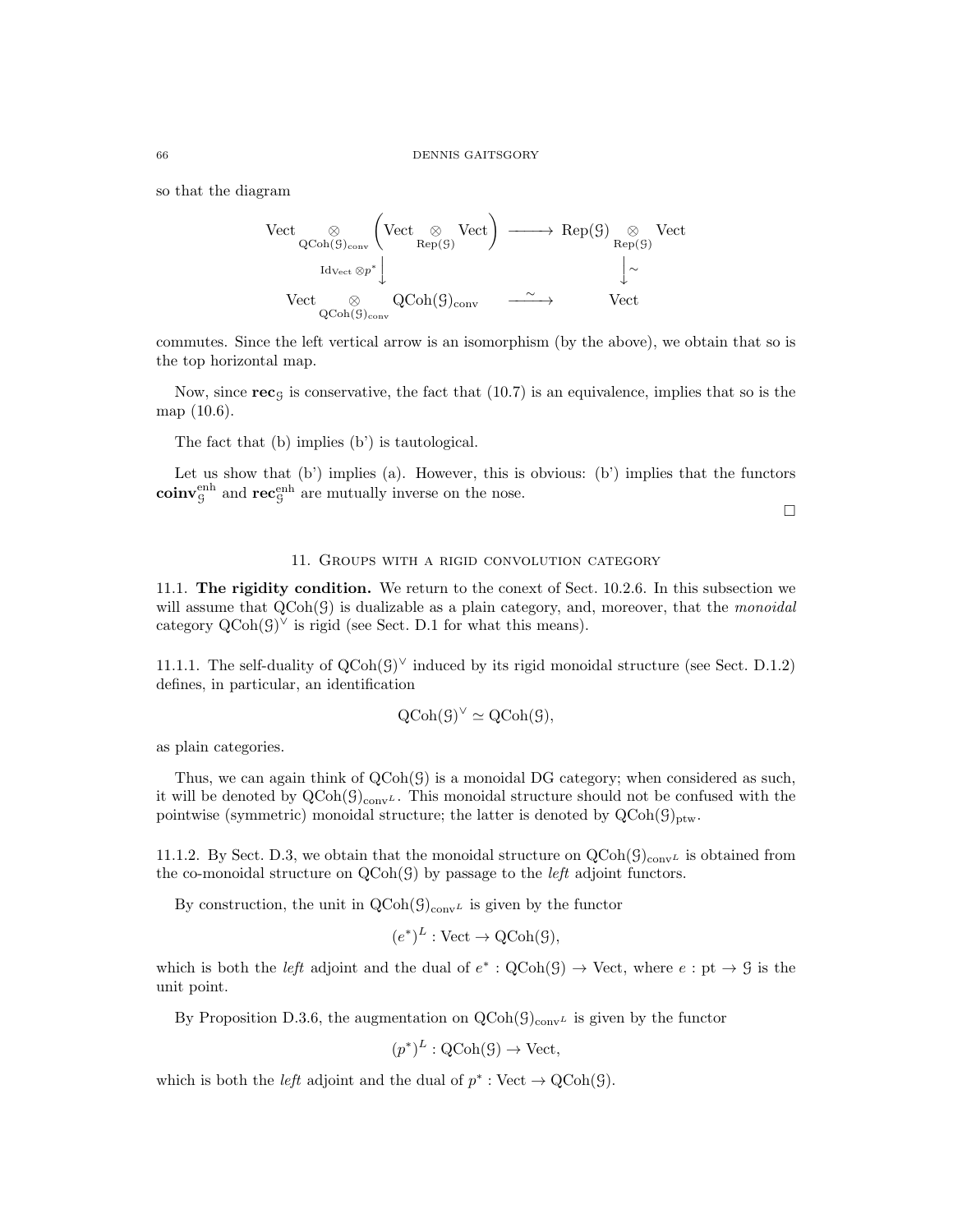11.1.3. Let now **D** be an object of G-mod, thought of as an object of  $QCoh(\mathcal{G})_{conv}$ -mod. From Sect. D.3 we obtain:

# Lemma 11.1.4.

(a) The right adjoint of the action data

$$
\mathrm{QCoh}(\mathcal{G})_{\mathrm{conv}^L}\otimes \mathbf{D}\to \mathbf{D}
$$

identifies with the data of co-action

$$
\mathbf{D}\to \operatorname{QCoh}(\mathcal G)\otimes \mathbf{D}.
$$

(b) The simplicial category  $Bar^{\bullet}(QCoh(\mathcal{G})_{conv^L}, \mathbf{D})$  is obtained from co-Bar<sup> $\bullet$ </sup>( $QCoh(\mathcal{G})$ ,  $\mathbf{D}$ ) by passage to the left adjoint functors.

From Corollary D.4.9, we obtain:

# Corollary 11.1.5.

(a) The co-simplicial category  $co-Bar^{\bullet}(QCoh(\mathcal{G}), D)$  satisfies the monadic Beck-Chevalley condition.

(b) The forgetful functor

$$
\operatorname{oblv}_{\mathcal{G}}:\mathbf{inv}_{\mathcal{G}}(\mathbf{D})\rightarrow \mathbf{D}
$$

admits a left adjoint (denoted indg) and is monadic. The monad

 $oblvq \circ indq,$ 

viewed as a plain endo-functor of  $D$ , identifies with the composition

 $\mathbf{D} \overset{\text{co-action}}{\longrightarrow} \text{QCoh}(\mathcal{G}) \otimes \mathbf{D} \overset{(p^*)^L \otimes \text{Id}_\mathbf{D}}{\longrightarrow} \mathbf{D},$ 

where  $(p^*)^L$  is the left adjoint of the functor  $p^* : \text{Vect} \to \text{QCoh}(\mathcal{G})$ .

11.1.6. Combining Lemma 11.1.4(b) with [GL:DG, Lemma 1.3.3], we obtain:

Corollary 11.1.7. There exists a canonical isomorphism of functors

 $\mathbf{coinv}_{\mathcal{G}} \simeq \mathbf{inv}_{\mathcal{G}} : \mathcal{G}\text{-}\mathbf{mod} \to \mathrm{DGCat}_{\mathrm{cont}}$ .

It follows from the construction, the isomorphism of Corollary 11.1.7 lifts to an isomorphism

(11.1) coinv ${}_{\mathcal{G}}^{\text{enh}} \simeq \text{inv}_{\mathcal{G}}^{\text{enh}}$ 

as functors  $\mathcal{G}$ -mod  $\rightarrow$  Rep( $\mathcal{G}$ )-mod.

11.2. A criterion for 1-affineness in the rigid case. The goal of this subsection is to prove the following assertion:

Proposition 11.2.1. Let  $\mathcal G$  be as in Sect. 11.1. Then the following conditions are equivalent: (a)  $B\mathcal{G}$  is 1-affine;

(b) The functor (10.3) is an equivalence.

(b') There exists an equivalence in  $\mathcal{G}\text{-}\mathbf{mod}$ :

$$
\mathbf{rec}^{\mathrm{enh}}_{\mathcal{G}}(\mathrm{Vect}) \simeq \mathrm{QCoh}(\mathcal{G}).
$$

(c) The functor  $p_*: \text{QCoh}(\mathcal{G}) \to \text{Vect}$ , right adjoint to  $p^*$ , is monadic.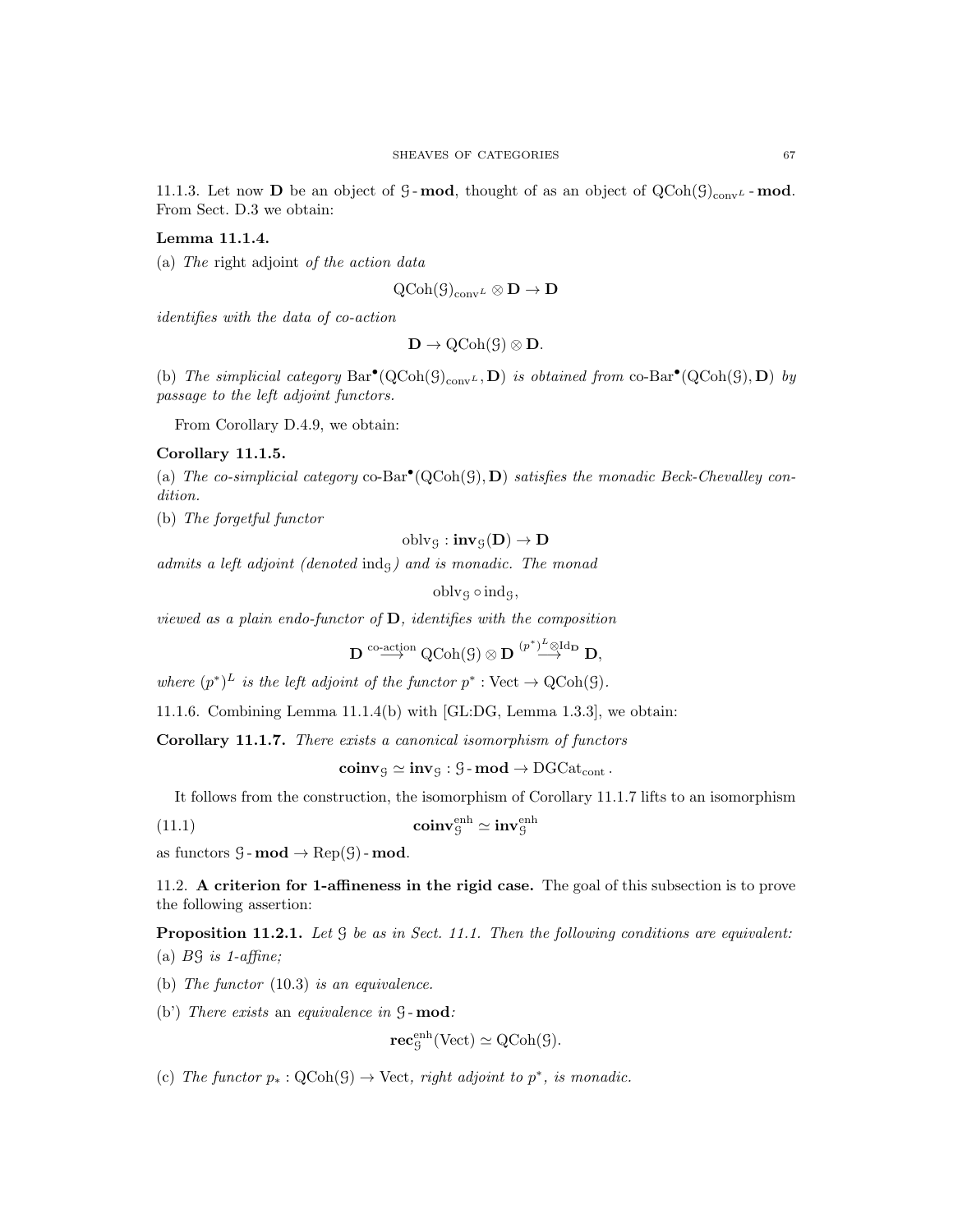11.2.2. Step 1. Let us assume (a). Then (b) expresses the fact that the functor  $\Gamma_{BG}^{\text{enh}}$  is fully faithful.

The implication (b)  $\Rightarrow$  (b') is tautological. The implication (b')  $\Rightarrow$  (a) is easy: we obtain that the functors  $\mathbf{coinv}_{\mathcal{G}}^{\text{enh}}$  and  $\mathbf{rec}_{\mathcal{G}}^{\text{enh}}$  are mutually inverse on the nose.

11.2.3. Step 2. It remains to establish the equivalence of (b) and (c). We claim that the functor

$$
\mathrm{Vect} \to \mathrm{Vect} \underset{\mathrm{Rep}(\mathcal{G})}{\otimes} \mathrm{Vect}
$$

is monadic, and the corresponding monad on Vect maps isomorphically, as a plain endo-functor, to  $p_* \circ p^*$ .

We will prove this by applying Corollary C.2.3. In Step 3 we will show that the monoidal operation

$$
Rep(\mathcal{G}) \otimes Rep(\mathcal{G}) \to Rep(\mathcal{G})
$$

admits a left adjoint. Assuming this, the required assertion follows from Corollary C.2.3, combined with Lemma C.2.5:

Indeed, it remains to show that the map

$$
\text{oblvg}\circ(\text{oblvg})^R\to p_*\circ p^*
$$

is an isomorphism, which follows from the fact that the corresponding map of left adjoints

$$
(p^*)^L \circ p^* \to \text{oblvg} \circ \text{indg}
$$

is an isomorphism, by Corollary 11.1.5(b).

11.2.4. Step 3. Using Corollary 11.1.7, we interpret  $\text{Rep}(\mathcal{G})$  as

$$
\mathrm{Vect} \underset{\mathrm{QCoh}(\mathcal{G})_{\mathrm{conv}L}}{\otimes} \mathrm{Vect}\,.
$$

Hence, we can identify

$$
Rep(\mathcal{G}) \otimes Rep(\mathcal{G}) \simeq Rep(\mathcal{G} \times \mathcal{G}),
$$

so that the monoidal operation on  $\text{Rep}(\mathcal{G})$  identifies with restriction under the diagonal map.

We now claim that if  $\phi: \mathcal{G}_1 \to \mathcal{G}_2$  is any homomorphism between group-objects of PreStk, satisfying the assumption of Sect. 11.1, then the restriction functor  $\text{Rep}(\mathcal{G}_2) \to \text{Rep}(\mathcal{G}_1)$  admits a left adjoint.

Indeed, interpreting Rep( $\mathcal{G}_i$ ) as Vect  $\otimes_{\text{QCoh}(\mathcal{G}_i)_{\text{conv}}L}$ Vect, the left adjoint in question is given

by the homomorphism

$$
Q\text{Coh}(G_1)_{\text{conv}^L} \to Q\text{Coh}(G_2)_{\text{conv}^L},
$$

which is the left adjoint (and simultaneously dual, see Proposition D.3.6) of the restriction map  $\phi^*: \text{QCoh}(\mathcal{G}_2) \to \text{QCoh}(\mathcal{G}_1)$  of the corresponding co-monoidal categories.

 $\Box$ 

11.3. Classifying prestacks of formal groups. In this subsection we will prove Theorem 2.5.4. Let G be a weakly  $\aleph_0$  formally smooth formal group locally almost of finite type.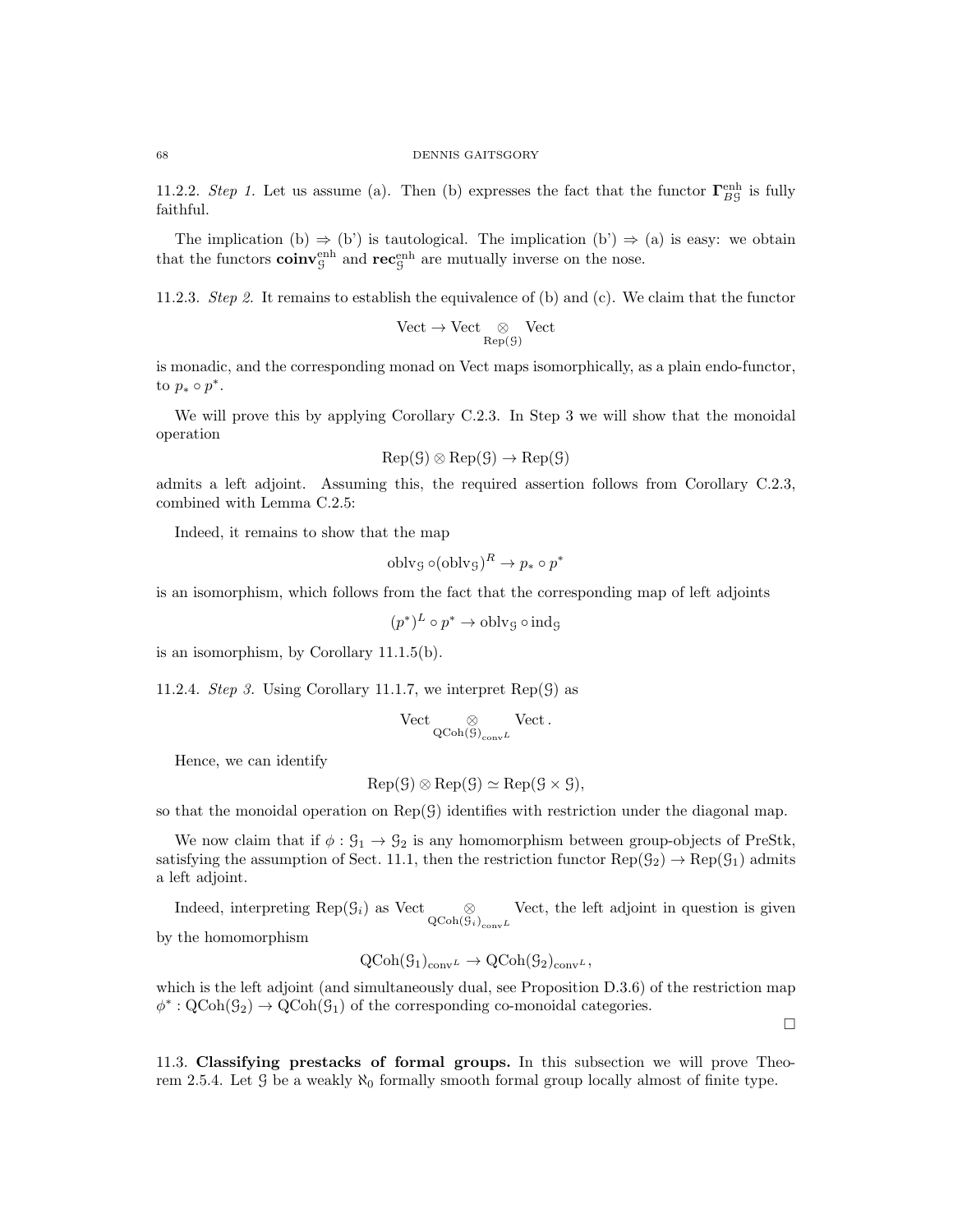11.3.1. *Proof of point (a).* We will deduce the required assertion by applying Proposition 9.1.3. By definition,

$$
B\mathcal{G} := |B^{\bullet}\mathcal{G}|,
$$

and we claim that this presentation satisfies the conditions of Proposition 9.1.3. Note that each term of  $B^{\bullet} \mathcal{G}$  is of the form  $\mathcal{G}^{\times n}$ .

Condition (1) is satisfied by Theorem 2.4.2.

Condition (2) is satisfied by [GR1, Theorem 10.1.1]: indeed, each of the functors

$$
\Upsilon_{\mathcal{G}^{\times n}} : \mathrm{QCoh}(\mathcal{G}^{\times n}) \to \mathrm{IndCoh}(\mathcal{G}^{\times n})
$$

is an equivalence. This also shows that

$$
\text{QCoh}(B\mathcal{G}) \simeq \text{Tot}(\text{QCoh}(B^{\bullet}\mathcal{G})) \to \text{Tot}(\text{IndCoh}(B^{\bullet}\mathcal{G})) \simeq \text{IndCoh}(B\mathcal{G})
$$

is an equivalence.

Finally, condition (3) is satisfied because all the maps in  $B^{\bullet} \mathcal{G}$  are *ind-proper* (see [GR1, Sect. 2.7.4 and Corollary 2.8.3]).

 $\Box$ [Theorem 2.5.4(a)]

11.3.2. Proof of point  $(b)$ . In Sect. 11.3.3, we will show that G satisfies the assumption of Sect. 11.1.

Assuming this, in order to prove point (b) of the theorem, by Proposition 11.2.1, it remains to show that the functor  $p_*$ , right adjoint to  $p^*$  is monadic if and only if the the tangent space of G at the origin is finite-dimensional. We will do this in Sect. 11.4.

11.3.3. Using [GR1, Theorem 10.1.1], we identify  $QCoh(\mathcal{G}) \simeq IndCoh(\mathcal{G})$  via the functor  $\Upsilon_{\mathcal{G}}$ as co-monoidal categories, where the co-monoidal structure on  $IndCoh(\mathcal{G})$  is induced by the structure on  $\mathcal G$  of group-object in PreSt $k_{\text{left}}$  via the operation of !-pullback.

Recall now the self-duality

$$
IndCoh(\mathcal{G}) \simeq IndCoh(\mathcal{G})^{\vee}
$$

(see [GR1, Corollary  $2.6.2$ ]).

The above co-monoidal structure on  $IndCoh(\mathcal{G})$  defines via duality a monoidal structure on IndCoh( $\mathcal{G}$ ); we shall denote the resulting monoidal DG category by IndCoh( $\mathcal{G}$ )<sub>conv</sub>. By construction, the monoidal operation on  $IndCoh(\mathcal{G})_{conv}$  is given by the operation of  $(IndCoh, *)$ direct image, i.e., it is obtained by applying the (symmetric) monoidal functor

 $IndCoh<sub>DGindSch<sub>laff</sub></sub> : DGindSch<sub>laff</sub> \rightarrow DGCat<sub>cont</sub>$ 

of [GR1, Sect. 2.7] to the algebra object  $\mathcal{G} \in \text{DGindSch}_{\text{laff}}$ .

We claim:

**Lemma 11.3.4.** The monoidal DG category IndCoh( $\mathcal{G}$ )<sub>conv</sub> is rigid.

*Proof.* Follows from the fact that G is ind-proper and the base change isomorphism of  $[GR1,$ Proposition 2.9.2].

This implies that  $QCoh(\mathcal{G})_{conv}$  is rigid as a monoidal DG category, as

$$
\operatorname{IndCoh}(\mathcal{G})_{\operatorname{conv}} \simeq \operatorname{QCoh}(\mathcal{G})_{\operatorname{conv}^L},
$$

as monoidal DG categories, by construction.

11.4. Computation of the monad. Let  $\mathcal G$  be as in Theorem 2.5.4.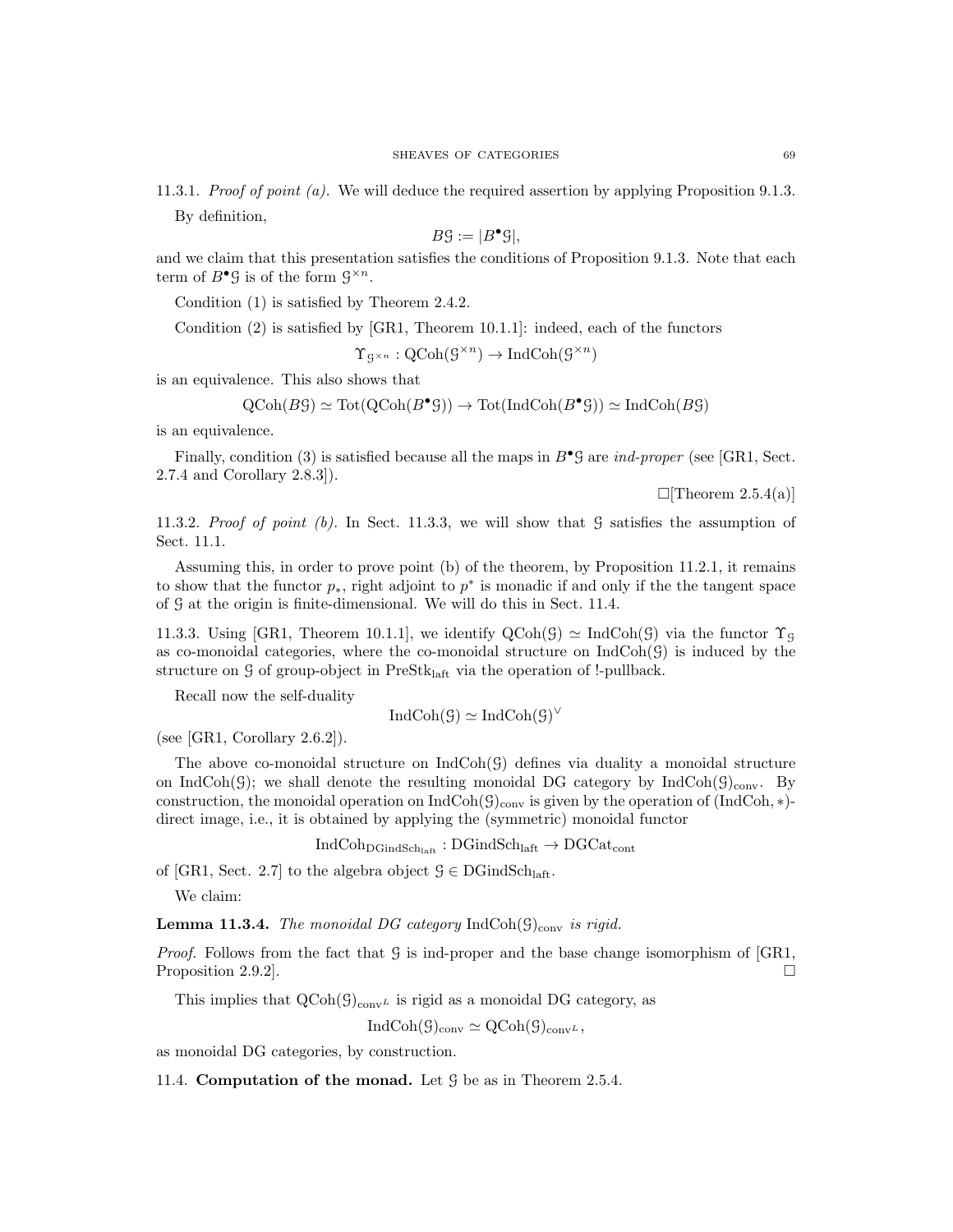11.4.1. We identity  $\text{QCoh}(\mathcal{G}) \simeq \text{IndCoh}(\mathcal{G})$  by means of the functor  $\Upsilon_{\mathcal{G}}$ , so that the functor  $p^*$ corresponds to

$$
p^!: \text{Vect} \to \text{IndCoh}(\mathcal{G}),
$$

and  $p_*$  corresponds to the right adjoint of  $p^!,$  denoted  $p_?$ .

We will show that the functor  $p_2$ : IndCoh(G)  $\rightarrow$  Vect is monadic if and only if the tangent space of  $\mathcal G$  at the origin is finite-dimensional.

11.4.2. Note that this assertion does not involve the group structure on G. By [BD, Propositions 7.12.22 and 7.12.23], the assumption on G implies that, as a DG indscheme, it can be described as follows:

- If the tangent space of G at the origin is finite-dimensional, then G is isomorphic to the completion of a the vector group V at the origin, where  $V \in \text{Vect}^{\heartsuit}$  is finite-dimensional.
- If the tangent space of G at the origin is infinite-dimensional, then G is isomorphic to

$$
\underset{n}{\overset{colim}{\longrightarrow}} (\mathbb{A}^n)_0^{\wedge}.
$$

11.4.3. Let  $\mathcal{G} = V_0^{\wedge}$ . In this case the category IndCoh( $\mathcal{G}$ ) identifies with Rep( $V^*$ ), where  $V^*$  is the dual vector space.

Under this identification  $p^!$  identifies with the functor coind<sub>V<sup>\*</sup></sub>, the *right* adjoint to the forgetful functor  $oblv_G : Rep(V^*) \to Vect$ . The functor  $p_?$  is the (discontinuous) right adjoint  $(\text{coind}_{V^*})^R$  of  $\text{coind}_{V^*}$ .

Hence, the functor  $p_?$  is monadic by Remark Sect. 7.2.3.

Remark 11.4.4. Let us note that for  $\mathcal{G} = V_0^{\wedge}$ , the assertion of Theorem 2.5.4(b) is equivalent to that of Theorem 2.2.2 for the group  $V^*$ . Indeed, in this case

$$
IndCoh(\mathcal{G}) \simeq Rep(V^*),
$$

as monoidal categories, so that  $\mathcal{G}$ -mod  $\simeq \text{Rep}(V^*)$ -mod and the functor  $\text{inv}_{\mathcal{G}}^{\text{enh}} \simeq \text{coinv}_{\mathcal{G}}^{\text{enh}}$ identifies with  $\mathbf{rec}_{V^*}^{\text{enh}}$ . In addition,

$$
Rep(\mathcal{G}) \simeq QCoh(V^*)_{conv},
$$

also as monoidal categories, so

$$
Rep(\mathcal{G})\text{-}\mathbf{mod} \simeq V^*\text{-}\mathbf{mod},
$$

and the functor  $\mathbf{rec}_{\mathcal{G}}^{\text{enh}}$  idenitifies with  $\mathbf{coinv}_{V^*}^{\text{enh}}$ .

11.4.5. Let

$$
\mathcal{G} := \underset{n}{\underset{n}{\text{colim}}} (\mathbb{A}^n)_0^{\wedge}.
$$

We claim that in this case the functor  $p_?$  fails to be conservative. Indeed, let  $\iota_n$  denote the embedding

$$
(\mathbb{A}^n)_0^\wedge \hookrightarrow \mathcal{G}.
$$

We claim that the functor  $p_?$  annihilates  $(\iota_0)_*^{\text{IndCoh}}(k)$ . To prove this we have to show that

$$
\mathcal{M}aps_{\text{IndCoh}(\mathcal{G})}(\omega_{\mathcal{G}}, (\iota_0)^{\text{IndCoh}}_*(k)) = 0.
$$

We note that

$$
\omega_{\mathcal{G}} \simeq \underset{n}{\underset{n}{\text{colim}}} (\iota_n)_*^{\text{IndCoh}}(\omega_{(\mathbb{A}^n)_0^\wedge}),
$$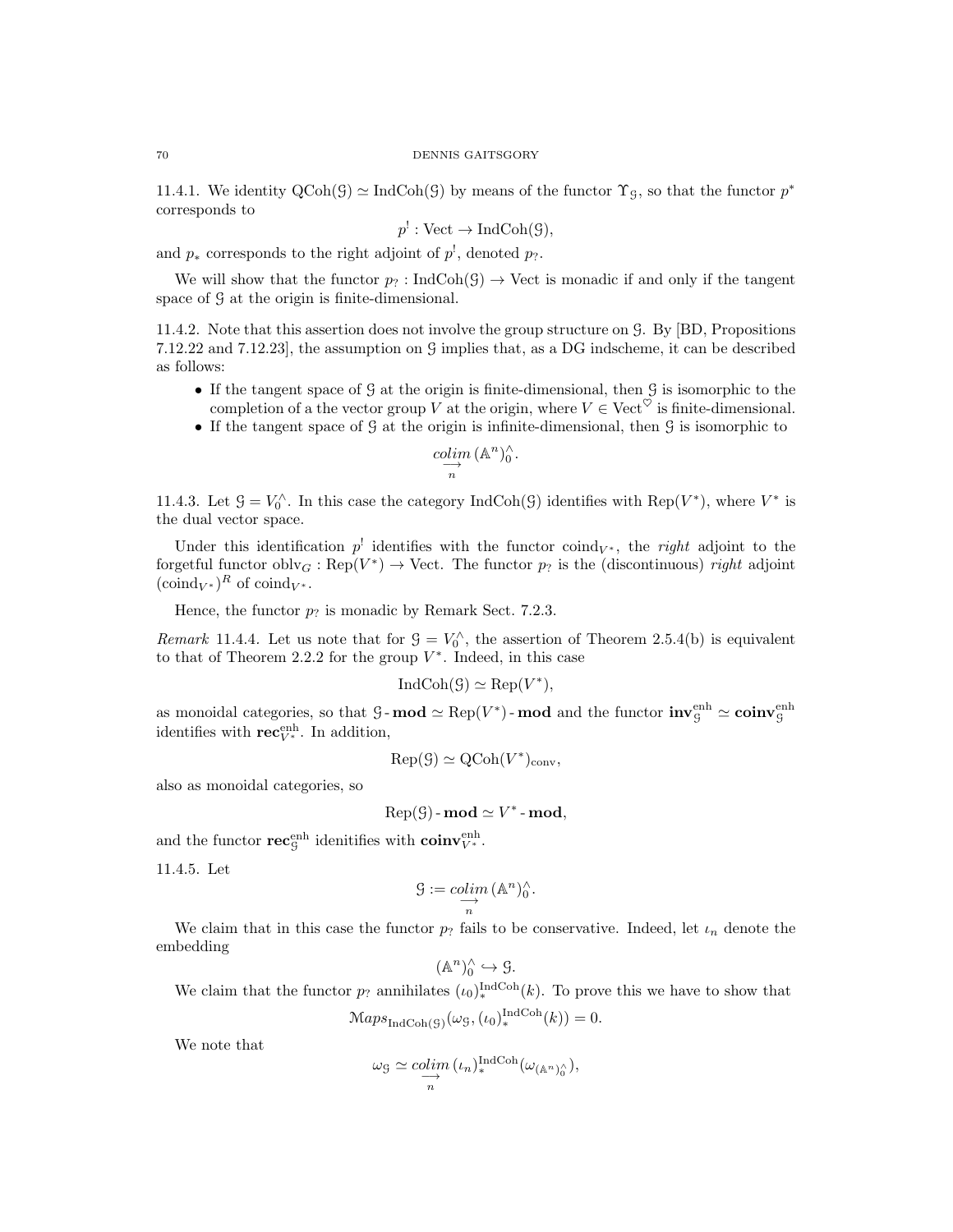and so

$$
\mathrm{Maps}_{\mathrm{IndCoh}(\mathcal{G})}(\omega_{\mathcal{G}},(\iota_0)_*^{\mathrm{IndCoh}}(k)) \simeq \varprojlim_n \mathrm{Maps}_{\mathrm{IndCoh}(\mathcal{G})}((\iota_n)_*^{\mathrm{IndCoh}}(\omega_{(\mathbb{A}^n)_0^\wedge}), (\iota_0)_*^{\mathrm{IndCoh}}(k)).
$$

Now, for every  $n$ ,

$$
(\iota_n)_*^{\mathrm{IndCoh}}(\omega_{(\mathbb{A}^n)_0^\wedge}) \in \mathrm{IndCoh}(\mathbb{A}^\infty)^{\leq -n},
$$

so

$$
\mathcal{M}aps_{\mathrm{IndCoh}(\mathcal{G})}((\iota_n)_*^{\mathrm{IndCoh}}(\omega_{(\mathbb{A}^n)_0^\wedge}), (\iota_0)_*^{\mathrm{IndCoh}}(k)) \in \mathrm{Vect}^{\geq n},
$$

and hence the above limit vanishes.

#### 12. De Rham prestacks

#### 12.1. De Rham prestacks of indschemes.

The goal of this subsection is to prove Theorem 2.6.3. Recall that we fix a DG indscheme Z locally almost of finite type, and we want to show that the prestack  $\mathcal{Z}_{dR}$  is 1-affine.

12.1.1. Step 1. We will first prove that the prestack  $Z_{dR}$  is 1-affine, where Z is an affine scheme of finite type. We can embed  $Z$  into  $\mathbb{A}^n$ . Since  $Z_{dR}$  identifies with its formal completion inside  $(A^n)_{\text{dR}}$ , by Theorem 2.3.1, it is enough to consider the case of  $Z = A^n$ .

Let  $\mathcal G$  be the formal completion of  $\mathbb A^n$  at the origin, considered as a formal group. Note that the prestack quotient of  $\mathbb{A}^n$  by G identifies with  $(\mathbb{A}^n)_{\text{dR}}$ . Hence, we have a canonical map

$$
(\mathbb{A}^n)_{\mathrm{dR}} \to B\mathcal{G},
$$

and for any  $S \in (DGSch^{aff})_{B}$ <sub>G</sub>, the fiber product

$$
S \underset{B\mathcal{G}}{\times} (\mathbb{A}^n)_{\mathrm{dR}}
$$

identifies with  $S \times \mathbb{A}^n$ .

Applying Theorem 2.5.4(b) and Corollary 3.2.7, we deduce that  $(\mathbb{A}^n)_{\text{dR}}$  is 1-affine.

12.1.2. Step 2. We now claim that for an arbitrary scheme of finite type Z, the prestack  $Z_{\text{dR}}$ is 1-affine. Indeed, the reduction to the affine case is routine and is left to the reader.

12.1.3. *Step 3*. Let  $\mathcal Z$  be an indscheme written as

$$
\underset{i\in I}{\underset{i\in I}{colim}} Z_i,
$$

where  $Z_i$  are schemes of finite type, and the maps  $f_{i,j}: Z_i \to Z_j$  are closed embeddings.

The fact that the functor  $\text{Loc}_{z_{\text{dR}}}$  is fully faithful follows from Proposition 9.1.3: indeed, the functor

$$
\Psi_{\mathcal{Z}_{\mathrm{dR}}} : \mathrm{QCoh}(\mathcal{Z}_{\mathrm{dR}}) \to \mathrm{IndCoh}(\mathcal{Z}_{\mathrm{dR}})
$$

is an equivalence for any  $\mathcal{Z} \in \text{PreStk}_{\text{laff}},$  see [GR2, Proposition 2.4.4].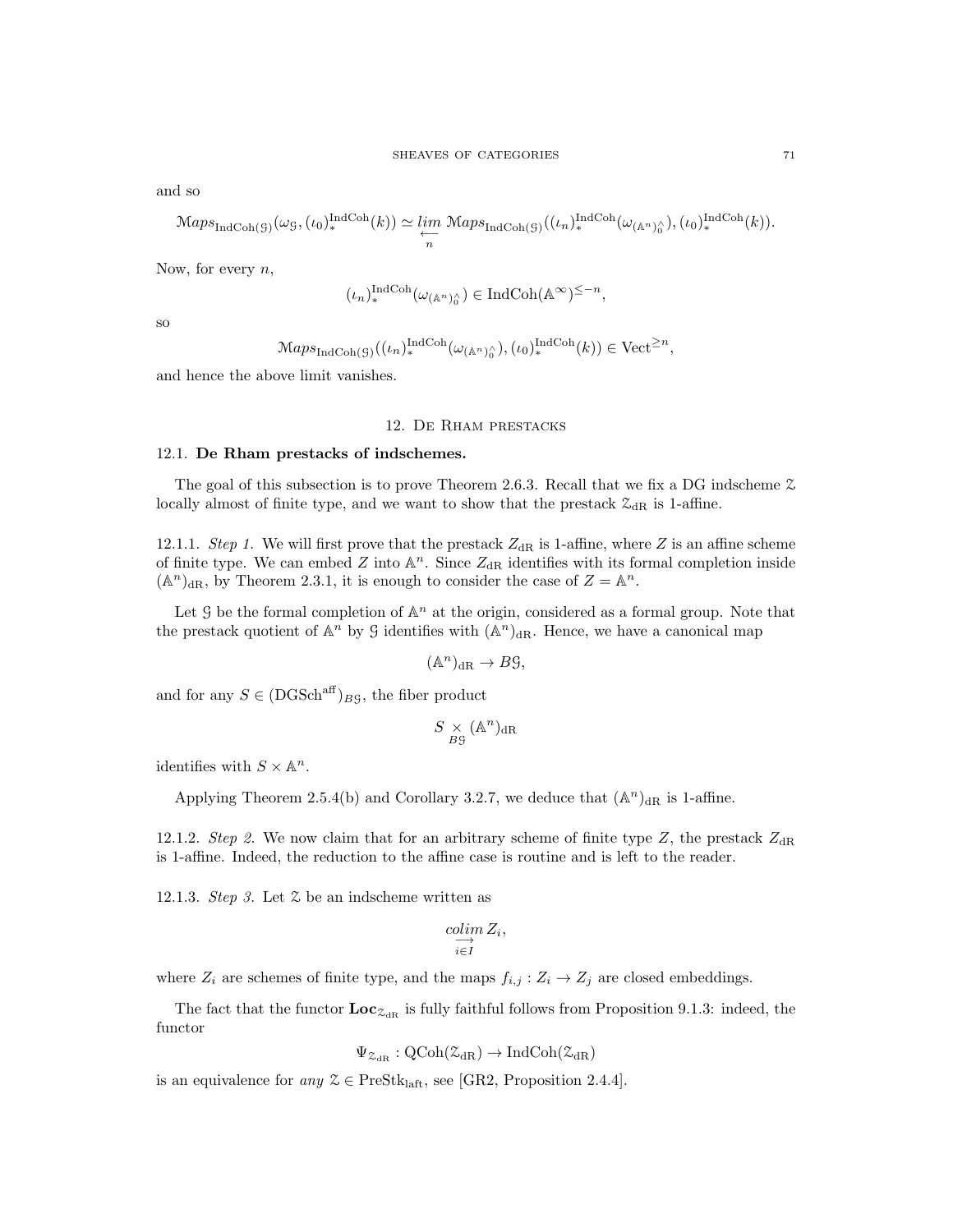12.1.4. Step 4. It remains to show that for  $C \in ShvCat(\mathcal{Z}_{dR})$ , the co-unit of the adjunction

$$
\mathbf{Loc}_{\mathcal{Z}_{\mathrm{dR}}}\circ\Gamma^{\mathrm{enh}}_{\mathcal{Z}_{\mathrm{dR}}}(\mathcal{C})\rightarrow \mathcal{C}
$$

is an equivalence.

Since the theorem has been established for schemes, it is sufficient to show that for every index  $i_0 \in I$ , the functor

$$
(12.1) \quad \mathrm{QCoh}((Z_{i_0})_{\mathrm{dR}}) \underset{\mathrm{QCoh}(\mathcal{Z}_{\mathrm{dR}})}{\otimes} \Gamma_{\mathcal{Z}_{\mathrm{dR}}}(\mathcal{C}) \simeq \Gamma\left((Z_{i_0})_{\mathrm{dR}}, \mathbf{Loc}_{\mathcal{Z}_{\mathrm{dR}}}\circ \mathbf{\Gamma}_{\mathcal{Z}_{\mathrm{dR}}}^{\mathrm{enh}}(\mathcal{C})\right) \to \Gamma((Z_{i_0})_{\mathrm{dR}}, \mathcal{C})
$$

is an equivalence.

As in the proof of Proposition 9.1.3, we can express  $\Gamma_{\mathcal{Z}_{\text{dR}}}(\mathcal{C})$  as

$$
\underset{i\in I}{\underset{i\in I}{colim}}\Gamma((Z_i)_{\rm dR},\mathcal{C}).
$$

Since  $I$  is filtered, the map  $I_{i_0/}\rightarrow I$  is cofinal. Hence,

$$
\Gamma_{\mathcal{Z}_{\mathrm{dR}}}(\mathcal{C}) \simeq \underset{i \in I_{i_0/}}{\underset{i \in I_{i_0/}}{\longrightarrow}} \Gamma((Z_i)_{\mathrm{dR}}, \mathcal{C}).
$$

Therefore, the left-hand side in (12.1) identifies with

(12.2) 
$$
\underset{i \in I_{i_0/}}{\text{colim}} \left( \text{QCoh}((Z_{i_0})_{dR}) \underset{\text{QCoh}(\mathcal{Z}_{dR})}{\otimes} \text{QCoh}((Z_i)_{dR}) \right) \underset{\text{QCoh}((Z_i)_{dR})}{\otimes} \Gamma((Z_i)_{dR}, \mathcal{C}).
$$

Note, however, that for every  $i \in I_{i_0/}$ , the map

$$
\operatorname{QCoh}((Z_{i_0})_{\operatorname{dR}}) \underset{\operatorname{QCoh}(\mathcal{Z}_{\operatorname{dR}})}{\otimes} \operatorname{QCoh}((Z_i)_{\operatorname{dR}}) \to \operatorname{QCoh}((Z_{i_0})_{\operatorname{dR}})
$$

is an equivalence. Indeed, this follows by Lemma 4.1.6 from the fact that the restriction functor

$$
\mathrm{QCoh}((Z_i)_{\mathrm{dR}}) \to \mathrm{QCoh}((Z_{i_0})_{\mathrm{dR}})
$$

admits a left adjoint that commutes with the  $Q\text{Coh}((Z_i)_{\text{dR}})$ -action.

Furthermore, the fact that Theorem 2.6.3 holds for schemes implies that

$$
\operatorname{QCoh}((Z_{i_0})_{\operatorname{dR}}) \underset{\operatorname{QCoh}((Z_i)_{\operatorname{dR}})}{\otimes} \Gamma((Z_i)_{\operatorname{dR}}, \mathcal{C}) \to \Gamma((Z_{i_0})_{\operatorname{dR}}, \mathcal{C})
$$

is an equivalence.

Hence, the expression in (12.2) identifies with

$$
\operatornamewithlimits{colim}_{i\in I_{i_0/}}\Gamma((Z_{i_0})_{\operatorname{dR}},\mathcal{C}).
$$

However, since the category of indices is contractible, the resulting colimit is isomorphic to  $\Gamma((Z_{i_0})_{\text{dR}}, \mathcal{C}),$  as required.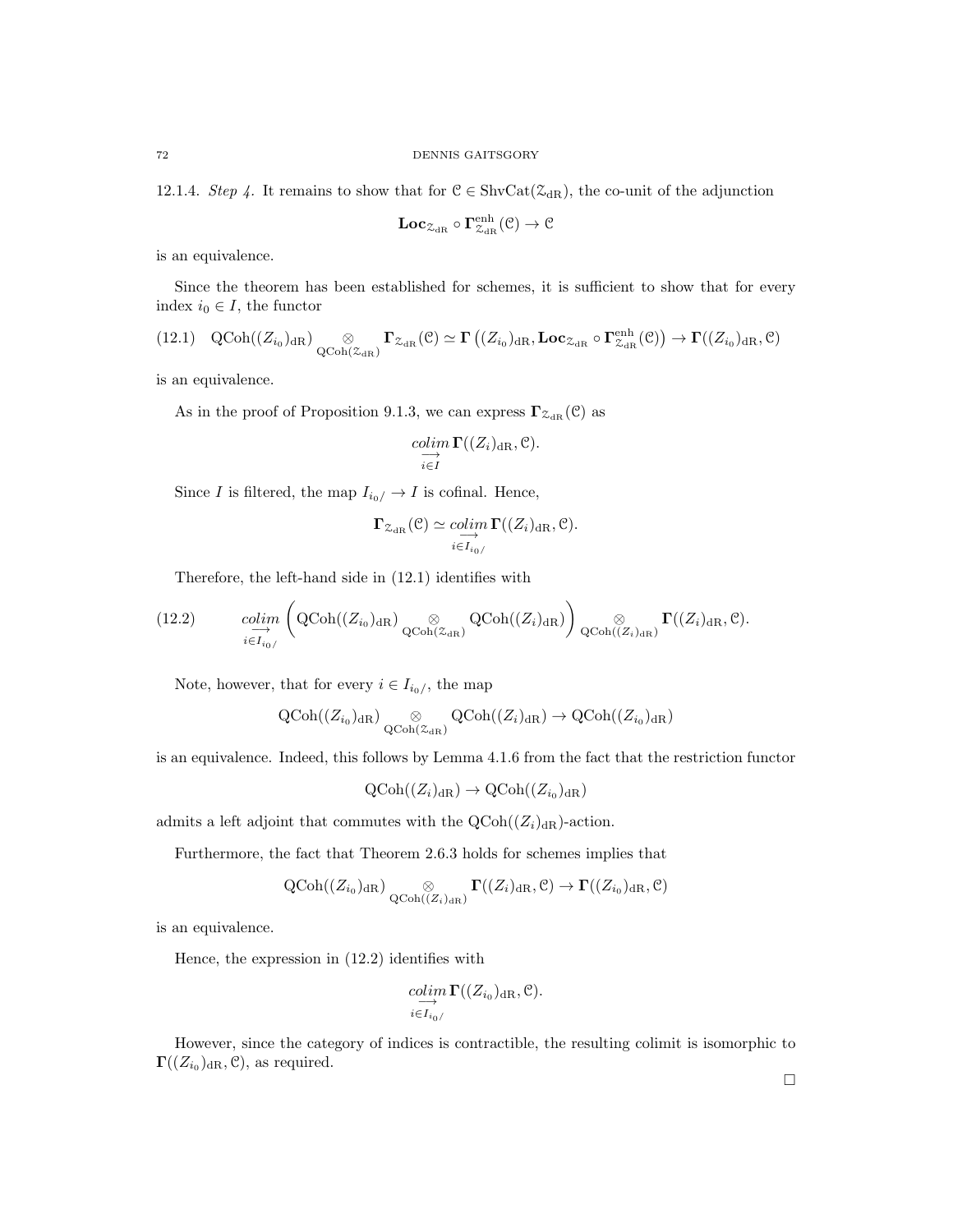12.1.5. To conclude this subsection, consider the group prestack

$$
\mathcal{G} = \underset{n}{\text{colim}} \left( \mathbb{G}_a \right)^{\times n},
$$

see Sect. 2.5.11. Let us show that  $B\mathcal{G}$  is not 1-affine.

Let  $\mathcal{G}'$  be the formal completion of  $\mathcal{G}$  at the origin. I.e.,

$$
\mathcal{G}' := \mathop{colim}\limits_{\substack{\longrightarrow \\ n}} ((\mathbb{G}_a)^{\times n})_0^{\wedge}
$$

.

Consider the natural map

$$
B\mathcal{G}' \to B\mathcal{G}.
$$

Note that its base change by any  $S \in \text{DGSch}^{\text{aff}}_{/B\mathcal{G}}$  yields the prestack

$$
S \times (\mathcal{G})_{\mathrm{dR}},
$$

which is 1-affine by Corollary 3.2.8 and Theorem 2.6.3.

Assume for the sake of contradiction that  $\Gamma_{BG}^{\text{enh}}$  was fully faithful. Then by Proposition 3.1.9 and Proposition 3.2.6(b), we would obtain that  $\Gamma_{BG}^{\text{enh}}$  is also fully faithful. However, the latter is false by Theorem 2.5.4(b).

12.2. De Rham prestacks of classifying stacks. In this subsection we let  $G$  be a classical affine algebraic group of finite type.

12.2.1. Note that we tautologically have:

$$
B(G_{\rm dR}) \simeq (BG)_{\rm dR}.
$$

Next, we note that since the canonical map

$$
BG \to \text{pt}/G
$$

becomes an isomorphism after the etale sheafification, the same is true for the map

$$
(BG)_{\mathrm{dR}} \to (\mathrm{pt}/G)_{\mathrm{dR}}.
$$

Hence,

$$
\operatorname{ShvCat}((\operatorname{pt}/G)_{\mathrm{dR}}) \simeq \operatorname{ShvCat}((BG)_{\mathrm{dR}}) \simeq \operatorname{ShvCat}(B(G_{\mathrm{dR}})),
$$

and by Theorem 2.6.3 and Sect. 10.1, we have

$$
\operatorname{ShvCat}(B(G_{\mathrm{dR}})) \simeq G_{\mathrm{dR}}\text{-}\mathbf{mod}.
$$

12.2.2. Let us now prove Proposition 2.6.5. We will show that the functor  $\Gamma_{B(G_{\text{dR}})}$  fails to be conservative for  $G = \mathbb{G}_a$ .

Consider the following two objects  $D_1, D_2 \in G_{\text{dR}}$ -mod. Namely, we take  $D_1 = \text{Vect}$ , with the trivial action, and  $\mathbf{D}_2 := \text{QCoh}(G_{\text{dR}})$ . There is a canonical map  $\mathbf{D}_2 \to \mathbf{D}_1$ , which is not an equivalence. However, we claim that it becomes an equivalence after applying the functor  $\Gamma_{B(G_{\mathrm{dR}})}.$ 

Indeed, it is easy to see that  $\mathbf{inv}_{G_{dR}}(QCoh(G_{dR})) \simeq \text{Vect}$ . Note that

$$
\mathbf{inv}_{G_{\mathrm{dR}}}(\mathrm{Vect}) \simeq \mathrm{QCoh}(B(G_{\mathrm{dR}})).
$$

Thus, it remains to show that the natural functor

$$
Vect \to \mathrm{QCoh}(B(G_{\mathrm{dR}}))
$$

is an equivalence for  $G = \mathbb{G}_a$ .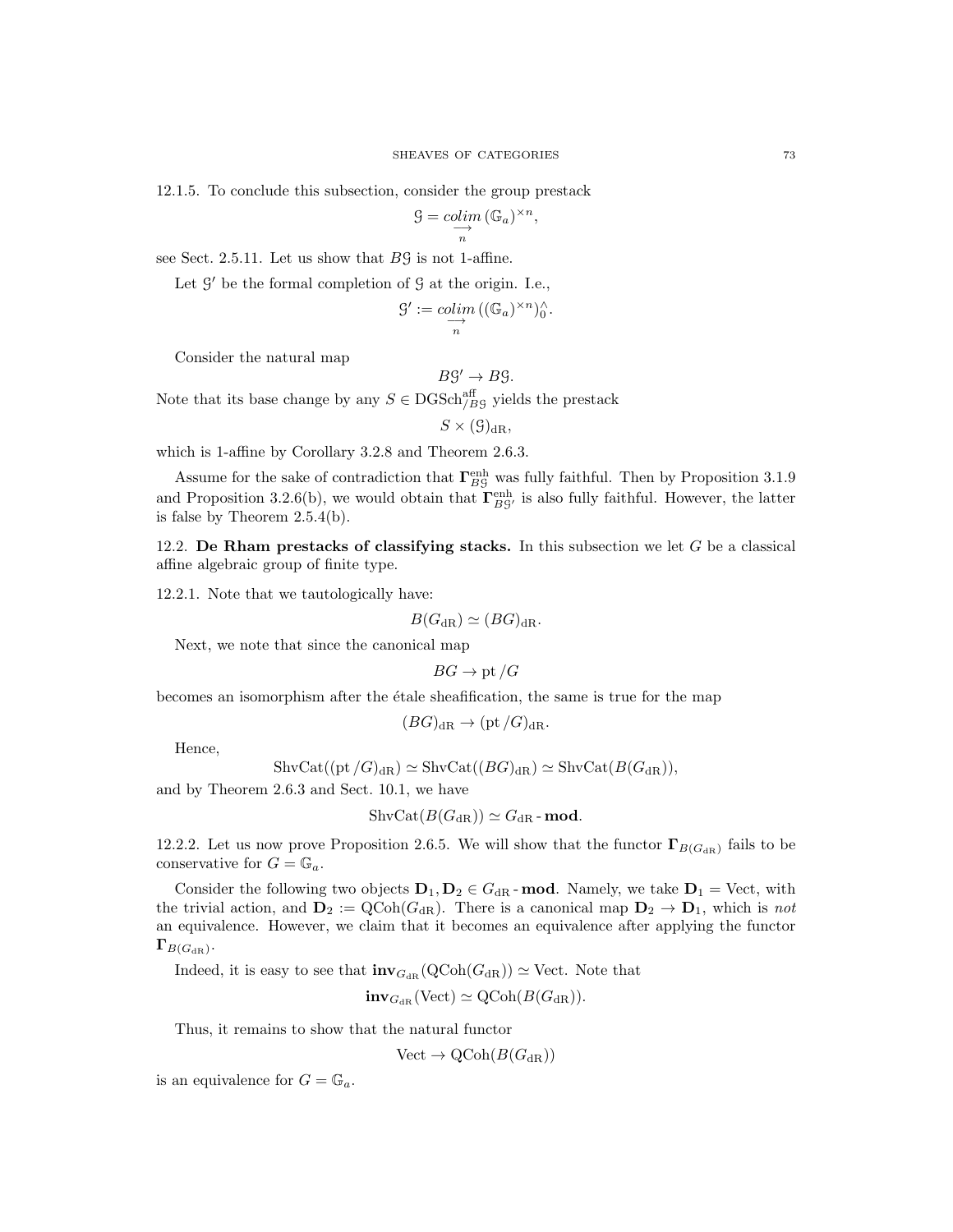12.2.3. We calculate  $Q\text{Coh}(B(G_{\text{dR}}))$  as

 $\operatorname{Tot}(\operatorname{QCoh}((G^{\bullet})_{\mathrm{dR}})).$ 

Note, however, that for  $G = \mathbb{G}_a$ , for any n, the pullback functor

 $Vect \simeq \mathrm{QCoh}(\mathrm{pt}) \to \mathrm{QCoh}((G^n)_{\mathrm{dR}})$ 

is fully faithful. Since it is an equivalence on 0-simplices, we obtain that

$$
Tot(Vect^{\bullet}) \to Tot(QCoh((G^{\bullet})_{dR}))
$$

is an equivalence, where  $Vect^{\bullet}$  is the constant co-simplicial category with value Vect.

Since the category  $\Delta$  os contractible, we obtain that

 $Vect \to \text{Tot}(\text{Vect}^{\bullet})$ 

is also an equivalence, implying the desired assertion.

# 12.3. Classifying prestack of a formal completion: Proof of Theorem 2.5.5.

12.3.1. Let G be a classical affine algebraic group of finite type, and let  $H \subset G$  be a closed subgroup. Let  $\mathcal G$  be denotes the formal completion of  $H$  in  $G$ .

We need to show that the prestack  $B\mathcal{G}$  is 1-affine.

12.3.2. Consider the tautological homomorphism  $\mathcal{G} \to G$ , and the resulting map

$$
B\mathcal{G} \to BG.
$$

Since BG is 1-affine (by Theorem 2.2.2 and Corollary 1.5.8(b)), by Corollary 3.2.7, in order to show that BG is 1-affine, it suffices to show that for  $S \in (DGSch<sup>aff</sup>)_{/BG}$ , the prestack

$$
S\underset{BG}{\times} B\mathcal{G}
$$

is 1-affine.

We note that any map  $S \to BG$  factors as  $S \to pt \to BG$ , so

$$
S \underset{BG}{\times} B\mathcal{G} \simeq S \times (\text{pt} \underset{BG}{\times} B\mathcal{G}).
$$

By Corollary 3.2.8, we obtain that it suffices to show that the prestack pt  $\times B\mathcal{G}$  is 1-affine.

12.3.3. Note now that we have a canonical map

$$
pt \underset{BG}{\times} B\mathcal{G} \to (G/H)_{dR},
$$

which becomes an isomorphism after étale sheafification.

This implies that pt  $\times B\mathcal{G}$  is 1-affine by Theorem 2.6.3 and Corollary 1.5.8(b).

13. Infinitesimal loop spaces

13.1. The setting.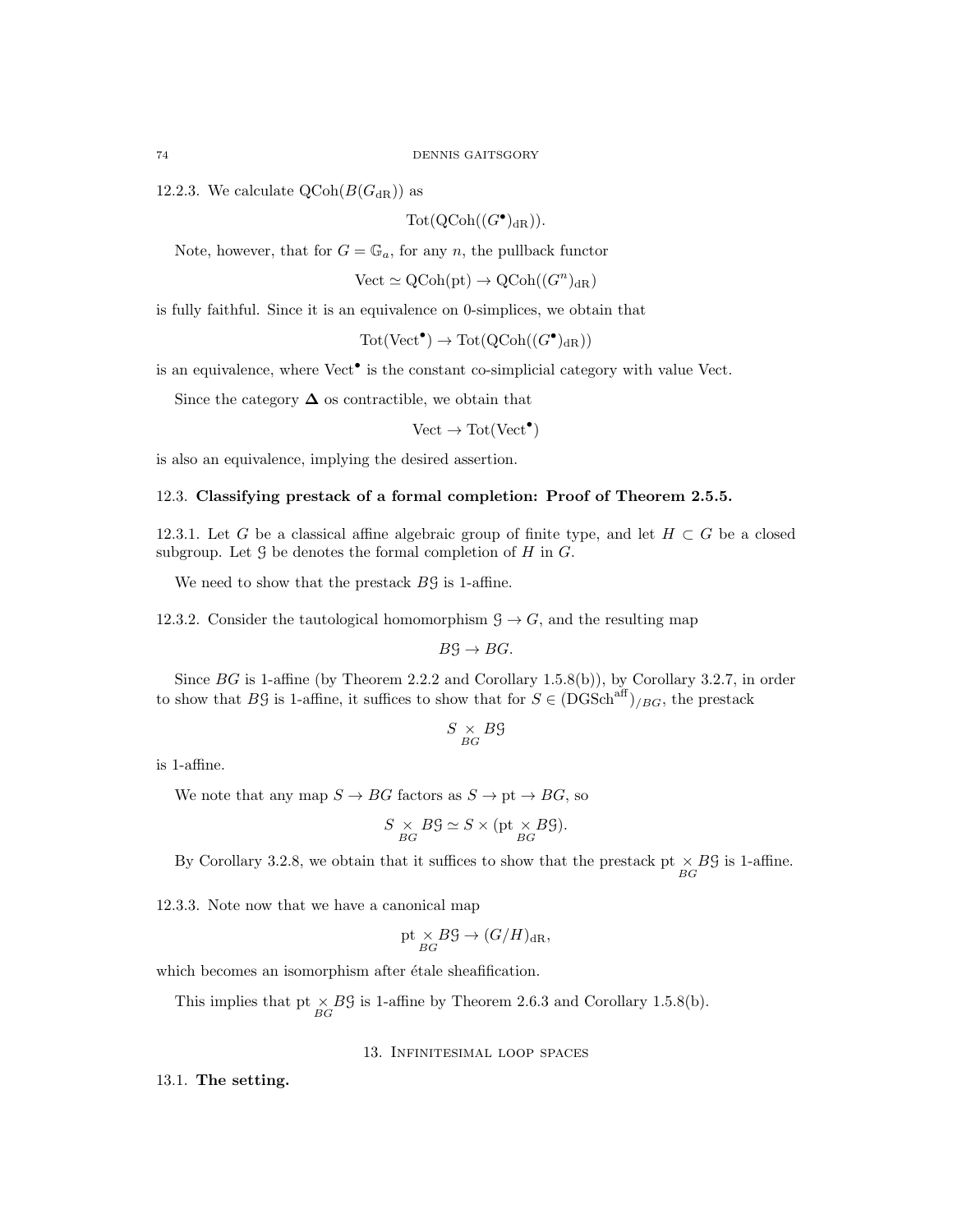13.1.1. Consider the following situation. Let Z be an affine DG scheme locally almost of finite type, and  $\iota : pt \to Z$  a point with image z.

Consider the adjoint pairs of functors:

$$
\iota^* : \mathrm{QCoh}(Z)_{\{z\}} \rightleftarrows \mathrm{Vect} : \iota_*
$$

and

$$
\iota_*: \mathrm{Vect} \rightleftarrows \mathrm{QCoh}(Z)_{\{z\}}: \iota^{\mathrm{QCoh},!}
$$

.

**Conjecture 13.1.2.** Assume that Z is eventually coconnective. Then the functor  $\iota^{\text{QCoh},!}$  is monadic.

In Sect. 13.3 we will prove:

# Proposition 13.1.3.

(1) Conjecture 13.1.2 holds if Z is smooth.

(2) Conjecture 13.1.2 holds if Z is of the form  $pt \times_{\mathbb{A}^n} pt$ .

Remark 13.1.4. One can show that Proposition 13.1.3 implies that Conjecture 13.1.2 holds for any  $Z$ , which is *quasi-smooth*.

13.2. Consequences of Conjecture 13.1.2. In this subsection we will assume that Conjecture 13.1.2 holds for a given  $(Z, z)$ , and deduce some consequences.

13.2.1. Consider the group-object of DGSch<sup>aff</sup>

$$
\Omega(Z,z):=\mathrm{pt}\mathop{\times}\limits_{Z}\mathrm{pt},
$$

i.e., the (derived!) inertia group of Z at z.

We will prove:

**Theorem 13.2.2.** Assume that  $(Z, z)$  satisfies Conjecture 13.1.2. Then the prestack  $B(\Omega(Z, z))$ is 1-affine and we have a canonical equivalence of symmetric monodical categories

$$
Rep(\Omega(Z, z)) \simeq QCoh(Z)_{\{z\}}.
$$

The rest of this subsection is devoted to the proof of this theorem.

13.2.3. Note that the functor  $\iota_* : \text{Vect} \to \text{QCoh}(Z)_{\{z\}}$  naturally upgrades to a functor:

(13.1) 
$$
\operatorname{Vect} \underset{\mathbf{QCoh}(\Omega(Z,z))_{\text{conv}}} {\otimes} \operatorname{Vect} \to \operatorname{QCoh}(X)_{\{z\}}.
$$

Moreover, the functor (13.1) upgrades to a map in  $\text{QCoh}(Z)$  - **mod**, where  $\text{QCoh}(Z)$  acts on Vect via  $\iota^*$ .

We claim (assuming that the pair  $(Z, z)$  satisfies Conjecture 13.1.2):

Proposition 13.2.4. The functor (13.1) is an equivalence.

Proof. By Lemma 10.4.2, the right adjoint of the functor

$$
\mathrm{Vect}\to\mathrm{Vect}\underset{\mathrm{QCoh}(\Omega(Z,z))_{\mathrm{conv}}}{\otimes}\mathrm{Vect}
$$

is monadic. Hence, to prove the assertion of the proposition, it remains to show that the functor (13.1) induces an isomorphism of the resulting monads on Vect, regarded as plain endo-functors.

However, unwinding the definitions, we obtain that the resulting map of endo-functors is

$$
p_* \circ (p_*)^R \simeq (p_* \circ p^*)^R \simeq (\iota^* \circ \iota_*)^R \simeq (\iota_*)^R \circ \iota_*,
$$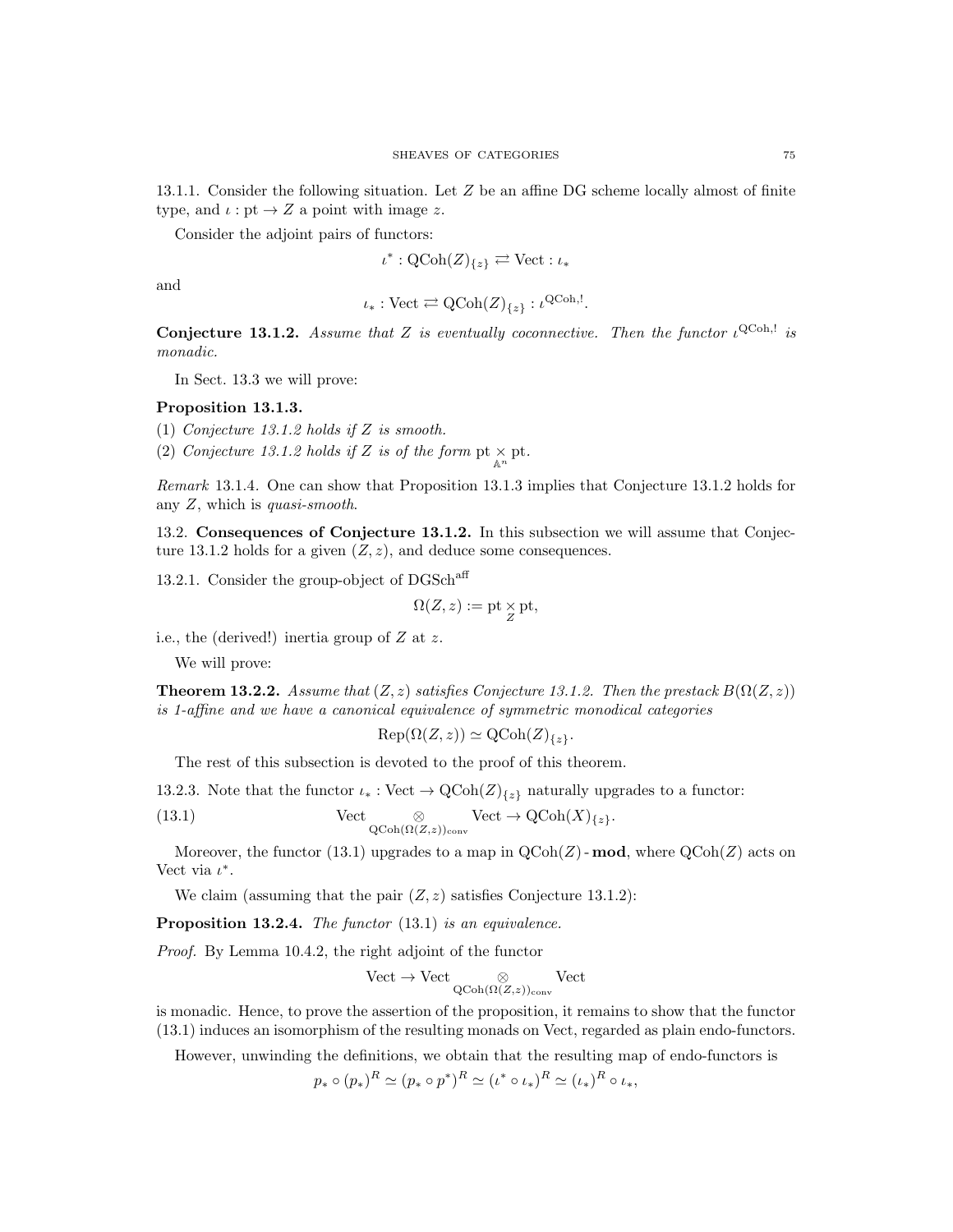where the isomorphism  $p_* \circ p^* \simeq \iota^* \circ \iota_*$  comes from base change along the Cartesian diagram

$$
\begin{array}{ccc}\n\text{pt} \times \text{pt} & \xrightarrow{p} & \text{pt} \\
\downarrow & & \downarrow \\
p & & \downarrow \\
\text{pt} & \xrightarrow{\iota} & \xrightarrow{\iota} \\
Z.\n\end{array}
$$

 $\Box$ 

13.2.5. Consider now the category

$$
\operatorname{ShvCat}(Z_{\{z\}}^{\wedge}),
$$

which according to Theorem 2.3.1, identifies with

$$
\text{QCoh}(Z_{\{z\}}^{\wedge})\text{-}\operatorname{\mathbf{mod}}\simeq \text{QCoh}(Z)_{\{z\}}\text{-}\operatorname{\mathbf{mod}}.
$$

Consider the functor

(13.2) 
$$
\mathrm{QCoh}(Z)_{\{z\}}\text{-}\mathbf{mod} \to \mathrm{DGCat}_{\mathrm{cont}}, \quad \mathbf{C} \mapsto \mathrm{Vect} \underset{\mathrm{QCoh}(Z)_{\{z\}}} {\otimes} \mathbf{C} \simeq \mathrm{Vect} \underset{\mathrm{QCoh}(Z)}{\otimes} \mathbf{C}
$$

(the last equivalence is due to Lemma 4.1.6).

Note that since  $QCoh(Z)$  is rigid, by Corollary D.4.5, we can rewrite the functor (13.2) also as

$$
\underline{\mathrm{Hom}}_{\mathrm{QCoh}(Z)}(\mathrm{Vect}, \mathbf{C}) \simeq \underline{\mathrm{Hom}}_{\mathrm{QCoh}(Z)_{\{z\}}}(\mathrm{Vect}, \mathbf{C}).
$$

We note that the functor (13.2) naturally upgrades to a functor

(13.3) 
$$
\mathrm{QCoh}(Z^{\wedge}_{\{z\}}) \text{-}\mathbf{mod} \to \Omega(Z, z) \text{-}\mathbf{mod}
$$

by regarding Vect as equipped with the trivial action of  $\Omega(Z, z)$  that commutes with one of  $QCoh(Z)$ .

13.2.6. We claim (assuming that the pair  $(Z, z)$  satisfies Conjecture 13.1.2):

Proposition 13.2.7. The functor (13.3) is an equivalence.

Proof. We construct a functor

$$
\Omega(Z, z) \text{-}\mathbf{mod} \to \mathrm{QCoh}(Z) \text{-}\mathbf{mod}
$$

by

(13.4) 
$$
\mathbf{D} \mapsto \mathrm{Vect} \underset{\mathrm{QCoh}(\Omega(Z,z))_{\mathrm{conv}}} \otimes \mathbf{D};
$$

It is easy to see that the essential image of (13.4) lies in the full subcategory

$$
\text{QCoh}(Z_{\{z\}}^{\wedge})\text{-}\operatorname{\textbf{mod}} \subset \text{QCoh}(Z)\text{-}\operatorname{\textbf{mod}}.
$$

We claim that the functors  $(13.2)$  and  $(13.4)$  are mutually inverse. Indeed, this follows from the (tautological) equivalence

(13.5) Vect 
$$
\otimes
$$
 Vect  $\simeq$  Vect  $\otimes$  Vect  $\otimes$  Vect  $\simeq$  QCoh $(\Omega(Z, z))$  QCoh $(Z)$ 

combined with that of (13.1).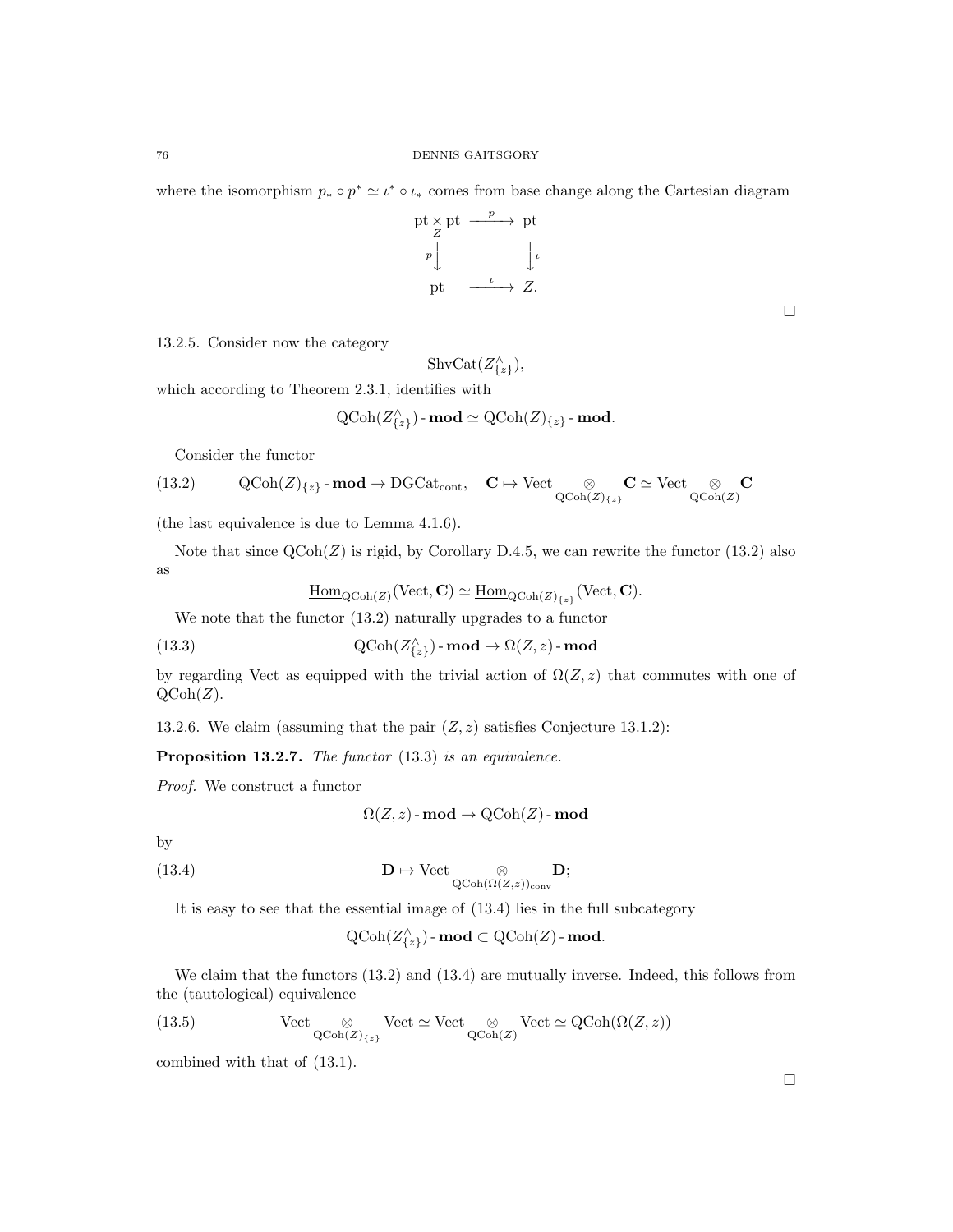13.2.8. Note that the functor  $\iota^*$  naturally upgrades to a functor

(13.6) 
$$
\mathrm{QCoh}(X)_{\{z\}} \to \underline{\mathrm{Hom}}_{\mathrm{QCoh}(\Omega(Z,z))_{\mathrm{conv}}}(\mathrm{Vect}, \mathrm{Vect}).
$$

We claim (still assuming that the pair  $(Z, z)$  satisfies Conjecture 13.1.2):

Proposition 13.2.9. The functor (13.6) is an equivalence.

*Proof.* Follows from Proposition 13.2.7.

### Corollary 13.2.10.

(a) There exists a canonical equivalence

$$
Rep(\Omega(Z, z)) \simeq QCoh(Z)_{\{z\}}.
$$

(b) The map (10.6) is an equivalence for  $\Omega(Z, z)$ .

Proof. Point (a) is a reformulation of Proposition 13.2.9. Point (b) follows by combining point (a) with Proposition 13.2.4.  $\Box$ 

Finally, we obtain (always assuming that the pair  $(Z, z)$  satisfies Conjecture 13.1.2):

Corollary 13.2.11. The prestack  $B(\Omega(Z, z))$  is 1-affine.

*Proof.* Follows using Proposition  $10.4.4(b')$  from Corollary  $13.2.10(b)$  and the equivalence (13.5).  $\Box$ 

Note that Corollaries  $13.2.11$  and  $13.2.10(a)$  together amount to the statement of Theorem 13.2.2.

### 13.3. Towards Conjecture 13.1.2.

13.3.1. Consider the pair of adjoint functors

$$
\iota_{\operatorname{IndCoh}, *} : \operatorname{Vect} \rightleftarrows \operatorname{IndCoh}(Z)_{\{z\}} : \iota^!.
$$

We claim that the functor  $\iota^!$  is monadic. Indeed, it is conservative by [Ga, Proposition  $(4.1.7(a))$ , and is continuous.

Note that this implies the statement of Proposition 13.1.3(1), as in the smooth case there is no difference between IndCoh and QCoh.

13.3.2. Let us show that the functor  $\iota^{\text{QCoh},!}$  is conservative for Z eventually coconnective. Recall the functor

$$
\Phi_Z : \mathrm{QCoh}(Z) \to \mathrm{IndCoh}(Z),
$$

*right* adjoint to the functor  $\Psi_Z$ : IndCoh(Z)  $\rightarrow$  QCoh(Z).

Note that

$$
\iota_* \simeq \Psi_Z \circ \iota_{\text{IndCoh},*},
$$

and hence

$$
\iota^{\mathsf{QCoh},!} \simeq \iota^! \circ \Phi_Z.
$$

We have just seen that the functor  $\iota^!$  is conservative. Hence, it is enough to show that Z eventually coconnective, the functor  $\Phi_Z$  is conservative.

We claim that  $\Phi_Z$  is in fact fully faithful. Indeed, this follows from the fact that  $\Psi_Z$  admits a fully faithful left adjoint (see [Ga, Proposition 1.5.3]).

Hence, we obtain that the monadicity of  $\iota^{\text{QCoh},!}$  is equivalent to it satisfying the second condition in the Barr-Beck-Lurie theorem.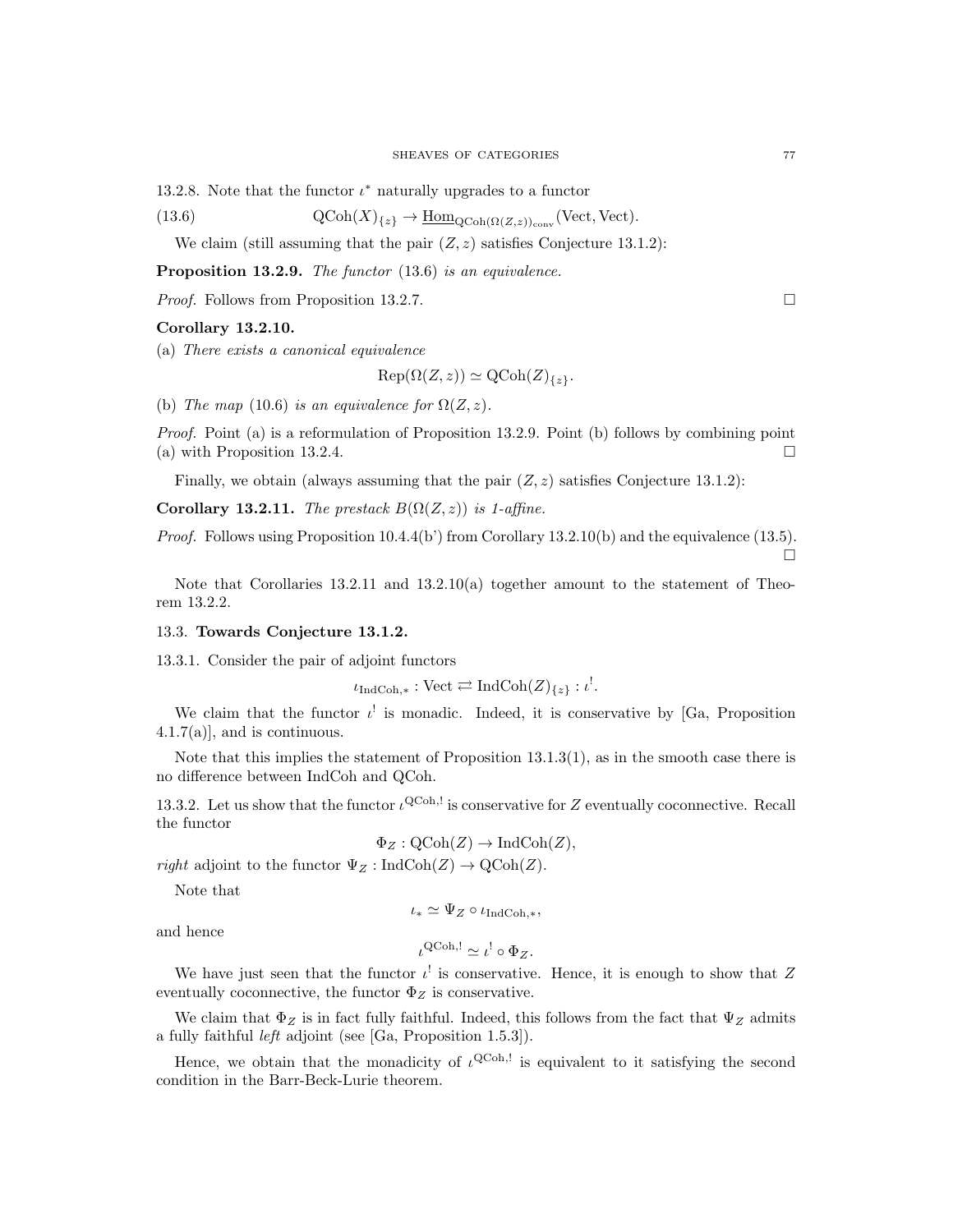13.3.3. Let us show that  $\iota^{\text{QCoh},!}$  fails to be monadic for the non-eventually coconnective DG scheme  $Z = \text{pt} \underset{\underset{\mathbb{A}^1}{\times} }{\times} \text{pt}$ . In fact, we claim that in this case, it fails to be conservative.

Indeed,  $Z = \text{Spec}(k[\xi])$ , where  $\deg(\xi) = -2$ . The functor  $\iota^{\text{QCoh},!}$  annihilates the module  $k[\xi, \xi^{-1}].$ 

# 13.4. Shift of grading and proof of Proposition 13.1.3(2).

13.4.1. Shift of grading. In order to prove Proposition 13.1.3(2), we will use the "shift of grading" trick (see, e.g., [AG, Sect. A.2]).

Consider the symmetric monoidal DG category  $\text{Rep}(\mathbb{G}_m)$ , i.e., the category chain complexes of Z-graded vector spaces. It carries a canonical (symmetric monoidal self-equivalence), denoted

$$
M \mapsto M^{\text{shift}}.
$$

Namely, the *n*-graded piece of the *m*-th cohomology of  $M^{\text{shift}}$  equals by definition the *n*-th graded piece of the  $(m+2n)$ -th cohomology of M.

If A is an algebra object of  $\text{Rep}(\mathbb{G}_m)$ , we obtain an equivalence

(13.7) 
$$
A\text{-mod}(\text{Rep}(\mathbb{G}_m)) \simeq A^{\text{shift}}\text{-mod}(\text{Rep}(\mathbb{G}_m)).
$$

Note, however, that the equivalence (13.7) does not commute with the forgetful funcors

 $A\text{-mod}(\text{Rep}(\mathbb{G}_m)) \to A\text{-mod}(\text{Vect})$  and  $A^{\text{shift}}\text{-mod}(\text{Rep}(\mathbb{G}_m)) \to A^{\text{shift}}\text{-mod}(\text{Vect})$ .

13.4.2. Let **O** be an algebra object in the symmetric monoidal category ShvCat $(B\mathbb{G}_m) \simeq$  $\mathbb{G}_m$ -mod, and let  $\mathbf{C}_1$  and  $\mathbf{C}_2$  be right and left **O**-modules, respectively. Let

$$
\mathbf{C}_1\underset{\mathbf{O}}{\otimes}\mathbf{C}_2\to\mathbf{C}
$$

be a map in  $\mathbb{G}_m$  - mod.

The following results from Theorem 2.2.2 applied to  $G = \mathbb{G}_m$ :

**Lemma 13.4.3.** The functor  $C_1 \otimes C_2 \rightarrow C$  is an equivalence as plain DG categories if and only if the functor

$$
\mathop{\mathrm{inv}}\nolimits_{\mathbb{G}_m}(\mathbf{C}_1) \underset{\mathop{\mathrm{inv}}\nolimits_{\mathbb{G}_m}(\mathbf{O})}{\otimes} \mathop{\mathrm{inv}}\nolimits_{\mathbb{G}_m}(\mathbf{C}_2) \to \mathop{\mathrm{inv}}\nolimits_{\mathbb{G}_m}(\mathbf{C})
$$

is an equivalence of plain DG categories.

13.4.4. Proof of Proposition 13.1.3(2). Let V be a finite-dimensional vector space so that  $\mathbb{A}^n =$  $Spec(Sym(V)).$ 

By Lemma 10.4.2, it is enough to show that the functor

(13.8) 
$$
\text{Vect} \underset{\text{Sym}(V[2])\text{-mod}}{\otimes} \text{Vect} \to \text{Sym}(V[1])\text{-mod}
$$

is an equivalence.

We will deduce this from the fact that the functor

(13.9) 
$$
\text{Vect}_{\text{Sym}(V)\text{-mod}}\text{Vect}\to \text{Sym}(V[-1])\text{-mod}
$$

is an equivalence; the latter is due to Theorem 2.2.2 and Proposition 10.4.4, once we identify

 $\mathrm{QCoh}(V^*)_{\text{conv}} \simeq \mathrm{Sym}(V)$ -mod and  $\mathrm{Rep}(V^*) \simeq \mathrm{Sym}(V[-1])$ -mod.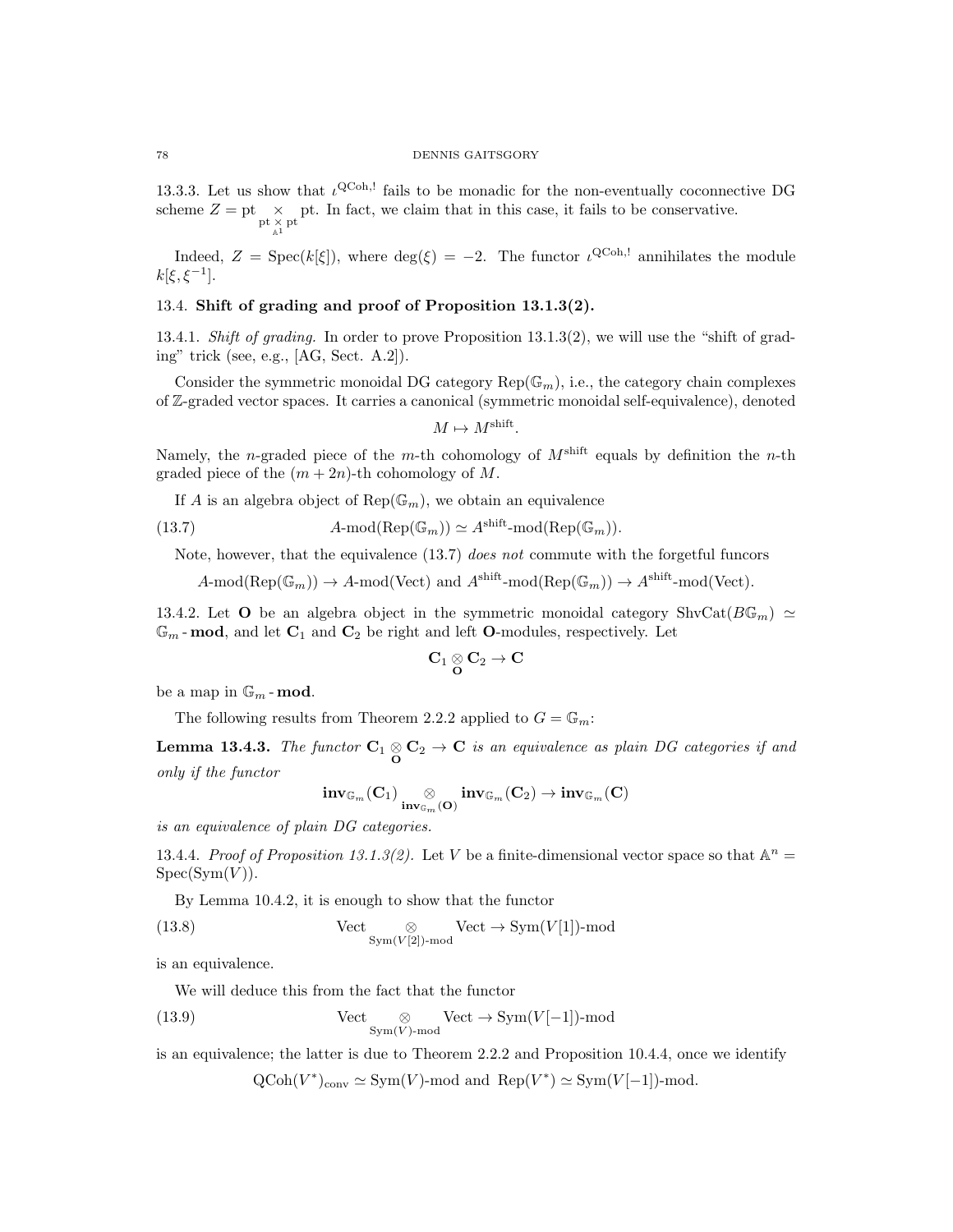Indeed, by Lemma 13.4.3, to show that (13.8) is an equivalence, it is enough to show that

$$
\text{Rep}(\mathbb{G}_m) \underset{\text{Sym}(V[2])\text{-}\text{mod}(\text{Rep}(\mathbb{G}_m))}{\otimes} \text{Rep}(\mathbb{G}_m) \to \text{Sym}(V[1])\text{-}\text{mod}(\text{Rep}(\mathbb{G}_m))
$$

is an equivalence.

By (13.7), the latter is equivalent to

$$
\text{Rep}(\mathbb{G}_m) \underset{\text{Sym}(V) \text{-}\text{mod}(\text{Rep}(\mathbb{G}_m))}{\otimes} \text{Rep}(\mathbb{G}_m) \to \text{Sym}(V[-1])\text{-}\text{mod}(\text{Rep}(\mathbb{G}_m))
$$

being an equivalence, which, again by Lemma 13.4.3, follows from the fact that (13.9) is an equivalence.

# 14. Classifying prestacks of (co)-affine group-prestacks

### 14.1. The iterated classifying prestack. In this subsection we will prove Theorem 2.5.7.

14.1.1. Proof of Theorem 2.5.7(a). Let  $V \in \text{Vect}^{\heartsuit}$  be finite-dimensional. Set  $\mathcal{G} := BV$ ; we already know that G is 1-affine, so the category  $\text{ShvCat}(BG)$  can be described as in Sect. 10.1.

We note that there is a canonical equivalence

(14.1) 
$$
\mathrm{QCoh}(\mathcal{G}) \simeq \mathrm{QCoh}(V^*)_{\{0\}},
$$

under which the co-monoidal structure on  $QCoh(\mathcal{G})$  (induced by the group structure on  $\mathcal{G}$ ) is obtained via the duality

$$
\left(\text{QCoh}(V^*)_{\{0\}}\right)^\vee \simeq \text{QCoh}(V^*)_{\{0\}}
$$

from the pointwise monoidal structure on  $Q\text{Coh}(V^*)_{\{0\}}$ .

Thus, the category  $G$ -mod can be identified with

 $\text{QCoh}(V^*)_{\{0\}}$  - mod,

with the functor  $inv<sub>G</sub>$  being

 $\mathbf{D} \mapsto \underline{\mathrm{Hom}}_{\mathrm{QCoh}(V^*)_{\{0\}}}(\mathrm{Vect}, \mathbf{D}),$ 

where  $\text{QCoh}(V^*)_{\{0\}}$  acts on Vect via the functor  $\iota^*$ , where  $\iota: \text{pt} \to V^*$  corresponds to  $0 \in V^*$ .

Now, the assertion of Theorem 2.5.7(a) follows from Proposition 13.2.7 for  $(Z, z) = (V^*, 0)$ .

14.1.2. Proof of Theorem 2.5.7(b). Let  $\mathcal{G}_1 = B^2(V)$ . According to Theorem 2.5.7(a), proved above,  $\mathcal{G}_1$  is 1-affine. Hence, the category ShvCat $(B\mathcal{G}_1)$  can be described as in Sect. 10.1.

Moreover, we have identified  $\text{QCoh}(\mathcal{G}_1)$  as a plain category with  $\text{QCoh}(Z_1)$ , where

$$
Z_1:=\operatorname{pt}\nolimits_{V^*}\operatorname{pt}\nolimits.
$$

Under this identification, the co-monoidal structure on  $\text{QCoh}(\mathcal{G}_1)$  (induced by the group structure on  $\mathcal{G}_1$ ) is obtained via the duality

$$
\mathrm{QCoh}(Z_1) \simeq \mathrm{QCoh}(Z_1)^{\vee},
$$

from the pointwise monoidal structure on  $\text{QCoh}(Z_1)$ . Since  $\text{QCoh}(Z_1)_{\text{ptw}}$  is rigid, the group  $\mathcal{G}_1$ satisfies the assumption of Sect. 11.1.

Thus, the category  $\mathcal{G}_1$ -mod can be identified with

$$
\text{QCoh}(Z_1)\text{-}\mathbf{mod},
$$

with the functor  $inv_{\mathcal{G}_1}$  being

$$
\mathbf{D} \mapsto \underline{\mathrm{Hom}}_{\mathrm{QCoh}(Z_1)}(\mathrm{Vect}, \mathbf{D}),
$$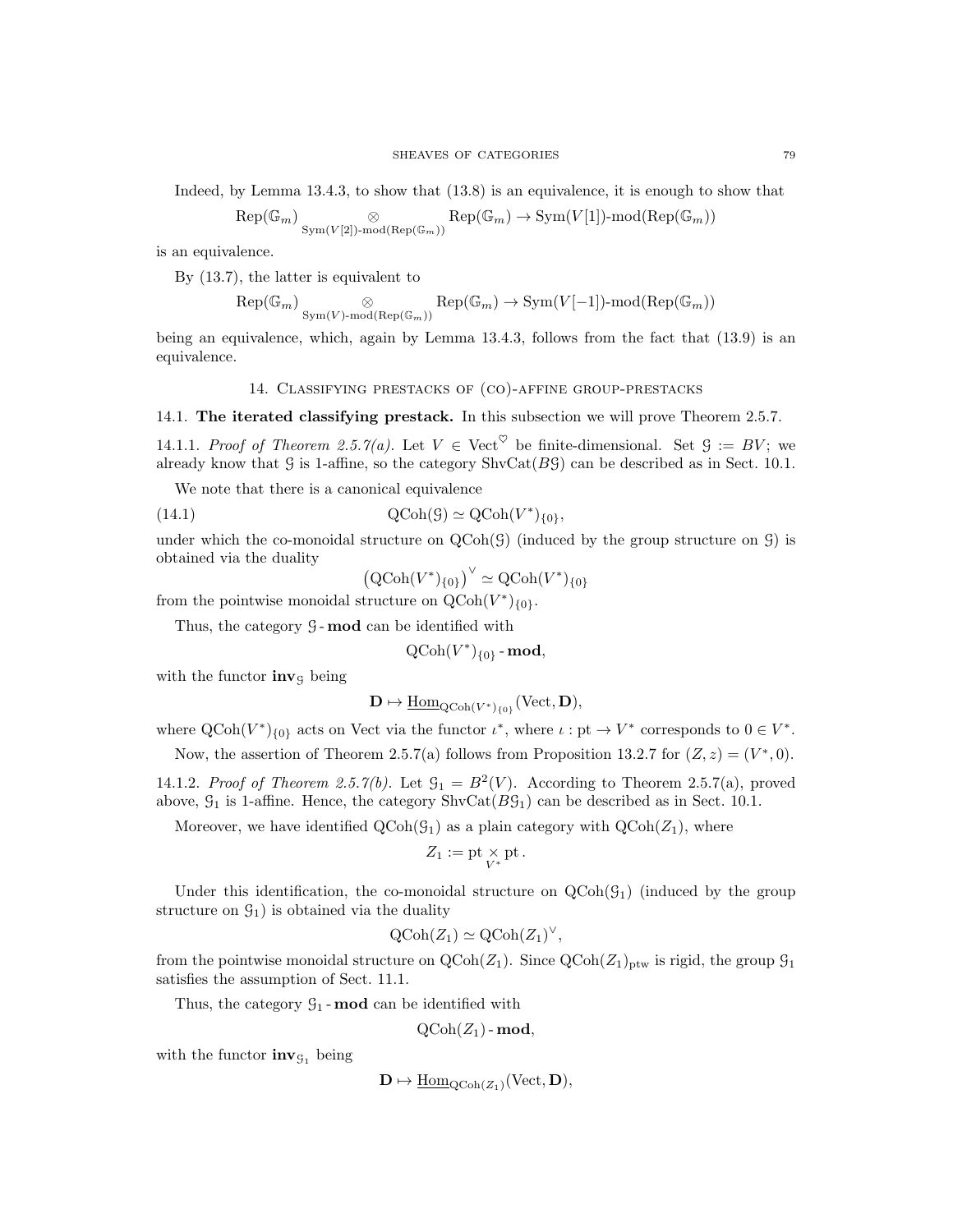where  $\text{QCoh}(Z_1)$  acts on Vect via the functor  $\iota_1^*$ , where  $\iota_1 : \text{pt} \to Z_1$  is the unique k-point  $z_1$ of  $Z_1$ .

The category Rep( $\mathcal{G}_1$ ) therefore identifies with  $\text{QCoh}(\Omega(\mathbb{Z}_1, z_1))_{\text{conv}}$ . We will show that  $B\mathcal{G}_1$ is 1-affine by applying Proposition 11.2.1(b'). Indeed, the condition that

$$
\mathrm{Vect} \underset{\mathrm{Rep}(\mathcal{G}_1)}{\otimes} \mathrm{Vect} \simeq \mathrm{QCoh}(\mathcal{G}_1)
$$

translates as

$$
\mathrm{Vect} \underset{\mathrm{QCoh}(\Omega(Z_1,z_1))_{\mathrm{conv}}}{\otimes} \mathrm{Vect} \simeq \mathrm{QCoh}(Z_1),
$$

and follows from Proposition 13.2.4 for  $(Z, z) = (Z_1, z_1)$ .

14.1.3. Proof of Theorem 2.5.7(c). Denote  $\mathcal{G}_2 := B^3(V)$ . According to Theorem 2.5.7(a), proved above,  $G_2$  is 1-affine. Hence, the category  $\text{ShvCat}(BG_2)$  can be described as in Sect. 10.1.

Moreover, we have identified  $\text{QCoh}(\mathcal{G}_2)$  as a plain DG category with  $\text{QCoh}(Z_2)$ , where

$$
Z_2:=\operatorname{pt}\nolimits_{Z_1}\operatorname{pt}\nolimits,\text{ where } Z_1:=\operatorname{pt}\nolimits_{V^*}\operatorname{pt}\nolimits.
$$

Under this identification, the co-monoidal structure on  $QCoh(\mathcal{G}_2)$  (induced by the group structure on  $\mathcal{G}_2$ ) is obtained via the duality

$$
\mathrm{QCoh}(Z_2) \simeq \mathrm{QCoh}(Z_2)^{\vee},
$$

from the pointwise monoidal structure on  $\text{QCoh}(Z_2)$ . Since  $\text{QCoh}(Z_2)_{\text{ptw}}$  is rigid, the group  $\mathcal{G}_2$ satisfies the assumption of Sect. 11.1.

Thus, the category  $\mathcal{G}_2$ -mod can be identified with

$$
\text{QCoh}(Z_2)\text{-}\mathbf{mod},
$$

with the functor  $inv_{\mathcal{G}_2}$  being

$$
\mathbf{D} \mapsto \underline{\mathrm{Hom}}_{\mathrm{QCoh}(Z_2)}(\mathrm{Vect}, \mathbf{D}),
$$

where  $\text{QCoh}(Z_2)$  acts on Vect via the functor  $\iota_2^*$ , where  $\iota_2: \text{pt} \to Z_2$  is the unique k-point  $z_2$ of  $Z_2$ .

The category Rep( $\mathcal{G}_2$ ) therefore identifies with QCoh( $\Omega(Z_2, z_2)$ )<sub>conv</sub>. We will show that  $B\mathcal{G}_2$ is not 1-affine by applying Proposition  $11.2.1(c)$ .

The functor  $p^*: Vect \to QCoh(\mathcal{G}_2)$  is the right adjoint of the functor  $QCoh(\mathcal{G}_2)_{conv} \to Vect$ that defines the trivial action of  $\mathcal{G}_2$  on Vect. Thus, under the identification

$$
\operatorname{QCoh}(\mathcal{G}_2)_{\operatorname{conv}^L} \simeq \operatorname{QCoh}(Z_2)_{\operatorname{ptw}},
$$

the functor  $p^*$  corresponds to  $(\iota_2)_*$ . Hence the functor  $(p_*)^R$  translates as  $\iota_2^{\text{QCoh},!}$ . However, we claim that  $\iota_2^{\text{QCoh},!}$  is not monadic. In fact, we claim that  $\iota_2^{\text{QCoh},!}$  is not conservative. Indeed, this follows from Sect. 13.3.3.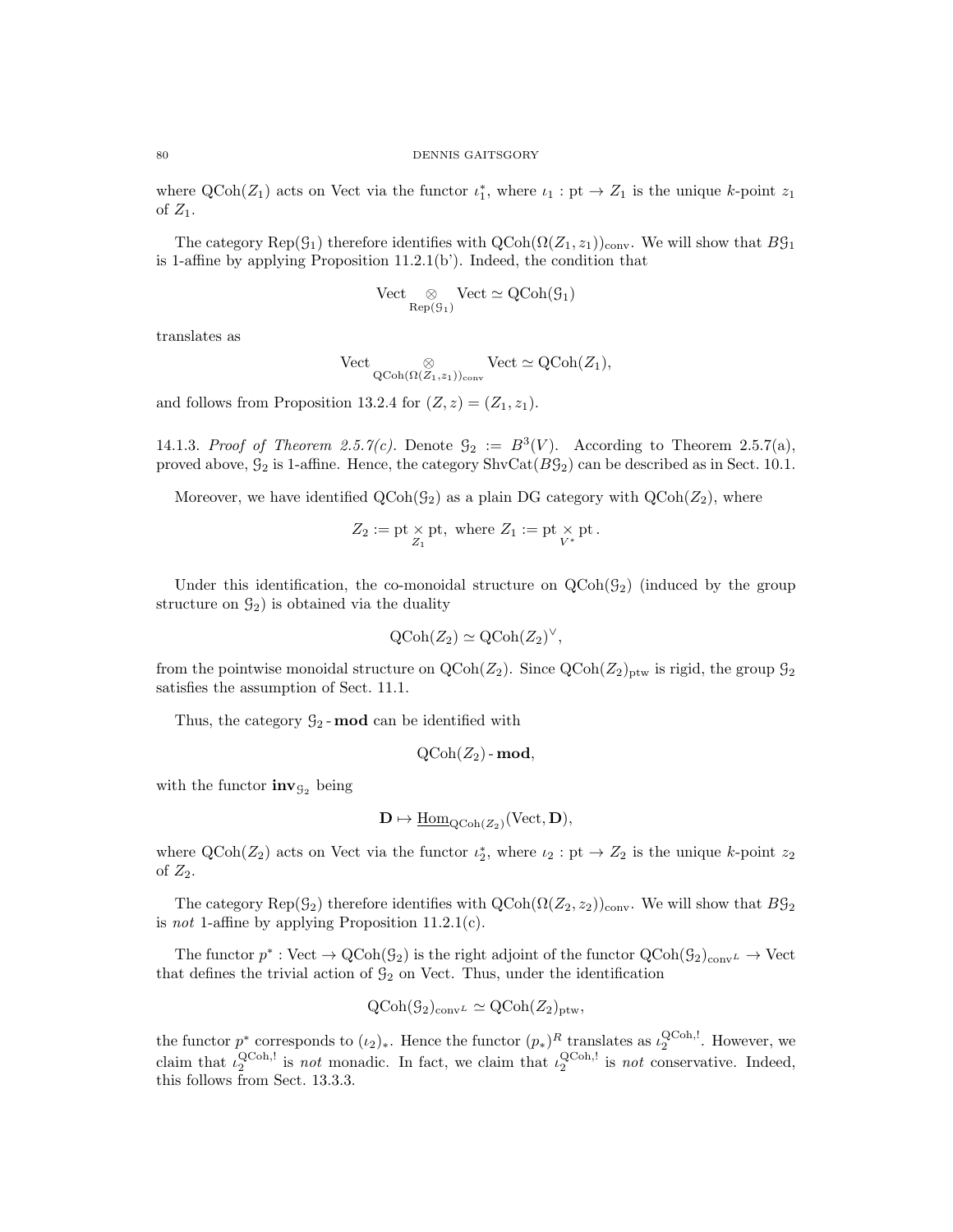14.1.4. Proof of Theorem 2.5.7(d). Set  $\mathcal{G}_{\text{inf}} := B(V_{\{0\}}^{\wedge})$ . We know that  $\mathcal{G}_{\text{inf}}$  is 1-affine by Theorem 2.5.4.

We note that  $\mathcal{G}_{\text{inf}}$  falls into the paradigm of Sect. 11.1, where

$$
\text{QCoh}(\mathcal{G}_{\text{inf}})_{\text{conv}^L} \simeq \text{QCoh}(V^*)_{\text{ptw}}.
$$

Under this identification, the trivial action of  $\text{QCoh}(\mathcal{G}_{\text{inf}})_{\text{conv}}$  on Vect corresponds to

$$
\iota^* : \mathrm{QCoh}(V^*) \to \mathrm{Vect},
$$

where  $\iota: \text{pt} \to V^*$  corresponds to  $0 \in V^*$ .

We will show that  $B\mathcal{G}_{\text{inf}}$  is not 1-affine by applying Proposition 11.2.1(c). We note that the functor

$$
p^*:\mathrm{Vect}\to \mathrm{QCoh}(\mathcal{G}_{\mathrm{inf}})
$$

is the *right* adjoint to one corresponding to the augmentation  $QCoh(\mathcal{G}_{\text{inf}}) \rightarrow$  Vect. I.e.,  $p^*$ indentifies with the functor

$$
\iota_*: \text{Vect} \to \text{QCoh}(V^*).
$$

Its right adjoint is, therefore, the functor

$$
\iota^{\mathsf{QCoh},!} : \mathsf{QCoh}(V^*) \to \mathsf{Vect} \, .
$$

However, it is clear that  $\iota^{\text{QCoh},!}$  is not conservative: it annihilates any object that comes as direct image from  $V^* - \{0\}.$ 

14.2. Group DG schemes. In this subsection we will prove Theorem 2.5.10.

14.2.1. Denote  $\mathcal{G}_n = \text{Spec}(\text{Sym}(V[n]))$ . The case  $n = 0$  follows from Theorem 2.2.2 for  $G = V^*$ . For  $n > 0$ , we will consider the cases of n even and odd separately.

14.2.2. Let first  $n = 2$ . In this case, the assertion follows from Corollary 13.2.11 applied to  $Z := \mathrm{Spec}(\mathrm{Sym}(V[1])).$ 

Let now n be an arbitrary even integer. The required assertion follows Proposition  $10.4.4(b)$ and the case of  $n = 2$ , using the "shift of grading" trick, as in Sect. 13.4.4.

14.2.3. Let us now take  $n = 1$ . In this case the assertion follows from Corollary 13.2.11 applied to  $Z := \text{Spec}(\text{Sym}(V)).$ 

Let now n be an arbitrary odd integer. The required assertion follows Proposition  $10.4.4(b)$ and the case of  $n = 1$ , using the "shift of grading" trick, as in Sect. 13.4.4.

### Appendix A. Descent theorems

A.1. Descent for module categories. In this subsection we will prove Theorem 1.5.2. Let Y be an affine DG scheme.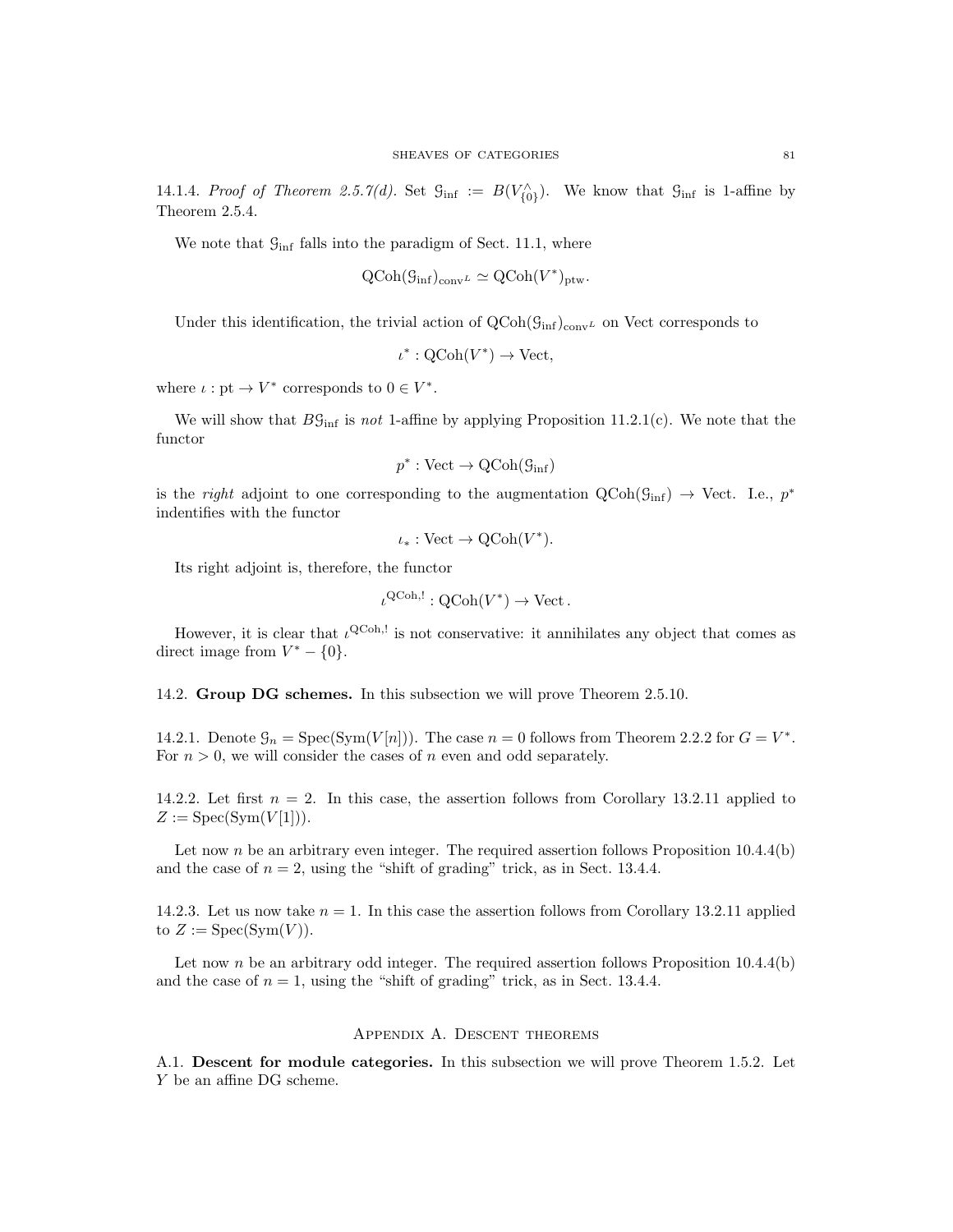#### 82 DENNIS GAITSGORY

A.1.1. Step 1. Let

$$
\mathcal{P}: (\mathrm{DGSch}_{/Y}^{\mathrm{aff}})^{\mathrm{op}} \to \mathfrak{T}
$$

be a functor, where  $\mathcal T$  is some  $\infty$ -category. It is well-known that if  $\mathcal P$  satisfies descent with respect to finite flat maps and Nisnevich covers, then P satisfies fppf descent. This follows from the fact that, Nisnevich-locally, any fppf map admits a section after a finite flat base change.

We let  $\mathcal{T} = \text{DGCat}_{\text{cont}}$  and  $\mathcal{P}$  be the functor

$$
S \in \mathrm{DGSch}_{/Y}^{\mathrm{aff}} \leadsto \mathrm{QCoh}(S) \underset{\mathrm{QCoh}(Y)}{\otimes} \mathbf{C}.
$$

In Step 2 we will show that  $\mathcal T$  satisfies Nisnevich descent, and in Step 3 we will show that  $\mathcal T$ satisfies finite flat descent. This will prove Theorem 1.5.2.

A.1.2. Step 2. For Nisnevich descent, it is enough to consider the case of basic Nisnevich covers. I.e., let  $\hat{S} \stackrel{j}{\hookrightarrow} S$  be an open embedding, and  $\pi : S_1 \to S$  an étale map, such that  $\pi$  is one-to-one over  $S - \hat{S}$ . Set  $\hat{S}_1 := \hat{S} \times S_1$ . Let  $\hat{\pi} : \hat{S}_1 \to \hat{S}$  and  $j_1 : \hat{S}_1 \to S_1$  denote the corresponding morphisms.

We need to show that

$$
\begin{array}{ccc} \displaystyle \mathrm{QCoh}(S) {\underset {\mathrm{QCoh}(Y)}\otimes} {\mathbf C} & \xrightarrow{j^*\otimes \mathrm{Id}_{{\mathbf C}}} \mathrm{QCoh}(\overset{\circ}{S}) {\underset {\mathrm{QCoh}(Y)}\otimes} {\mathbf C}\\ {} & \xrightarrow{\pi^*\otimes \mathrm{Id}_{{\mathbf C}}} \Big\downarrow \overset{\circ}{\pi^*\otimes \mathrm{Id}_{{\mathbf C}}} \\ \displaystyle \mathrm{QCoh}(S_1) {\underset {\mathrm{QCoh}(Y)}\otimes} {\mathbf C} & \xrightarrow{j_1^*\otimes \mathrm{Id}_{{\mathbf C}}} \mathrm{QCoh}(\overset{\circ}{S}_1) {\underset {\mathrm{QCoh}(Y)}\otimes} {\mathbf C} \end{array}
$$

is a pull-back square.

By definition, the pull-back

$$
\left(\operatorname{QCoh}(S_1) \underset{\operatorname{QCoh}(Y)}{\otimes} \mathbf{C} \right) \underset{\operatorname{QCoh}(\overset{\circ}{S}_1)}{\times} \underset{\operatorname{QCoh}(Y)}{\otimes} \mathbf{C} \left(\operatorname{QCoh}(\overset{\circ}{S}) \underset{\operatorname{QCoh}(Y)}{\otimes} \mathbf{C} \right)
$$

is the category of quintuples

$$
\begin{array}{cccc}\n\text{(A.1)} & \{\mathbf{c}_1 \in \text{QCoh}(S_1) \underset{\text{QCoh}(Y)}{\otimes} \mathbf{C}, & \overline{\mathbf{c}}_1 \in \text{QCoh}(\overset{\circ}{S}_1) \underset{\text{QCoh}(Y)}{\otimes} \mathbf{C}, & \overline{\mathbf{c}} \in \text{QCoh}(\overset{\circ}{S}) \underset{\text{QCoh}(Y)}{\otimes} \mathbf{C}, \\
& \alpha : (j_1^* \otimes \text{Id}_{\mathbf{C}})(\mathbf{c}_1) \simeq \overline{\mathbf{c}}_1, & \beta : (\overset{\circ}{\pi}^* \otimes \text{Id}_{\mathbf{C}})(\overline{\mathbf{c}}) \simeq \overline{\mathbf{c}}_1.\n\end{array}
$$

We define the right adjoint to the natural functor

$$
\operatorname{QCoh}(S)\underset{\operatorname{QCoh}(Y)}{\otimes}{\mathbf C}\to \operatorname{QCoh}(S_1)\underset{\operatorname{QCoh}(Y)}{\otimes}{\mathbf C}\underset{\operatorname{QCoh}(\overset{\circ}{S}_1)}{\times}\underset{\operatorname{QCoh}(Y)}{\otimes}{\mathbf C}\operatorname{QCoh}(\overset{\circ}{S})\underset{\operatorname{QCoh}(Y)}{\otimes}{\mathbf C}
$$

by sending a quintuple as in (A.1) to

$$
\mathrm{Cone}\left((\pi_*\otimes \mathrm{Id}_{\mathbf{C}})(\mathbf{c}_1)\oplus (\jmath_*\otimes \mathrm{Id}_{\mathbf{C}})(\overline{\mathbf{c}})\rightarrow ((\jmath\circ \overset{\circ}{\pi})_*\otimes \mathrm{Id}_{\mathbf{C}})(\overline{\mathbf{c}}_1)\right)[-1].
$$

Thus, we obtain that the above right adjoint is obtained from the right adjoint for  $C :=$  $\mathrm{QCoh}(Y)$  by tensoring by  $-\underset{\mathrm{QCoh}(Y)}{\otimes} \mathbf{C}$ . Therefore, since the unit and the co-unit of the adjunction are isomorphisms in the former case (by Nisnevich descent for QCoh), they are isomorphisms for any C.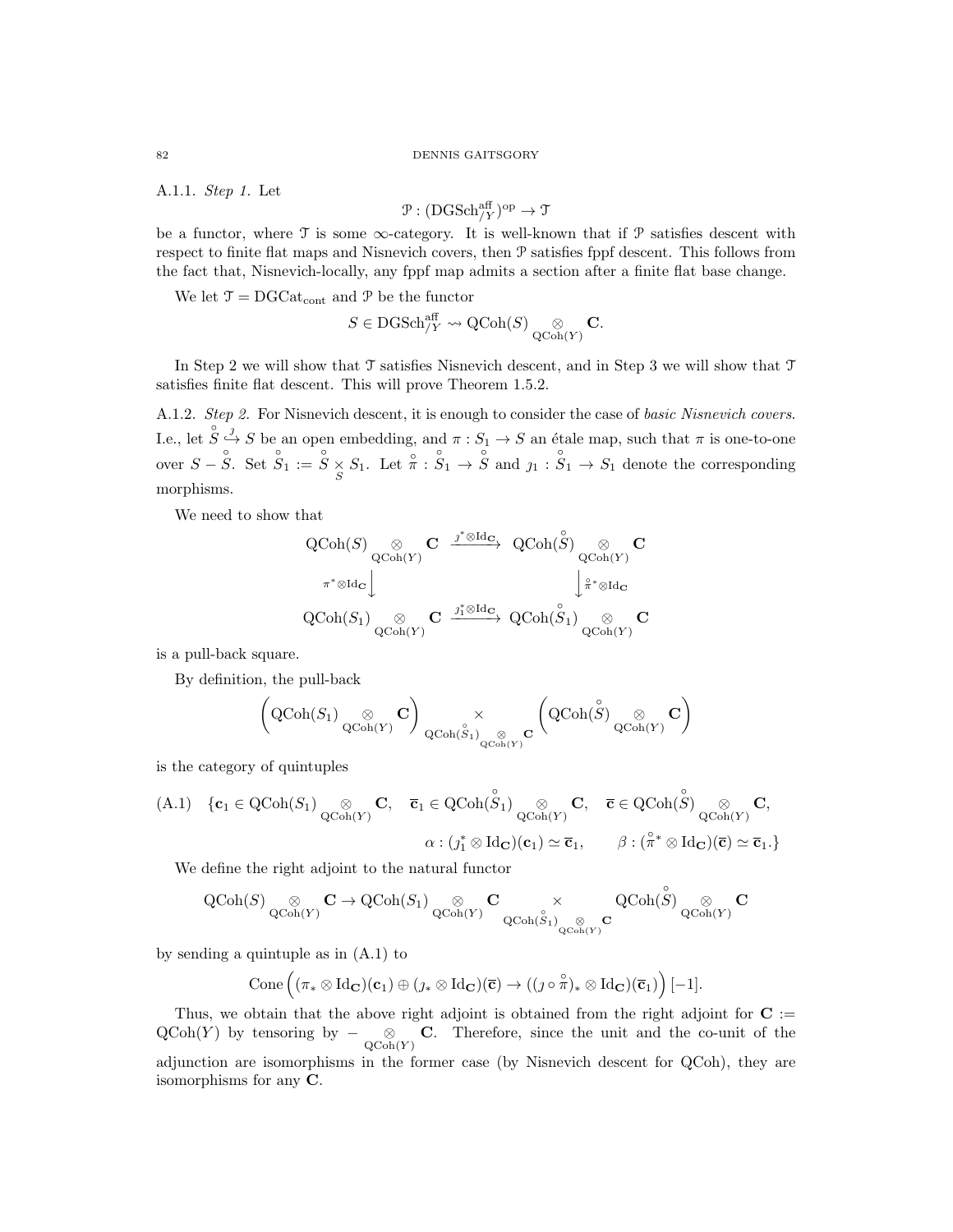Remark A.1.3. It is very easy to prove directly that for  $QCoh(Y)$ , the unit and co-unit map are isomorphisms, see [GL:QCoh, Lemma 2.2.6].

A.1.4. Step 3. Let now  $\pi: T \to S$  be a finite faithfully flat map, and let  $T^{\bullet}/S$  be its Čech nerve. We need to show that the functor

$$
\operatorname{QCoh}(S) \underset{\operatorname{QCoh}(Y)}{\otimes} \mathbf{C} \to \operatorname{Tot}\left(\operatorname{QCoh}(T^\bullet/S)^* \underset{\operatorname{QCoh}(Y)}{\otimes} \mathbf{C}\right)
$$

is an equivalence.

We note that for every map  $\alpha : [j] \to [i]$  and the corresponding map  $f^{\alpha} : T^{i}/S \to T^{j}/S$ , the functor  $(f^{\alpha})^*$  admits a *left* adjoint, denoted  $f^{\alpha}_{\sharp}$ . Namely, for any finite flat map f, the functor  $f$ <sup>#</sup> is the ind-extension of the functor on QCoh(−)<sup>perf</sup>, defined as

$$
\mathcal{E} \mapsto (f_*(\mathcal{E}^{\vee}))^{\vee}.
$$

In particular, we obtain that the functors  $(f^{\alpha})^* \otimes Id_{\mathbf{C}}$  all admit left adjoints, given by  $f_{\sharp}^{\alpha} \otimes \text{Id}_{\mathbf{C}}$ . Hence, by [GL:DG, Lemma 1.3.3], we have

$$
\mathrm{Tot}\left(\text{QCoh}(T^\bullet/S)^* \underset{\mathrm{QCoh}(Y)}{\otimes} \mathbf{C}\right) \simeq |\operatorname{QCoh}(T^\bullet/S)_{\sharp} \underset{\mathrm{QCoh}(Y)}{\otimes} \mathbf{C}|.
$$

From the commutative diagram

$$
\begin{array}{ccc} \text{Tot}\left(\text{QCoh}(T^{\bullet}/S)^{*}\right) \underset{\text{QCoh}(Y)}{\otimes} \mathbf{C} & \longrightarrow & \left|\text{QCoh}(T^{\bullet}/S)_{\sharp}\right| \underset{\text{QCoh}(Y)}{\otimes} \mathbf{C} \\ & & \downarrow & \\ \text{Tot}\left(\text{QCoh}(T^{\bullet}/S)^{*} \underset{\text{QCoh}(Y)}{\otimes} \mathbf{C}\right) & \longrightarrow & \left|\text{QCoh}(T^{\bullet}/S)_{\sharp}\underset{\text{QCoh}(Y)}{\otimes} \mathbf{C}\right| \end{array}
$$

we obtain that the functor

$$
\mathrm{Tot}\left(\mathrm{QCoh}(T^{\bullet}/S)^*\right)_{\mathrm{QCoh}(Y)} \mathbf{C} \to \mathrm{Tot}\left(\mathrm{QCoh}(T^{\bullet}/S)^*\underset{\mathrm{QCoh}(Y)}{\otimes} \mathbf{C}\right)
$$

is an equivalence.

Now, the required assertion follows from the commutative diagram

$$
\begin{array}{ccc} \displaystyle \mathrm{QCoh}(S) {\underset {\mathrm{QCoh}(Y)}\otimes} {\mathbf C} \longrightarrow & \displaystyle \mathrm{Tot}\left( \mathrm{QCoh}(T^\bullet/S)^* \right) {\underset {\mathrm{QCoh}(Y)}\otimes} {\mathbf C} \\ & {}_{\mathrm{Id}} {\Big\downarrow} \\ & {}_{\displaystyle \mathrm{QCoh}(S) {\underset {\mathrm{QCoh}(Y)}\otimes} {\mathbf C} } \longrightarrow & \displaystyle \mathrm{Tot}\left( \mathrm{QCoh}(T^\bullet/S)^* {\underset {\mathrm{QCoh}(Y)}\otimes} {\mathbf C} \right) \end{array}
$$

and the fact that

$$
\operatorname{QCoh}(S) \to \operatorname{Tot}\left( \operatorname{QCoh}(T^{\bullet}/S)^{\ast} \right)
$$

is an equivalence, by the fppf descent for QCoh.

Remark A.1.5. One can show directly that  $\mathrm{QCoh}(S) \to \mathrm{Tot}(\mathrm{QCoh}(T^{\bullet}/S)^*)$  is an equivalence (so that together with Remark A.1.3 one obtains an alternative proof of fppf descent for QCoh, without apealing to the t-structures).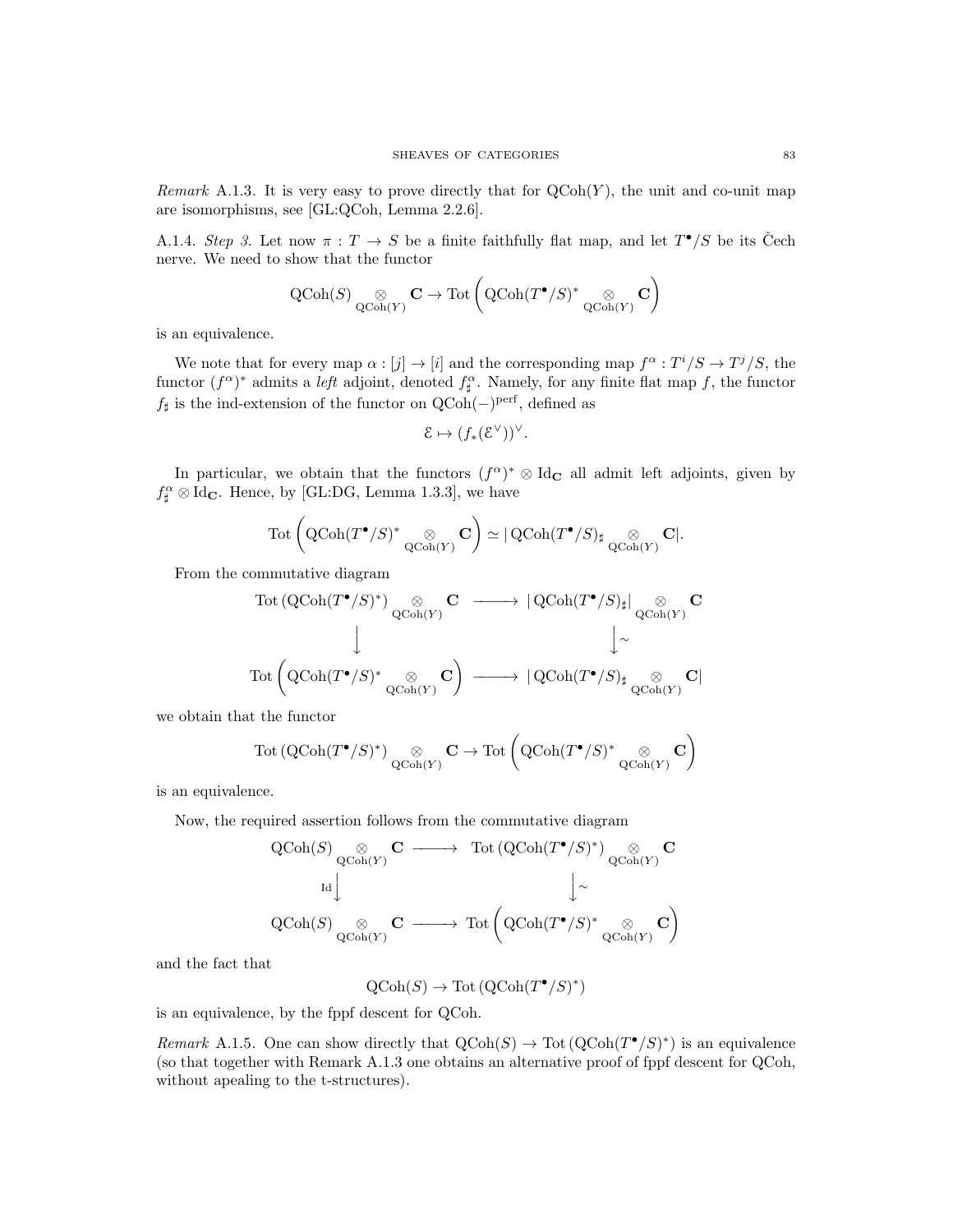#### 84 DENNIS GAITSGORY

Proof of finite flat descent for QCoh.

By Lemma C.1.8, the functor of evaluation on 0-simplices

 $\mathrm{Tot}\left(\mathrm{QCoh}(T^{\bullet}/S)^*\right) \to \mathrm{QCoh}(T)$ 

is monadic, and the corresponding monad on  $Q\text{Coh}(T)$ , viewed as a plain endo-functor, is canonically isomorphic to  $(\text{pr}_2)_\sharp \circ \text{pr}_1^*$ , where  $\text{pr}_1, \text{pr}_2 : T \times T \Rightarrow T$  are the two projections. Note also that we have a canonical isomorphism of endo-functors:

 $(\text{pr}_2)_\sharp \circ \text{pr}_1^* \simeq ((\text{pr}_1)_* \circ \text{pr}_2^*)^L \simeq (\pi^* \circ \pi_*)^L \simeq \pi^* \circ \pi_\sharp.$ 

Hence, it remains to show that the functor  $\pi^*$ :  $\mathrm{QCoh}(S) \to \mathrm{QCoh}(T)$  is monadic (we have just seen that the corresponding monad  $\pi^* \circ \pi_\sharp$  maps isomorphically to one defining Tot  $(QCoh(T^{\bullet}/S)^*)$ .

Since  $\pi$  is faithfully flat, it is easy to see that  $\pi^*$  is conservative. Now, since  $\pi^*$  is continuous, it commutes with all geometric realizations. Hence, the monadicity of  $\pi^*$  follows from the Barr-Beck-Lurie theorem.

 $\Box$ 

A.2. Descent for sheaves of categories. In this subsection we will prove Theorem 1.5.7.

A.2.1. Step 0. Let  $\pi : T \to S$  be an fppf cover, and let  $T^{\bullet}/S$  be its Čech nerve. We need to show that the functor

$$
(A.2) \t\t\t ShvCat(S) \to Tot(ShvCat(T^{\bullet}/S))
$$

is an equivalence.

Since all the DG schemes involved are affine, we have

$$
\text{ShvCat}(S) = \text{QCoh}(S) - \text{mod} \text{ and } \text{ShvCat}(T^{\bullet}/S) = \text{QCoh}(T^{\bullet}/S) - \text{mod}.
$$

The right adjoint to the functor (A.2) sends

$$
\mathbf{C}^{\bullet} \in \text{Tot}(\text{QCoh}(T^{\bullet}/S)\text{-}\mathbf{mod}) \rightsquigarrow \text{Tot}(\mathbf{C}^{\bullet}),
$$

where the totalization is taken in  $\mathrm{QCoh}(S)$ -mod.

We need to show that the functor  $(A.2)$  and its right adjoint are mutually inverse. We will check that the unit and the co-unit of the adjunction are isomorphisms.

A.2.2. Step 1. The fact that the unit of the adjunction is an isomorphism follows immediately from Theorem 1.5.2.

A.2.3. Step 2. To say that the co-unit of the adjunction is an isomorphism is equivalent to saying that for  $C^{\bullet} \in \text{Tot}(\text{QCoh}(T^{\bullet}/S)$ -mod) the functor

$$
\operatorname{QCoh}(T) \underset{\operatorname{QCoh}(S)}{\otimes} \operatorname{Tot}(\mathbf{C}^{\bullet}) \to \mathbf{C}^{0}
$$

is an equivalence.

By Lemma 1.4.7,  $QCoh(T)$  is dualiazable as an object of  $QCoh(S)$ -mod. Hence, the functor

$$
\operatorname{QCoh}(T) \underset{\operatorname{QCoh}(S)}{\otimes} \operatorname{Tot}(\mathbf{C}^\bullet) \to \operatorname{Tot}(\operatorname{QCoh}(T) \underset{\operatorname{QCoh}(S)}{\otimes} \mathbf{C}^\bullet)
$$

is an equivalence. Hence, it remains to show that the functor

(A.3) Tot(QCoh(T) ⊗ QCoh(S) C• ) → C<sup>0</sup>

is an equivalence.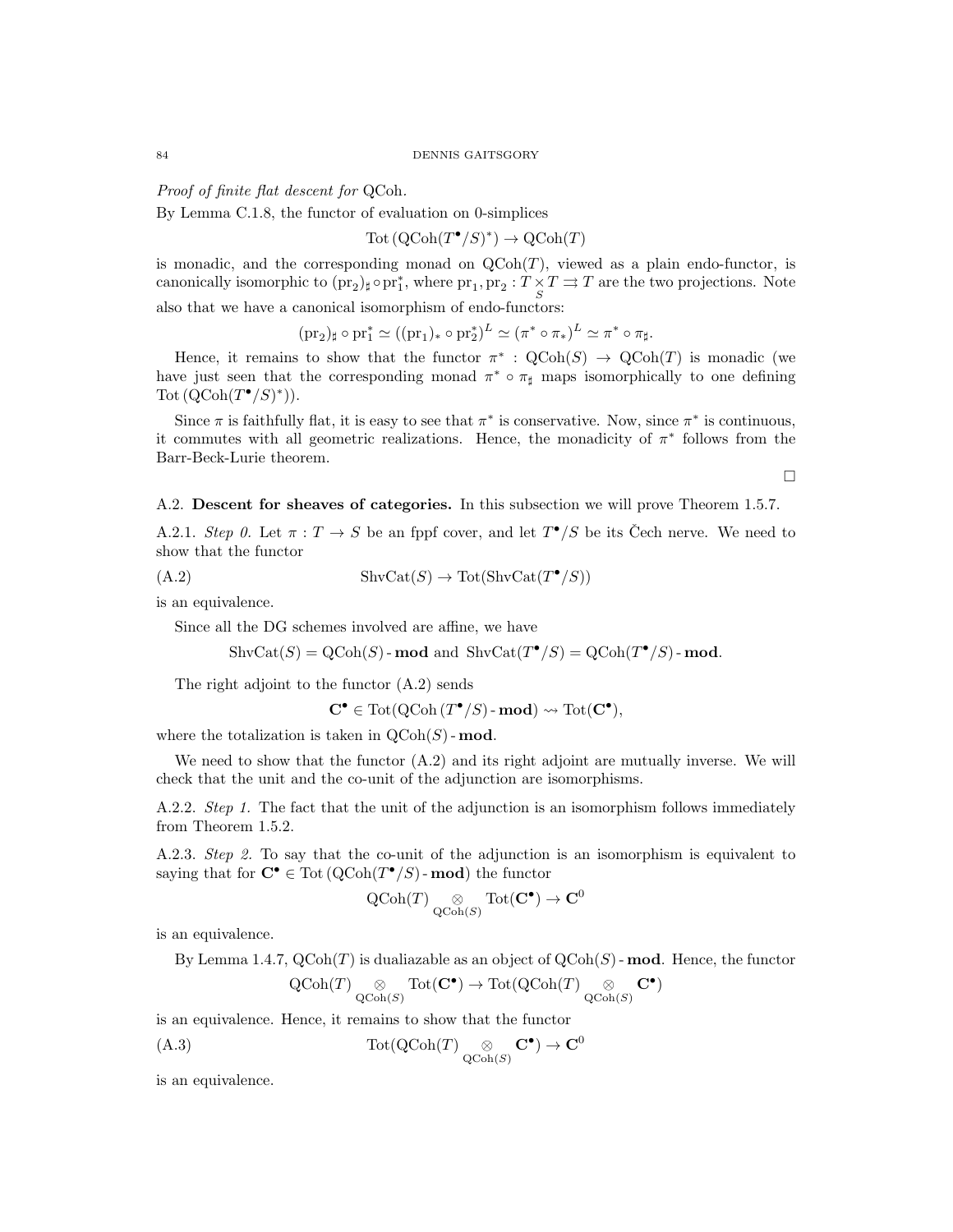Now, we note that the co-simplicial category  $\mathrm{QCoh}(T) \underset{\mathrm{QCoh}(S)}{\otimes} \mathbf{C}^{\bullet}$  identifies with  $\mathbf{C}^{\bullet+1}$ , which is split, and its map to  $\mathbb{C}^0$  is the augmentation. Hence,  $(A.3)$  is an equivalence, as desired.

Appendix B. Quasi-affine morphisms

# B.1. Fiber products of prestacks vs. tensor products of categories.

B.1.1. Let

$$
\begin{array}{ccc}\n\mathcal{Y}'_1 & \xrightarrow{g_1} & \mathcal{Y}_1 \\
f' \downarrow & & \downarrow f \\
\mathcal{Y}'_2 & \xrightarrow{g_2} & \mathcal{Y}_2\n\end{array}
$$

be a Cartesian diagram in PreStk. It gives rise to a (symmetric monoidal) functor

(B.1) 
$$
\operatorname{QCoh}(\mathcal{Y}'_2) \underset{\operatorname{QCoh}(\mathcal{Y}_2)}{\otimes} \operatorname{QCoh}(\mathcal{Y}_1) \to \operatorname{QCoh}(\mathcal{Y}'_1).
$$

In this section we will discuss two instances in which the functor (B.1) is an equivalence.

## B.1.2. We will prove:

**Proposition B.1.3.** Assume that  $f$  (and hence  $f'$ ) is quasi-affine and quasi-compact. Then (B.1) is an equivalence.

The proof will use the following lemma, proved in Sect. B.1.7:

**Lemma B.1.4.** Let  $f: \mathcal{Y}_1 \to \mathcal{Y}_2$  be a quasi-affine quasi-compact map, and consider  $f_*(\mathcal{O}_{\mathcal{Y}_1})$  as an assciative algebra in  $QCoh(\mathcal{Y}_2)$ . Then the functor

$$
QCoh(\mathcal{Y}_1) \to f_*(\mathcal{O}_{\mathcal{Y}_1})\text{-mod}(QCoh(\mathcal{Y}_2))
$$

is an equivalence.

Proof of Proposition B.1.3. By Lemma B.1.4, we have:

$$
\text{QCoh}(\mathcal{Y}_1) \simeq f_*(\mathcal{O}_{\mathcal{Y}_1})\text{-}\mathrm{mod}(\text{QCoh}(\mathcal{Y}_2)) \text{ and } \text{QCoh}(\mathcal{Y}'_1) \simeq f'_*(\mathcal{O}_{\mathcal{Y}'_1})\text{-}\mathrm{mod}(\text{QCoh}(\mathcal{Y}'_2)).
$$

Hence, it is sufficient to show that the functor  $g_2^*$  induces an equivalence

$$
\operatorname{QCoh}(\mathcal{Y}_{2}') \underset{\operatorname{QCoh}(\mathcal{Y}_{2})}{\otimes} (f_{*}(\mathbb{O}_{\mathcal{Y}_{1}})\text{-}\mathrm{mod}(\operatorname{QCoh}(\mathcal{Y}_{2}))) \to f'_{*}(\mathbb{O}_{\mathcal{Y}'_{1}})\text{-}\mathrm{mod}(\operatorname{QCoh}(\mathcal{Y}'_{2})).
$$

By base change,  $f'_*(\mathcal{O}_{\mathcal{Y}_1}) \simeq g^*(f_*(\mathcal{O}_{\mathcal{Y}_1}))$ . Now, the required assertion follows from the following general lemma:

**Lemma B.1.5.** Let  $O$  be a monoidal DG category,  $C$  a left  $O$ -module category, and  $A \in O$  and algebra. Consider A-mod( $\mathbf{O}$ ) as a right  $\mathbf{O}\text{-module category}$ . Then the natural functor

$$
A\text{-mod}(\mathbf{O})\underset{\mathbf{O}}{\otimes}\mathbf{C}\to A\text{-mod}(\mathbf{C})
$$

is an equivalence.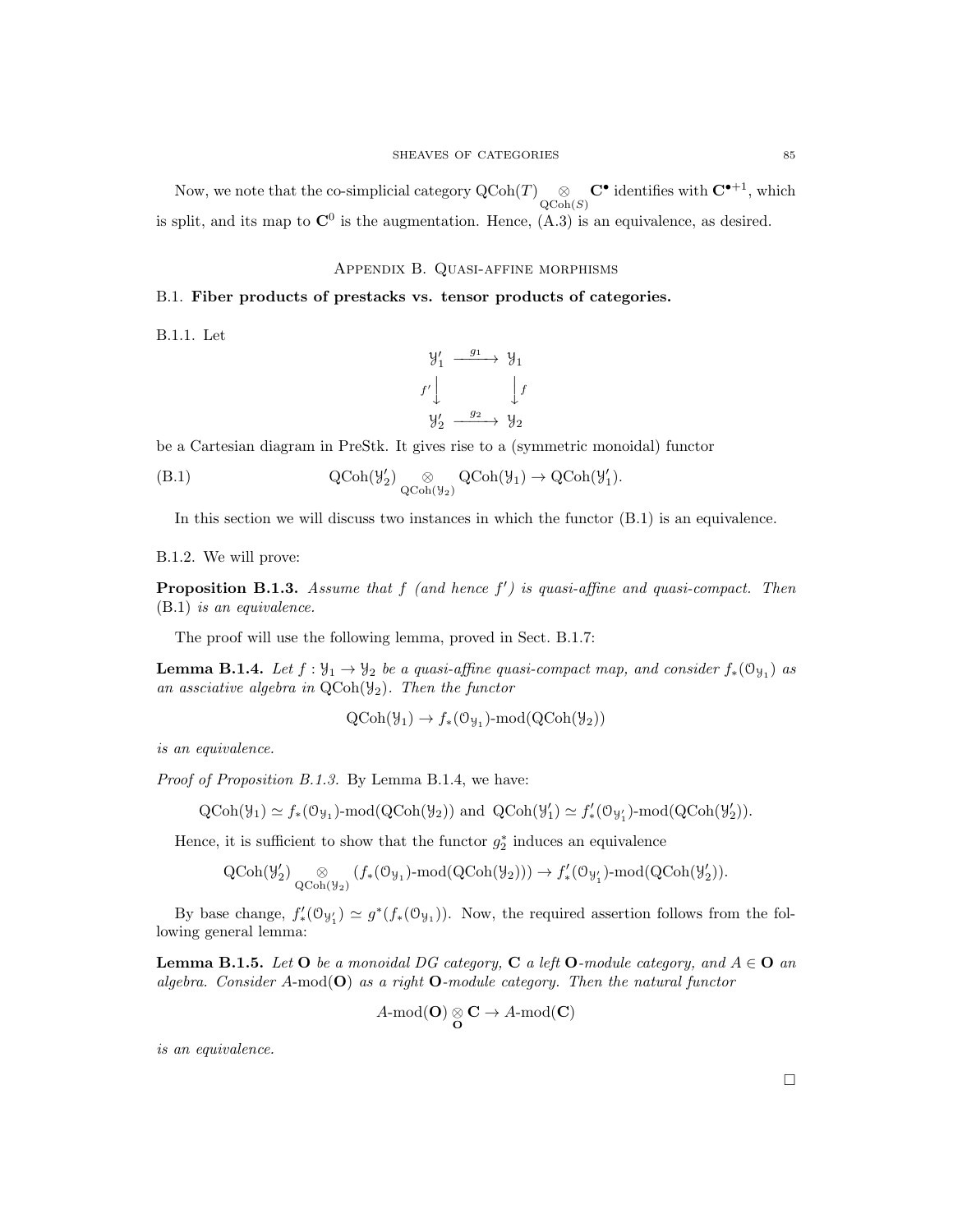B.1.6. Proof of Lemma B.1.5. We have an adjoint pair

$$
ind_{A,\mathbf{O}} : \mathbf{O} \rightleftarrows A\text{-mod}(\mathbf{O}) : \mathrm{oblv}_{A,\mathbf{O}}
$$

as right  $O$ -module categories. Tensoring up on the right with  $C$  over  $O$ , we obtain an adjoint pair

$$
(\mathrm{ind}_{A,\mathbf{O}}\otimes \mathrm{Id}_{\mathbf{C}}): \mathbf{C} \rightleftarrows A\text{-mod}(\mathbf{O})\underset{\mathbf{O}}{\otimes} \mathbf{C}: (\mathrm{oblv}_{A,\mathbf{O}}\otimes \mathrm{Id}_{\mathbf{C}}).
$$

The functor (obly<sub>A,</sub>O ⊗ Id<sub>C</sub>) is monadic: indeed, it commutes with all colimits and its left adjoint generates  $A\text{-mod}(\mathbf{O})\underset{\mathbf{O}}{\otimes}\mathbf{C}.$ 

Consider also the adjoint pair

$$
ind_{A,\mathbf{C}} : \mathbf{C} \rightleftarrows A\text{-mod}(\mathbf{C}) : \text{oblv}_{A,\mathbf{C}}.
$$

The functor obly<sub>A,**C**</sub> is tautologically monadic.

Hence, to prove the lemma, it suffices to show that the functor  $A$ -mod $(O) \otimes C \to A$ -mod $(C)$ defines an isomorphism of the corresponding monads on  $C$  as plain endo-functors. However, this follows from the fact that

$$
(\text{oblv}_{A,\mathbf{O}} \otimes \text{Id}_{\mathbf{C}}) \circ (\text{ind}_{A,\mathbf{O}} \otimes \text{Id}_{\mathbf{C}}) \simeq ((A \otimes -) \otimes \text{Id}_{\mathbf{C}})
$$

identifies with the action of  $A$  on  $C$ .

B.1.7. Proof of Lemma B.1.4. We shall deduce the assertion from the Barr-Beck-Lurie theorem. Since the morhism  $f$  is quasi-compact and quasi-separated, it satisfies base change and the projection formula. and the functor  $f_*$  is continuous.

The projection formula implies that the monad  $f_* \circ f^*$  is given by tensor product with  $f_*(\mathfrak{O}_{\mathfrak{Y}_1})$ . The continuity of  $f_*$  implies that it commutes with all geometric realizations. It remains to show that  $f_*$  is conservative.

By base change, the conservativity assertion reduces to the case when  $\mathcal{Y}_2$  is an affine DG scheme, in which case  $\mathcal{Y}_1$  is quasi-affine. In this case, the conservativity of  $f_*$  is equivalent to that of  $\Gamma(\mathcal{Y}_2, -)$ .

Thus, we need to show that for a quasi-affine  $DG$  scheme  $Y$ , the functor

$$
\Gamma(Y, -) : \text{QCoh}(Y) \to \text{Vect}
$$

is conservative. Let  $j: Y \to \overline{Y}$  be an open embedding, where  $\overline{Y}$  is affine. Now, the functors  $j_*$ and  $\Gamma(\overline{Y}, -)$  are both conservative, and hence so is  $\Gamma(Y, -)$ .

 $\Box$ 

#### B.2. Fiber products of passable prestacks.

B.2.1. Recall the notion of passable prestack, see Sect. 5.1. We are going to prove:

**Proposition B.2.2.** Assume that  $\mathcal{Y}_2$  is passable and that  $QCoh(\mathcal{Y}_1)$  is dualizable as a DG category. Then (B.1) is an equivalence.

The proof will use the following assertion:

 $\Box$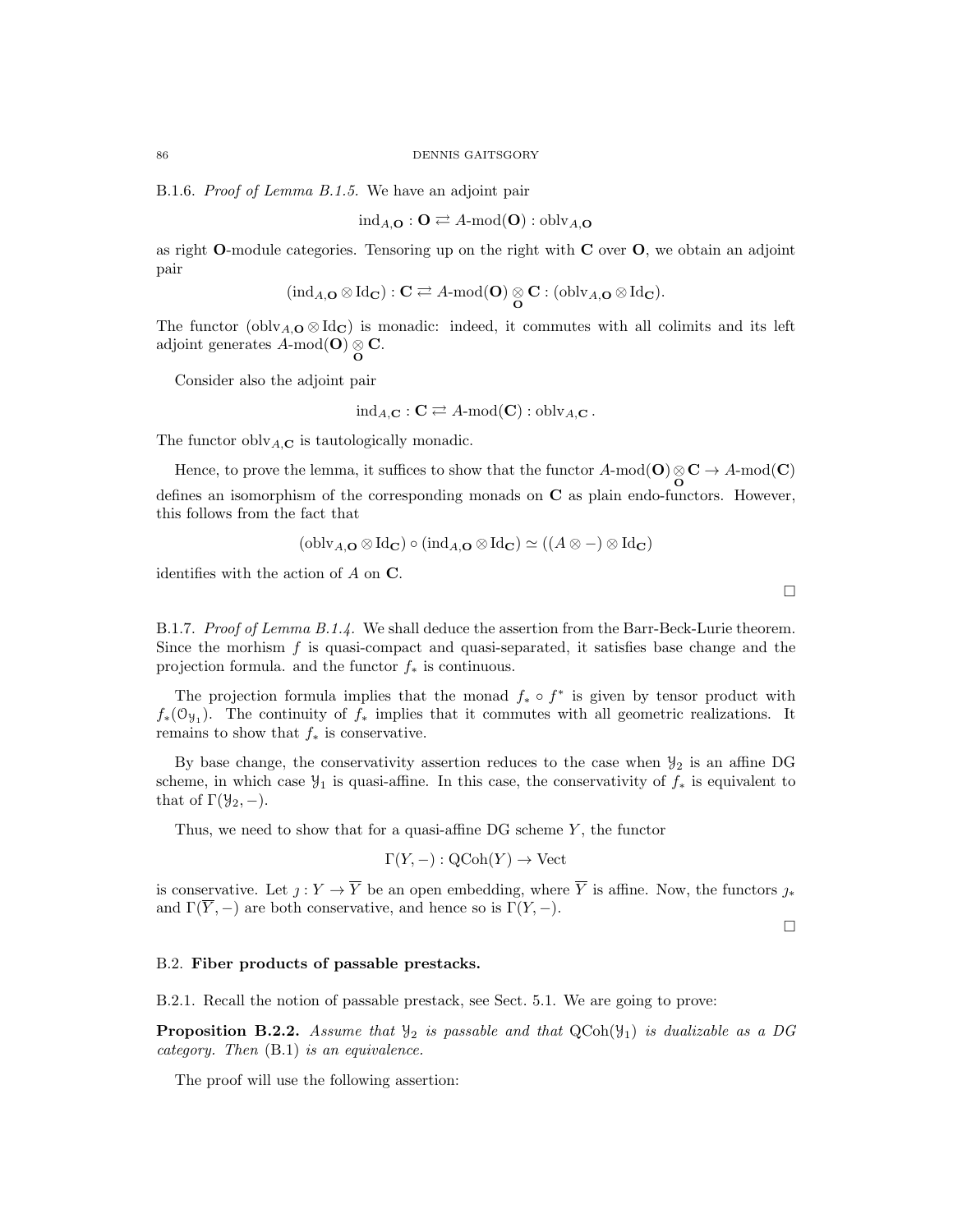**Lemma B.2.3.** Let  $\mathcal{Y} \in \text{PreStk}$  be such that the diagonal morphism is representable, quasicompact and quasi-separated, and  $\mathcal{O}_y \in \text{QCoh}(\mathcal{Y})$  is compact. Then the following conditions are equivalent:

- (a) The functor  $\text{QCoh}(\mathcal{Y}) \otimes \text{QCoh}(\mathcal{Y}') \to \text{QCoh}(\mathcal{Y} \times \mathcal{Y}')$  is an equivalence for any  $\mathcal{Y}' \in \text{PreStk.}$
- (b) The functor  $\text{QCoh}(\mathcal{Y}) \otimes \text{QCoh}(\mathcal{Y}) \to \text{QCoh}(\mathcal{Y} \times \mathcal{Y})$  is an equivalence.
- (c) The monoidal DG category QCoh(Y) is rigid.
- (d) The category QCoh(Y) is dualizable as a DG category.

Proof of Proposition B.2.2. We have

$$
\operatorname{QCoh}(\mathcal{Y}'_1) \simeq \varprojlim_{S \in \operatorname{DGSch}^{\operatorname{aff}}_{/\mathcal{Y}'_2}} \operatorname{QCoh}(S \underset{\mathcal{Y}_2}{\times} \mathcal{Y}_1).
$$

By Lemma B.2.3, the category  $\text{QCoh}(\mathcal{Y}_2)$  is rigid. Hence, by Lemma 1.4.7, the functor

$$
\mathbf{C}\mapsto \mathbf{C}\underset{\mathrm{QCoh}(\mathcal{Y}_2)}{\otimes} \mathrm{QCoh}(\mathcal{Y}_1),\quad \mathrm{QCoh}(\mathcal{Y}_2)\text{-}\mathbf{mod}\to \mathrm{DGCat}_{\mathrm{cont}}
$$

commutes with limits. In particular, the functor

$$
\begin{aligned} \mathrm{QCoh}(\mathcal{Y}_{2}') \underset{\mathrm{QCoh}(\mathcal{Y}_{2})}{\otimes} \mathrm{QCoh}(\mathcal{Y}_{1}) = \left(\varinjlim\limits_{\substack{\longleftarrow \\ S \in \mathrm{DGSch}_{/\mathcal{Y}_{2}'}}} \mathrm{QCoh}(S)\right) \underset{\mathrm{QCoh}(\mathcal{Y}_{2})}{\otimes} \mathrm{QCoh}(\mathcal{Y}_{1}) \rightarrow \\ \rightarrow \varprojlim\limits_{\substack{\longleftarrow \\ S \in \mathrm{DGSch}_{/\mathcal{Y}_{2}'}}} \left(\mathrm{QCoh}(S)\underset{\mathrm{QCoh}(\mathcal{Y}_{2})}{\otimes} \mathrm{QCoh}(\mathcal{Y}_{1})\right) \end{aligned}
$$

is an equivalence.

This reduces the assertion to the case when  $\mathcal{Y}'_2 = S \in \text{DGSch}^{\text{aff}}$ . However, in the latter case, the morphism  $g_2$  is quasi-affine, and the assertion follows from Proposition B.1.3.

 $\Box$ 

B.2.4. Proof of Lemma B.2.3. The implications (a)  $\Rightarrow$  (b) and (c)  $\Rightarrow$  (d) are tautological. The implication (d)  $\Rightarrow$  (a) is [GL:QCoh, Proposition 1.4.4]. Thus, it remains to show that (b) implies (c).

Thus, we need to show that the right adjoint to the monoidal operation

$$
Q\text{Coh}(\mathcal{Y}) \otimes Q\text{Coh}(\mathcal{Y}) \to Q\text{Coh}(\mathcal{Y})
$$

is continuous, and is a map of QCoh(Y)-bimodule categories.

Using the assumption in (b), we identify the functor (B.2) with the functor

$$
\Delta^*_\mathcal{Y}: \mathrm{QCoh}(\mathcal{Y} \times \mathcal{Y}) \to \mathrm{QCoh}(\mathcal{Y}).
$$

The required properties follow now from the assumptions on the morphism  $\Delta$ y.

 $\Box$ 

Appendix C. Beck-Chevalley conditions

C.1. Monadic and co-monadic Beck-Chevalley conditions.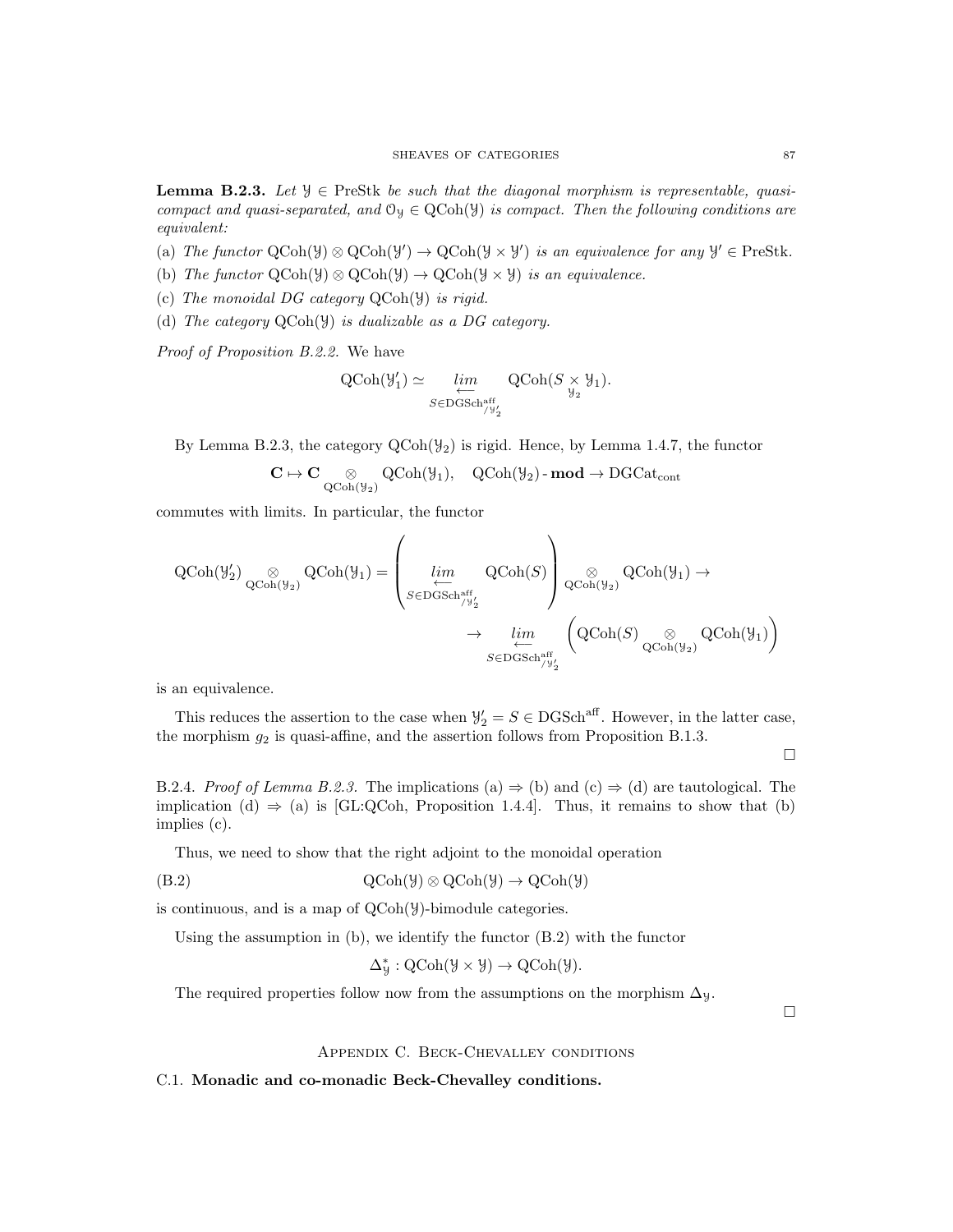C.1.1. Let  $C^{\bullet}$  be a co-simplicial category; for a map  $\alpha : [j] \to [i]$  in  $\Delta$ , let  $T^{\alpha} : C^j \to C^i$  denote the corresponding functor.

**Definition C.1.2.** We shall say that  $C^{\bullet}$  satisfies the monadic Beck-Chevalley condition, if the following holds:

- For every i and the last face map  $\partial_i : [i] \to [i+1]$ , the functor  $\mathsf{T}^{\partial_i}$  admits a left adjoint.
- For every  $\alpha : [j] \to [i]$  (and the corresponding map  $\alpha + 1 : [j + 1] \to [i + 1]$ ), the diagram



that a priori commutes up to a natural transformation, commutes.

**Definition C.1.3.** We say that  $C^{\bullet}$  satisfies the co-monadic Beck-Chevalley condition, when we replace "left adjoint" by "right adjoint" in the above definition.

C.1.4. We also give the following definition:

**Definition C.1.5.** Let  $C^{\bullet}$  be a simplicial category. We shall say that  $C^{\bullet}$  satisfies the monadic Beck-Chevalley condition if for every i and the last face map  $\partial_i : [i] \to [i+1]$ , the functor  $\mathsf{T}^{\partial_i}: \mathbf{C}^{i+1}\to \mathbf{C}^i$  admits a left adjoint and for every  $\alpha:[j]\to[i]$  the diagram

$$
\begin{array}{ccc}\n{\bf C}^i & \xrightarrow{({\bf T}^{\partial_i})^L} & {\bf C}^{i+1}\\\\\uparrow & & \downarrow {\bf T}^{\alpha+1}\\\\{\bf C}^j & \xrightarrow{({\bf T}^{\partial_j})^L} & {\bf C}^{j+1},\end{array}
$$

that a priori commutes up to a natural transformation, commutes.

The following (tautological) observation is often useful:

**Lemma C.1.6.** Let  $C^{\bullet}$  be a simplicial category, in which for every  $(|j| \stackrel{\alpha}{\to} |i|) \in \Delta$ , the corresponding functor  $\mathsf{T}^\alpha : \mathbf{C}^i \to \mathbf{C}^j$  admits a right adjoint, and every i and the last face map  $\partial_i:[i]\to[i+1],$  the functor  $\mathsf{T}^{\partial_i}$  admits a left adjoint. Then the co-simplicial category  $\mathbf{C}^{\bullet,R}$ , obtained by passing to the right adjoints, satisfies the monadic Beck-Chevalley condition if and only if  $C^{\bullet}$  does.

Interchanging the words "left" and "right" in Definition C.1.5 and Lemma C.1.6 we obtain the dual definition and assertion for the co-monadic Beck-Chevalley conditions.

C.1.7. We have the following basic results (see [Lu2, Theorem 6.2.4.2]):

**Lemma C.1.8.** Let  $C^{\bullet}$  satisfy the monadic Beck-Chevalley condition. Then: (a) The functor of evaluation on 0-simplices

$$
\mathrm{ev}^0:\mathrm{Tot}(\mathbf{C}^\bullet)\to\mathbf{C}^0
$$

admits a left adjoint; to be denoted  $(\mathrm{ev}^0)^L$ .

(b) The monad  $ev^0 \circ (ev^0)^L$ , acting on  $\mathbb{C}^0$ , is isomorphic, as a plain endo-functor, to

$$
(\mathsf{T}^{\mathrm{pr}_s})^L \circ \mathsf{T}^{\mathrm{pr}_t},
$$

where  $pr_s, pr_t$  are the two maps  $[0] \rightarrow [1]^{13}$ .

<sup>13</sup>The notation "s" is for "source" and "t" for "target."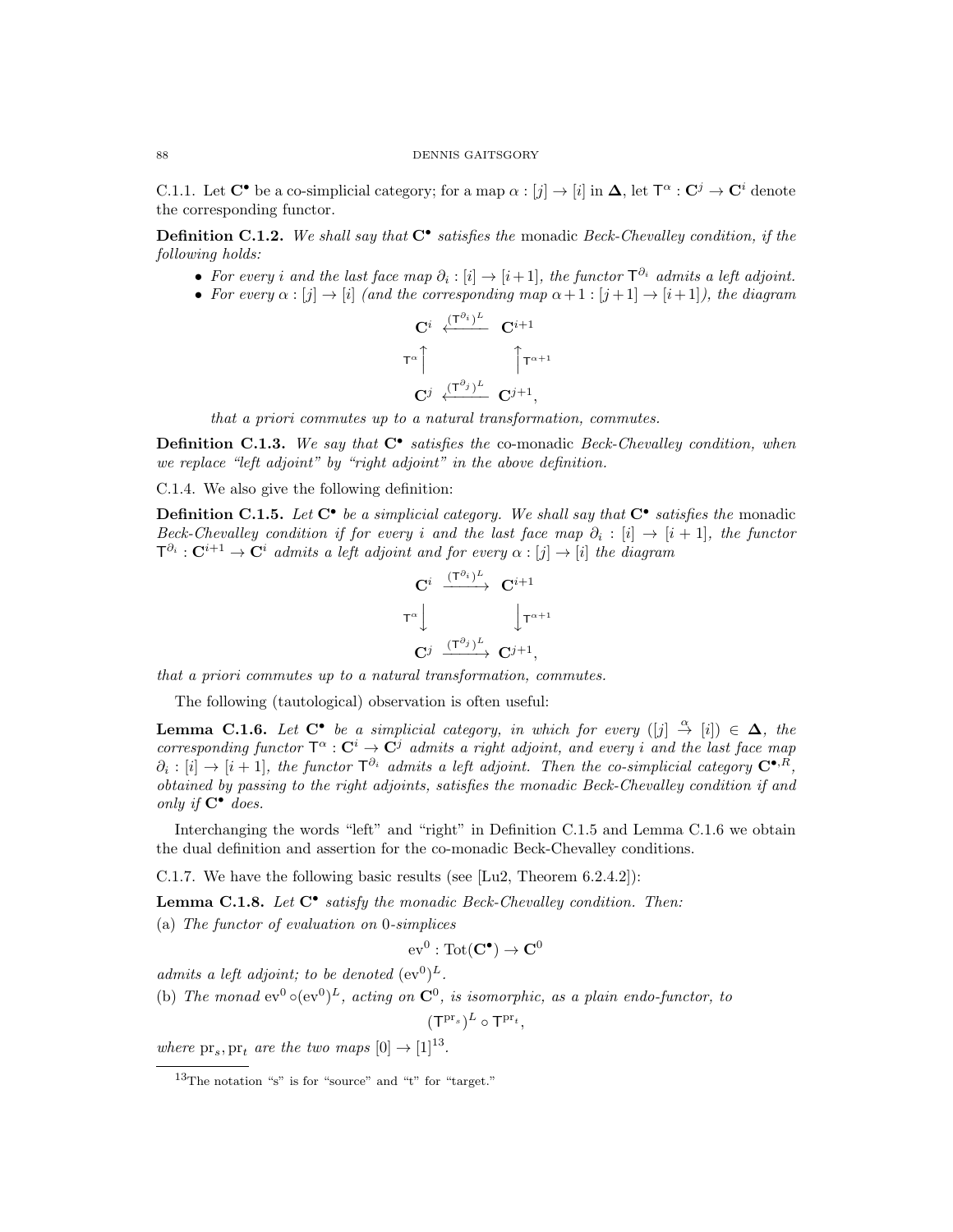(c) The functor

$$
\mathrm{ev}^0:\mathrm{Tot}(\mathbf{C}^\bullet)\to\mathbf{C}^0
$$

is monadic.

Similarly, we have:

**Lemma C.1.9.** Let  $C^{\bullet}$  satisfy the co-monadic Beck-Chevalley condition. Then:

(a) The functor of evaluation on 0-simplices

$$
\mathrm{ev}^0:\mathrm{Tot}(\mathbf{C}^\bullet)\to\mathbf{C}^0
$$

admits a right adjoint; to be denoted  $(\mathrm{ev}^0)^R$ .

(b) The co-monad  $ev^0 \circ (ev^0)^R$ , acting on  $\mathbb{C}^0$ , is isomorphic, as a plain endo-functor, to

 $({\sf T}^{\mathrm{pr}_s})^R \circ {\sf T}^{\mathrm{pr}_t}.$ 

(c) The functor

$$
\mathrm{ev}^0:\mathrm{Tot}(\mathbf{C}^\bullet)\to\mathbf{C}^0
$$

is co-monadic.

C.2. Calculating tensor products. For future use, here are some examples, of how the Beck-Chevalley conditions can be used to calculate tensor products of categories.

C.2.1. Let **A** be a monoidal DG category, and let  $\mathbb{C}^r$  and  $\mathbb{C}^l$  be right and left **A**-module categories respectively.

Consider the corresponding "Bar" complex, i.e., simplicial category  $Bar^{\bullet}(\mathbf{C}^r, \mathbf{A}, \mathbf{C}^l)$ , so that

.

$$
|\operatorname{Bar}^{\bullet}({\bf C}^r, {\bf A}, {\bf C}^l)| = {\bf C}^r \underset{{\bf A}}{\otimes} {\bf C}^l
$$

The next assertion is tautological:

# Lemma C.2.2.

(i) Assume that the action functors  $\text{act}_{\mathbf{C}^r,\mathbf{A}}:\mathbf{C}^r\otimes \mathbf{A}\to \mathbf{C}^r$  and  $\text{act}_{\mathbf{A},\mathbf{C}^l}:\mathbf{A}\otimes \mathbf{C}^l\to \mathbf{C}^l$  and the monoidal operation mult $_A: A \otimes A \to A$  all admit continuous right adjoints, and the right adjoint to  $\text{act}_{\mathbf{A},\mathbf{C}^l}$  is also a map of  $\mathbf{A}\text{-module categories.}$ 

Then the co-simplicial category  $Bar^{\bullet,R}(\mathbf{C}^r,\mathbf{A},\mathbf{C}^l)$ , obtained from  $Bar^{\bullet}(\mathbf{C}^r,\mathbf{A},\mathbf{C}^l)$  by passage to the right adjoint functors, satisfies the monadic Beck-Chevalley condition.

(ii) Assume that the action functors  $\text{act}_{\mathbf{C}^r,\mathbf{A}}$  and  $\text{act}_{\mathbf{A},\mathbf{C}^l}$  and the monoidal operation mult<sub>A</sub> all admit left adjoints, and that the left adjoint of the action functor  $act_{A,C}$  is also a map of A-module categories.

Then the co-simplicial category  $Bar^{\bullet, L}(\mathbf{C}^r, \mathbf{A}, \mathbf{C}^l)$ , obtained from  $Bar^{\bullet}(\mathbf{C}^r, \mathbf{A}, \mathbf{C}^l)$  by passage to the left adjoint functors, satisfies the co-monadic Beck-Chevalley condition.

(ii) In the situation of point (ii), the simplicial category  $Bar^{\bullet}(\mathbf{C}^r, \mathbf{A}, \mathbf{C}^l)$  satisfies the monadic Beck-Chevalley condition.

From here we will deduce:

Corollary C.2.3. In the situation of either of the points of Lemma C.2.2, the right adjoint to

$$
{\bf C}^r\otimes {\bf C}^l\to {\bf C}^r\underset{\bf A}{\otimes}{\bf C}^l
$$

is monadic, and the resulting monad on  $\mathbf{C}^r \otimes \mathbf{C}^l$  is isomorphic, as a plain endo-functor to

 $(\mathrm{act}_{\mathbf{C}^r, \mathbf{A}} \otimes \mathrm{Id}_{\mathbf{C}^l}) \circ (\mathrm{Id}_{\mathbf{C}^r} \otimes \mathrm{act}_{\mathbf{A}, \mathbf{C}^l})^R.$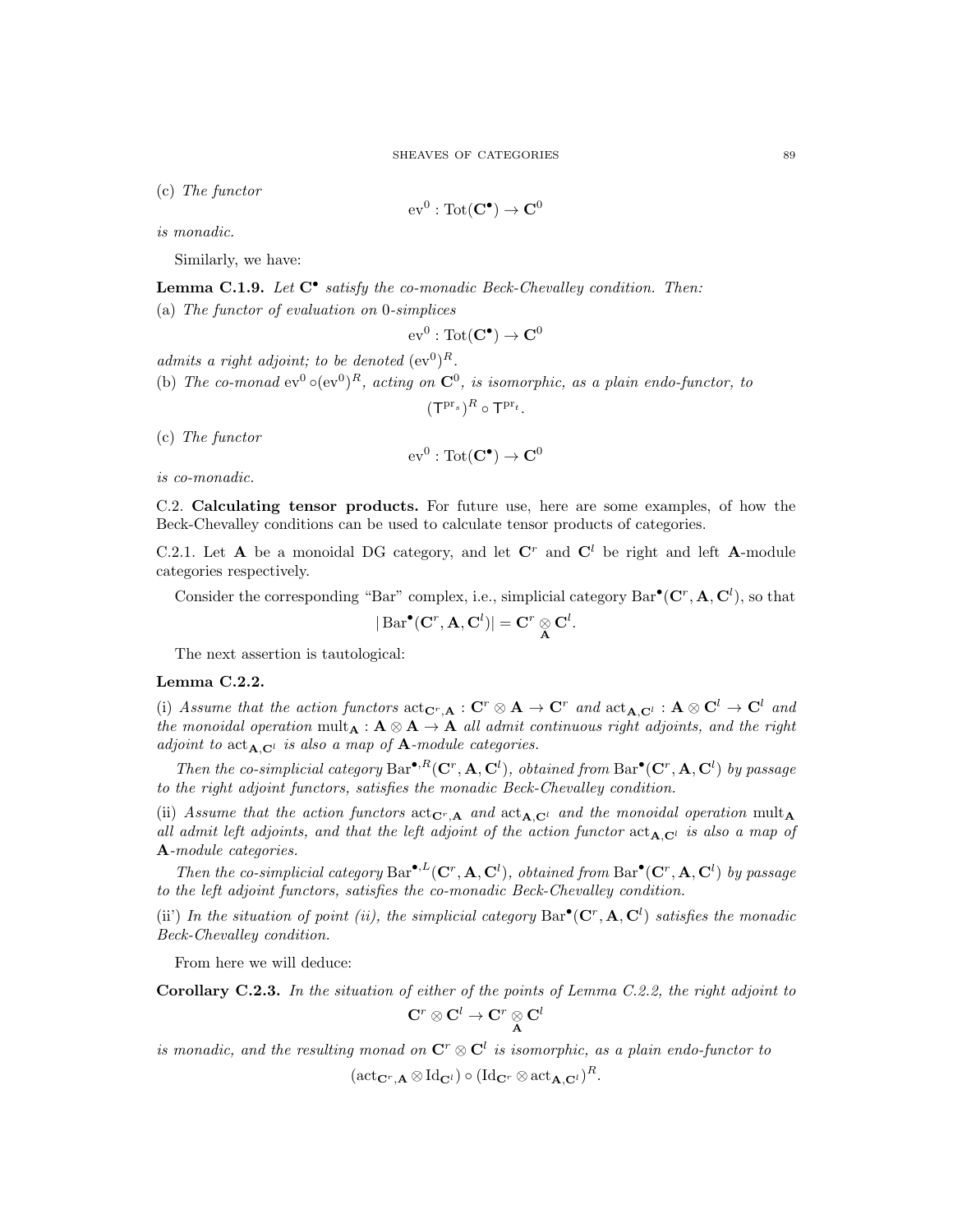### 90 DENNIS GAITSGORY

Proof. In the situation of Lemma C.2.2(i), this follows from Lemma C.1.8.

In the situation of Lemma C.2.2(ii), this follows from Lemmas C.1.8, and C.1.6, combined with [GL:DG, Lemma 1.3.3].

C.2.4. The next lemma implies that Corollary C.2.3 is applicable to the computation of the tensor product as along as the corresponding functors admit continuous right (resp., left) adjoints:

Assume that  $C^l$  = Vect, with the action map  $\text{act}_{A,C^l}$  being given by a monoidal functor  $F: \mathbf{A} \to \text{Vect}$ . We can view F as a datum of augmentation on A, and in this case we will write  $Bar^{\bullet}(\mathbf{C}^r, \mathbf{A})$  instead of  $Bar^{\bullet}(\mathbf{C}^r, \mathbf{A}, \text{Vect})$ . (When  $\mathbf{C}^r$  is also Vect with the action given by F, we will simply write  $Bar^{\bullet}(A)$ .

We note:

Lemma C.2.5. Assume that the functor F is conservative.

(i) If the functor  $\mathbf{A} \to \text{Vect}$  admits a continuous right adjoint, then this right adjoint is automatically a map of **A**-module categories.

(ii) If the functor  $A \rightarrow$  Vect admits a left adjoint, then this left adjoint is automatically a map of A-module categories.

Proof. Since F is conservative, it suffices to show that the composition

$$
\mathrm{Vect} \stackrel{\mathsf{F}^{\mathsf{R}}}{\rightarrow} \mathbf{A} \stackrel{\mathsf{F}}{\rightarrow} \mathrm{Vect}
$$

 $\overline{R}$ 

is a map of A-module categories. However, the latter is evident: the functor in question is given by tensor product with  $\mathsf{F} \circ \mathsf{F}^R(k)$ .

#### $\Box$

 $\Box$ 

# Appendix D. Rigid monoidal categories

### D.1. The notion of rigidity.

D.1.1. Let  $O$  be a monoidal DG category. We shall say that  $O$  is *rigid* if the following conditions are satisfied:

- The right adjoint mult<sub>O</sub> of the monoidal operation mult<sub>O</sub> :  $O \otimes O \rightarrow O$  is continuous;
- The functor mult $_{\mathbf{O}}^{R}$  :  $\mathbf{O} \to \mathbf{O} \otimes \mathbf{O}$  is strictly (rather than lax) compactible with the action of  $\mathbf{O} \otimes \mathbf{O}$ ;
- The right adjoint unit<sub>o</sub> of the unit functor unit<sub>o</sub>: Vect  $\rightarrow$  O is continuous.

D.1.2. A basic feature of rigid monoidal categories is that the monoidal structure on **O** gives rise to a canonical identification

$$
O^{\vee} \simeq O
$$

as plain DG categories.

Namely, we define the co-unit  $\mathbf{O} \otimes \mathbf{O} \rightarrow$  Vect as

$$
O\otimes O\stackrel{\operatorname{mult}_O}\longrightarrow O\stackrel{\operatorname{unit}_O^R}\longrightarrow \operatorname{Vect},
$$

and the unit Vect  $\rightarrow$  O  $\otimes$  O as

$$
\operatorname{Vect} \stackrel{\mathrm{unit}\rho}{\longrightarrow} O \stackrel{\mathrm{mult}^{\mathcal{B}}_{O}}{\longrightarrow} O \otimes O.
$$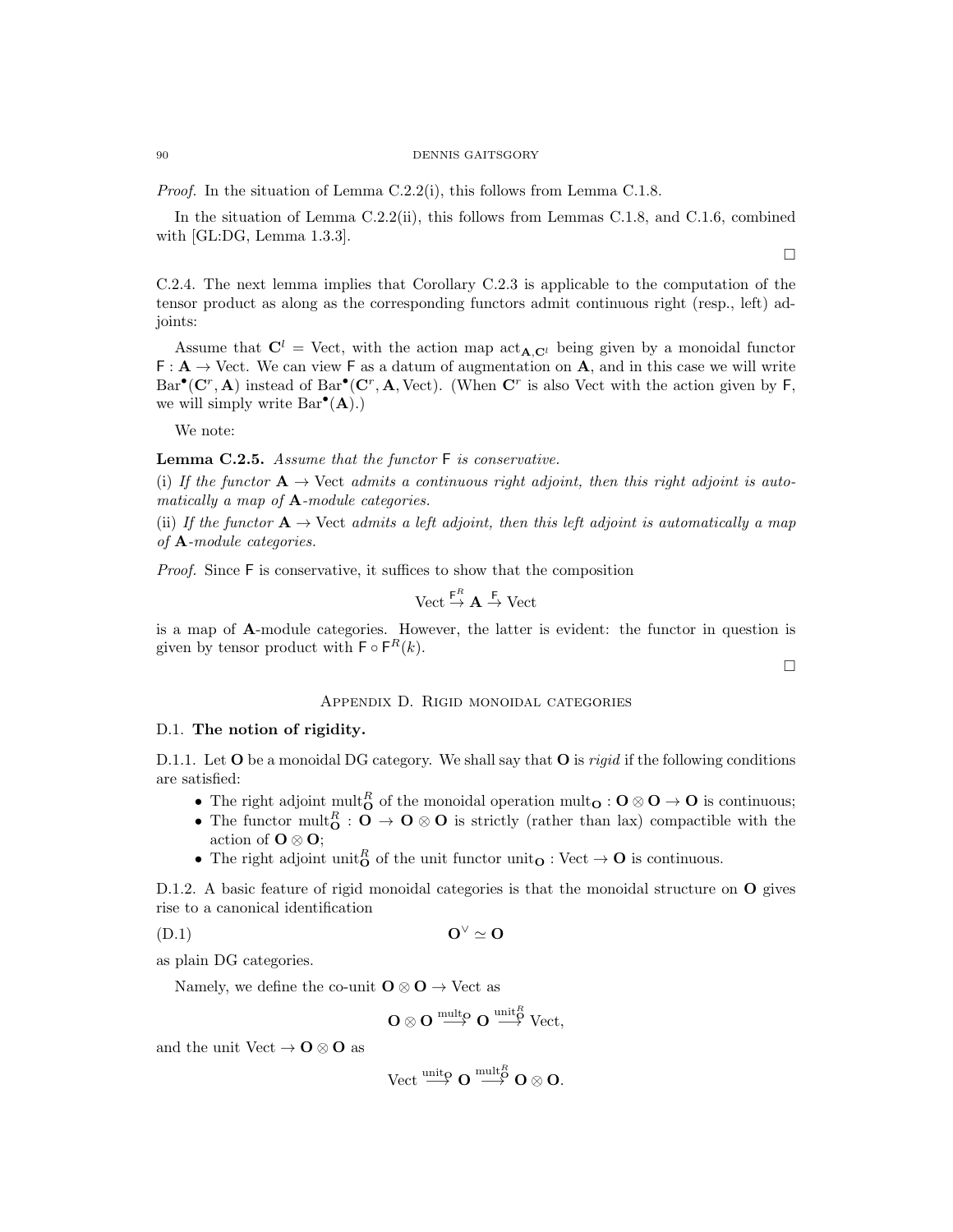The fact that the above maps indeed define a data of duality is immediate from the assumption on O.

Under the identification (D.1), the dual of mult<sub>o</sub> is mult<sub>o</sub>, and the dual of unit<sub>o</sub> is unit<sub>o</sub>.

D.1.3. Assume for a moment that  $O$  is compactly generated. Then it is easy to show that  $O$  is rigid in the sense of Sect. D.1.1 if and only if every compact object of O admits both left and right monoidal duals.

In this case, the equialence (D.1) is given at the level of compact objects by

 $\mathbf{o} \mapsto \mathbf{o}^{\vee},$ 

where  $o^{\vee}$  denotes the right monoidal dual.

D.2. Modules over a rigid category. In this subsection we let O be a rigid monoidal DG category.

D.2.1. We have the following key assertion:

**Proposition D.2.2.** Let  $C$  be an  $O$ -module category. Then the right adjoint to the action functor

$$
\mathrm{act}_{\mathbf{C},\mathbf{O}} : \mathbf{O} \otimes \mathbf{C} \to \mathbf{C}
$$

is continuous and is given by the following functor (to be denoted co-act<sub>C,O</sub>):

$$
\text{(D.2)} \qquad \qquad \mathbf{C} \overset{\text{unit}_{\mathbf{O}} \otimes \text{Id}_{\mathbf{C}}}{\longrightarrow} \mathbf{O} \otimes \mathbf{C} \overset{\text{multi}_{\mathbf{O}}^R \otimes \text{Id}_{\mathbf{C}}}{\longrightarrow} \mathbf{O} \otimes \mathbf{O} \otimes \mathbf{C} \overset{\text{Id}_{\mathbf{O}} \otimes \text{act}_{\mathbf{C},\mathbf{O}}}{\longrightarrow} \mathbf{O} \otimes \mathbf{C}.
$$

*Proof.* We construct adjunction data for the functors  $\operatorname{act}_{\mathbf{C},\mathbf{O}}$  and co-act<sub>C, $\mathbf{O}$ </sub> as follows. The composition  $\text{act}_{\mathbf{C},\mathbf{O}} \circ \text{co-act}_{\mathbf{C},\mathbf{O}}$  is isomorphic to the composition

$$
\text{(D.3)} \qquad \qquad \mathbf{C} \overset{\operatorname{unit}_\mathbf{O} \otimes \operatorname{Id}_\mathbf{C}}{\longrightarrow} \mathbf{O} \otimes \mathbf{C} \overset{\operatorname{mult}_\mathbf{G}^R \otimes \operatorname{Id}_\mathbf{C}}{\longrightarrow} \mathbf{O} \otimes \mathbf{O} \otimes \mathbf{C} \overset{\operatorname{mult}_\mathbf{O} \otimes \operatorname{Id}_\mathbf{C}}{\longrightarrow} \mathbf{O} \otimes \mathbf{C} \overset{\operatorname{act}_\mathbf{C} \otimes \mathbf{O}}{\longrightarrow} \mathbf{C}.
$$

The natural transformation mult<sub>o</sub>  $\circ$  mult<sub>o</sub>  $\to$  Id<sub>o</sub> defines a natural transformation from (D.3) to

$$
C\stackrel{\mathrm{unit}_{{\mathbf O}}\otimes\mathrm{Id}_{{\mathbf C}}}{\longrightarrow} {\mathbf O}\otimes C\stackrel{\mathrm{act}_{{\mathbf C},{\mathbf O}}}{\longrightarrow} C,
$$

while the latter functor is canonically isomorphic to the identity functor on  $\mathbb{C}$ . This defines the co-unit of the adjunction.

The composition co-act<sub>C,O</sub>  $\circ$  act<sub>C,O</sub> is isomorphic to the composition

$$
\begin{array}{ll}\text{(D.4)} \quad \mathbf{O}\otimes \mathbf{C} & \stackrel{\mathrm{unito}\,\otimes \mathrm{Id}_\mathbf{O}\,\otimes \mathrm{Id}_\mathbf{C}}{\longrightarrow} \mathbf{O}\otimes \mathbf{O}\otimes \mathbf{C} & \stackrel{\mathrm{mult}_\mathbf{O}\,\otimes \mathrm{Id}_\mathbf{C}\,\otimes \mathrm{Id}_\mathbf{C}}{\longrightarrow} \mathbf{O}\otimes \mathbf{O}\otimes \mathbf{O}\otimes \mathbf{O}\otimes \mathbf{C}\rightarrow\\ & \stackrel{\mathrm{Id}_\mathbf{O}\,\otimes\,\mathrm{mult}_\mathbf{O}\,\otimes \mathrm{Id}_\mathbf{C}}{\longrightarrow} \mathbf{O}\otimes \mathbf{O}\otimes \mathbf{C}\otimes \mathbf{C} & \stackrel{\mathrm{Id}_\mathbf{O}\,\otimes \mathrm{act}_\mathbf{C}\,\mathrm{O}}{\longrightarrow} \mathbf{O}\otimes \mathbf{C}.\end{array}
$$

The condition on O implies that the diagram

$$
\begin{array}{ccc}\nO\otimes O & \xrightarrow{\operatorname{mult}_{O}^{R}\otimes\operatorname{Id}_{O}} & O\otimes O\otimes O \\
\downarrow^{\operatorname{mult}_{O}} & & \downarrow^{\operatorname{Id}_{O}\otimes\operatorname{mult}_{O}} \\
O & \xrightarrow{\operatorname{mult}_{O}^{R}} & O\otimes O\n\end{array}
$$

commutes.

Hence, the functor in (D.4) can be rewritten as

$$
(D.5) \tO\otimes C \stackrel{\text{mult}_O^R\otimes \text{Id}_O}\longrightarrow O\otimes O\otimes C \stackrel{\text{Id}_O\otimes \text{act}_{C,O}}\longrightarrow O\otimes C.
$$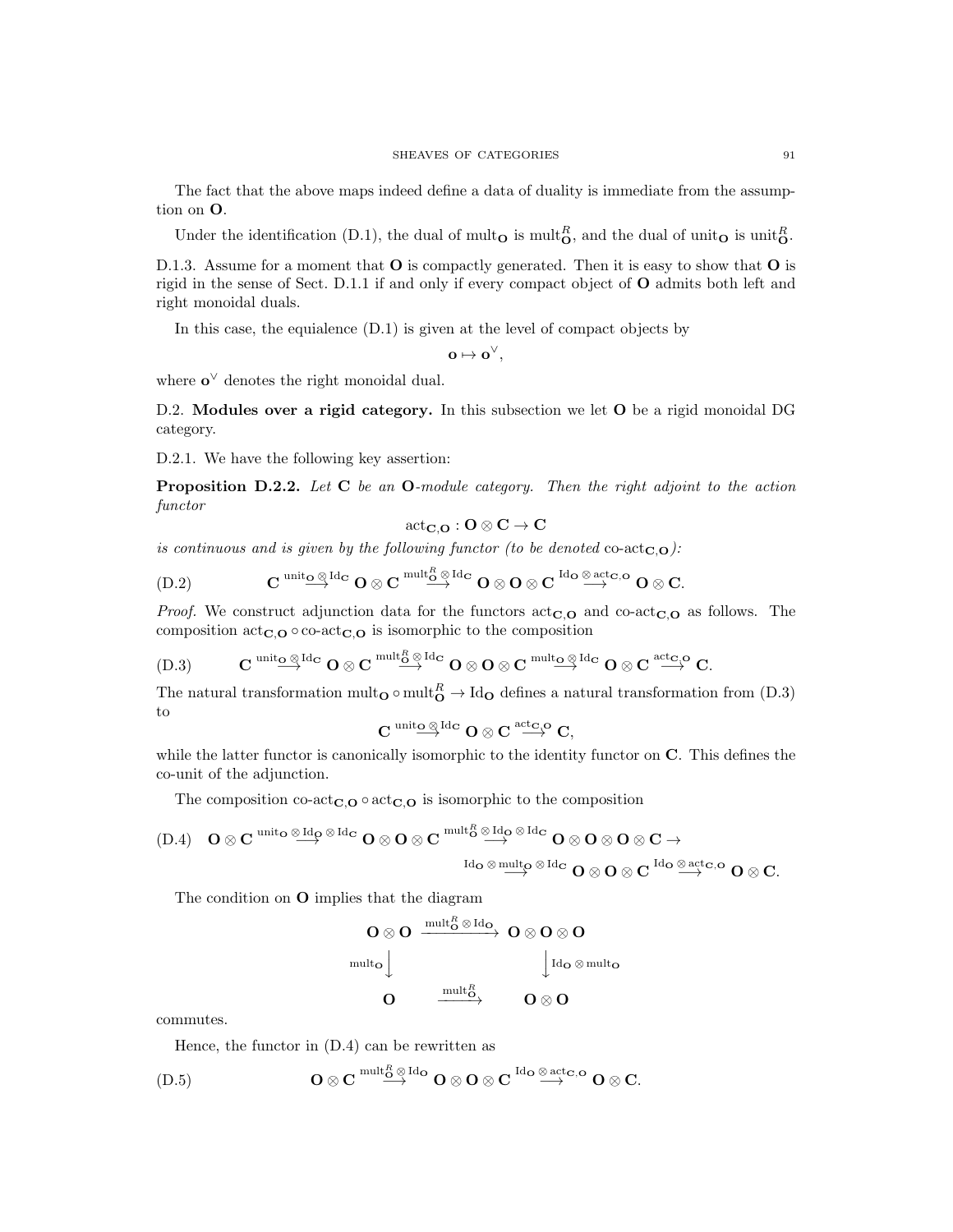Now, the isomorphism

$$
\mathrm{mult}_{\mathbf{O}} \circ (\mathrm{Id}_{\mathbf{O}} \otimes \mathrm{unit}_{\mathbf{O}}) \simeq \mathrm{Id}_{\mathbf{O}}
$$

gives rise to a natural transformation

 $\mathrm{Id}_{\mathbf{O}} \otimes \mathrm{unit}_{\mathbf{O}} \to \mathrm{mult}_{\mathbf{O}}^R.$ 

Hence, the functor in (D.5) receives a natural transformation from

$$
O\otimes C\overset{\operatorname{Id}_\mathbf{O}\otimes\operatorname{unit}_\mathbf{O}\otimes\operatorname{Id}_\mathbf{O}}{\longrightarrow} O\otimes O\otimes C\overset{\operatorname{Id}_\mathbf{O}\otimes\operatorname{act}_{\mathbf{C},\mathbf{O}}}{\longrightarrow} O\otimes C,
$$

whereas the latter is the identity functor on  $\mathbf{O} \otimes \mathbf{C}$ .

This defines the unit for the  $(\text{act}_{\mathbf{C},\mathbf{O}}, \text{co-act}_{\mathbf{C},\mathbf{O}})$ -adjunction The verification that the above unit and co-unit satisfy the adjunction requirements is a straightforward verification.

 $\Box$ 

D.2.3. As a formal corollary by diagram chase we obtain:

Corollary D.2.4. For an O-module C, the right adjoint of the action map is a map of  $O$ module categories.

D.3. The dual co-monoidal category. Let O be a monoidal DG category, dualizable as a plain DG category.

D.3.1. The monoidal structure on **O** gives rise to a co-monoidal structure on  $\mathbf{O}^{\vee}$ , so that we have a canonical equivalence

(D.6) O - mod ' O<sup>∨</sup> - comod,

commuting with the forgetful functor to  $\text{DGCat}_{\text{cont}}$ .

D.3.2. From now in this subsection, let us assume that **O** is rigid.

The assumption on  $O$  implies that the *right adjoint* of the monoidal structure on  $O$  defines a co-monoidal structure on O. We shall denote O, equipped with this co-monoidal structure by  $O_{\text{co}}$ .

Furthermore, Proposition D.2.2 implies that the procedure of taking the right adjoint of the action defines a functor

(D.7)  $Q$ -mod  $\rightarrow Q_{\text{co}}$ -comod,

which commutes with the forgetful functor to  $DGCat_{cont}$ .

D.3.3. Combining  $(D.6)$  to  $(D.7)$ , we obtain that there exists a canonically defined functor

$$
O^{\vee}\text{-}\mathbf{comod}\to\mathbf{O}_{\mathrm{co}}\text{-}\mathbf{comod},
$$

that commutes with the forgetful functor to  $DGCat_{cont}$ .

Hence, the functor (D.8) comes from a homomorphism of co-monoidal categories

$$
\phi_{\mathbf{O}} : \mathbf{O}^{\vee} \to \mathbf{O}_{\mathrm{co}}.
$$

Lemma D.3.4. The homomorphism (D.9) is an isomorphism.

Proof. It follows from the construction that at the level of plain DG categories, the functor  $(D.9)$  equals that of  $(D.1)$ .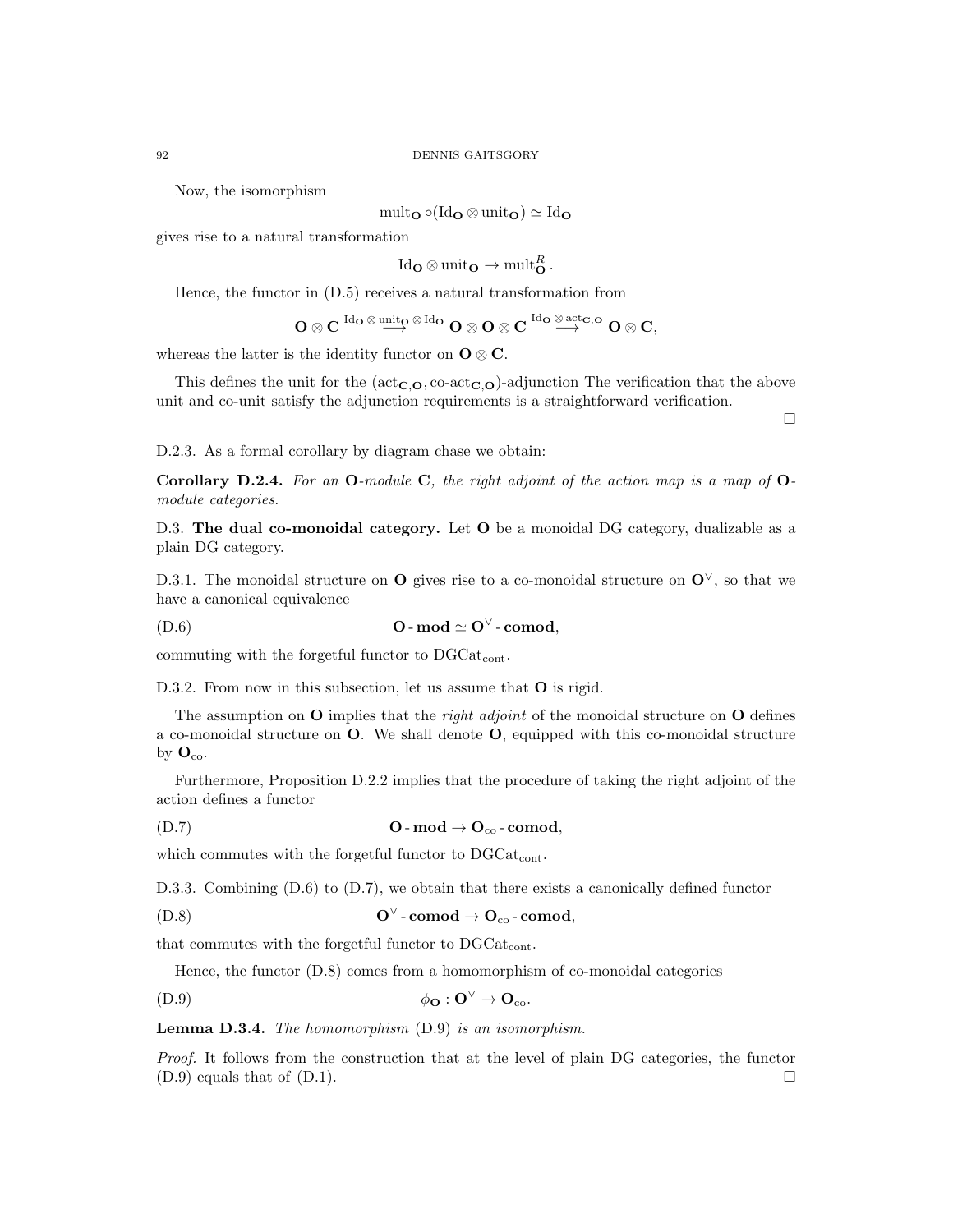D.3.5. Homomorphisms between rigid categories. In a similar way to the construction of  $(D.9)$ we obtain:

**Proposition D.3.6.** Let  $F : O_1 \rightarrow O_2$  be a homomorphism between rigid monoidal categories. Then the following diagram of homomorphisms of co-monoidal categories commutes:



D.3.7. Left modules vs. right modules. Note that if O is rigid, then so is the category  $\mathbf{O}^{\circ}$ with the opposite monoidal structure. Applying the construction of Sect. D.3, we obtain an isomorphism

$$
\phi_{\mathbf{O}^{\mathrm{o}}} : (\mathbf{O}^{\mathrm{o}})^{\vee} \to (\mathbf{O}^{\mathrm{o}})_{\mathrm{co}}.
$$

We obtain that there exists a canonically defined monoidal automorphism  $\psi_{\mathbf{O}}$  of  $\mathbf{O}$ , which intertwines the isomorphisms  $\phi_{\mathbf{O}^{\circ}}$  and

$$
(\mathbf{O}^\mathrm{o})^\vee\simeq (\mathbf{O}^\vee)^\mathrm{o}\stackrel{(\phi_\mathbf{O})^\mathrm{o}}\longrightarrow (\mathbf{O}_\mathrm{co})^\mathrm{o}\simeq (\mathbf{O}^\mathrm{o})_\mathrm{co}.
$$

We note that the automorphism  $\psi_{\mathbf{O}}$  is trivial when the monoidal struture on  $\mathbf{O}$  is commutative.

Remark D.3.8. When **O** is compactly generated, at the level of compact objects, the automorphism  $\psi_{\mathbf{O}}$  acts as

$$
o \mapsto (o^{\vee})^{\vee}.
$$

# D.4. Hochschild homology vs cohomology.

D.4.1. Let O be a monoidal DG category, and let  $\mathbb{C}^l$  and  $\mathbb{C}^r$  be a left and right O-module categories. We can form their tensor product

$$
\mathbf{C}^r \underset{\mathbf{O}}{\otimes} \mathbf{C}^l \in \mathrm{DGCat}_{\mathrm{cont}},
$$

which is computed as

$$
|\operatorname{Bar}^{\bullet}(\mathbf{C}^r, \mathbf{O}, \mathbf{C}^l)|.
$$

Assume that O is dualizable as a plain DG category, and consider  $O^{\vee}$  as a monoidal DG category. Consider the co-tensor product

$$
\mathbf{C}^r \overset{\mathbf{O}}{\otimes} \mathbf{C}^l \in \text{DGCat}_{\text{cont}},
$$

defined as

$$
Tot(\mathbf{co}\text{-}\mathbf{Bar}^{\bullet}(\mathbf{C}^r, \mathbf{O}^{\vee}, \mathbf{C}^l)).
$$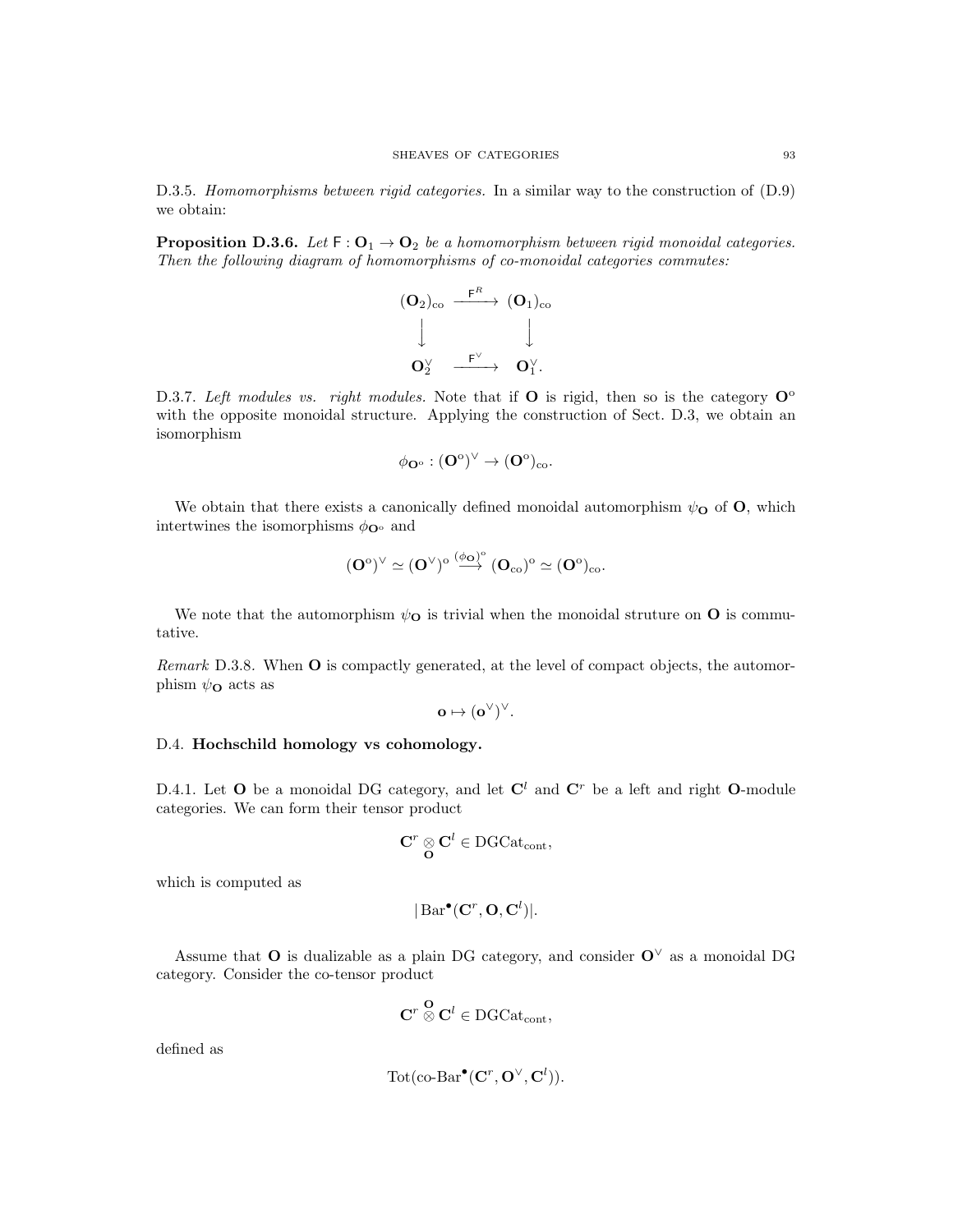D.4.2. We now claim:

**Proposition D.4.3.** Assume that  $O$  is rigid. Then there exists a canonical isomorphism in  $DGCat_{cont}$ 

$$
{\bf C}^r\underset{\bf O}{\otimes} {\bf C}^l\simeq ({\bf C}^r)_{\psi_{\bf O}}\overset{\bf O}{\otimes} {\bf C}^l,
$$

where  $(\mathbf{C}^r)_{\psi\mathbf{O}}$  is the right **O**-module category, obtained from  $\mathbf{C}^r$  by twisting the action by the automorhism  $\psi_{\mathbf{O}}$  of Sect. D.3.7.

*Proof.* By [GL:DG, Lemma 1.3.3], the tensor product  $C^r \otimes C^l$  can be computed as the totalization of the co-simplicial category  $Bar^{\bullet,R}(\mathbf{C}^r,\mathbf{O},\mathbf{C}^l)$ , obtained from  $Bar^{\bullet}(\mathbf{C}^r,\mathbf{O},\mathbf{C}^l)$  by passing to the right adjoint functors.

Now, by the construction of Sect. D.3, the co-simplicial categories

$$
\text{Bar}^{\bullet, R}(\mathbf{C}^r, \mathbf{O}, \mathbf{C}^l) \text{ and } \text{co-Bar}^\bullet((\mathbf{C}^r)_{\psi_\mathbf{O}}, \mathbf{O}^\vee, \mathbf{C}^l)
$$

are canonically equivalent.

D.4.4. Let  $C_1$  and  $C_2$  be two left **O**-module categories, and assume that  $C_1$  is dualizable as a plain category. Consider  $\mathbf{C}^\vee_1$  as a right **O**-module category. Then we have

$$
\underline{\mathrm{Hom}}_\mathbf{O}(\mathbf{C}_1,\mathbf{C}_2)\simeq \mathbf{C}_1^\vee\overset{\mathbf{O}}{\otimes}\mathbf{C}^l.
$$

Hence, from Proposition D.4.3 we obtain:

Corollary D.4.5. Assume that O is rigid. Then for  $C_1$  and  $C_2$  as above, there exists a canonical isomorphism

$$
\underline{\mathrm{Hom}}_\mathbf{O}((\mathbf{C}_1)_{\psi_\mathbf{O}}, \mathbf{C}_2) \simeq \mathbf{C}_1^\vee \underset{\mathbf{O}}{\otimes} \mathbf{C}^l.
$$

D.4.6. As another corollary of Proposition D.4.3, we obtain:

Corollary D.4.7. Let O be rigid. Then any O-module category can be obtained as a totalization of a co-simplicial object, whose terms are of the form  $\mathbf{O} \otimes \mathbf{D}$  with  $\mathbf{D} \in \mathrm{DGCat}_{\mathrm{cont}}$ .

*Proof.* For  $C \in \mathbf{O}$ -mod, we have

$$
\mathbf{C}\simeq \mathbf{O}\underset{\mathbf{O}}{\otimes}\mathbf{C},
$$

(where the right-hand side is regarded as a left O-module category via the left action of O on itself). Now, by Proposition D.4.3

$$
\mathbf{O} \underset{\mathbf{O}}{\otimes} \mathbf{C} \simeq \mathrm{Tot} \left( \mathrm{co}\text{-}\mathrm{Bar}^{\bullet}(\mathbf{O}_{\psi_{\mathbf{O}}}, \mathbf{O}, \mathbf{C}) \right) \simeq \mathrm{Tot} \left( \mathrm{co}\text{-}\mathrm{Bar}^{\bullet}(\mathbf{O}, \mathbf{O}, (\mathbf{C})_{\psi_{\mathbf{O}}^{-1}}) \right).
$$

Now, the terms of co-Bar<sup>•</sup>( $O, O, (C)_{\psi_{\mathbf{O}}^{-1}}$ ), when regarded as left **O**-modules, have the required form.

 $\Box$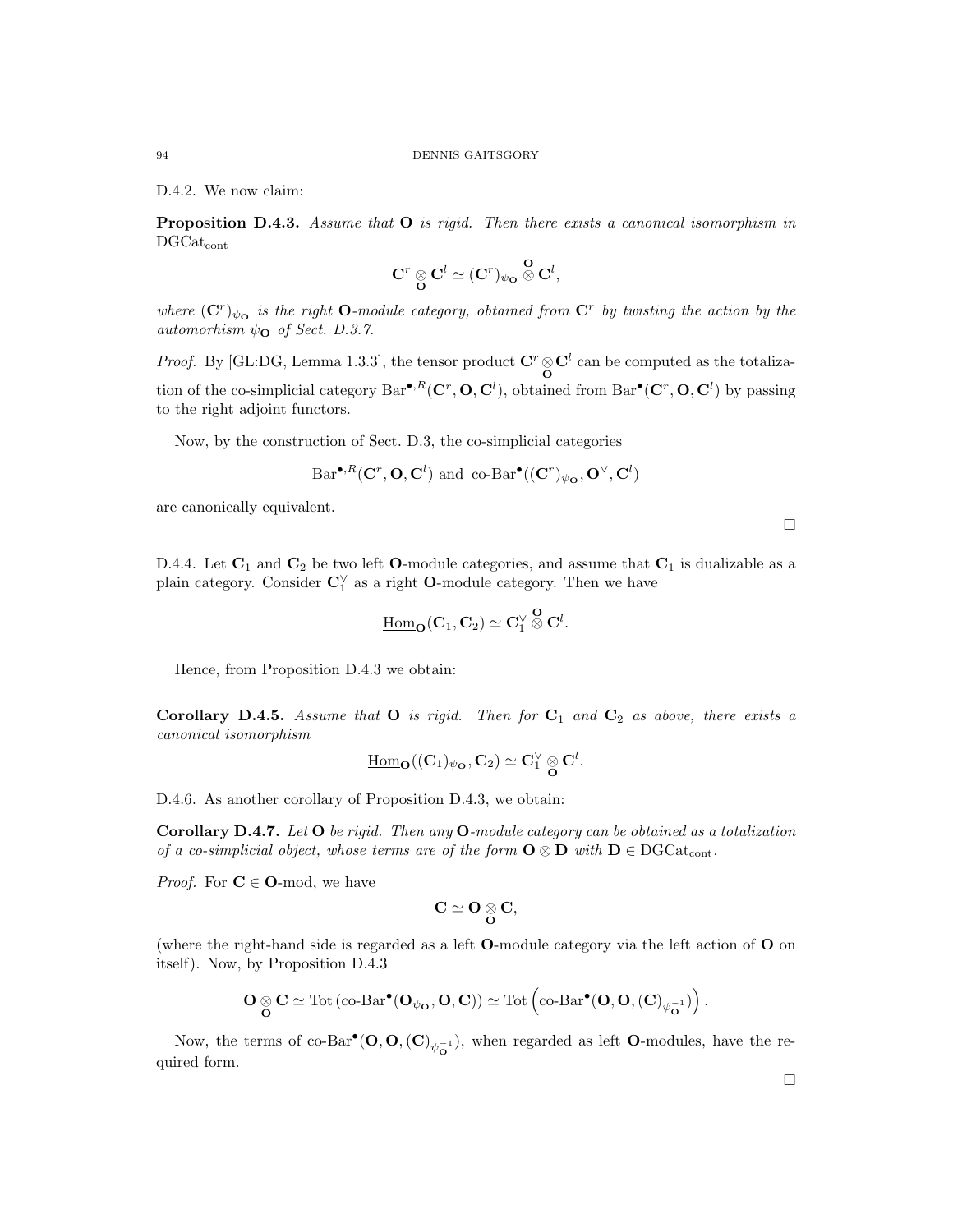D.4.8. Finally, combining Corollaries D.2.4 and C.2.3, we obtain:

# Corollary D.4.9. Let O be rigid.

(a) The co-simplicial category co-Bar<sup>•</sup>( $\mathbf{C}^r$ ,  $\mathbf{O}^{\vee}$ ,  $\mathbf{C}^l$ ) satisfies the monadic Beck-Chevalley condition.

(b) The functor of evaluation on 0-simplices

$$
\operatorname{Tot}\left(\operatorname{co-Bar}^{\bullet}(\mathbf{C}^r, \mathbf{O}^{\vee}, \mathbf{C}^l)\right) \to \mathbf{C}^r \otimes \mathbf{C}^l
$$

admits a left adjoint and is monadic. The resulting monad, viewed as a plain endo-functor of  $\mathbf{C}^r \otimes \mathbf{C}^l$ , identifies with the composition

$$
\mathbf{C}^r\otimes\mathbf{C}^l\stackrel{\mathrm{Id}_{\mathbf{C}^r}\otimes\mathrm{co}\text{-act}_{\mathbf{C}^l,\mathbf{O}}}{\longrightarrow}\mathbf{C}^r\otimes\mathbf{O}\otimes\mathbf{C}^l\stackrel{\mathrm{act}_{\mathbf{C}^r,\mathbf{O}}\otimes\mathrm{Id}_{\mathbf{C}^l}}{\longrightarrow}\mathbf{C}^r\otimes\mathbf{C}^l.
$$

# D.5. Dualizability of modules over a rigid category.

D.5.1. Let O be a monoidal DG category, and let  $\mathbb{C}^r$  and  $\mathbb{C}^l$  be a right and left O-module categories, respectively.

Recall that a data of duality between  $\mathbf{C}^r$  and  $\mathbf{C}^l$  as **O**-module categories consists of a unit map

$$
\text{Vect} \to \mathbf{C}^r \underset{\mathbf{O}}{\otimes} \mathbf{C}^l,
$$

which is a map in  $DGCat_{cont}$ , and a co-unit map

$$
{\bf C}^l\otimes {\bf C}^r\to {\bf O},
$$

which is a map on  $(O \otimes O)$ -mod, which satisfy the usual axioms.

Equivalently, the datum of duality between  $\mathbb{C}^r$  and  $\mathbb{C}^l$  as **O**-module categories is a functorial equivalence

$$
\underline{\mathrm{Hom}}_{\mathbf{O}}(\mathbf{C}^l, \mathbf{C}) \simeq \mathbf{C}^r \underset{\mathbf{O}}{\otimes} \mathbf{C}, \quad \mathbf{C} \in \mathbf{O}\text{-}\mathbf{mod}.
$$

*Remark* D.5.2. Assume for a moment that  $O$  is symmetric monoidal. Then it is easy to see that a duality data between two O-module categories is equivalent to a duality data inside the symmetric monoidal DG category O - mod.

### D.5.3. We claim:

**Proposition D.5.4.** Assume that **O** is rigid. Then  $C^l \in \mathbf{O}$ -mod is dualizable if and only if it is dualiable as a plain DG category. The DG category underlying the  $O$ -module dual of  $O$  is canonically equivalent to  $(\mathbf{C}^l)^\vee$ .

*Proof.* Suppose first being given a duality data between  $\mathbf{C}^r$  and  $\mathbf{C}^l$  as **O**-module categories. We define a duality data between  $\mathbb{C}^r$  and  $\mathbb{C}^l$  as plain DG categories by taking the unit to be  $\mathrm{Vect}\to \mathbf{C}^r\otimes \mathbf{C}^l\to \mathbf{C}^r\otimes \mathbf{C}^l,$ 

where the second arrow is the right adjoint to the tautological functor  $C^r \otimes C^l \to C^r \otimes C^l$  (it  $\overline{O}$ is continuous, e.g., by Corollary D.4.9(b)). We take the co-unit to be

$$
\mathbf{C}^l\otimes\mathbf{C}^r\to\mathbf{O}\stackrel{\text{unit}^R}{\longrightarrow} \text{Vect}\,.
$$

The fact that the duality axioms hold is straightforward.

Vice versa, let  $\mathbf{C}^l$  be dualizable as a plain DG category. Set  $\mathbf{C}^r := ((\mathbf{C}^l)^{\vee})_{\psi_{\mathbf{O}}}$ . Now, the functorial equivalence

$$
\underline{\mathrm{Hom}}_\mathbf{O}(\mathbf{C}^l,\mathbf{C})\simeq \mathbf{C}^r\underset{\mathbf{O}}{\otimes}\mathbf{C}
$$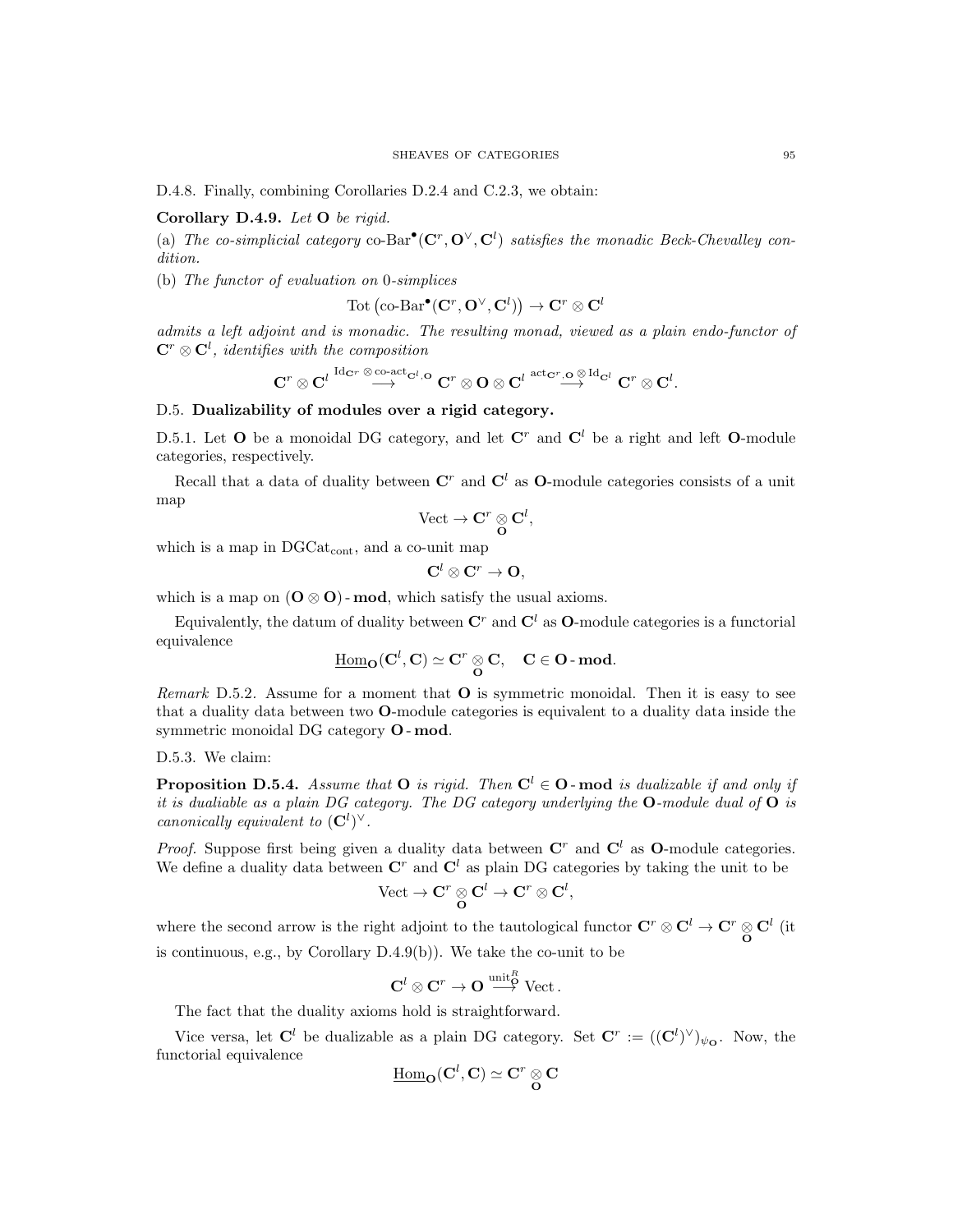follows from Corollary D.4.5.

### Appendix E. Commutative Hopf algebras

# E.1. The setting.

E.1.1. Let **O** be a symmetric monoidal category<sup>14</sup>.

Consider the category co-Alg $(O)$  of co-algebras in O. We regard it as a symmetric monoidal category under the operation of tensor product.

By a (commutative) bi-algebra in  $O$  we will mean a (commutative) algebra in co-Alg $(O)$ . We shall say that a (commutative) bi-algebra is a (commutative) Hopf algebra if it is such at the level of the underlying ordinary categories (i.e., if it admits a homotopy antipode).

E.1.2. Recall that if A is an augmented co-algebra object in a monoidal category  $O$ , we can canonically attach to it a co-simplicial object

```
\operatorname{co-Bar}^{\bullet}(A).
```
If A is a bi-algebra, the object co-Bar<sup>•</sup> $(A) \in \mathbf{O}^{\mathbf{\Delta}}$  naturally lifts to one in

$$
Alg(O^{\Delta}) \simeq (Alg(O))^{\Delta},
$$

i.e., co-Bar<sup>•</sup>(A) is a co-simplicial algebra in  $\mathbf{O}$ , or equivalently, a co-simplicial object of  $\mathbf{O}$ endowed with a compatible family of simplex-wise monoidal structures.

E.1.3. Consider the corresponding co-simplicial category

$$
\operatorname{co-Bar}^{\bullet}(A)\text{-mod}
$$

(where the transition functors are given by tensoring up along the maps in  $co-Bar^{\bullet}(A)$ ).

Consider the totalization

$$
Tot (co-Bar^{\bullet}(A)-mod).
$$

The goal of this Appendix is to prove the following:

**Proposition-Construction E.1.4.** Let A be a Hopf algebra in  $O$ . Then there exists a canonical equivalence of categories

$$
A
$$
-comod  $\rightarrow$  Tot (co-Bar<sup>•</sup> $(A)$ -mod).

E.2. Construction of the functor. To construct the sought-for functor in Proposition E.1.4 we proceed as follows.

<sup>&</sup>lt;sup>14</sup>In this section **O** is not necessarily stable, e.g., **O** = DGCat<sub>cont</sub>.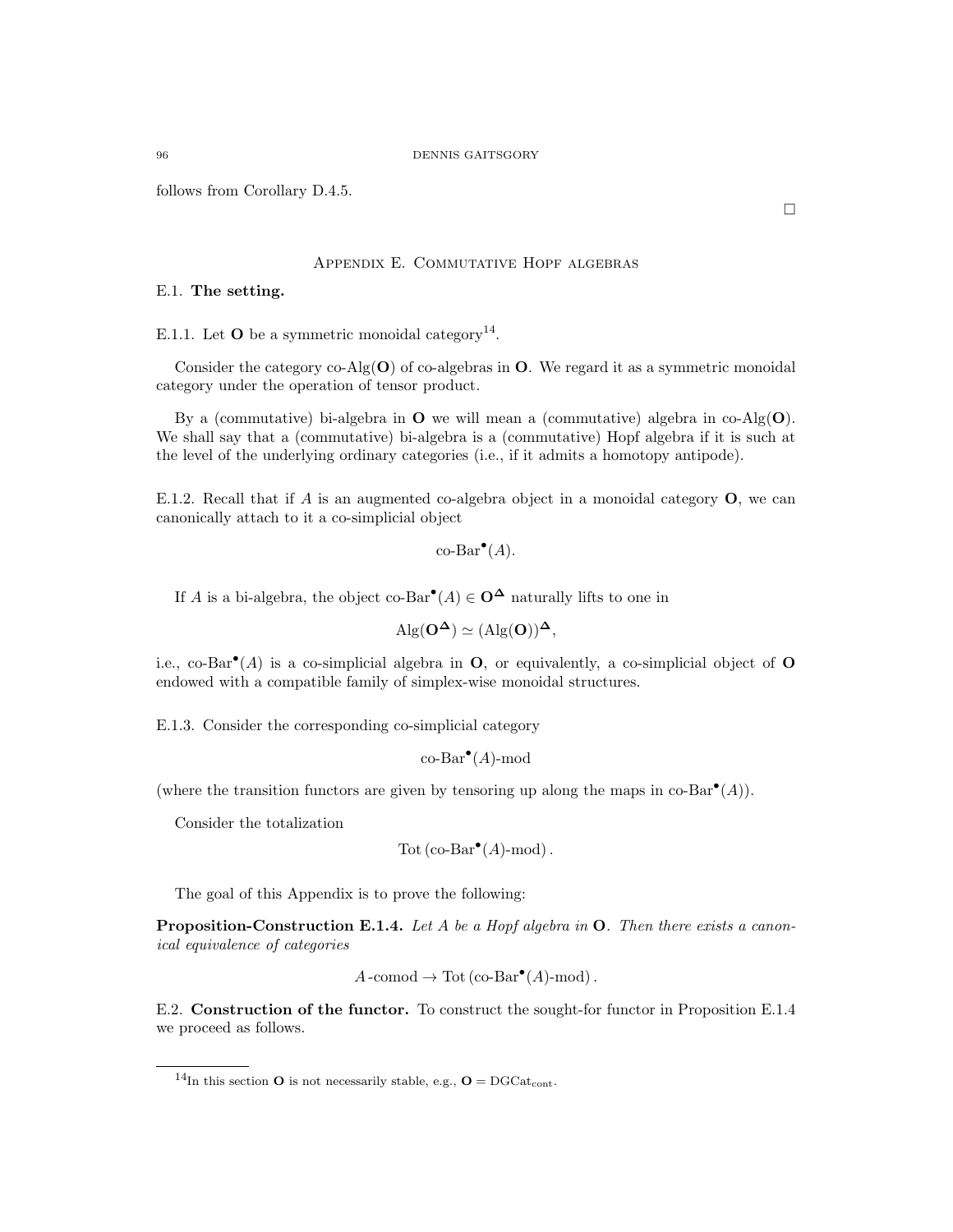E.2.1. Let

 $\mathrm{coAlg} + \mathrm{comod}(\mathbf{O})$ 

be the category of pairs

$$
(A \in \text{co-Alg}^{\text{aug}}(\mathbf{O}), M \in A\text{-comod}(\mathbf{O})).
$$

Note that the assignment  $A \leadsto \text{co-Bar}^{\bullet}(A)$  can be extended to a functor

(E.1) 
$$
\text{coAlg} + \text{comod}(\mathbf{O}) \rightsquigarrow \text{co-Bar}^{\bullet}(A, M') \in \mathbf{O}^{\Delta}.
$$

Moreover, this functor is (symmetric) monoidal, when on  $\text{coAlg} + \text{comod}(\mathbf{O})$  we consider the (symmetric) monoidal structure

$$
(A_1, M_1) \otimes (A_2, M_2) := (A_1 \otimes A_2, M_1 \otimes M_2),
$$

and on  $O^{\Delta}$  the component-wise (symmetric) monoidal structure.

E.2.2. Note that for a bi-algebra A, the pair  $(A, 1<sub>O</sub>)$  is naturally an algebra object in the category  $\mathrm{coAlg} + \mathrm{comod}(\mathbf{O})$ , and we have a canonically defined functor

(E.2) 
$$
A\text{-comod} \to (A, \mathbf{1}_{\mathbf{O}})\text{-mod}(\text{coAlg} + \text{comod}(\mathbf{O})).
$$

We note that the value of the functor (E.1) on  $(A, 1<sub>O</sub>)$  is co-Bar<sup>•</sup> $(A) \in Alg(O^{\Delta})$ . Now composing the functor  $(E.2)$  and  $(E.1)$ , we obtain a functor

(E.3) 
$$
A\text{-comod} \to \text{co-Bar}^{\bullet}(A)\text{-mod}(\mathbf{O}^{\mathbf{\Delta}}).
$$

E.2.3. Now, it is easy to see that if A is a Hopf algebra, then for  $M \in A$ -comod and a map  $[j] \rightarrow [i]$  in  $\Delta$ , for the corresponding map of algebras and modules

$$
\text{co-Bar}^j(A) \to \text{co-Bar}^i(A), \quad \text{co-Bar}^j(A, M) \to \text{co-Bar}^i(A, M),
$$

the resulting map

$$
\operatorname{co-Bar}^i(A) \underset{\operatorname{co-Bar}^j(A)}{\otimes} \operatorname{co-Bar}^j(A,M) \to \operatorname{co-Bar}^i(A,M)
$$

is an isomorphism.

Hence, the functor (E.3) defines a functor

(E.4) 
$$
A
$$
-comod  $\rightarrow$  Tot (co-Bar<sup>•</sup>(A)-mod).

### E.3. Proof of the equivalence.

E.3.1. The fact that A is a Hopf algebra implies that the co-simplicial category co-Bar<sup>•</sup>(A)-mod satisfies the co-monadic Beck-Chevalley condition. Hence, by Lemma C.1.9, the functor  $ev^0$  of evaluation on 0-simplices is co-monadic, and the resulting co-monad on O is given by tensor product with A.

E.3.2. Consider now the composition

$$
A\text{-comod}\to\text{Tot}(\text{co-Bar}^{\bullet}(A)\text{-mod})\xrightarrow{\text{ev}^0}\mathbf{O}.
$$

It identifies with the forgetful functor obly  $_A : A$ -comod  $\rightarrow \mathbf{O}$ . In particular, it is co-monadic, and the resulting monad on O being the tensor product with A.

E.3.3. It remains to show that the map of co-monads, induced by the functor (E.4), is an isomorphism as plain endo-functors of  $O$ . However, it is easy to see that the natural transformation in question is the identity map on the functor of tensor product by A.